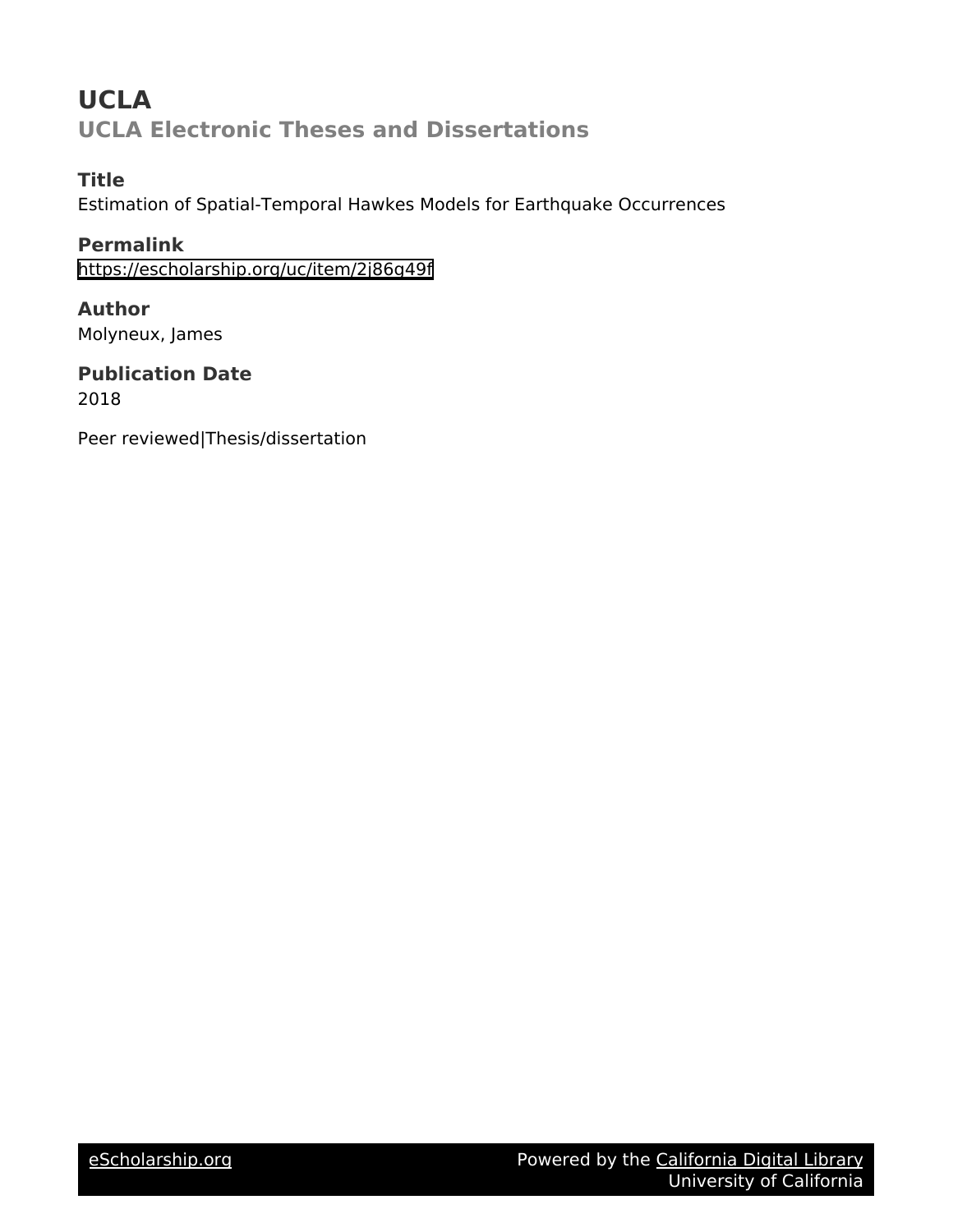# UNIVERSITY OF CALIFORNIA

Los Angeles

Estimation of Spatial-Temporal Hawkes Models for Earthquake Occurrences

A dissertation submitted in partial satisfaction of the requirements for the degree Doctor of Philosophy in Statistics

by

James Molyneux

2018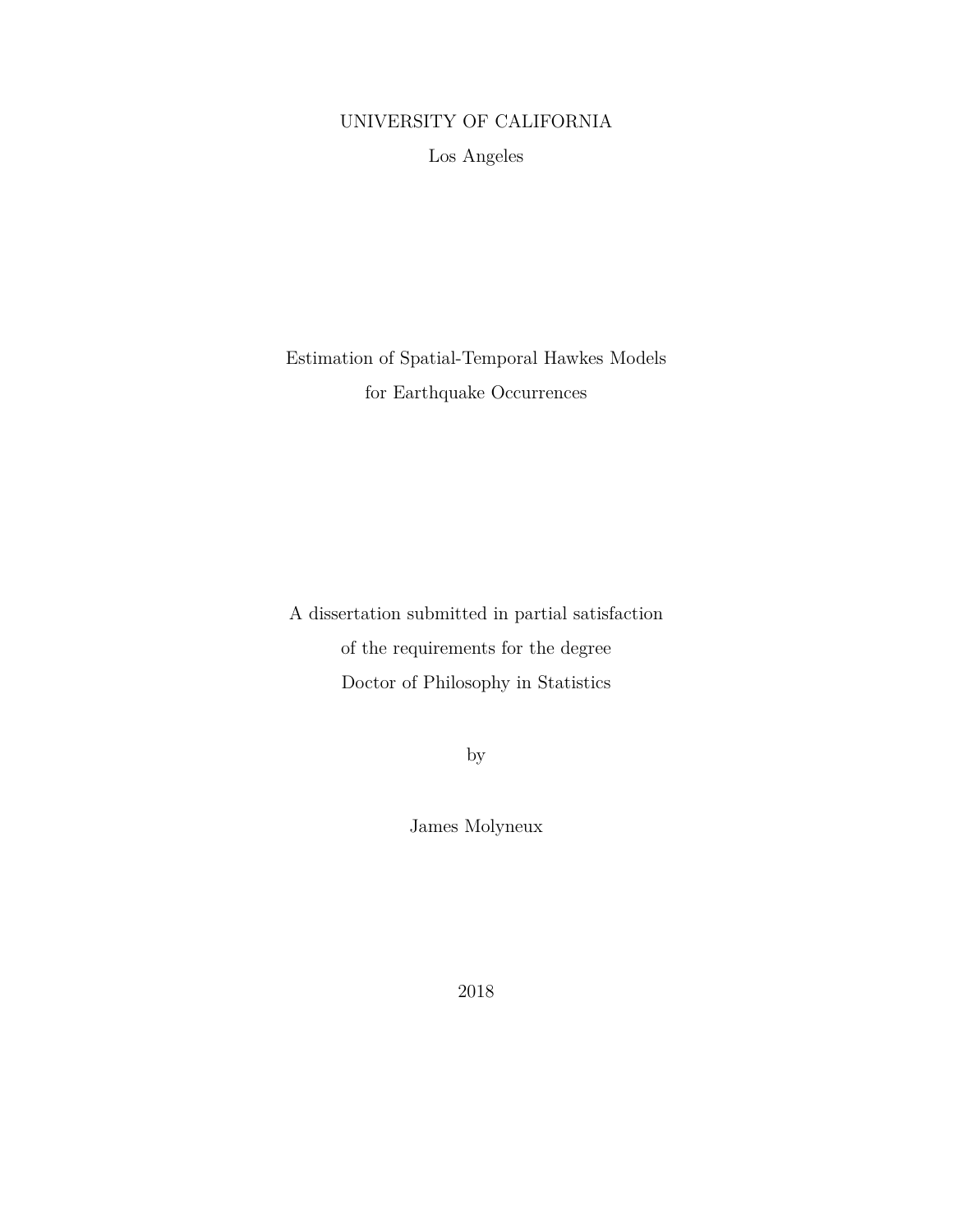$\ensuremath{\mathbb{O}}$  Copyright by James Molyneux 2018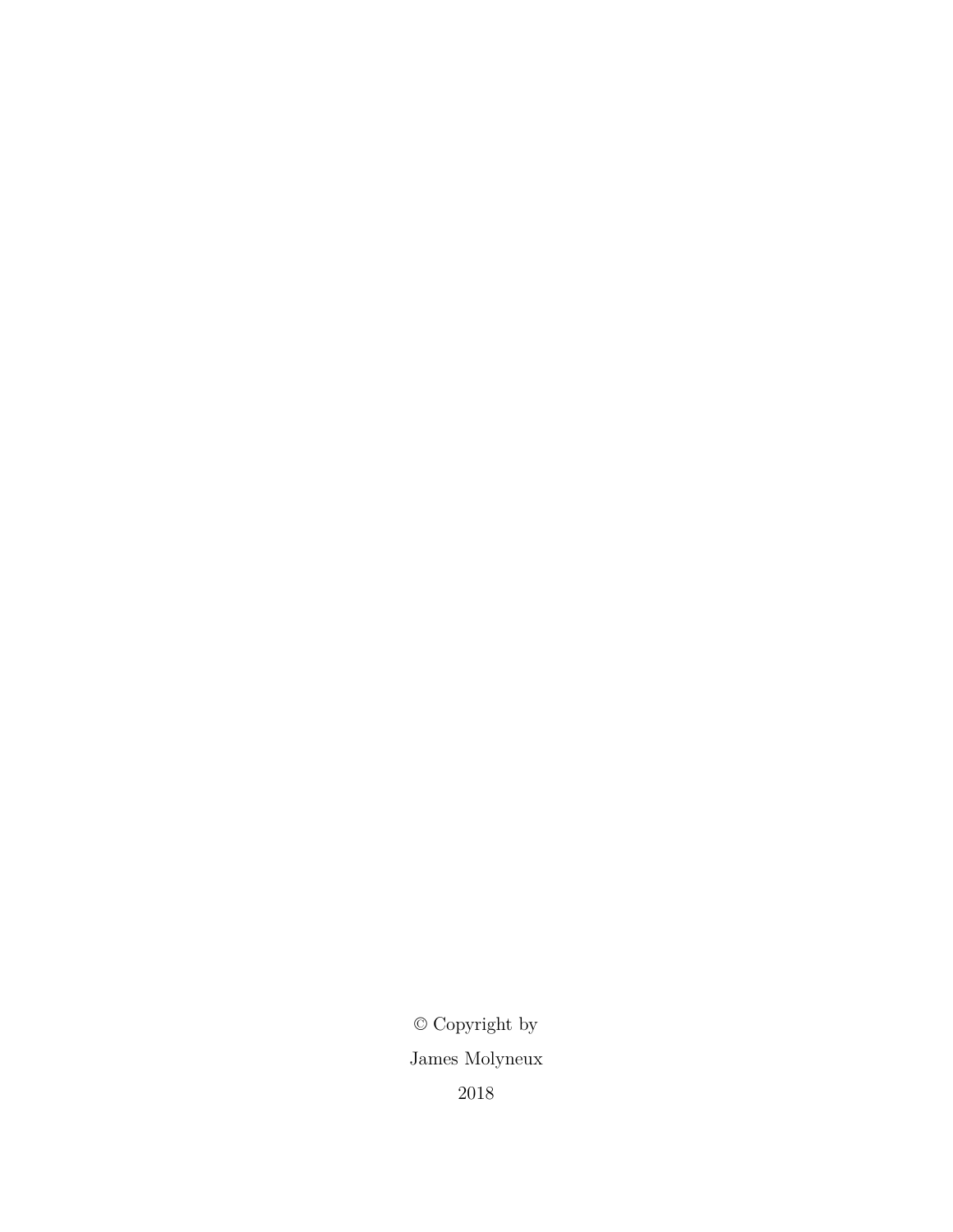### ABSTRACT OF THE DISSERTATION

Estimation of Spatial-Temporal Hawkes Models for Earthquake Occurrences

by

James Molyneux Doctor of Philosophy in Statistics

University of California, Los Angeles, 2018 Professor Frederic R. Paik Schoenberg, Chair

Point processes have long been used as an effective modeling technique in the forecasting of earthquakes. In this dissertation, we evaluate the ability of earthquake focal mechanisms to predict the locational direction of future events and the usefulness of more complicated point process models including such covariates. We also introduce a new computational method for estimating parameters of point processes models using the Stoyan-Grabarnik estimator which avoids the need to numerically compute the intractable integral term needed to compute estimates via maximum likelihood.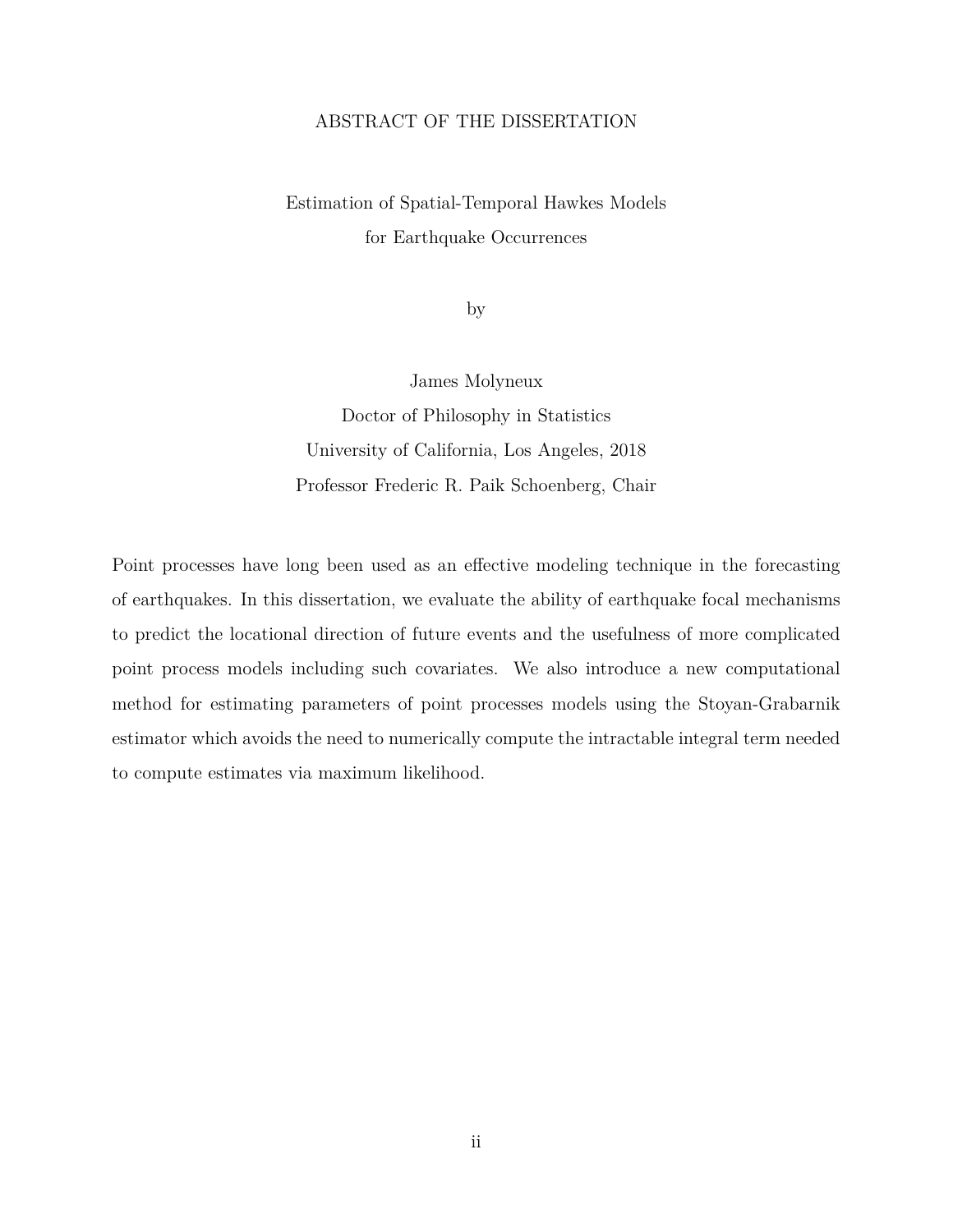The dissertation of James Molyneux is approved.

David D. Jackson

Ying Nian Wu

Mark Stephen Handcock

Frederic R. Paik Schoenberg, Committee Chair

University of California, Los Angeles

2018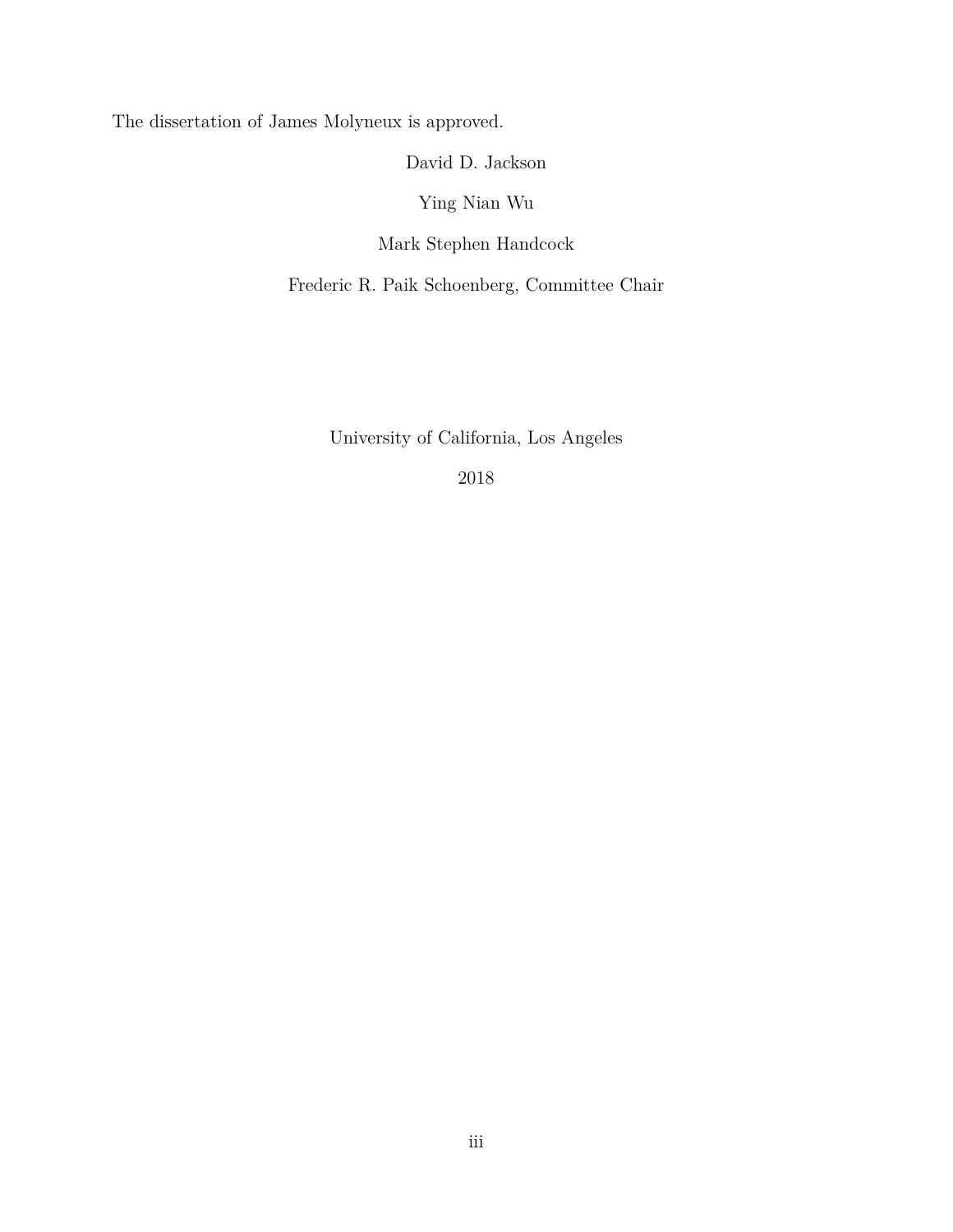*To Jennifer Alesón-O'Farrell lover of tea, animals, and most graciously*

*me*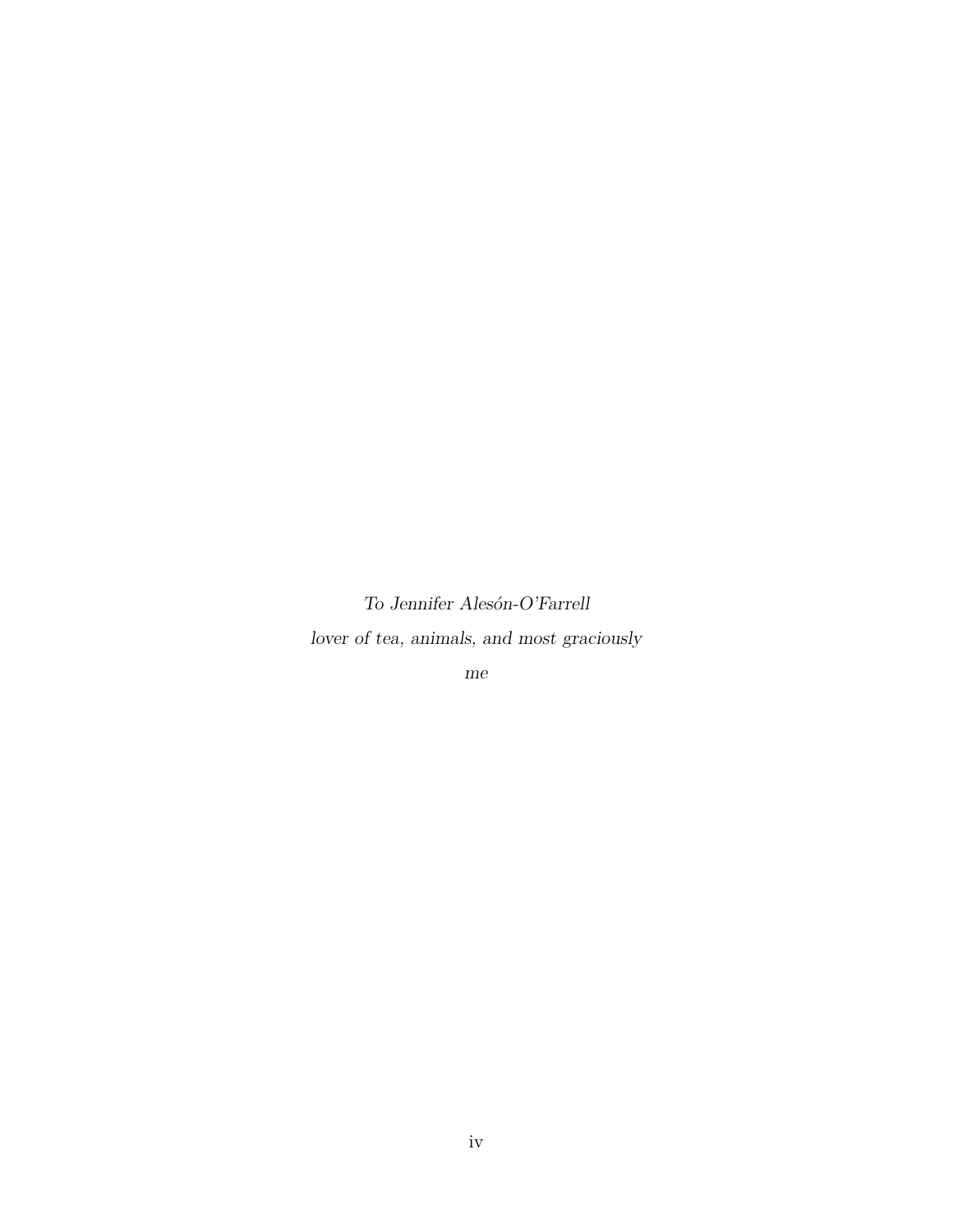# TABLE OF CONTENTS

| 1              |     | $\mathbf{1}$ |                                                                        |                 |  |  |  |  |
|----------------|-----|--------------|------------------------------------------------------------------------|-----------------|--|--|--|--|
|                | 1.1 |              |                                                                        | $\overline{2}$  |  |  |  |  |
| $\overline{2}$ |     |              |                                                                        | 3               |  |  |  |  |
|                | 2.1 |              |                                                                        | 3               |  |  |  |  |
|                | 2.2 |              |                                                                        | $\overline{4}$  |  |  |  |  |
|                |     | 2.2.1        |                                                                        | $5\,$           |  |  |  |  |
|                |     | 2.2.2        | Parameter estimation via maximum likelihood                            | $6\phantom{.}6$ |  |  |  |  |
|                | 2.3 |              |                                                                        | 6               |  |  |  |  |
|                |     |              |                                                                        |                 |  |  |  |  |
| 3              |     |              | Assessing the Accuracy of Focal Mechanism Estimates for Non-Parametric |                 |  |  |  |  |
|                |     |              |                                                                        | 9               |  |  |  |  |
|                | 3.1 |              |                                                                        | 9               |  |  |  |  |
|                | 3.2 |              |                                                                        | 11              |  |  |  |  |
|                | 3.3 |              |                                                                        |                 |  |  |  |  |
|                |     | 3.3.1        |                                                                        | 13              |  |  |  |  |
|                |     | 3.3.2        |                                                                        | 15              |  |  |  |  |
|                |     | 3.3.3        |                                                                        | 16              |  |  |  |  |
|                |     |              | 3.3.4 Stoyan-Grabarnik diagnostic                                      | 17              |  |  |  |  |
|                | 3.4 |              |                                                                        |                 |  |  |  |  |
|                |     | 3.4.1        |                                                                        | 18              |  |  |  |  |
|                |     | 3.4.2        |                                                                        | 19              |  |  |  |  |
|                |     | 3.4.3        |                                                                        | 19              |  |  |  |  |
|                | 3.5 |              |                                                                        | 26              |  |  |  |  |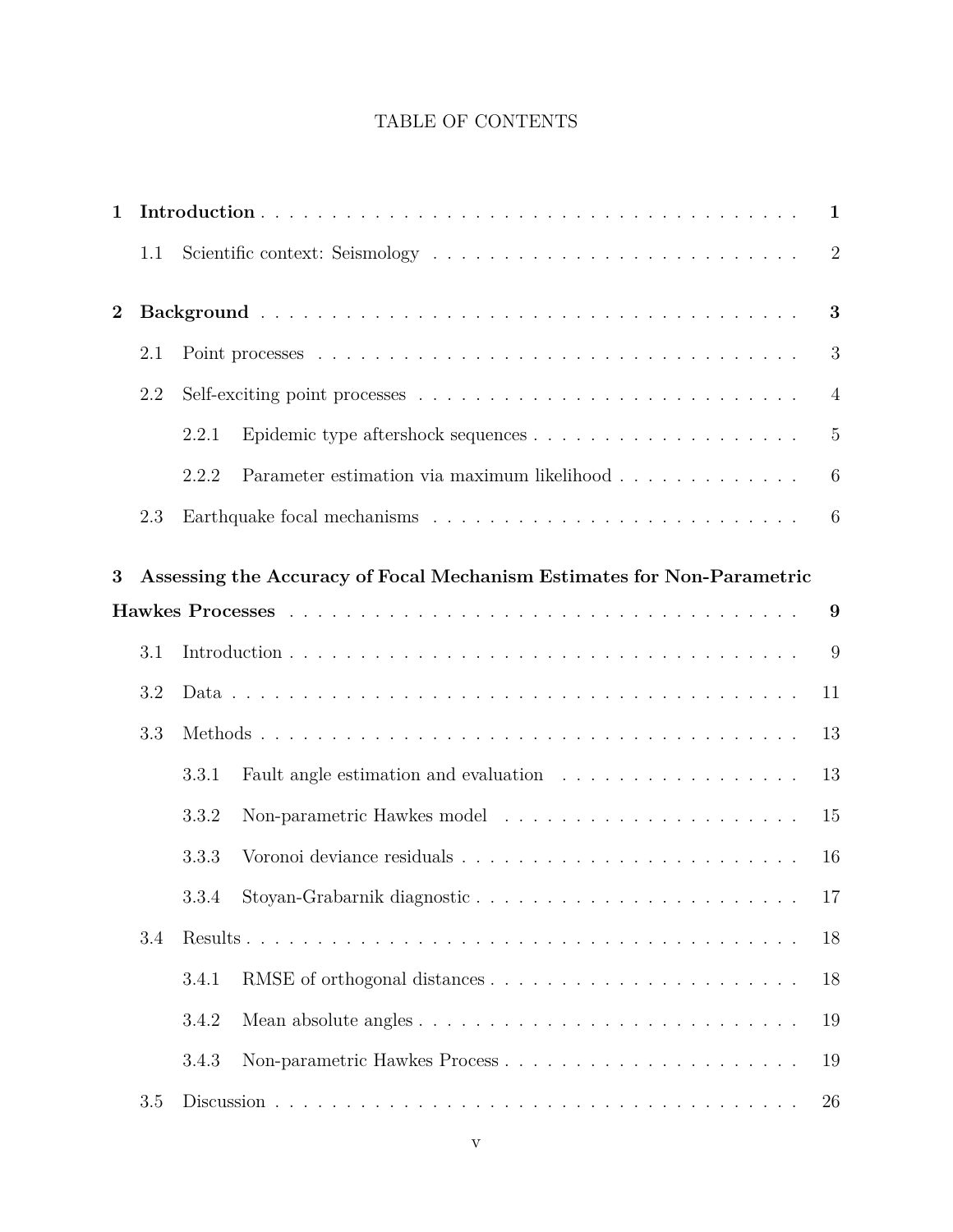|                | 3.6                                                                                      |       |                                                                                         | 28 |  |
|----------------|------------------------------------------------------------------------------------------|-------|-----------------------------------------------------------------------------------------|----|--|
| 4              |                                                                                          |       | Parameter Estimation using the Stoyan-Grabarnik Statistic                               | 30 |  |
|                | 4.1                                                                                      |       |                                                                                         | 30 |  |
| 4.2            |                                                                                          |       |                                                                                         | 31 |  |
|                | 4.3                                                                                      |       |                                                                                         |    |  |
|                |                                                                                          | 4.3.1 |                                                                                         | 32 |  |
|                |                                                                                          | 4.3.2 | Maximum likelihood estimation $\ldots \ldots \ldots \ldots \ldots \ldots \ldots \ldots$ | 34 |  |
|                |                                                                                          | 4.3.3 | Residual ratios and output comparison                                                   | 35 |  |
|                | 4.4                                                                                      |       |                                                                                         | 35 |  |
|                |                                                                                          | 4.4.1 |                                                                                         | 35 |  |
|                |                                                                                          | 4.4.2 | Stoyan-Grabarnik simulation performance issues                                          | 41 |  |
|                |                                                                                          | 4.4.3 |                                                                                         | 44 |  |
|                | 4.5                                                                                      |       |                                                                                         | 45 |  |
|                | 4.6                                                                                      |       |                                                                                         |    |  |
|                |                                                                                          | 4.6.1 |                                                                                         | 48 |  |
| $\overline{5}$ |                                                                                          |       |                                                                                         | 50 |  |
|                |                                                                                          |       |                                                                                         |    |  |
| $\mathbf{A}$   |                                                                                          |       |                                                                                         | 52 |  |
|                | A.1                                                                                      |       |                                                                                         | 52 |  |
|                | A.2                                                                                      |       |                                                                                         | 60 |  |
|                | Binning function for parameter estimation using the Stoyan-Grabarnik statistic 63<br>A.3 |       |                                                                                         |    |  |
|                | A.4                                                                                      |       |                                                                                         | 64 |  |
|                | A.5                                                                                      |       |                                                                                         | 65 |  |
|                |                                                                                          |       |                                                                                         | 68 |  |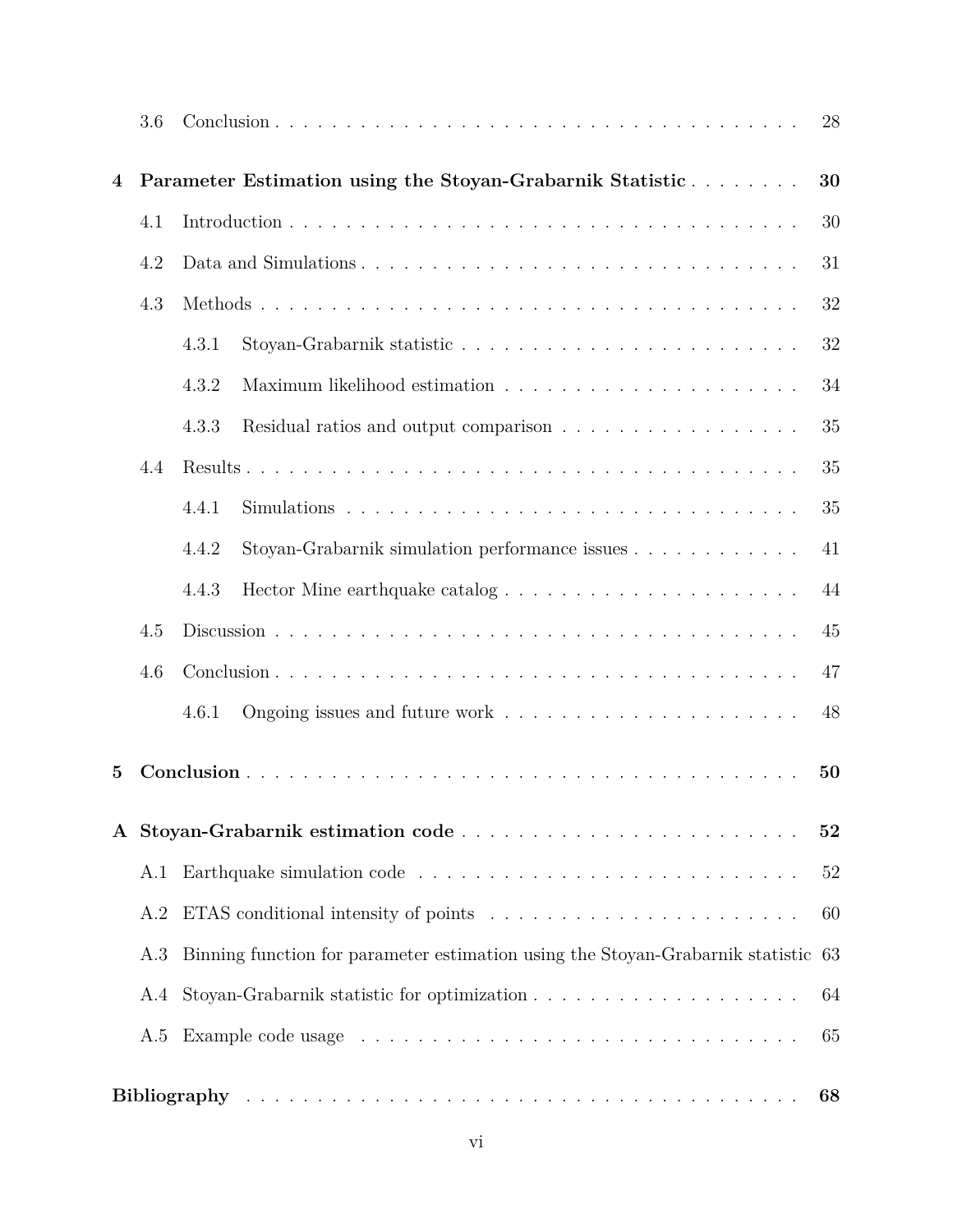#### LIST OF FIGURES

- 2.1 An example of a temporal Hawkes model with parameterization  $\lambda(t) = \mu +$  $K\sum_{i:t_i < t} e^{-\alpha}(t-t_i)$  and parameter values ( $\mu = 0.25, K = 1, \alpha = 0.5$ ). Red tick marks along the x-axis indicate background events and blue tick marks indicate excited events. . . . . . . . . . . . . . . . . . . . . . . . . . . . . . . . . . . . . 4
- 2.2 Beach ball diagram for the 7.2 magnitude *Easter Sunday* earthquake which occurred on April 4th, 2010 in Baja California, Mexico. Shaded regions indicate areas of tension and unshaded regions indicate areas of pressure. The intersecting planes represent the estimated nodal planes. Text along the circle indicate the direction of the seismometers used to estimate the focal mechanism. Image courtesy of the Southern California Earthquake Center. . . . . . . . . . . . . . . 7
- 3.1 Strike angle estimates (dashed lines) based on estimated nodal planes for a 5.12 Ml mainshock (red dot) in Southern California, with an estimated depth of 10.1 km, occurring on May 5, 2010. Black points indicate earthquake with epicenters in the range [*−*116*.*066*, −*115*.*627] in longitude, [32*.*481*,* 32*.*833] in latitude, with magnitude at least 2.8, and occurring between 0*.*3 and 2137*.*7 days after the mainshock. . . . . . . . . . . . . . . . . . . . . . . . . . . . . . . . . . . . . . . 10
- 3.2 Mean *±* 1.96 standard errors of the RMSEs, panels (a) and (b), and the mean absolute angle of aftershocks relative to the mainshock strike angle estimate, panels (c) and (d), of aftershocks for the  $n = 330$  mainshocks. Here  $\tilde{\theta}$  is the best fitting strike angle estimate  $\tilde{\theta}$ ,  $\theta^u$ ,  $\theta^D$ , and  $\theta^a$  denote the raw estimates, and  $\theta^g$ represents the angle of minimal RMSE to the subsequent seismicity. For panels, (b) and (d), each strike angle estimate  $\tilde{\theta}$  is the best-fitting of  $\theta$  and its orthogonal complement, and the selection is performed for each mainshock by minimizing the RMSE or the angular MAE of its aftershocks.  $\dots \dots \dots \dots \dots \dots$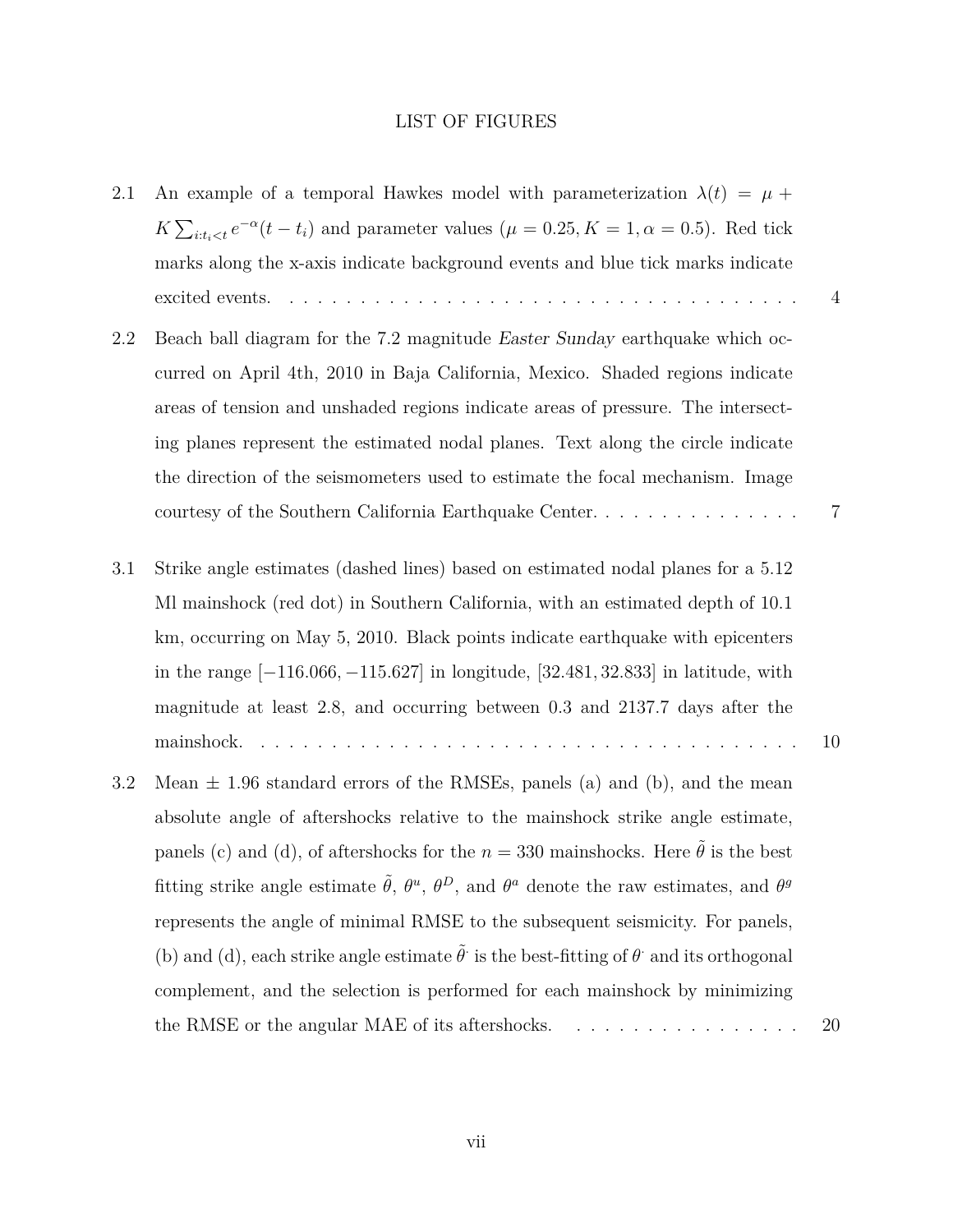| 3.3     | Non-parametrically estimated triggering density $\hat{g}_{\phi}$ for model (3.2), estimated                  |    |
|---------|--------------------------------------------------------------------------------------------------------------|----|
|         | using the algorithm of Marsan and Lengliné (2008b). Horizontal line segments                                 |    |
|         | indicate, for each subset of angles, the estimated triggering intensity of after-                            |    |
|         | shocks occurring within this subset of angular distances relative to the estimated                           |    |
|         | strike angle derived from the estimated nodal plane. The segments are smoothed                               |    |
|         | by LOESS (blue curve). $\dots \dots \dots \dots \dots \dots \dots \dots \dots \dots \dots \dots \dots \dots$ | 21 |
| 3.4     | Estimated intensity of fitted non-parametric Hawkes models. (a) the estimated                                |    |
|         | intensity of null model $(3.2)$ assuming isotropic triggering. (b) the estimated                             |    |
|         | intensity for model (3.4) which includes $\tilde{\theta}$ in the triggering function estimate.               | 22 |
| $3.5\,$ | Deviances comparing models (3.2) and (3.4) over $0.05^{\circ} \times 0.05$ cells. Red tinted                 |    |
|         | cells indicate areas where the model $(3.2)$ , including strike angles, fit better than                      |    |
|         | the null model $(3.4)$ . Blue tinted cells indicate areas where model $(3.2)$ fit worse                      |    |
|         |                                                                                                              | 23 |
| 3.6     | Voronoi deviance residuals, over a Voronoi tessellation of mainshocks with esti-                             |    |
|         | mated focal mechanisms. Red tinted cells indicate areas where the model $(3.2)$ ,                            |    |
|         | including strike angles, fit better than the null model (3.4). Blue tinted cells                             |    |
|         | indicate areas where model $(3.2)$ fit worse than the null model $(3.4)$ .                                   | 24 |
| 3.7     | Stoyan-Grabarnik diagnostic for model (3.2) using 100 temporal bins, with each                               |    |
|         | bin corresponding to 130 days. The black step function shows the observed sums                               |    |
|         | of $1/\lambda$ for all points in bin $B_j$ , $j = 1, , 100$ , solid red line indicates the expected          |    |
|         | value $( B_i )$ and dashed red lines indicate plus or minus two times the standard                           |    |
|         | errors. The median number of points per bin was 35 and the number of points                                  |    |
|         |                                                                                                              | 25 |
|         |                                                                                                              |    |
| 4.1     | An example of the binning procedure to separate points in a spatial-temporal                                 |    |

window  $S \times T$  into individual space-time bins, *B*. Plot (A) shows the spatial binning of points into  $2\times 2$  bins. Plot (B) shows the temporal binning with 4 bins.  $33$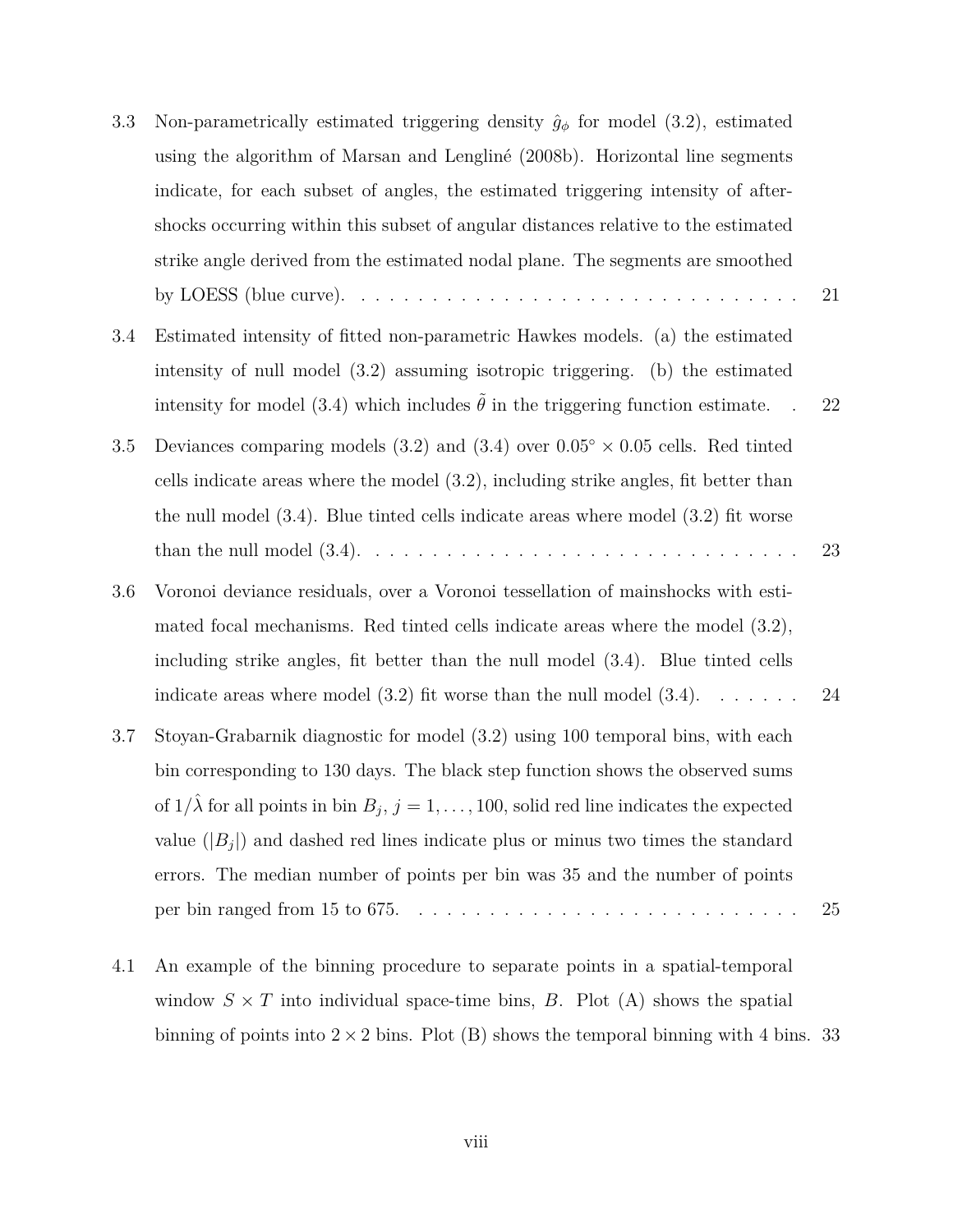| 4.2 | Computation times to complete parameter estimation via MLE, SG with $2 \times 2$            |    |
|-----|---------------------------------------------------------------------------------------------|----|
|     | spatial bins and 5 temporal bins, and SG with $3 \times 3$ spatial bins and 10 temporal     |    |
|     | bins. The x-axis for each plot is the number of events in each simulated earth-             |    |
|     | quake catalog and the $y$ -axis shows the length of time required for each method           |    |
|     | to converge using conjugate gradient methods in ${\sf optim} \ldots \ldots \ldots \ldots$   | 36 |
| 4.3 | Individual parameter error ratios for parameters estimated via MLE, SG with                 |    |
|     | $2 \times 2$ spatial bins and 5 temporal bins, and SG with $3 \times 3$ spatial bins and 10 |    |
|     | temporal bins. The $x$ -axis for each plot is the number of events in each simulated        |    |
|     | earthquake catalog and the $y$ -axis shows the error ratios for each parameter and          |    |
|     | each estimation procedure. Limits of the $y$ -axis are determined by the variability        |    |
|     |                                                                                             | 38 |
| 4.4 | Individual parameter error ratios for parameters estimated via MLE, SG with                 |    |
|     | $2 \times 2$ spatial bins and 5 temporal bins, and SG with $3 \times 3$ spatial bins and 10 |    |
|     | temporal bins. The $x$ -axis for each plot is the number of events in each simulated        |    |
|     | earthquake catalog and the $y$ -axis shows the error ratios for each parameter and          |    |
|     | each estimation procedure. Limits of the y-axis are manually set from $-1$ to 2             |    |
|     | to better compare the more typical estimates across methods.                                | 39 |
| 4.5 | Root sum of squared error ratios for parameters estimated via MLE, SG with                  |    |
|     | $2 \times 2$ spatial bins and 5 temporal bins, and SG with $3 \times 3$ spatial bins and 10 |    |
|     | temporal bins. The $x$ -axis for each plot is the number of events in each simulated        |    |
|     | earthquake catalog and the $y$ -axis shows the root sum of squared error ratios for         |    |
|     | each estimation procedure. Limits of the $y$ -axis are determined by the variability        |    |
|     | in root sum of squared error ratios for each parameter. $\ldots \ldots \ldots \ldots$       | 40 |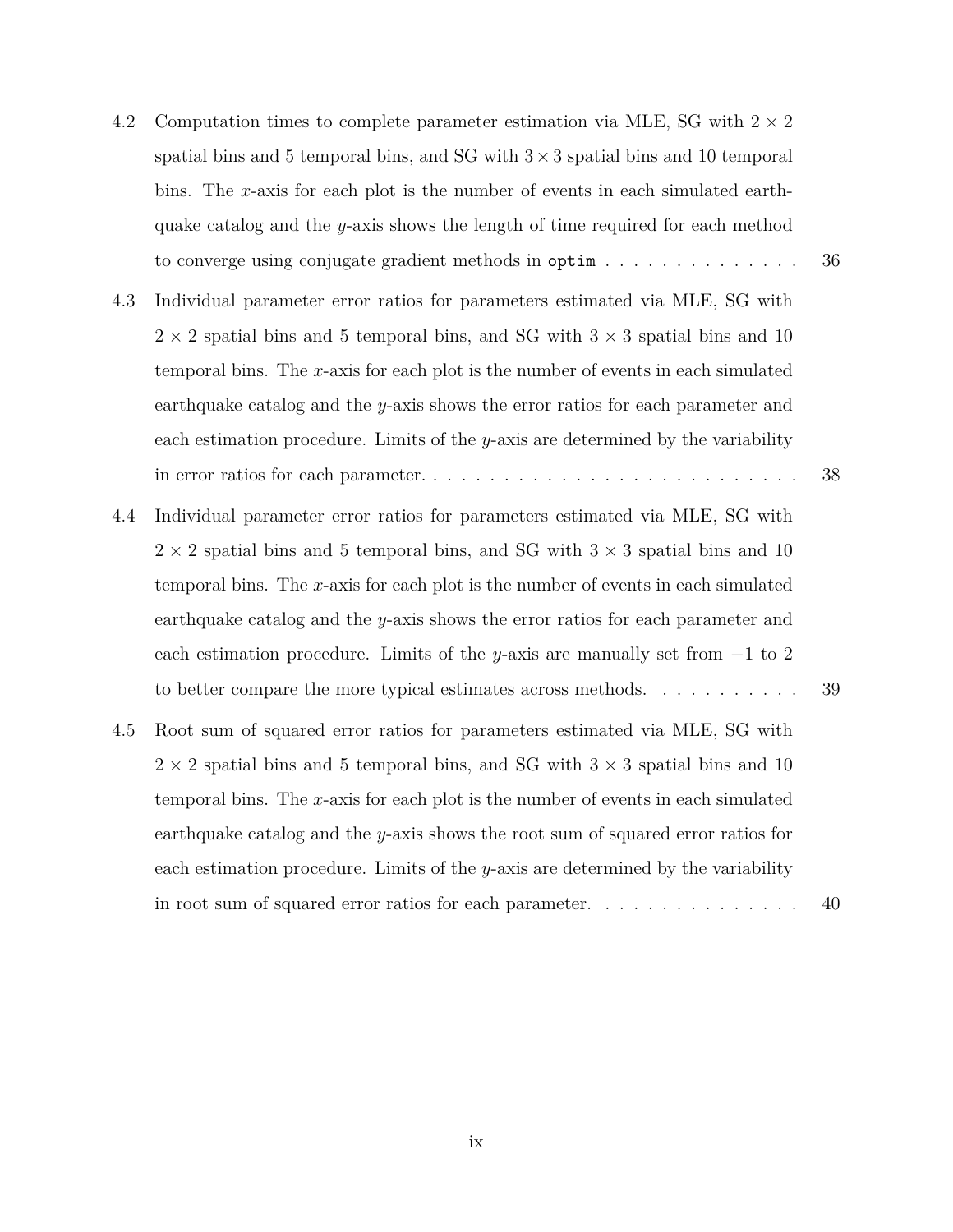4.6 Individual parameter error ratios for parameters estimated via MLE, SG with  $2 \times 2$  spatial bins and 5 temporal bins, and SG with  $3 \times 3$  spatial bins and 10 temporal bins. The *x*-axis for each plot is the number of events in each simulated earthquake catalog and the *y*-axis shows the root sum of squared error ratios for each estimation procedure. Limits of the *y*-axis are manually set from 0 to 6 to better compare the more typical values across methods. . . . . . . . . . . . . . . 41 4.7 Estimated parameter values, plot (A), and RMSEs, plot (B), using both SG and MLE parameter estimation techniques. Columns for each plot separate the number of parameters which were estimated versus assumed known when estimating parameters via SG. Rows, for (A), indicate indicate which parameters were estimated. For plot (B), each panel compares the RMSE of SG and MLE for just

the parameters which were estimated. . . . . . . . . . . . . . . . . . . . . . . . . 43

 $\ensuremath{\mathbf{X}}$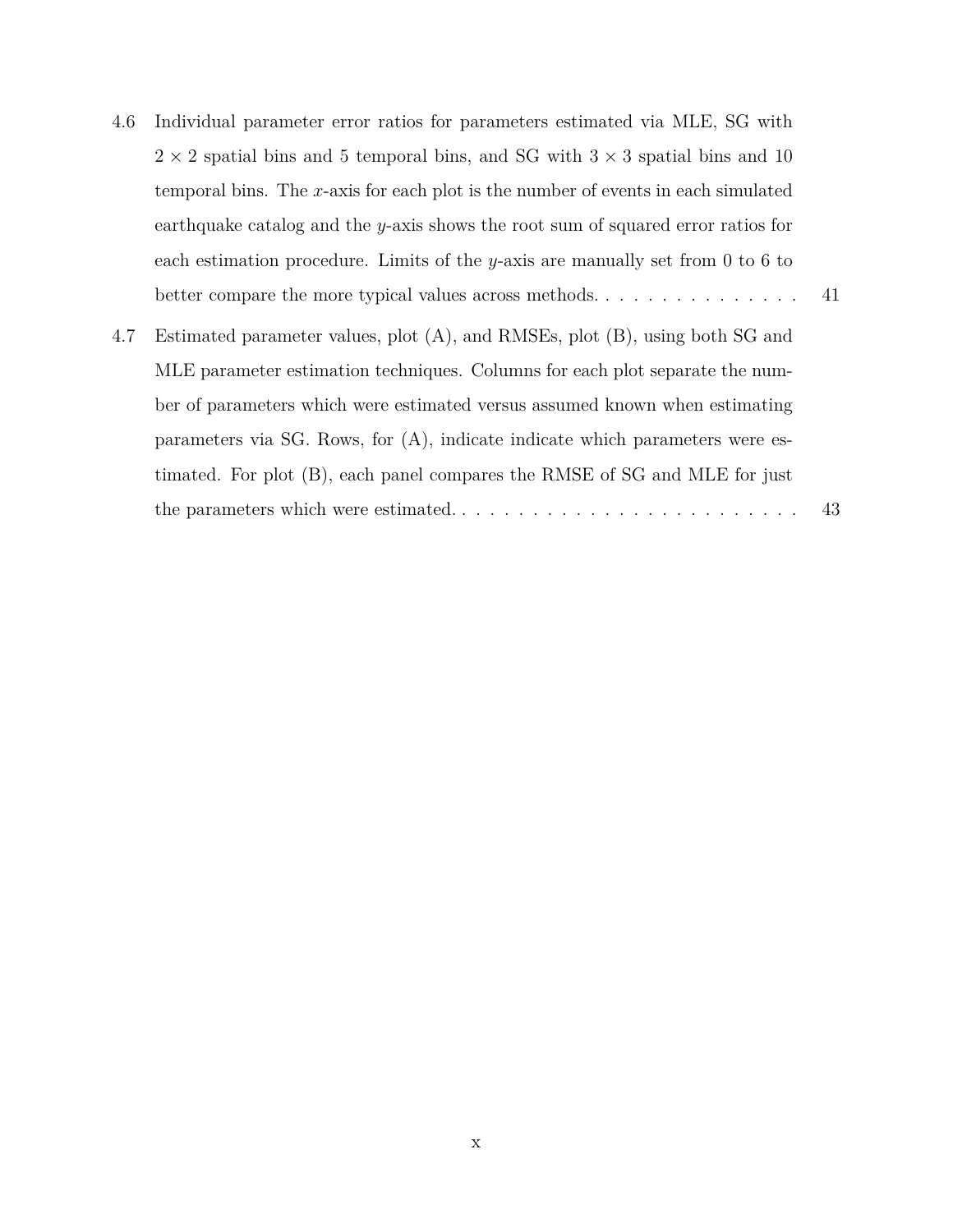## LIST OF TABLES

4.1 Estimated parameter values using the Hector-Mine data. The parameter values using the approximation method described in Schoenberg (2013) as well as the parameters estimated by Schoenberg (2013) using MLE are shown in the first two rows. The parameter values estimated using the SG statistic with  $2\times 2$ spatial bins, 5 temporal bins and using the Integral Approximation's estimates as starting values are shown in the third row.  $\dots \dots \dots \dots \dots \dots \dots \dots$  45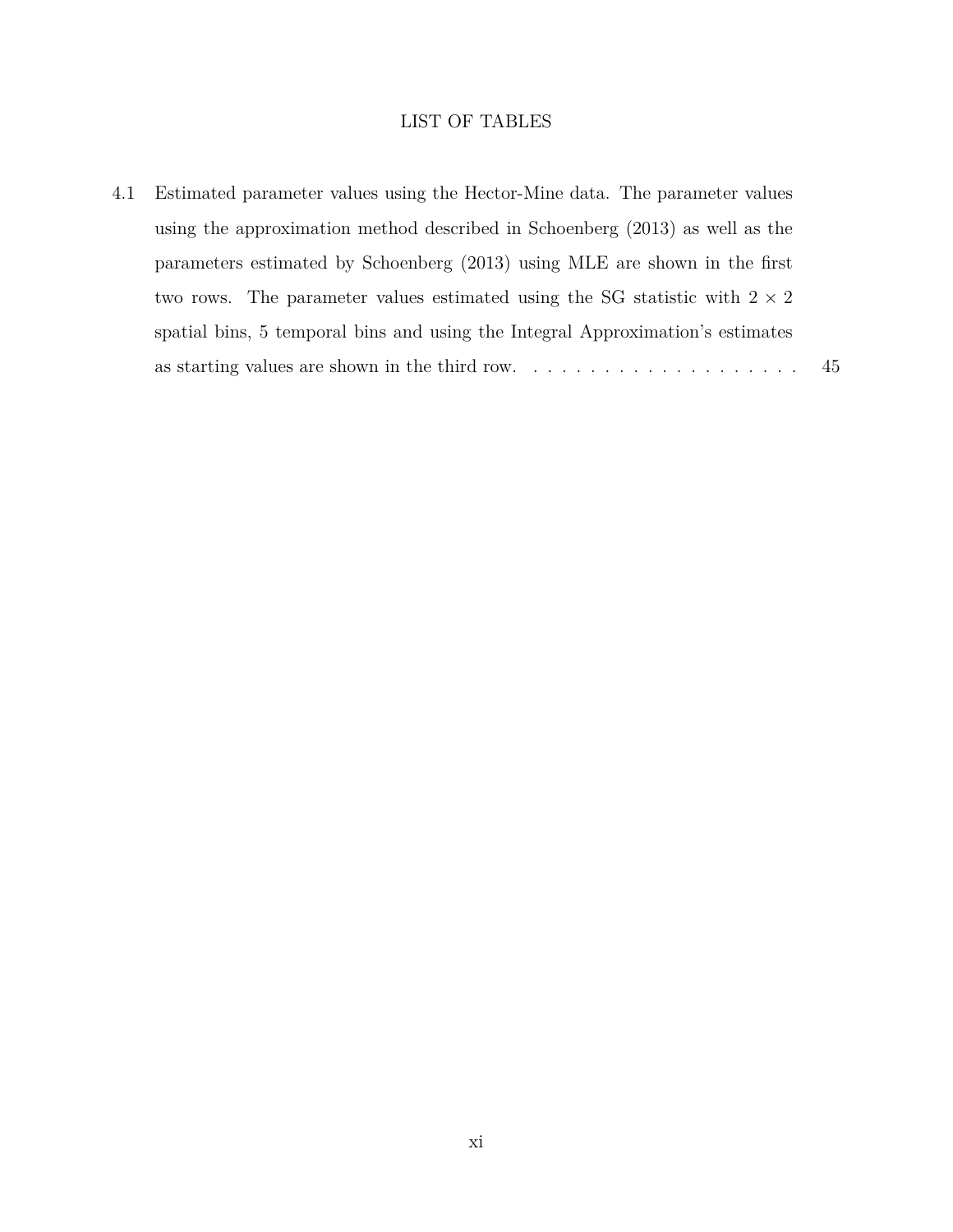#### ACKNOWLEDGMENTS

The perspective, which I'm sure I share with countless others, about what it takes to obtain a Ph.D. has drastically changed throughout my graduate career. At first, I believed a Ph.D. to be a rather lonely pursuit in which a single mind (and perhaps their advisor) toiled away in the dark working out singular problems which would slightly further humankind's understanding of natural phenomenon. It turns out this view is exceedingly incorrect. In fact, working on a Ph.D. is a hugely collaborative effort between the student and numerous other individuals. Here I would like to acknowledge those individuals whom helped, inspired, consoled and otherwise pushed me to finish my own slight contribution to human understanding.

First and foremost I must thank my advisor Professor Rick Schoenberg, whom without his advice, guidance and watchful eye, leads me to believe I would not be the researcher I am today. Throughout our hundreds of weekly meetings, Professor Schoenberg has instilled within me the skills required to conduct cutting edge research in earthquake and point processes along with a pragmatic view in which I will surely use in my own future research. Whenever I might enter a meeting feel down about the direction of my research, Rick would see some path for which I could use to lead me to in a more fruitful direction. I could not be more thankful to be advised by a more patient, intelligent and encouraging advisor.

I am also exceedingly thankful to other faculty members for sharing with me their philosophies about teaching and conducting research in the field of statistics and seismology. I would like to especially thank the members of my committee, Professor Mark Handcock, Professor Ying Nian Wu and Professor David Jackson. Whether it was chatting with them in the hallway or at conferences, or working under them as a teaching assistant, my own view of statistics and seismology has been greatly expanded by their deep knowledge of their respective areas of study. Further, I am also thankful to members of the faculty such as Miles Chen, Linda Zanontian, Vivian Lew, Juana Sanchez, Akram Almohalwas and Nicolas Christou. Each of these faculty members have contributed to my understanding of what it means to teach statistics and also pushed me to continue my studies.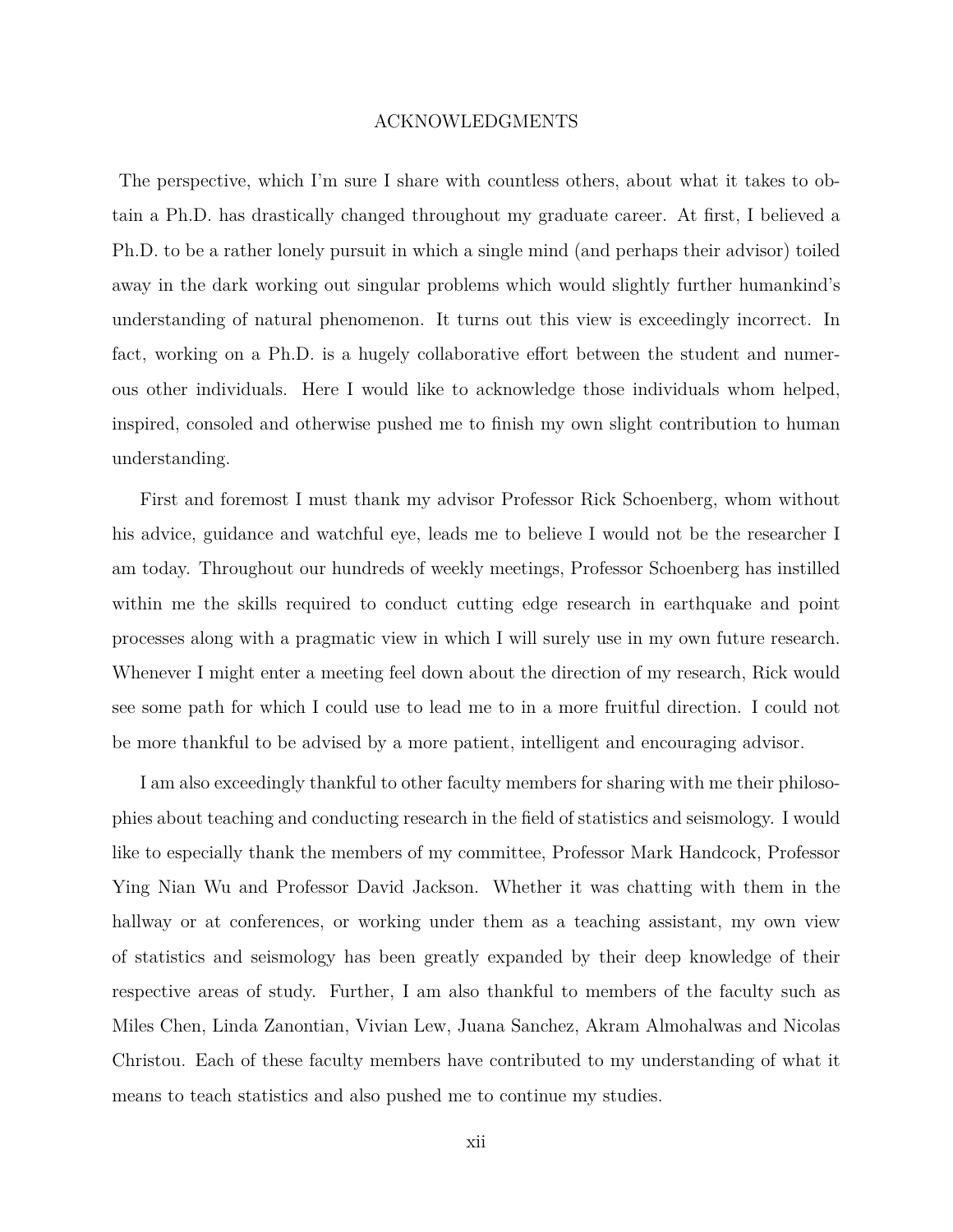During my graduate studies, I was also a member of the *Mobilize* team which created the first approved data science math course now being taught in dozens of schools in Southern California. It would take pages upon pages to write just how much of an impact my fellow *Mobilize* members had on me, so I hope simple thank yous will do. So to Terri Johnson, Suyen Moncada-Machado, LeeAnn Trusela, Monica Casillas, Heidi Estevez, Steve Nolan, Hongsuda Tangmunarunkit and Shuhao Wu, I would like to say that I am forever grateful for your kind words and hard work with which, together, helped us create such an amazing curriculum.

I would like to especially thank Robert Gould, *Principle Investigator* for the *Mobilize* grant and one of the most inspirational people I have ever met. Through Rob's guidance, I have found a field of study in which I have found an enormous sense of enjoyment. Thank you, Rob, for constantly lending me your expert perspective on statistical education, your constant enthusiasm and your recommendations on where to find the best food in West Los Angeles. Your work has opened my eyes to the fruitful contributions I hope to someday make in the field of education and I am sincerely grateful to you for that.

While at UCLA, I benefited enormously as well from the friends I have made. Their company, patience and willingness to listen was a constant help towards keeping my own sanity. Thank you to Josh Embree, Katie McLaughlin, Patrick McCarthy and Josh Gorden for your friendship, advice and sharing many a coffee/funny text message with me. Thank you also to Amelia McNamara, Andrew Bray, Nathan Langholz, Mark Nakamura, Medha Uppala, Junhyung Park, Aaron Danielson, Levon Demirdjian and Guani Wu for keeping your doors open and making my experience at UCLA so wonderful.

The staff within the statistics department also deserve special acknowledgement. Thank you Jason Mesa and Laurie Leyden for always giving me an outlet to chat about non-statistics related things. Thank you also to Chie Ryu, Verghese Nallengara and Enrique Reyes for your constant vigilance and keeping everything running so smoothly. Perhaps the most deserving of special mention, and for whom words could never describe what they have meant to me, is Ms. Glenda Jones. Her official title reads *Student Affairs Officer* but to me (and indeed any other person who has walked the halls of the stats department) she is something entirely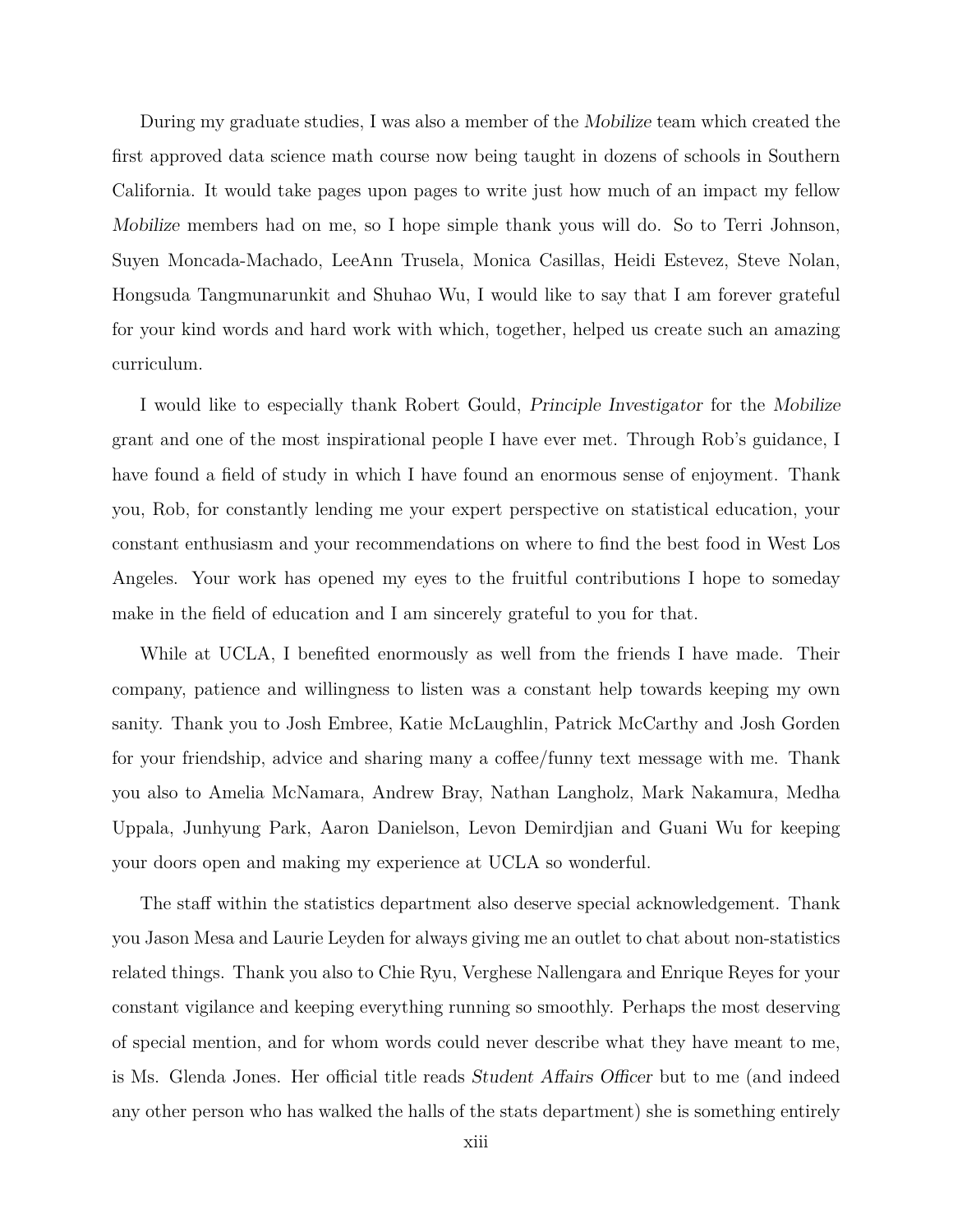more. She is my guardian angel, the person who I constantly sought out help and advice from and the person with the biggest, kindest heart I have ever met. She encouraged me when I felt as if I was running out of steam, she was always there when I needed a friend and she kept her candy dish stocked with the finest processed sugars which kept me alive and running during many an afternoon. No single person, besides maybe my advisors Rick and Rob, have had a greater positive impact on me during my time at UCLA. Thank you Ms. Glenda for your constant friendship and thoughtful advice.

Finally, I would like to thank those people who kept me working towards my goal of starting and finishing a Ph.D. from outside the halls of academia. Thank you mom and dad, Beverly and Dale Molyneux, for all of the support you've given me over my many years at universities. Thank you also to my sister, Aimee Molyneux, my niece and nephew, Wyatt and Olivia, and to Brendan, Nance and Jacqueline Alesón-O'Farrell. And thank you still to Yolanda, Thomas and Ryan Brennan. But thank you most of all to my partner and love of my life Jennifer Alesón-O'Farrell. Even with all the help of every single person I've mentioned thus far, I would never have gotten to this point if it weren't for your love and encouragement. Living a future with you is the only dream I could possibly desire.

The material in Chapter 3 is a version of Molyneux, J., Gordon, J. S., and Schoenberg, F. P., "Assessing the predictive accuracy of earthquake strike angle estimates using nonparametric Hawkes processes" published in *Environmetrics*. It was supported by the National Science Foundation under grant number DMS 1513657.

Data used in Chapter 3 and 4 were provided by the Caltech/USGS Southern California Seismic Network (SCSN), doi:10.7914/SN/CI, operated by the Caltech Seismological Laboratory and USGS, which is archived at the Southern California Earthquake Data Center (SCEDC). The SCEDC and SCSN are funded through U.S. Geological Survey Grant G10AP00091, and the Southern California Earthquake Center, which is funded by NSF Cooperative Agreement EAR-0529922 and USGS Cooperative Agreement 07HQAG0008.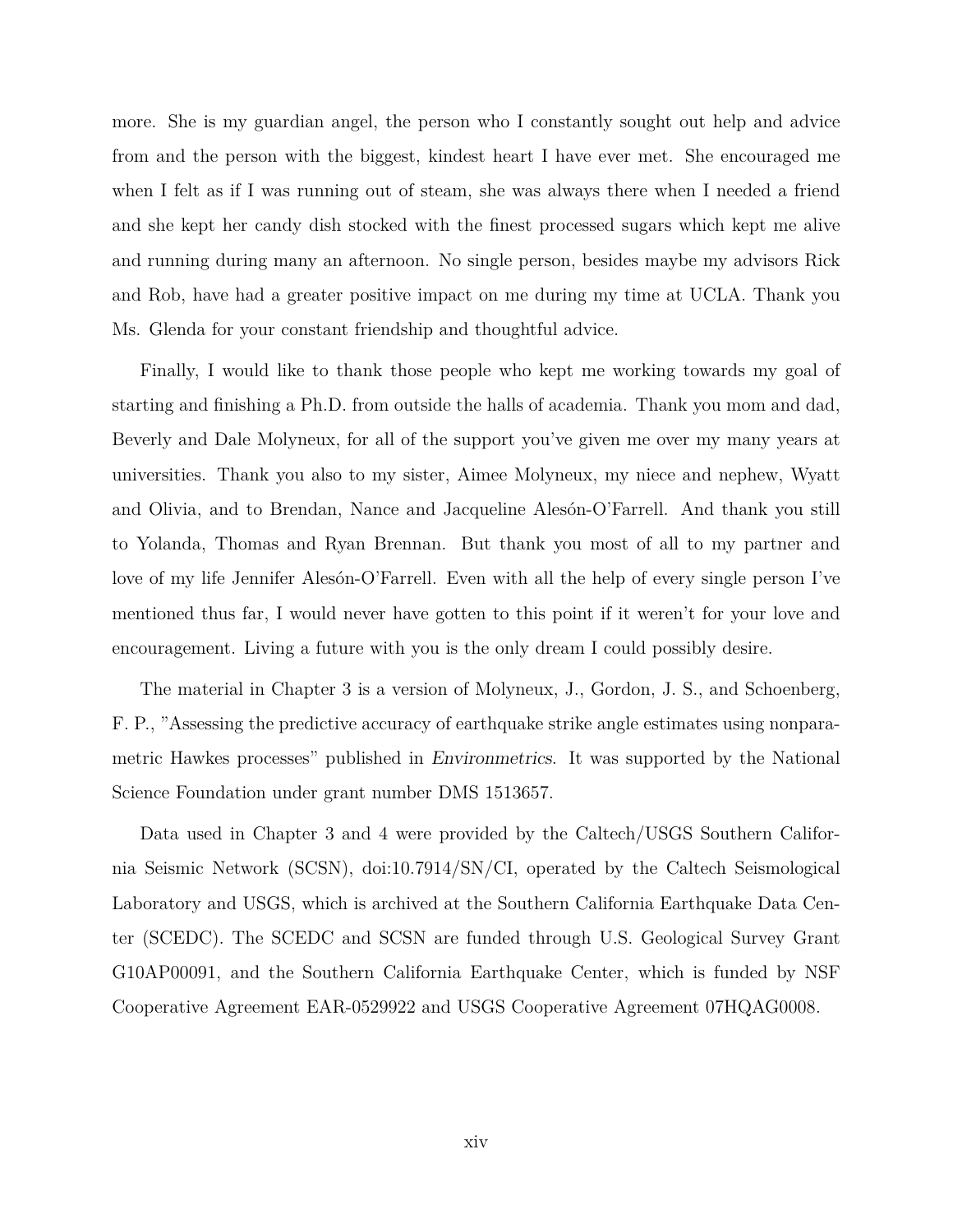#### VITA

- 2010 B.A. (Mathematics) and B.A. (Economics), California State University, Fullerton.
- 2010 2017 Teaching Assistant/Associate/Fellow, Statistics Department, UCLA. Led discussion sections for upper and lower division statistics courses. Lecturer for Statistics 20 (Introduction to Statistical Programming with R).
- 2013–present Graduate Student Researcher, Mobilize Project, Los Angeles. Wrote curriculum, computer-based labs, and software for use in the National Science Foundation *Introduction to Data Science* high school math course under the supervision of Professor Rob Gould, University of California, Los Angeles.

#### PUBLICATIONS AND PRESENTATIONS

McNamara, A., Molyneux, J. Teaching R to High School Students...and Teachers. UseR! Conference, Los Angeles, CA, 2014.

Gould, R., Molyneux, J. Data Science in High Schools. American Statistical Association, Orange County, California, 2015.

Molyneux, J., Schoenberg, F. P. Non-parametric Hawkes models with strike angle covariates. Southern California Earthquake Center Annual Meeting, Palm Springs, CA, 2017.

Molyneux, J., Gordon, J. S., Schoenberg, F. P. (2018). Assessing the predictive accuracy of earthquake strike angle estimates using non- parametric Hawkes processes. Environmetrics. 2018;29:e2491.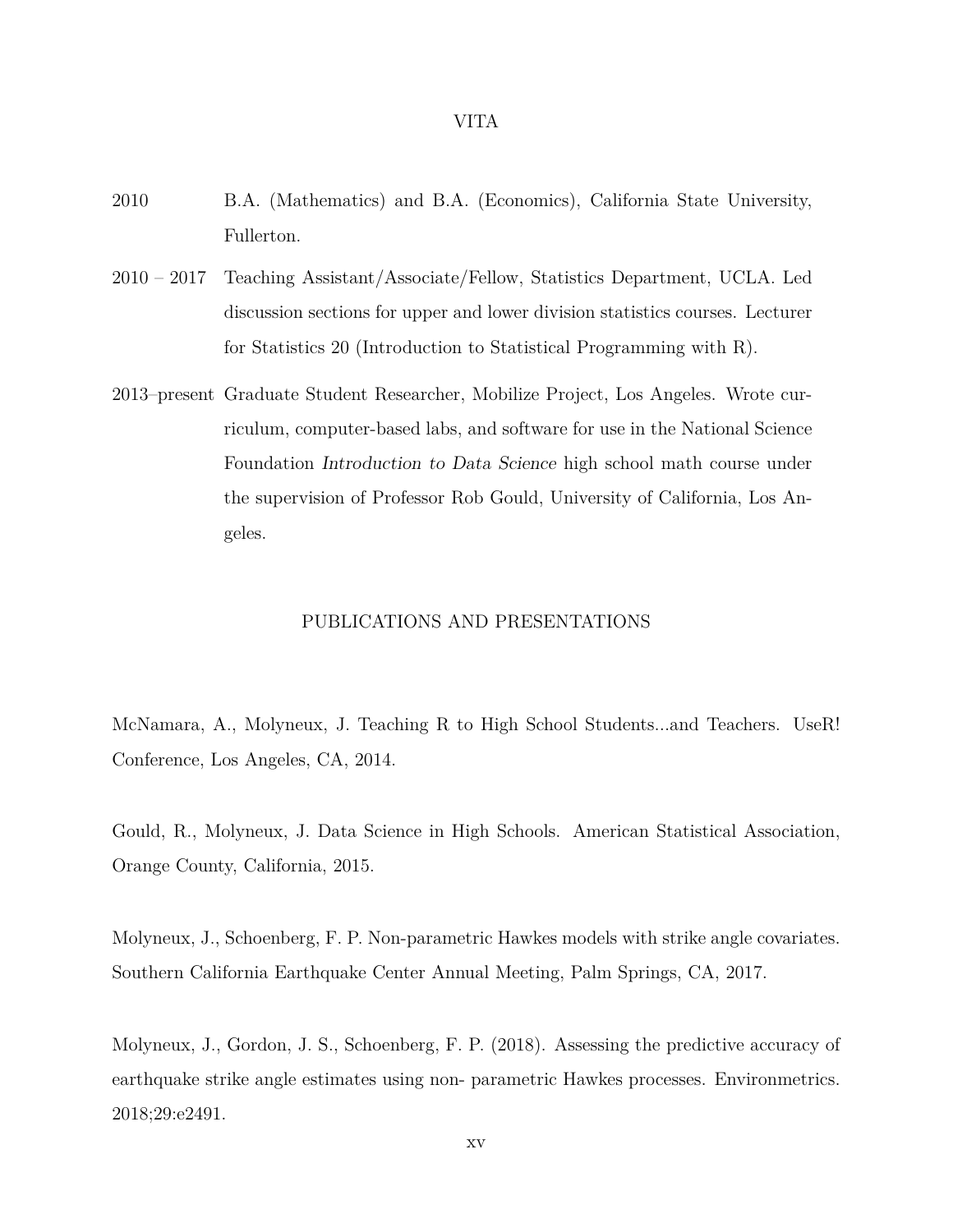Molyneux, J., and Schoenberg, F. P. (2018, in progress). Self-exciting point process parameter estimation using the Stoyan-Grabarnik statistic.

Molyneux, J., and McNamara, A., Gould, R. (2018, in progress). *mobilizr*: An R package for high school data scientists.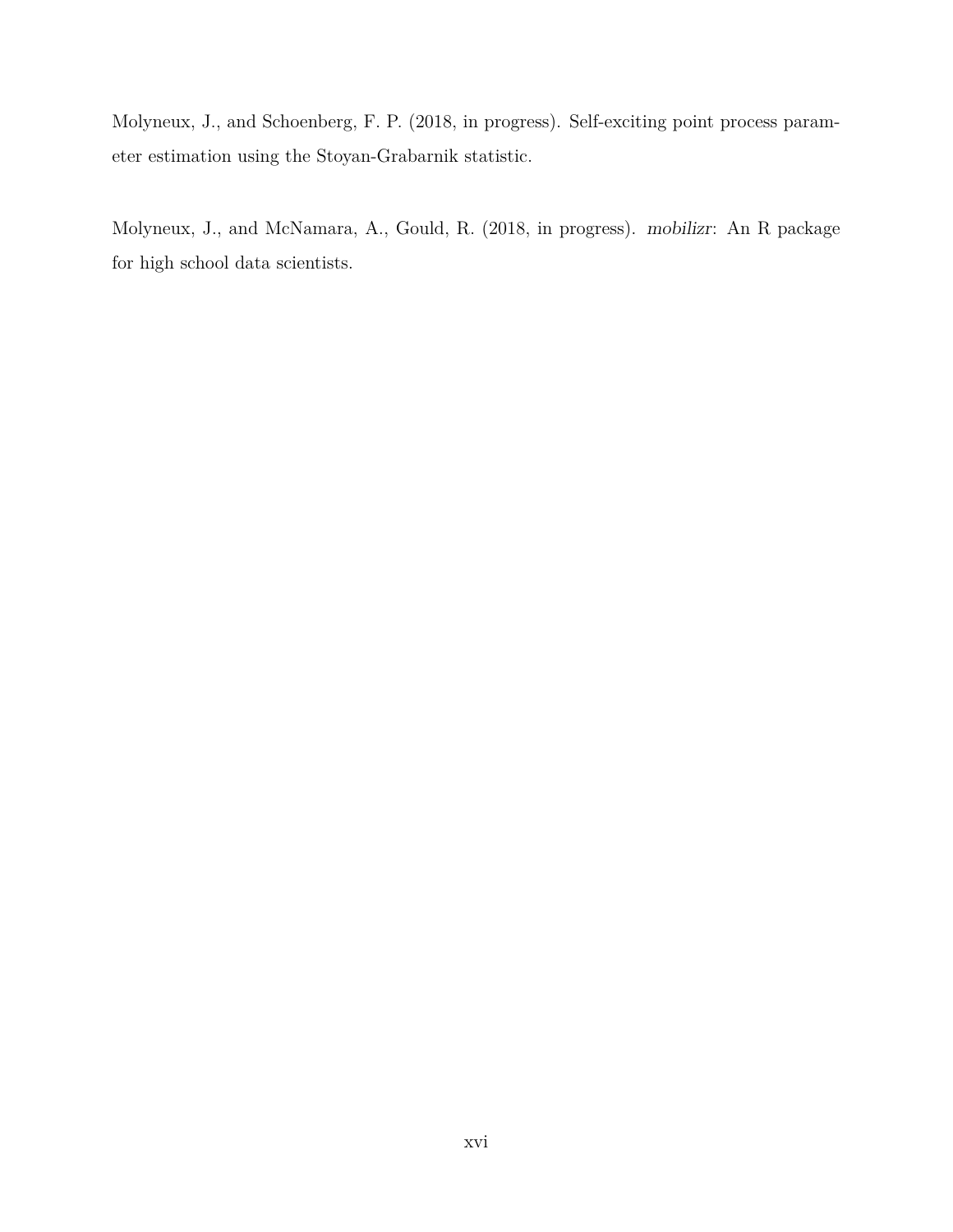# **CHAPTER 1**

# **Introduction**

Self-exciting point processes are a class of probability models for phenomenon whereby an occurrence of an event, represented as a point in space-time, leads to a temporary elevation of similar events occurring soon after. These models have been successfully applied to fields such as epidemiology (Njabo et al. 2016), environmental studies (Balderama et al. 2012), wildfires (Peng et al. 2005; Xu and Schoenberg 2011), criminal justice (Mohler et al. 2011; Stomakhin et al. 2011), e-mail networks (E W Fox et al. 2016), and seismology (Ogata and Zhuang 2006a; Ogata 2011; Wang et al. 2011; Console et al. 2009; Chu et al. 2011; Tiampo and Shcherbakov 2012; Helmstetter and Werner 2012). In this dissertation we aim to evaluate the potential benefits of extending a popular seismology model, the Epidemic Type Aftershock Sequence (ETAS), to include earthquake faulting covariates. We also aim to develop a new computational method for estimating parameter values of point process models in general.

The first part of this dissertation aims to assess the predictive qualities of earthquake focal mechanisms, which describe the orientation of the faulting that occurred. We also evaluate the degree to which including earthquake focal mechanisms improve model performance for non-parametric Hawkes processes. The latter part of this dissertation describes a new computational technique to compute parameter estimates for point processes using the Stoyan-Grabarnik statistic (Stoyan and Grabarnik 1991). We also describe difficulties this new computational method brings to light and areas where future work is still needed. Throughout, we use actual and simulated earthquake catalogs and so we describe the scientific context of seismology below.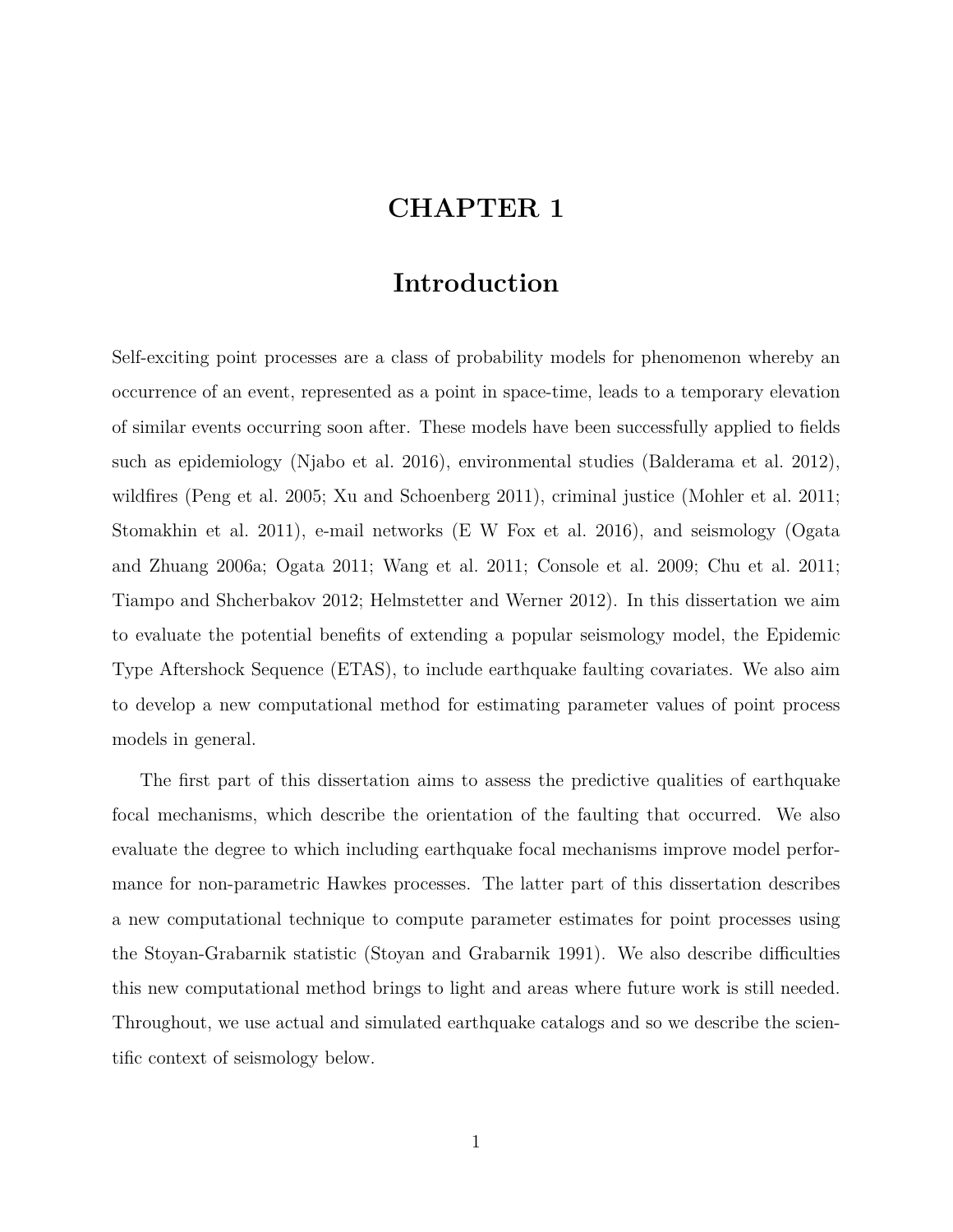## **1.1 Scientific context: Seismology**

Earthquakes are potentially devastating events which occur when stresses, caused by the movement of Earth's tectonic plates, are relieved by fracturing within the Earth's crust. The need to accurately forecast when and where these events are most likely to occur represents a fundamental issue for the field of seismology (Bolt 2003). Forecasts are needed, not just for short-term allocation of emergency resources, but also for long term insurance rates, building codes, and earthquake preparedness (Jordan and Jones 2010). To this end, seismologists have developed earthquake forecasting models such as ETAS (Ogata 1998) and Uniform California Earthquake Rupture Forecast (UCERF3) (Edward H Field et al. 2015) among others as well as testing centers such as the Regional Earthquake Likelihood Models (RELM) (Edward H. Field 2007) and the Collaboratory for the Study of Earthquake Predictability (CSEP) (J Douglas Zechar et al. 2009) to measure and compare the effectiveness of different forecasting models.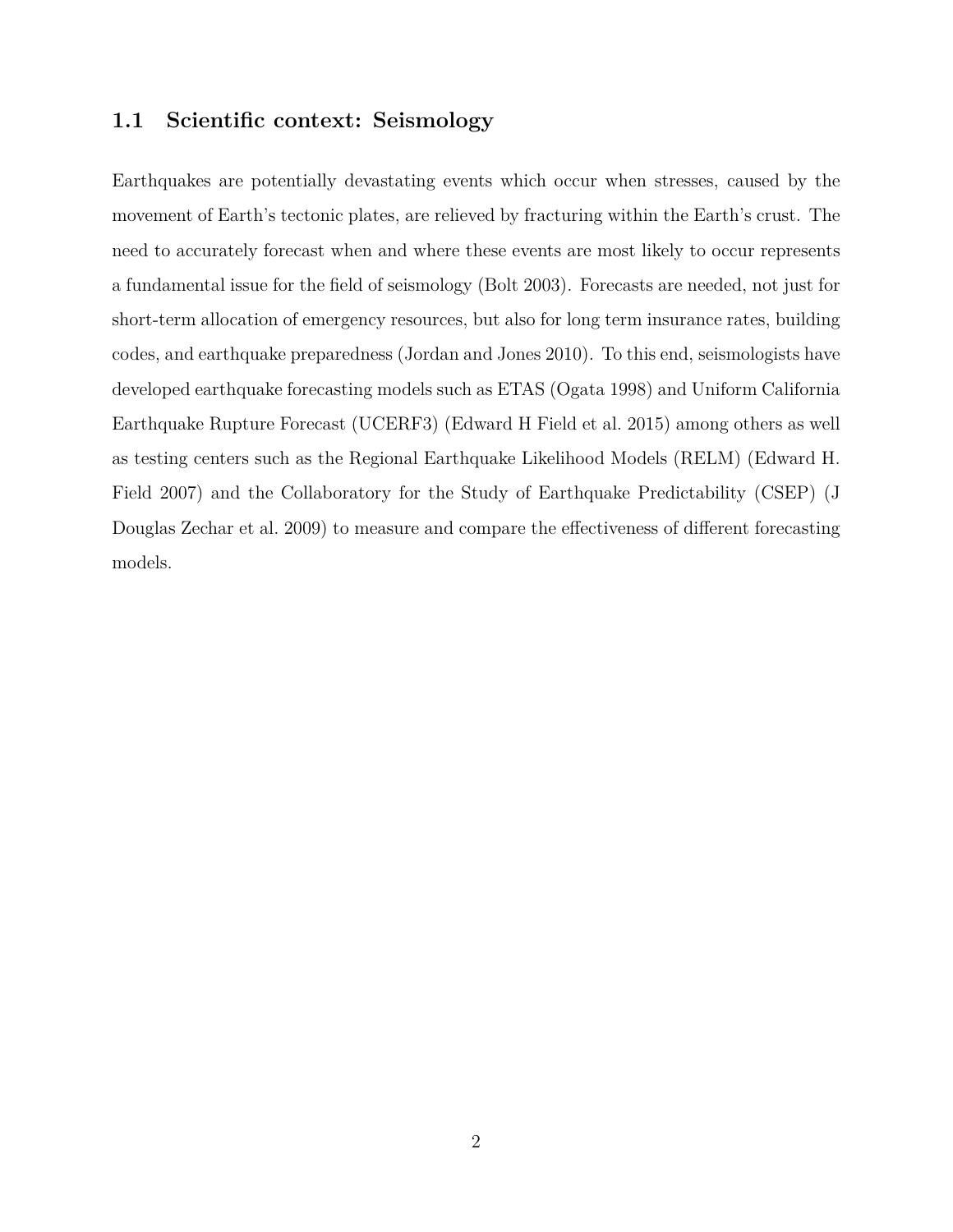# **CHAPTER 2**

# **Background**

In this chapter, we lay out the fundamental frameworks for point processes, the estimation of point process models and describe the basic intuition for earthquake focal mechanisms.

### **2.1 Point processes**

A point process (Daley and Vere-Jones 2007; Daley and Vere-Jones 2008) is a collection of points  $\{\tau_1, \tau_2, \ldots\}$  which occur in some metric space. A spatial-temporal point process is a stochastic process which generates a countable set of points  $\{(\mathbf{s}_i, t_i) : i = 1, 2, \ldots, N\}$ in  $\mathbb{R}^2 \times \mathbb{R}$ . For spatial-temporal point processes, we often consider the counting process, *N*(*B*)  $∈$  {0} ∪ N, where *N*(*B*) is a random measure on a complete metric space *S* which describes the number of points falling within some Lebesgue measurable compact set *B*.

Spatial-temporal point processes are typically modeled via their conditional intensity functions where, given the history of the process,  $H$ , up to time  $t$ ,

$$
\lambda(\mathbf{s}, t | \mathcal{H}_t) = \lim_{\Delta \mathbf{s}, \Delta t \downarrow 0} \frac{\mathrm{E}[N\{(\mathbf{s}, \mathbf{s} + \Delta \mathbf{s}) \times (t, t + \Delta t) | \mathcal{H}_t]}{\Delta \mathbf{s} \Delta t}.
$$

The conditional intensity function thus describes the infinitesimal expected rate by which points occur in space and time (**s***, t*) given the history of the process. Additional covariates for points, called marks, can also be incorporated into the conditional intensity function. In seismological contexts, a mark could be the magnitude of an earthquake or its fault plane geometry. For simple, i.e.  $(\mathbf{s}_i, t_i) \neq (\mathbf{s}_j, t_j)$  for all  $i \neq j$ , finite-dimensional point processes, the conditional intensity function uniquely identifies the point process (Daley and Vere-Jones 2007).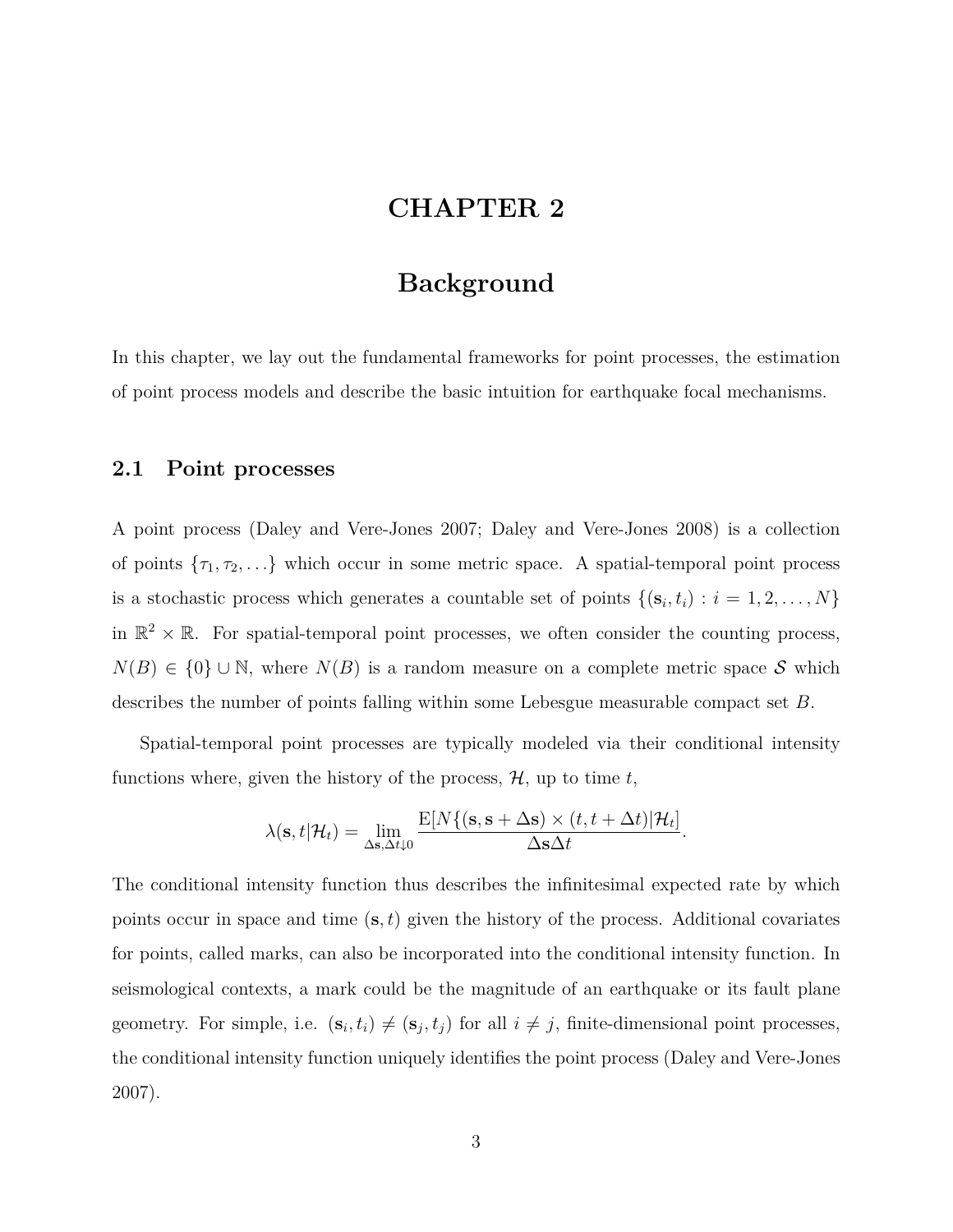# **2.2 Self-exciting point processes**

Self-exciting point processes, or Hawkes processes (Hawkes 1971), are a class of branching point processes in which there is a positive, or for self-correcting point processes a negative, correlation between points. In the purely temporal context, the conditional intensity function of a self-exciting point process is denoted

$$
\lambda(t|\mathcal{H}_t) = \mu(t) + K \sum_{i:t_i < t} g(t - t_i)
$$

where  $\mu(t)$  describes the background rate of the process as a function of time and  $g(t$  $t_i$ , called the triggering function, describes the temporary excitation of additional points attributed to those which occurred previously. The productivity of the triggering function is described by *K*. Figure 2.1 shows an example of a purely temporal Hawkes process. In the figure, it is important to note the many discontinuities which, as we explain in Section 2.2.2 below, explains why computing integrals of a Hawkes process is so difficult.



Figure 2.1: An example of a temporal Hawkes model with parameterization  $\lambda(t) = \mu + K \sum_{i:t_i < t} e^{-\alpha}(t - t_i)$  and parameter values  $(\mu = 0.25, K = 1, \alpha = 0.5)$ . Red tick marks along the x-axis indicate background events and blue tick marks indicate excited events.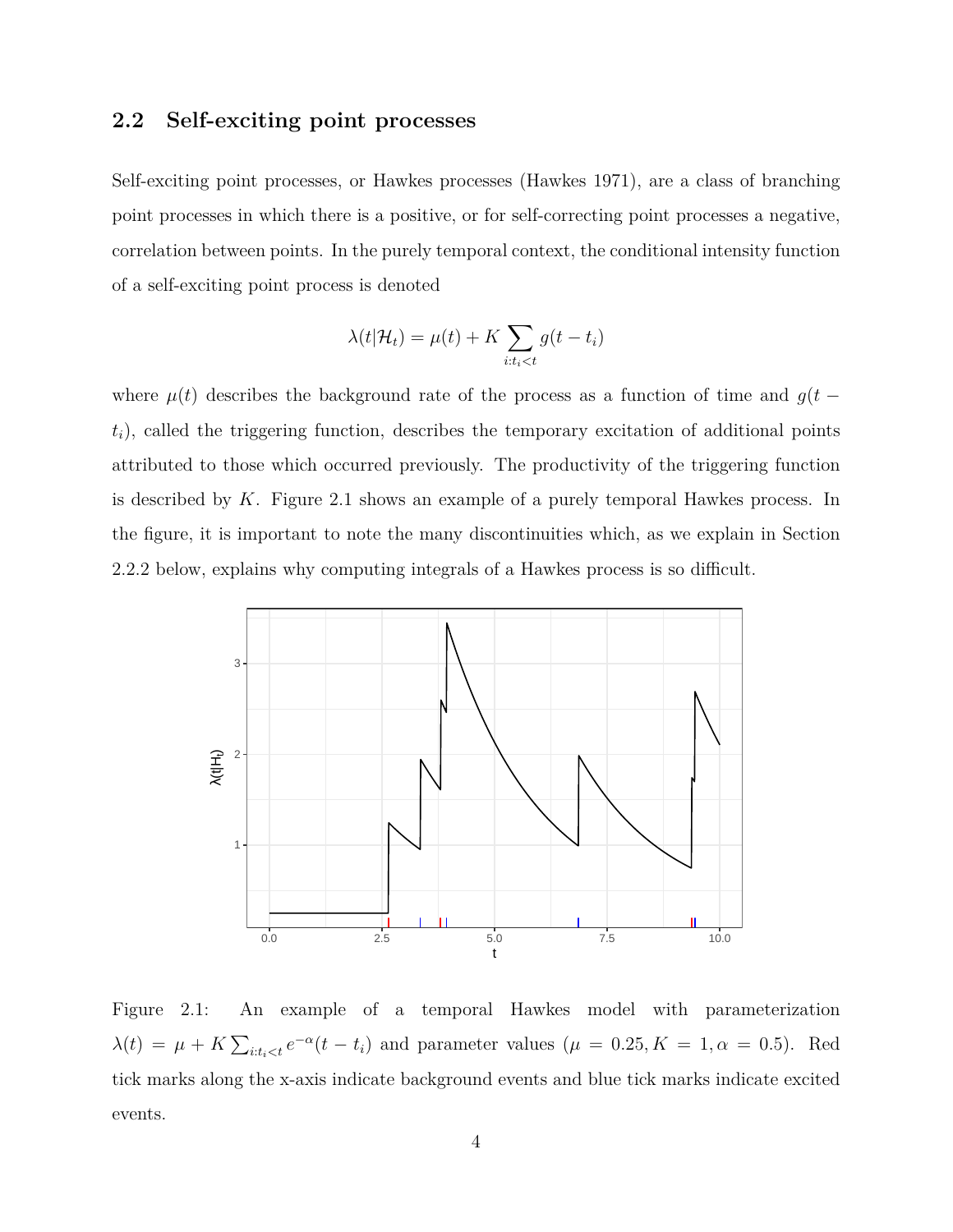For marked self-exciting point processes, such as those used in seismology, the conditional intensity function is written

$$
\lambda(\mathbf{s}, t | \mathcal{H}_t) = \mu(\mathbf{s}, t) + K \sum_{i:t_i < t} g(\mathbf{s} - \mathbf{s}_i, t - t_i; m_i)
$$

where  $\mu(\mathbf{s}, t)$  describes the background rate as a function of location and time and  $m_i$  represents the mark of point *i*.

#### **2.2.1 Epidemic type aftershock sequences**

One of the most important models of earthquake occurrences in seismology is the ETAS model. First proposed by Ogata (1988) as a means to explain the temporal occurrence of earthquakes and their aftershocks, it was later expanded in Ogata (1998) to include both temporal and spatial aspects of earthquakes. Many different parameterizations of the model have been attempted, and indeed many variants of the model exist.

In general, these models can be expressed as

$$
\lambda(t, x, y | \mathcal{H}_t) = \mu(t, x, y) + \sum_{i:t_i < t} g(t - t_i, x - x_i, y - y_i; m_i)
$$

where *x, y* denote the spatial locations and *m* the magnitudes of the events within an earthquake catalog. For this dissertation, we use the common parameterization of the triggering function

$$
g(t - t_i, x - x_i, y - y_i; m_i) = \frac{K}{(t - t_i + c)^p} \cdot \frac{e^{\alpha(m - M_c)}}{((x - x_i)^2 + (y - y_i)^2 + d)^q}
$$

where  $M_c$  denotes the fixed magnitude cut-off for the earthquake catalog,  $Ke^{\alpha(m-M_c)}$  describes the magnitude distribution of events,  $(t - t_i + c)^{-p}$  describes the temporal distribution of events, and  $((x - x_i)^2 + (y - y_i)^2 + d)^{-q}$  describes the spatial distribution of events. The parameterization for the magnitude and temporal distributions are based on the the Gutenberg-Ricter law (Gutenberg and Richter 1944) and modified Omori formula (Utsu 1961), respectively. This triggering function can also be equivalently expressed as a density, the benefits of doing so are addressed in Chapter 4,

$$
g(t - t_i, x - x_i, y - y_i; m_i) = \frac{K(p - 1)c^{p-1}(q - 1)d^{q-1}}{\pi(t - t_i + c)^p} \cdot \frac{e^{\alpha(m - M_c)}}{((x - x_i)^2 + (y - y_i)^2 + d)^q}
$$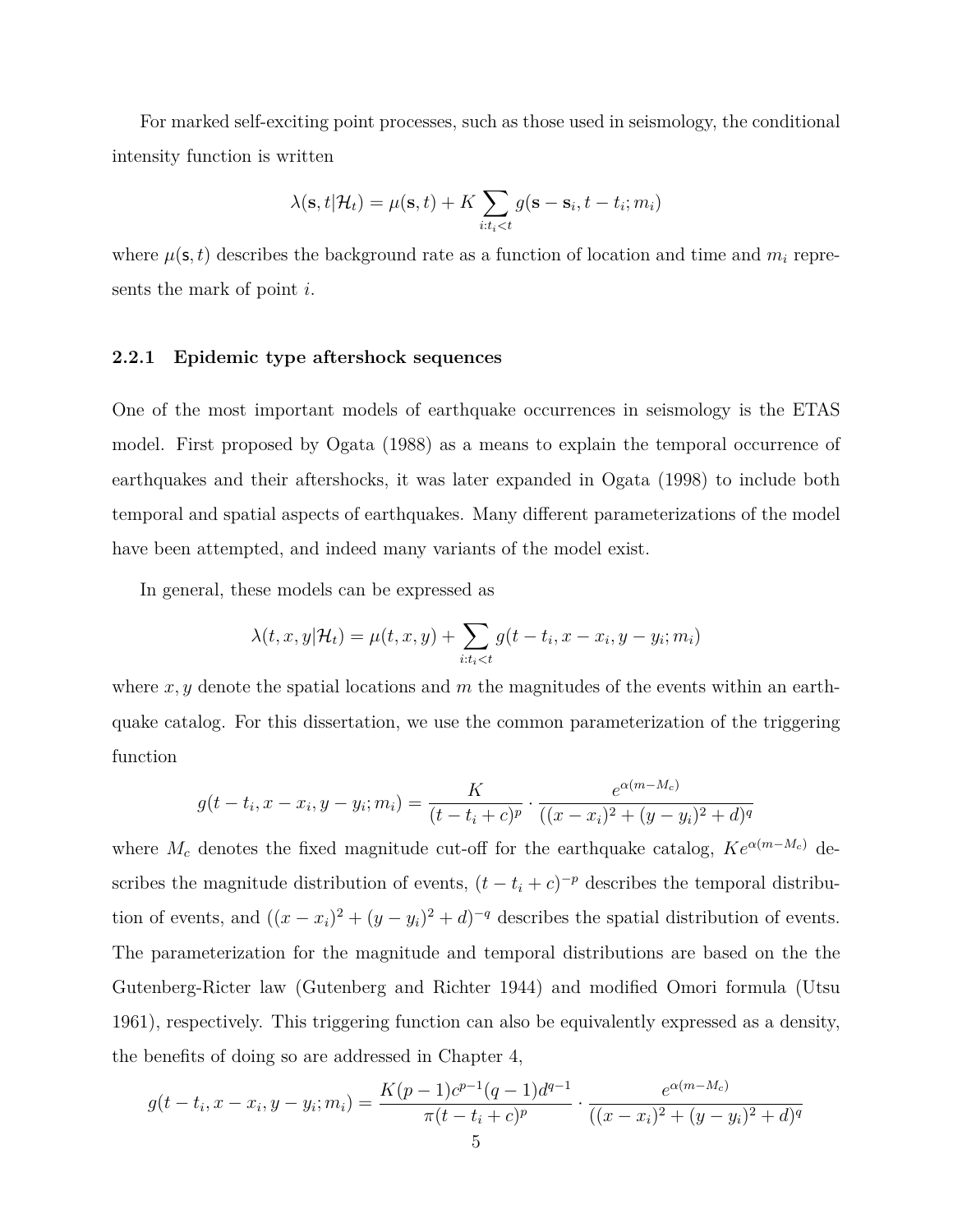For both parameterizations, the parameters in which we are interested in estimating are  $(\mu, K, c, p, \alpha, d, q).$ 

#### **2.2.2 Parameter estimation via maximum likelihood**

For a given point process model, the method most often used to estimate the parameters of such a model is by maximizing the log-likelihood

$$
\ell(\theta) = \sum_{i=1}^{N} \log(\lambda(\mathbf{s}_i, t_i | \mathcal{H}_t)) - \int_{\mathcal{S}} \int_{0}^{T} \lambda(\mathbf{s}, t | \mathcal{H}_t) dt ds
$$

where *S* denotes the spatial region of interest from time 0 to *T*. While the summation term of the log-likelihood is easily computed, the integral term represents a significant challenge as analytical solutions do not exist and thus must be computed numerically (Harte 2012). The challenge of computing the intractable integral term represents a limiting feature in applications requiring either small to moderately sized data sets or access to large computational servers. Though difficult to compute, under a set of general conditions, maximizing the log-likelihood is consistent, unbiased, efficient, and asymptotically normal (Ogata 1978). Furthermore, the maximum likelihood estimates (MLE) for point processes have known standard errors which can be computed from the negative of the diagonal elements of the Hessian matrix (Rathbun and Cressie 2016).

### **2.3 Earthquake focal mechanisms**

For earthquake that occur in an area with sufficient coverage of seismometers, the waveform data produced can be used to estimate a focal mechanism which describes the deformation that occurred at the earthquake source. By examining the direction of first-motions of seismometers, seismologists estimate the double-couple of the earthquake which represents the deformation as two nodal planes, one of which represents the fault along which the rupture occurred while the other is known as the auxiliary plane and is orthogonal to the fault plane (Aki and Richards 2002). Seismologists often represent focal mechanisms using beach ball diagrams, which show the estimated nodal planes as well as the vectors of tension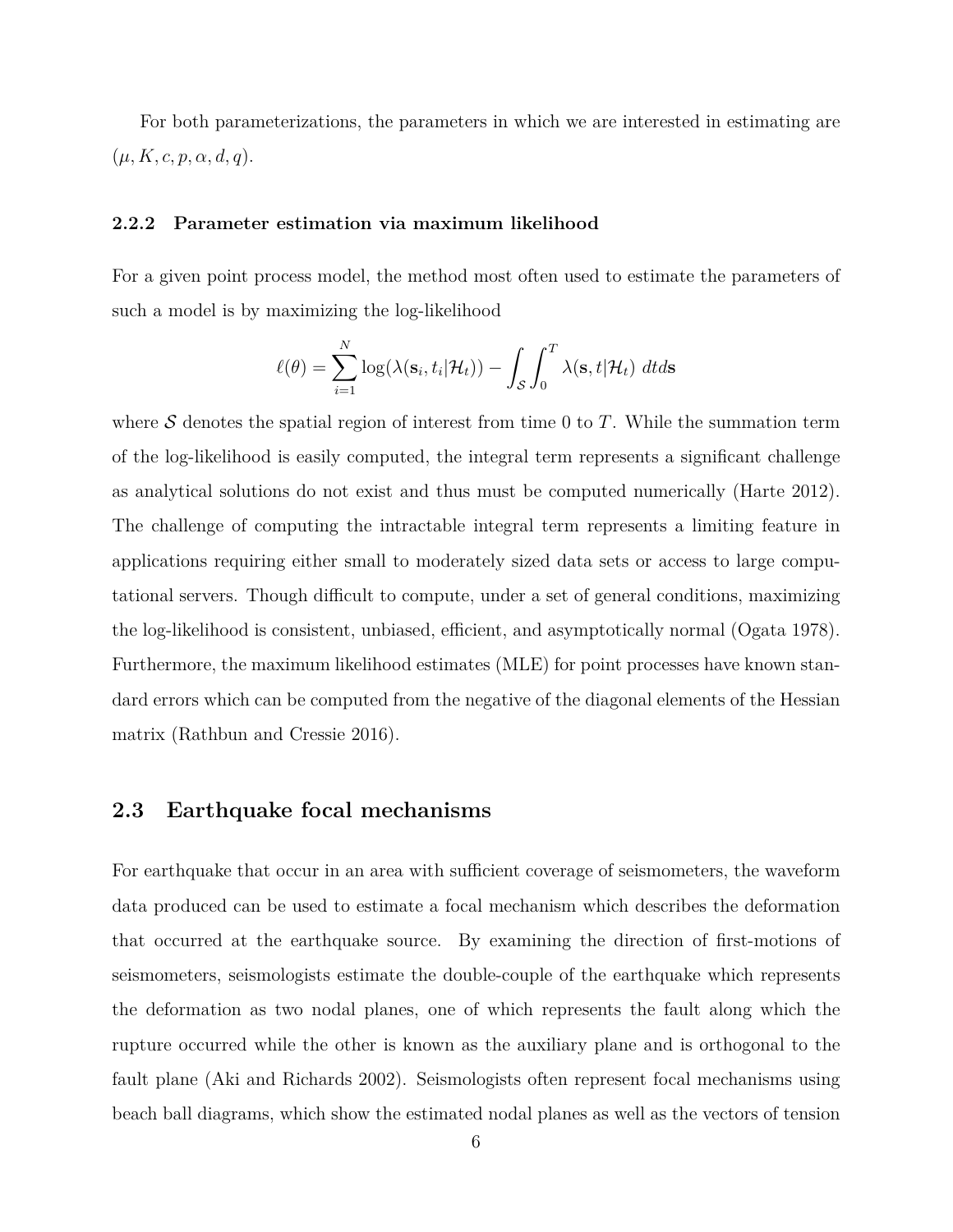and pressure as shaded and unshaded regions, respectively. The orientation of the planes along with the tension and pressure vectors allow seismologists to infer the type of faulting which occurred during an earthquake. Figure 2.2 shows an example of a beach ball diagram for the *Easter Sunday* earthquake which occurred in Baja California, Mexico in 2010.



Figure 2.2: Beach ball diagram for the 7.2 magnitude *Easter Sunday* earthquake which occurred on April 4th, 2010 in Baja California, Mexico. Shaded regions indicate areas of tension and unshaded regions indicate areas of pressure. The intersecting planes represent the estimated nodal planes. Text along the circle indicate the direction of the seismometers used to estimate the focal mechanism. Image courtesy of the Southern California Earthquake Center.

The hope among seismologists is that focal mechanism information will have high predictive value for earthquake forecasting, particularly with respect to information about the orientation of the fault plane on which triggered events primarily occur (Kagan 2014). Aftershocks have indeed been observed to occur more densely at the ends and along fault ruptures and less densely in areas orthogonal to the rupture, in agreement with theoretical studies of Coulomb stress (Das and Henry 2003). Henry and Das (2001) report in particular a tendency for aftershocks to occur along the estimated strike of strike-slip mainshocks, again in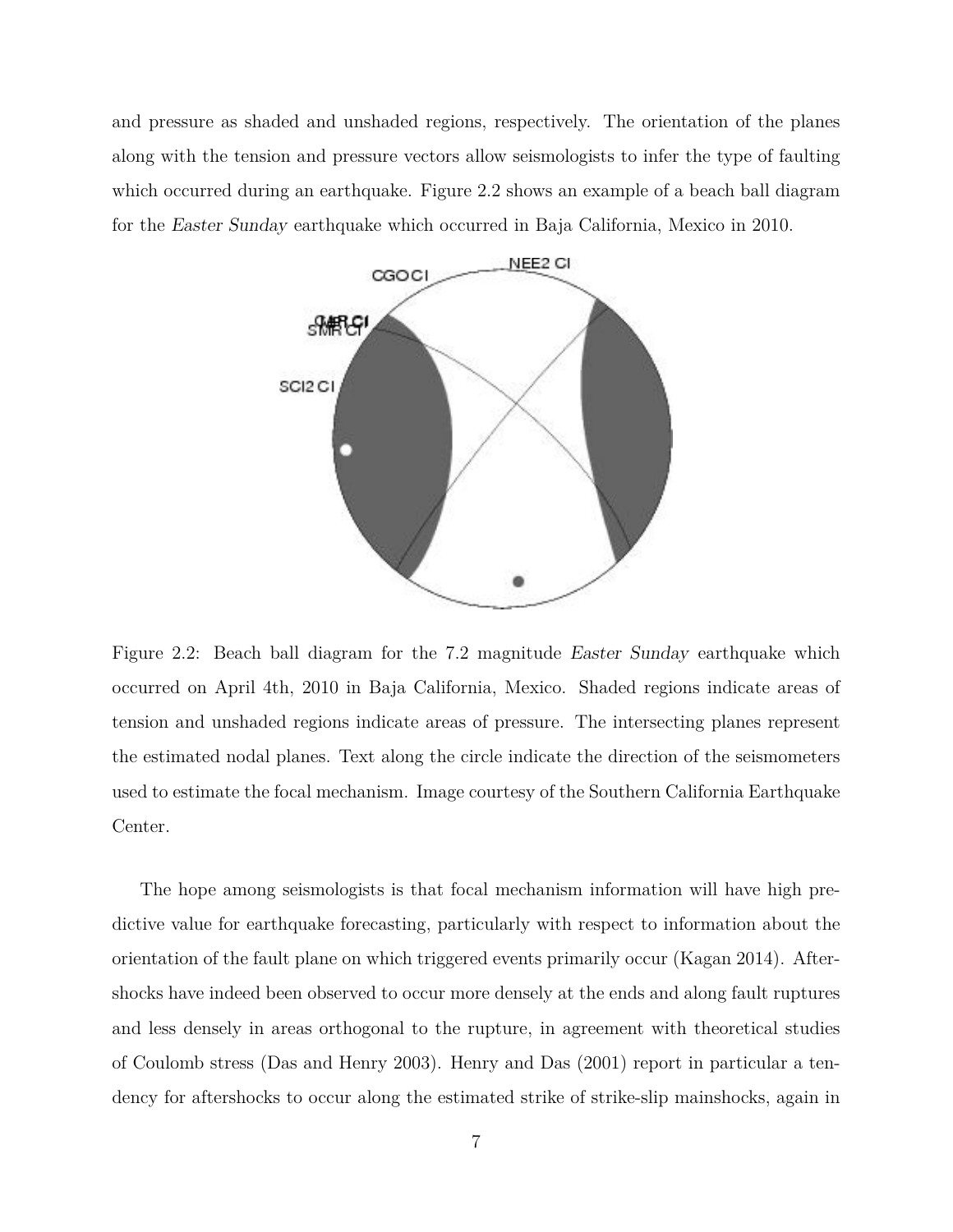agreement with geophysical theory of Coulomb stress. For example, Strader and Jackson (2014) found that resolving Coulomb stress onto the more favorable nodal plane of a receiver earthquake resulted in an increased number of earthquakes occurring in areas of high-stress. Thus, estimated focal mechanisms have been used to project the changes in stress in order to highlight areas of increased anticipated aftershock activity following earthquakes. For additional information about Coulomb stress, its derivation and its properties, see Scholz (2002).

Unfortunately, focal mechanism estimates are known to suffer from large uncertainties (Kagan 2003). In particular, large errors are associated with estimates of the orientation of nodal planes which describe the deformation that occurs at an earthquake's source (Kagan 2014). In addition, determining which nodal plane is the fault plane and which is the auxiliary plane is not possible from the estimation procedure and relies on the use of other geological data (Aki and Richards 2002).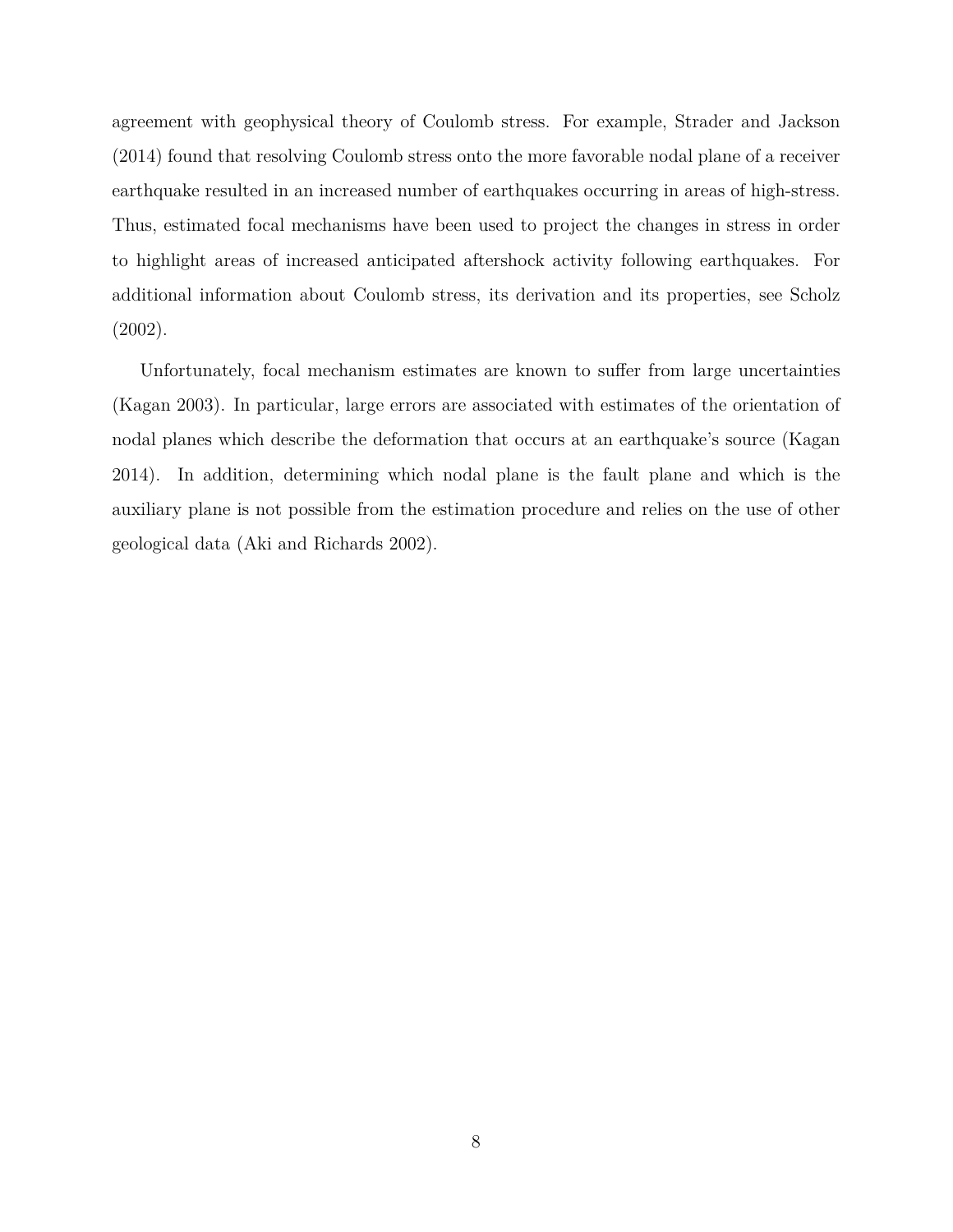# **CHAPTER 3**

# **Assessing the Accuracy of Focal Mechanism Estimates for Non-Parametric Hawkes Processes**

# **3.1 Introduction**

As described in Chapter 2, when an earthquake occurs in an area with sufficient coverage of seismometers, the waveform data produced are used to estimate a focal mechanism which describes the deformation that occurred at the earthquake source. Such earthquake focal mechanism estimates have become increasingly common recently with the deployment of broadband seismometers and more powerful computers (Clinton et al. 2006). Also as described in Chapter 2, focal mechanisms are known to contain considerable errors in their estimation, potentially limiting their usefulness for earthquake forecasting.

Figure 3.1 illustrates how large the errors can be in the strike angle estimates obtained from estimated nodal planes. As shown in Figure 3.1, there can be considerable discrepancy between the two nodal plane estimates and the direction of subsequent seismicity. This disagreement cannot reasonably be explained as resulting from location errors, since the local seismicity itself is nearly linear in this example and in many others. Figure 3.1 also highlights the ambiguity that can exist in determining which nodal plane is the fault plane and which is auxiliary.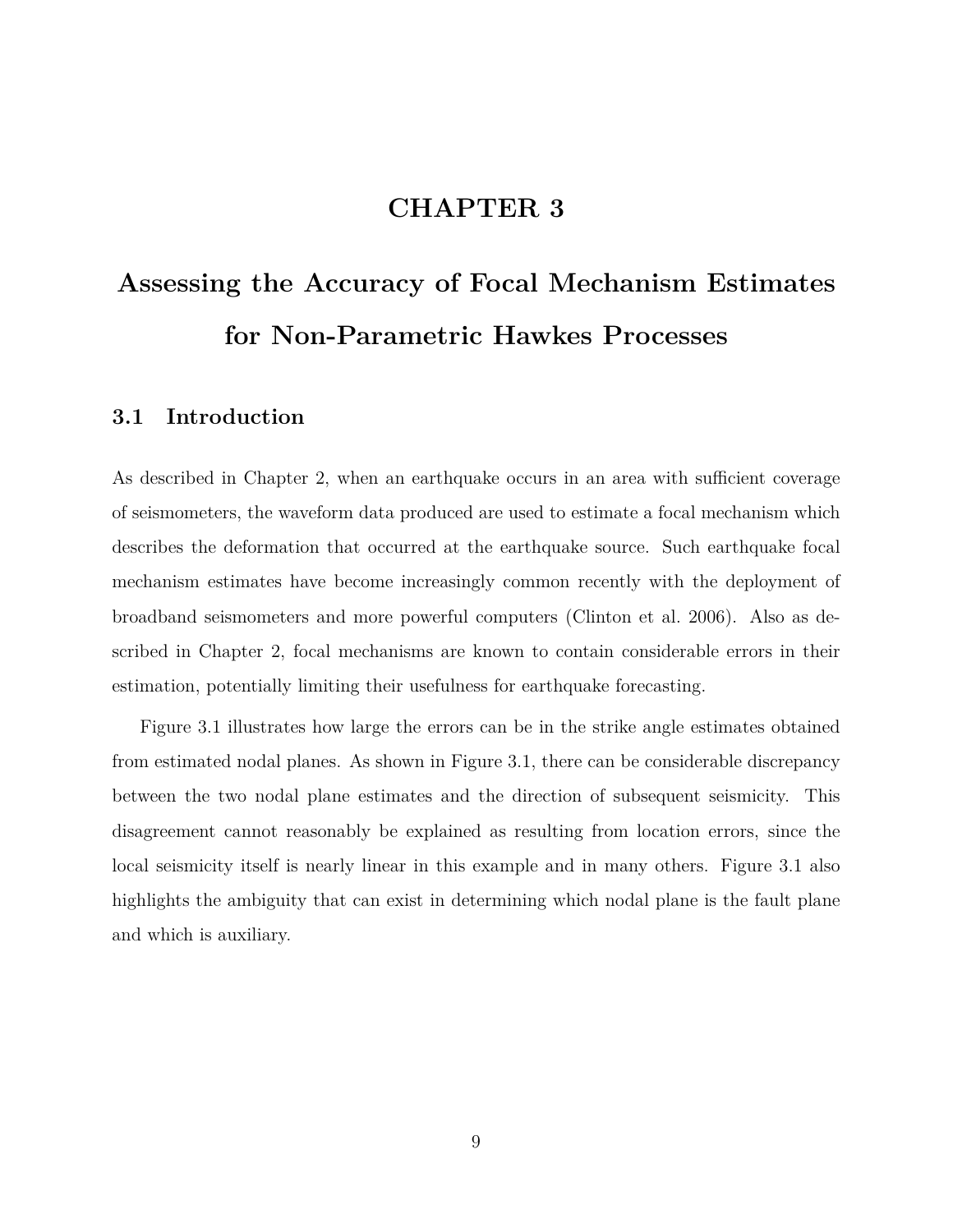

Figure 3.1: Strike angle estimates (dashed lines) based on estimated nodal planes for a 5.12 Ml mainshock (red dot) in Southern California, with an estimated depth of 10.1 km, occurring on May 5, 2010. Black points indicate earthquake with epicenters in the range [*−*116*.*066*, −*115*.*627] in longitude, [32*.*481*,* 32*.*833] in latitude, with magnitude at least 2.8, and occurring between 0*.*3 and 2137*.*7 days after the mainshock.

The objective of this chapter is to describe and quantify the degree to which such estimated strike angles increase our ability to forecast future seismicity, from a statistical perspective. One way to assess the benefit of these measurements would be to compare the performance of earthquake forecasts made with focal mechanism estimates to those made without the use of focal mechanism estimates. Unfortunately, however, such estimates remain presently unused in almost all models for forecasting seismicity, such as ETAS and other models used in forecasting studies such as the Regional Earthquake Likelihood Model (RELM) working group and the Collaboratory for the Study of Earthquake Predictability (CSEP) (Schorlemmer et al. 2010; J D Zechar et al. 2013). An exception is Kagan and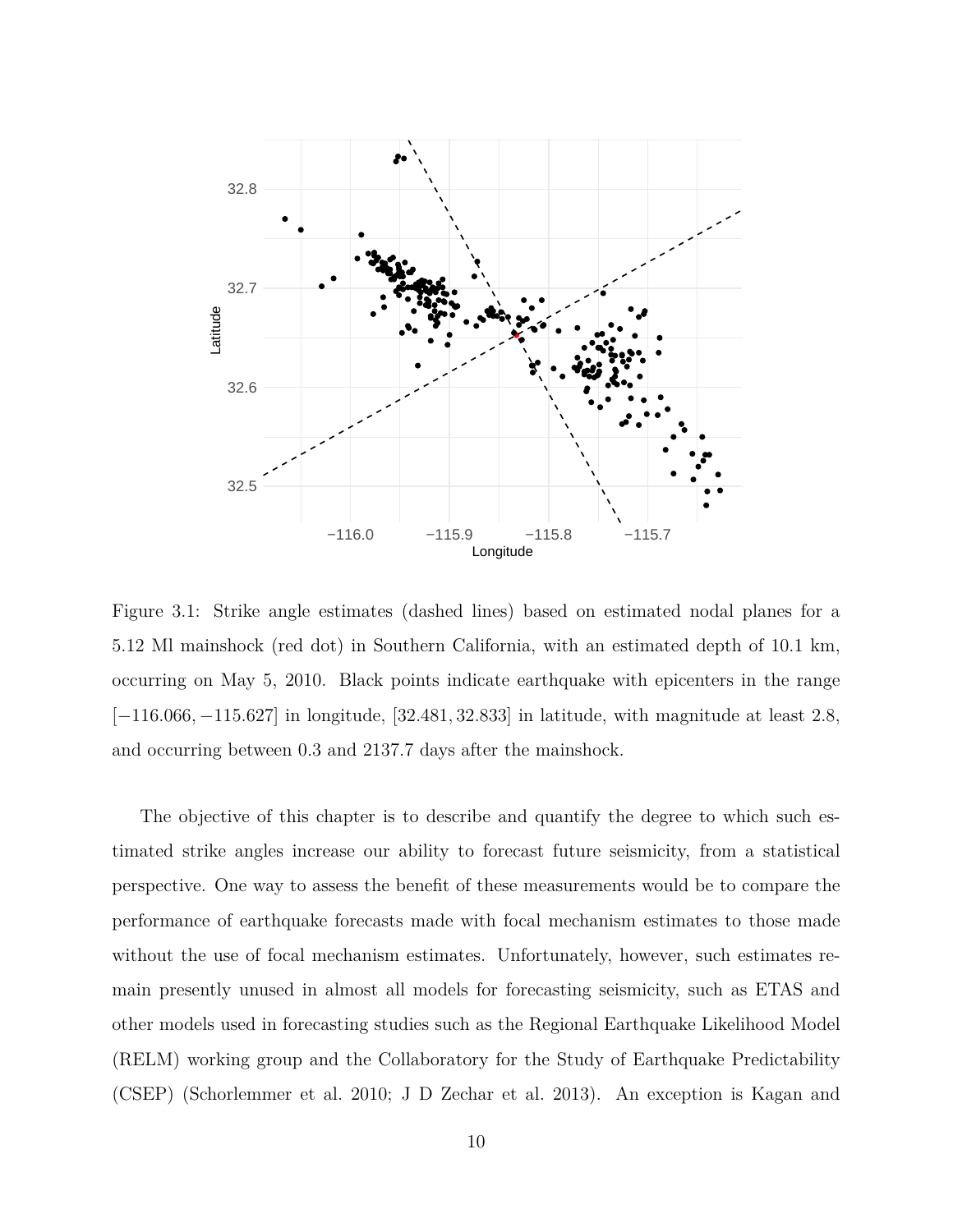Jackson (2014), which used previous focal mechanisms to forecast future focal mechanisms as well as future seismicity, and Kagan et al. (2007) used focal mechanisms in their five year forecast to orient anisotropic smoothing, though such inclusion resulted in negligible improvement in forecasting (Wang et al. 2011). Ogata (1998) found that using anisotropic smoothing, based on the general direction of faulting in Japan, led to improved forecasts for Epidemic Type Aftershock Sequence (ETAS) models, and Ogata and Zhuang (2006b) and Ogata (2011) report improved fit from ETAS models with spatially varying parameters, but such parameters are typically not estimated presently using focal mechanism estimates. Because many competing models have been offered, with widely varying implications in terms of seismic hazard (Schoenberg and Patel 2012) and there remains considerable disagreement about which model is optimal, we instead examine the impact of estimated strike angles non-parametrically, using data-driven methods and keeping modeling assumptions about particular functional forms to a minimum.

Recent articles by Guo et al. (2015) and Guo et al. (2017) investigated how fault geometry estimated using previous seismicity for large  $(M \geq 7.5)$  earthquakes in China and Japan impacted parameter estimates of Epidemic Type Aftershock Sequence (ETAS) models (Ogata 1998). However, these studies did not quantify the extent to which including fault geometry in the models improved earthquake forecasts. In this chapter, we compare the degree to which estimated strike angles forecast the direction of future seismicity around a given earthquake to that of uniformly distributed angles or angles estimated based on seismicity occurring before the mainshock. Also, using the estimation method of Marsan and Lengliné (2008b), we consider purely non-parametrically estimated Hawkes models using the estimated strike angle that best fits the post-mainshock set of events for each mainshock and compare their predictive performance to corresponding models that exclude these estimates.

### **3.2 Data**

Data on estimated origin times, locations, and magnitudes of 17,734 shallow (depth *≤* 75 km) earthquakes of magnitude  $M \geq 2.8$  in Southern California from 1980 to 2016 were recorded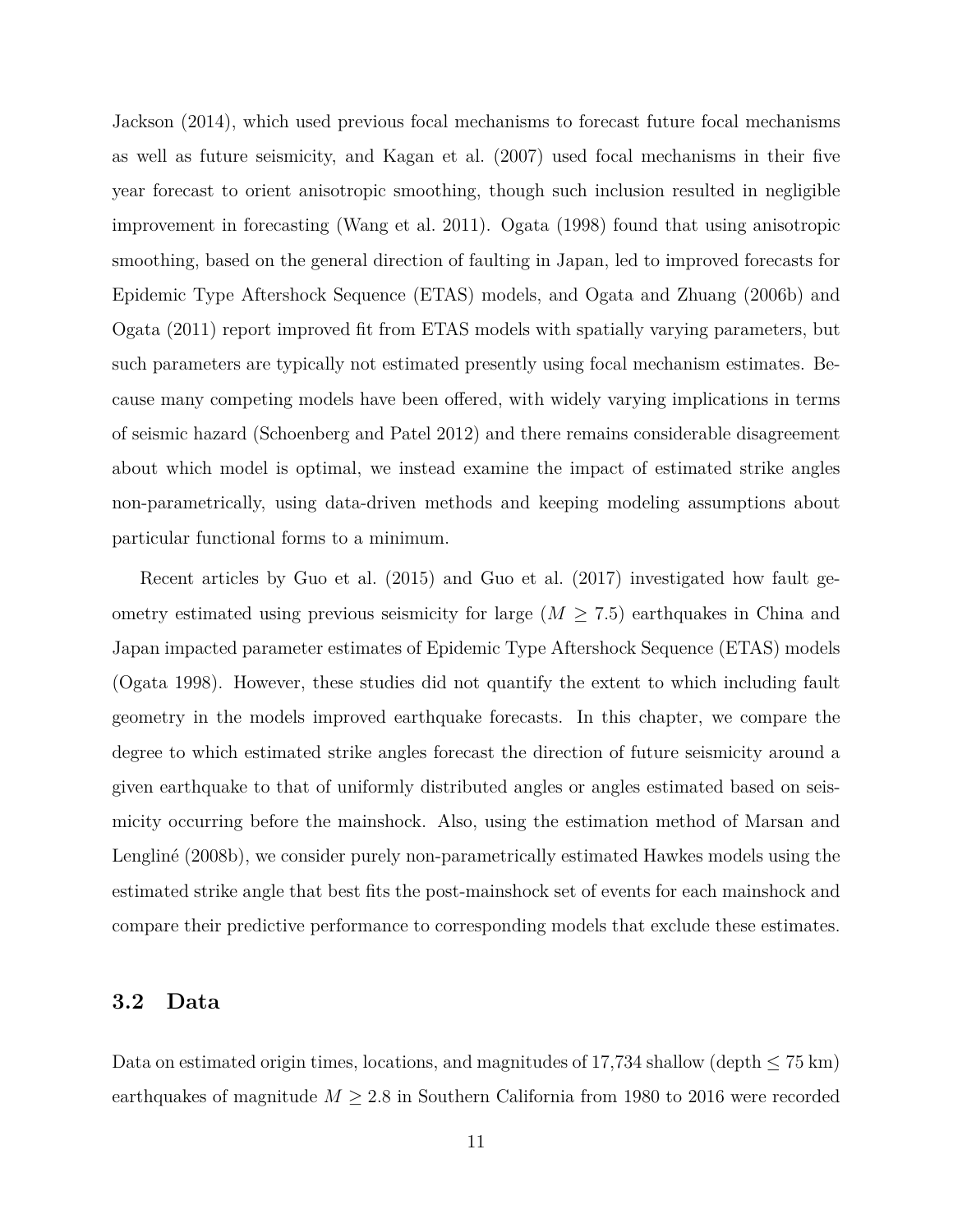by the Southern California Seismic Network (SCSN) and obtained from the Southern California Earthquake Data Center (SCEDC) (*California Institute of Technology (Caltech)* 1926; *SCEDC* 2013). Most of these events contain no focal mechanism estimates. Each earthquake in the catalog was assigned a location quality grade and we restrict our attention exclusively to those earthquakes considered to have a location quality of *C* or better. SCEDC also compiles the focal mechanism estimates for a subset of 899 of these events dating from 1999 to 2016, with variance reduction  $\geq$  40, variance reduction being a measurement of focal mechanism estimation quality.

In what follows, to distinguish these 899 events with focal mechanism estimates we refer to them as *m*ainshocks, though the branching structure of the earthquakes is unknown, and many of these 899 events may actually be aftershocks of other events. Each nodal plane is described by a set of three angles. The azimuthal strike angle is the angle created by intersecting the nodal plane with a horizontal surface, such as the surface of the Earth, and are measured as counter-clockwise degrees from North. Dip angles describe the downward angle of the plane from the horizontal surface of the Earth. A dip angle of 0 *◦* would lie parallel to the surface of the Earth whereas a dip angle of 90*◦* would be perpendicular to the surface. The rake angle describes the direction of planar movement relative to the horizontal surface, i.e. the movement of the fault in the direction of the strike angle. For each mainshock, we examine the dip angle of the nodal plane whose strike angle best fits the post mainshock set of events (using fitting criteria described in Section 3.1) and exclude events with dip angles *≤* 75*◦* . This leaves us with nodal planes that are near-vertical as in the case of strike-slip faulting. Additionally, we exclude mainshocks that had fewer than three earthquakes occur prior to the mainshock and within a distance of 10*−*0*.*5(*Mi−Mc*) , which is of standard use in seismology as a maximum distance of aftershocks around small-to-medium sized mainshocks for catalogs with magnitude cutoff *M<sup>c</sup>* (Scholz 2002). For this subset of 333 strike-slip mainshocks, the strike angle of the best fitting nodal plane should closely resemble the fault plane and have enough previous seismicity to estimate additional strike angles statistically.

The catalog of 17,734 earthquakes without estimated focal mechanisms is used in our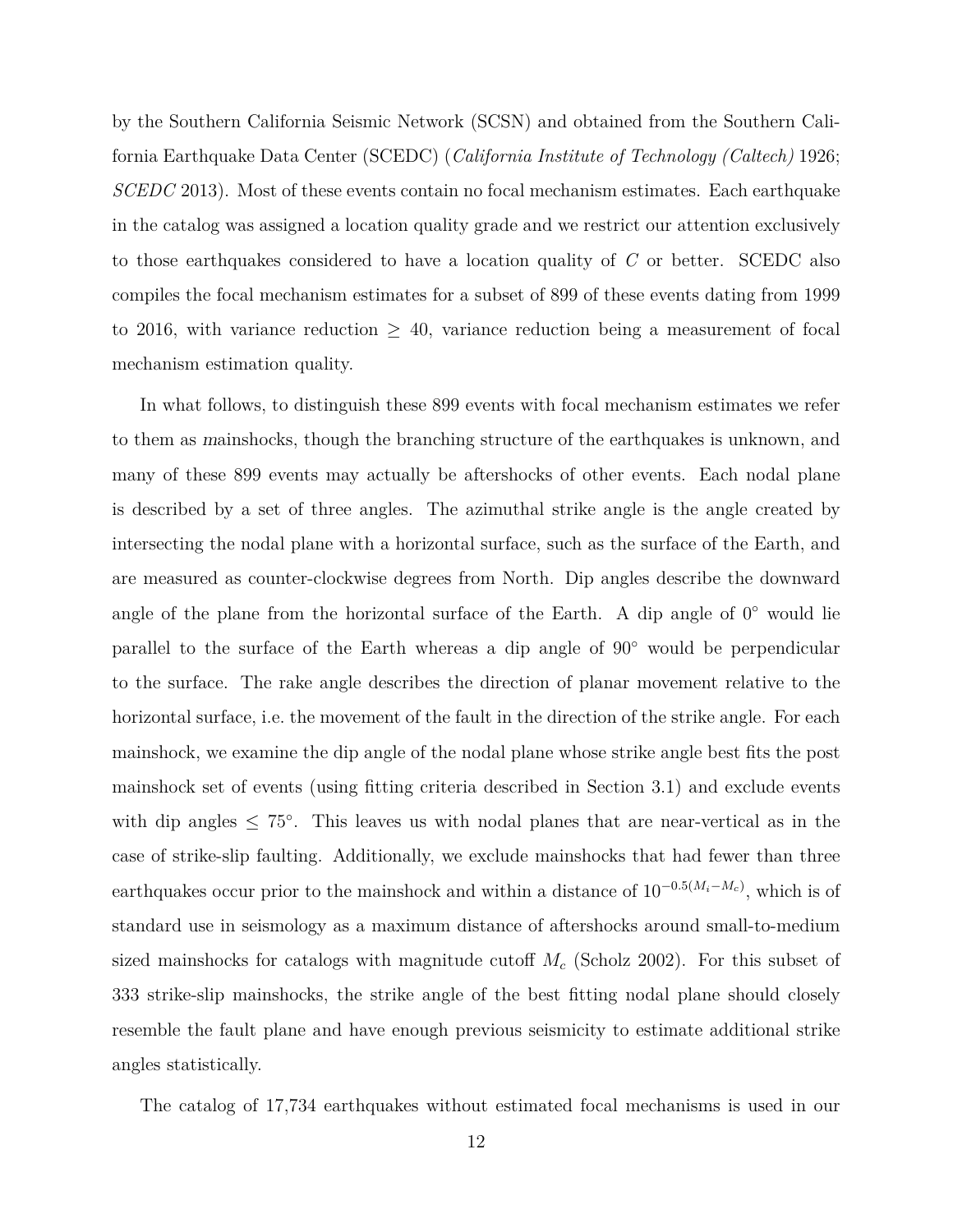analysis for strike angle estimation and evaluation. That is, we compare the estimated strike angles for the 333 strike-slip mainshocks to strike angle estimates obtained using the other observed events that occurred before each mainshock, and evaluate the overall fit of our different strike angle estimates on events that occurred after each mainshock. To ease the computational burden of the estimation procedure for the non-parametric Hawkes model described in Section 3.2, we raise the lower magnitude cutoff for both catalogs used in the estimation to  $M > 3.25$  leaving us with 5,649 earthquakes without focal mechanisms and 330 mainshocks.

## **3.3 Methods**

#### **3.3.1 Fault angle estimation and evaluation**

To help assess how well the recorded strike angle estimates forecast the direction of future seismicity, we consider three alternative estimates of strike angle, based on prior seismicity rather than recorded double-couple estimates. First, let  $\hat{\theta}_i$ ,  $i = 1, ..., 330$ , denote the strike angle estimates based on the estimated nodal planes obtained from SCEDC. Given mainshock *i* at location  $(x_i, y_i)$  with magnitude  $M_i$ , consider the set  $S_i$  of events that occurred *prior* to the mainshock within the mainshock's aftershock radius, which is taken as

$$
d(M_i) = 10^{-0.5(M_i - M_c)},
$$

following Scholz (2002).

Consider an alternative strike angle estimate,  $\theta_i^D$ , computed using Deming regression (Deming 1943), so that  $\theta_i^D$  is the slope of the line minimizing the sum of squared orthogonal distances to the events in  $S_i$ . That is, assuming an equal amount of error in the  $x$  and  $y$ directions, we compute the slope of the line as

$$
\hat{\beta}_1^* = \frac{s_y^2 - s_x^2 + \sqrt{(s_y^2 - s_x^2)^2 + 4 \cdot \text{cov}^2(x, y)}}{2 \cdot \text{cov}(x, y)}
$$

with intercept

$$
\hat{\beta}_0^* = \bar{y} - \hat{\beta}_1^* \bar{x}
$$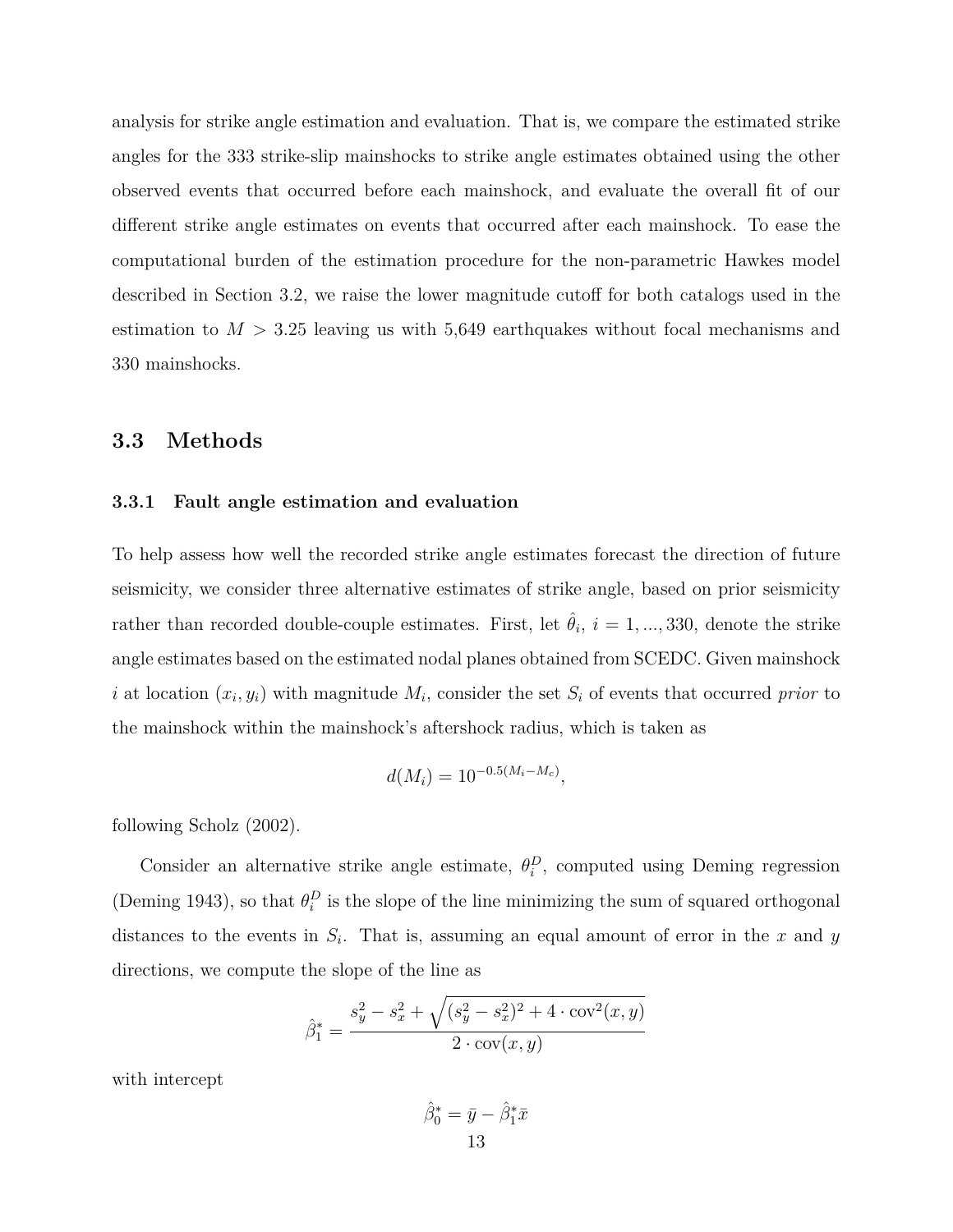where  $x, y$  are sets of points in  $S_i$ ,  $\bar{x}$ ,  $\bar{y}$  are the mean values of  $x$  and  $y$ , and  $s_x^2$ ,  $s_y^2$  are the sample variances for *x* and *y*, respectively. Another possible strike angle estimate,  $\theta_i^a$ , may be defined as the slope of the line through  $(x_i, y_i)$  minimizing the mean absolute error (MAE) where errors are defined as the angles formed by the  $\theta_i^a$  and the rays from  $(x_i, y_i)$  to each preceding earthquake in  $S_i$ . In what follows we also consider the estimate  $\theta_i^u$  obtained simply by choosing an angle between 0 *−* 360*◦* uniformly at random.

To evaluate the strike angle estimates  $\hat{\theta}_i, \theta_i^D, \theta_i^a$ , and  $\theta_i^u$ , we consider two different fitting criteria. One is the root mean squared error (RMSE), where errors are defined as the orthogonal distance between the line whose slope is derived from the strike angle estimates and the events occurring *after* mainshock *i* within a distance of  $d(M_i)$ . That is, for points,  $(x_j, y_j)$ ,  $j = 1, \ldots, n$ , occurring after a mainshock and within the aftershock radius, let  $(x_j^*, y_j^*)$  denote the points on the line which form orthogonal angles between the line and points  $(x_j, y_j)$ . Then

RMSE = 
$$
\sum_{j} \sqrt{(x_j - x_j^*)^2 + (y_j - y_j^*)^2}.
$$

We also consider the mean absolute value of the angles formed by the line whose slope is derived from the corresponding strike angle estimate and the same set of events occurring after each mainshock. This allows us to compare how well each strike angle estimate forecast the direction of seismicity that occurred after each mainshock. Estimates with smaller RMSE or smaller angular MAE would have better forecast the direction of future seismicity.

Since the two estimated nodal planes of a double-couple are indistinguishable, we calculate the RMSE and minimum angular MAE for each nodal plane strike angle, and for each fitting criteria, let the *best* fitting nodal plane strike angle  $\tilde{\theta}_i$  denote the nodal plane strike angle that minimizes the RMSE or angular MAE. Similarly, since the focal mechanisms are essentially given two chances to fit a strike angle to the events occurring after a mainshock, one may also consider a second, orthogonal angle for each of our strike angle estimates based on previous seismicity, as well as the estimate chosen uniformly at random, and label the better fitting of the two angles  $\tilde{\theta}_i^D$ ,  $\tilde{\theta}_i^a$ , or  $\tilde{\theta}_i^u$ , correspondingly. This allows us to measure how the selection of the better fitting angle among a strike angle estimate and its complement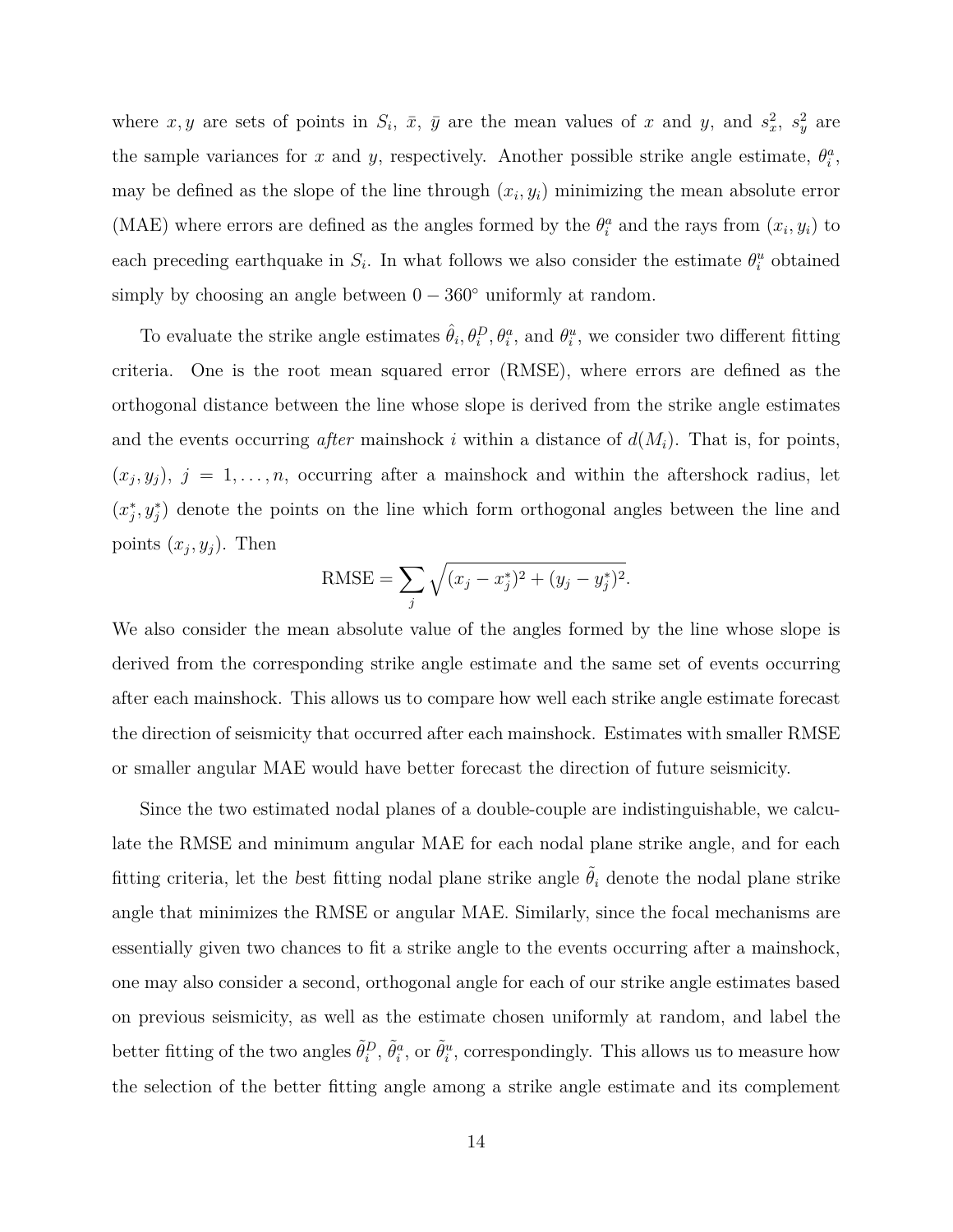affects the overall performance in forecasting the direction of future seismicity.

For each of the *n* = 330 mainshocks and for each strike angle estimation method described above, we compute the mean and standard error (SE) of the RMSE and angular MAE for the post mainshock set of events, where the SE is calculated as the standard deviation of the RMSEs divided by  $\sqrt{n}$ . In order to compare the estimates to the angle best fitting the seismicity following each mainshock, we also compute retrospective or *gold* angle estimates, *θ g*  $_i^g$ , defined for each mainshock and each fitting criterion as the angle with minimal RMSE or minimal mean absolute angle from the post mainshock set of events.

#### **3.3.2 Non-parametric Hawkes model**

In order to compare the predictive performance of point process models with strike angle estimates to those without strike angle estimates, we fit Hawkes point process models to the data non-parametrically, using the method of Marsan and Lengliné (2008b). We briefly review some details of this procedure and some point process preliminaries here.

A point process is a collection of points  $\{\tau_1, \tau_2, ...\}$  occurring in some metric space (Daley and Vere-Jones 2007; Daley and Vere-Jones 2008). A point process in space-time is typically modeled via its conditional intensity function,  $\lambda(s,t)$ , which is a stochastic process representing the infinitesimal rate at which points are expected to accumulate around location *s* and time *t*, given all points occurring prior to time *t*.

The Hawkes, or self-exciting, point process model (Hawkes 1971) is a type of branching point process which models the conditional intensity of a process given its history,  $\mathcal{H}_t$ , up to time *t* as

$$
\lambda(s, t | \mathcal{H}_t) = \mu(s, t) + \sum_{i:t_i < t} g(s - s_i, t - t_i)
$$
\n(3.1)

where  $\mu(s, t)$  is the background rate of events occurring and the triggering function g describes the spatial-temporal rate at which points induce subsequent points The model extends easily to the marked case where the triggering function *g* depends on earthquake magnitude as well, and such marked versions are commonly used in earthquake forecasting in both parametric (Ogata 1988; Ogata 1998) and non-parametric (Marsan and Lengliné 2008b;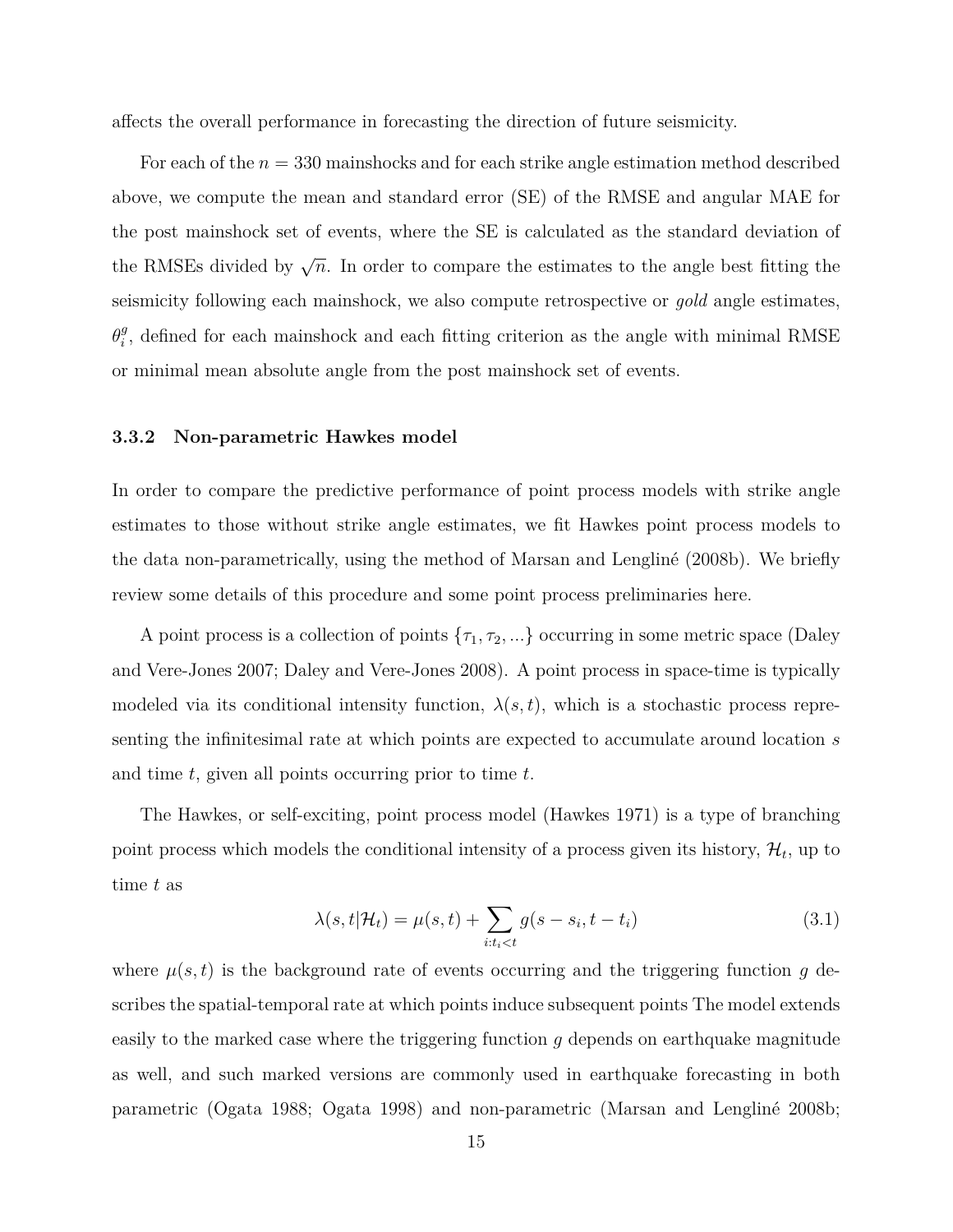Eric Warren Fox et al. 2016) forms.

In order to adapt the model to account for earthquake strike angles, we follow Gordon and Schoenberg (2017) and adopt the following product form for the conditional intensity function:

$$
\lambda(x, y, t | \mathcal{H}_t) = \mu(x, y) + \sum_{i:t_i < t} g_t(t - t_i) g_{xy}(x - x_i, y - y_i; m_i, \tilde{\theta}_i) g_m(m_i)
$$
(3.2)

where  $\mu > 0$  is the background rate,  $g_t$  and  $g_{xy}$  are densities governing the temporal and spatial triggering, respectively, and  $g_m$  dictates how the productivity of aftershocks depends on the mainshock magnitude. The functions  $g_t(t-t_i)$ ,  $g_{xy}(x-x_i, y-y_i; m_i, \tilde{\theta}_i)$ , and  $g_m(m_i)$ are each computed using the method of Marsan and Lengliné (2008a) whereby the estimation of a Hawkes model is computed by maximizing the expectation of the complete data loglikelihood and assigning the probability of each earthquake being a background event or an aftershock of a previous event. Space-time-magnitudes were shown by Zhang (2017) to be approximately separable hence we assume separability in our model. Here *t<sup>i</sup>* is the time of the *i*th event,  $(x_i, y_i)$  is the two-dimension epicentral location of the *i*th event,  $m_i$  is the magnitude of the *ith* event and  $\tilde{\theta}_i$  is the best fitting strike angle from the *i*th double-couple.

For the spatial triggering, we take

$$
g_{xy}(x - x_i, y - y_i; m_i, \tilde{\theta}_i) = g_r(r; m_i)g_{\phi}(\phi; \tilde{\theta}_i)
$$
\n(3.3)

where  $g_r$  accounts for triggering as a function of distance from earthquake *i* and  $g_\phi$  accounts for the angular locations of triggering relative to strike angle  $\tilde{\theta}_i$ . We then compare the fit of (3.2) to the corresponding model without strike angle estimates, i.e.

$$
\lambda(x, y, t | \mathcal{H}_t) = \mu(x, y) + \sum_{i:t_i < t} g_t(t - t_i) g_{xy}(x - x_i, y - y_i; m_i) g_m(m_i).
$$
 (3.4)

For both model (3.2) and (3.4), the functions  $\mu$ ,  $g_t$ ,  $g_{xy}$ , and  $g_m$  are estimated entirely nonparametrically using the E-M type method as described in Marsan and Lengliné (2008b).

#### **3.3.3 Voronoi deviance residuals**

To compare the fit of models (3.2) and (3.4), one may inspect a residual process aggregated over a (typically rectangular) grid of pixels as in Baddeley et al. (2005). Specifically, we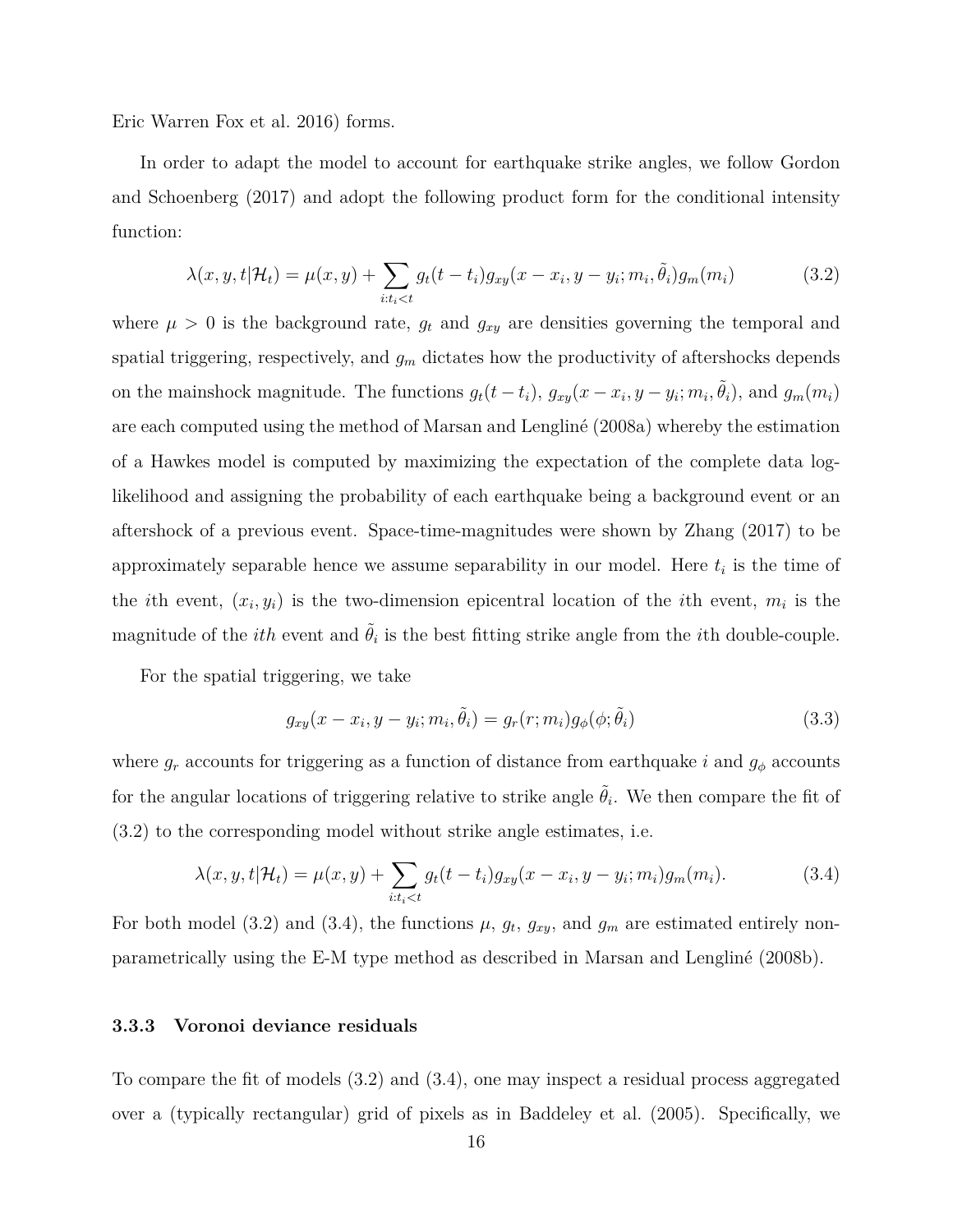examine deviance residuals (Clements et al. 2011) over such a rectangular grid. We also compute Voronoi deviance residuals as in Bray et al. (2014). Such residuals are helpful in evaluating the goodness of fit of point process models with highly volatile conditional intensities, and Voronoi residual deviances have the advantage of being less skewed in their distribution when compared to grid based residuals (Bray et al. 2014).

To construct Voronoi residuals, we partition the space into Voronoi cells, where each cell  $B_i$  is defined as the set of locations closer to the observed point  $\tau_i$  than to any of the other observed points. Each Voronoi cell,  $B_i$ , then contains only the single point  $\tau_i$  by construction.

For each bin  $B_i$  in a rectangular grid, or for each cell  $B_i$  in the Voronoi tessellation of the observed points, we compute the deviance, or ratio of two corresponding log-likelihoods, to evaluate the relative fit of two models. For two different intensity estimates,  $\hat{\lambda}_1$  and  $\hat{\lambda}_2$ , the deviance residual computed over cell  $B_i$  is

$$
R(B_i) = \sum_{i:(t_i,x_i,y_i)\in B_i} \log \left(\hat{\lambda}_1(t_i,x_i,y_i)\right) - \int_{B_i} \hat{\lambda}_1(t,x,y) dt dx dy
$$

$$
- \left(\sum_{i:(t_i,x_i,y_i)\in B_i} \log \left(\hat{\lambda}_2(t_i,x_i,y_i)\right) - \int_{B_i} \hat{\lambda}_2(t,x,y) dt dx dy\right).
$$

A positive deviance residual implies that model  $\hat{\lambda}_1$  provides a better fit to the data in the given region while negative deviance residuals imply the opposite. Voronoi deviance residuals are sometimes scaled by the dividing the log-likelihood ratio for each Voronoi cell by its area. We use unscaled residuals so the total deviance for the competing models is simply the sum of the binned deviances,  $\sum_i R(B_i)$ . Total deviance values close to zero indicate minimal difference in fit between the two competing models.

#### **3.3.4 Stoyan-Grabarnik diagnostic**

The temporal fit of (3.2) is evaluated using the Stoyan-Grabarnik diagnostic (Stoyan and Grabarnik 1991)

$$
\mathcal{E}\left(\sum_{x_i \in N \cap B} \frac{1}{\lambda(x_i)}\right) = |B|
$$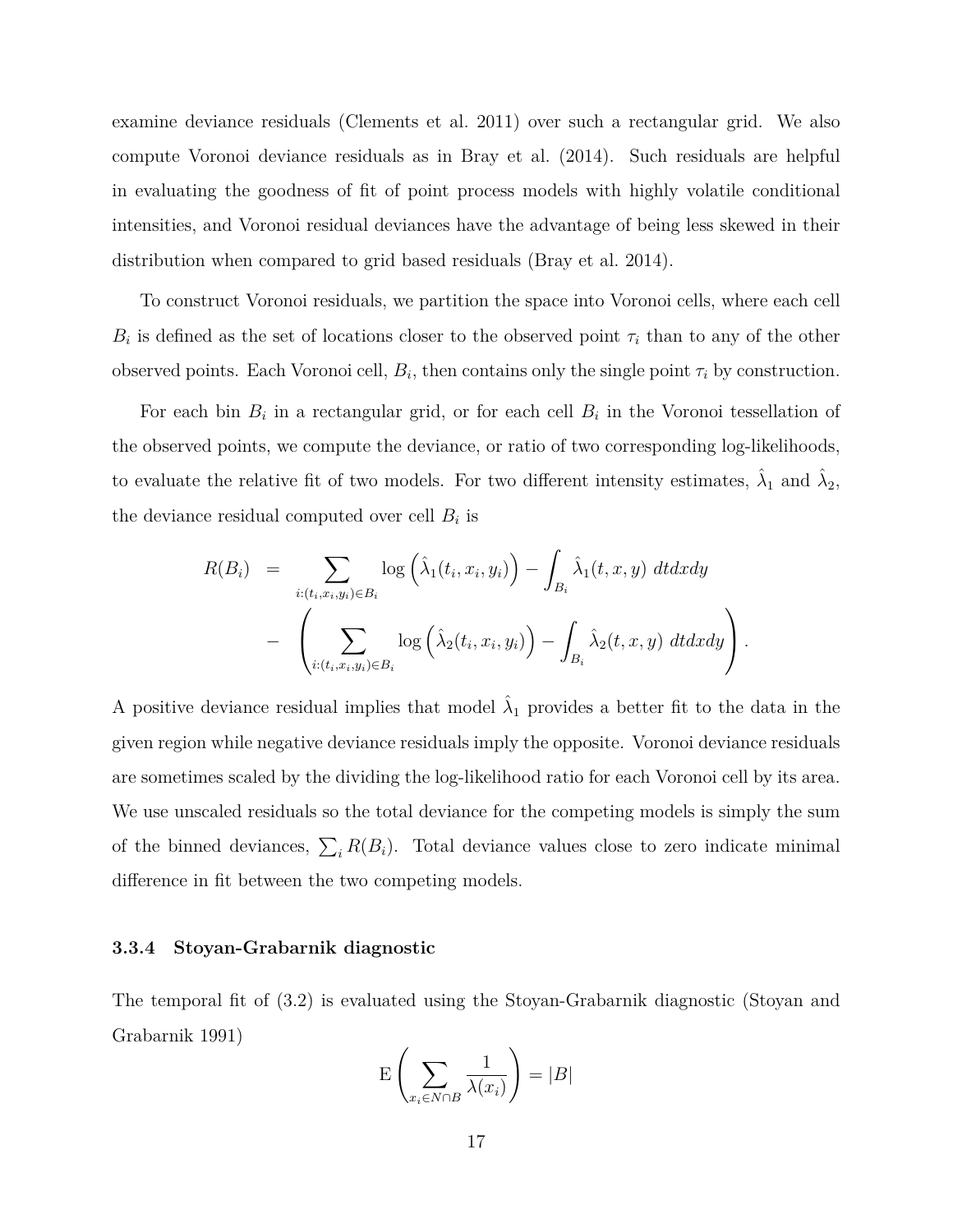where *N* is the point process, *B* is a spatio-temporal window and  $\lambda(x_i)$  is the conditional intensity of point  $x_i$ . Dividing the entire temporal window into *n* temporal bins,  $B_j$  with  $j = 1, \ldots, n$ , if the estimated intensity  $\hat{\lambda}$  is accurate then sum of the estimated inverse intensities for points in bin  $B_i$  should approximate the volume of  $B_j$  with variance

$$
\operatorname{Var}\left(\sum_{x_i \in N \cap B_j} \frac{1}{\hat{\lambda}(x_i)}\right) = \int_S \int_T \frac{1}{\hat{\lambda}(t, x, y)} dt dx dy + \sum_{x_i \in N \cap B_j} \frac{1}{\hat{\lambda}(x_i)} - |B_j|^2,
$$

where *S* and *T* are the spatial and temporal windows, respectively. Baddeley et al. (2008) notes that it is possible for  $\hat{\lambda}(x_i)$  to be zero and for the diagnostic to have a large variance. Following their suggestions, we set  $1/\hat{\lambda}(x_i) = 0$  for values of  $\hat{\lambda}(x_i)$  that are zero or close to zero.

### **3.4 Results**

#### **3.4.1 RMSE of orthogonal distances**

The RMSEs for each of the strike angle estimates described in Section 3.1 are summarized in Figure 3.2 panel (a). The average RMSE for the estimate  $\theta^D$  obtained using Deming regression on prior seismicity was 2.84 km, just slightly above the mean RMSE of 2.81 km corresponding to  $\hat{\theta}$ , the best fitting of the two possible strike angles obtained using the estimated nodal plane. Both  $\theta^D$  and  $\tilde{\theta}$  fit subsequent seismicity significantly better than the random uniformly distributed angle  $\theta^u$ , which had a mean RMSE of 3.74 km, and both also fit better than the angle  $\theta^a$  minimizing the mean absolute angle to previous seismicity, which had a mean RMSE of 3.16 km. Each estimate fit the aftershock seismicity significantly worse than the retrospective best fitting angle  $\theta$ <sup>*g*</sup>, as the mean RMSE for  $\theta$ <sup>*g*</sup> was just 1.72 km.

Much of the apparent success of the estimated strike angle  $\tilde{\theta}$  in forecasting future seismicity is attributable to the fact that  $\tilde{\theta}$  is defined as the *better* fitting of the estimated strike angle and its complement. Indeed, when each alternative estimator of the strike angle is replaced with the better fitting of the estimate and its complement, the resulting RM-SEs decrease markedly, as shown in Figure 3.2 panel (b). The estimates  $\tilde{\theta}^D$  and  $\tilde{\theta}^a$  have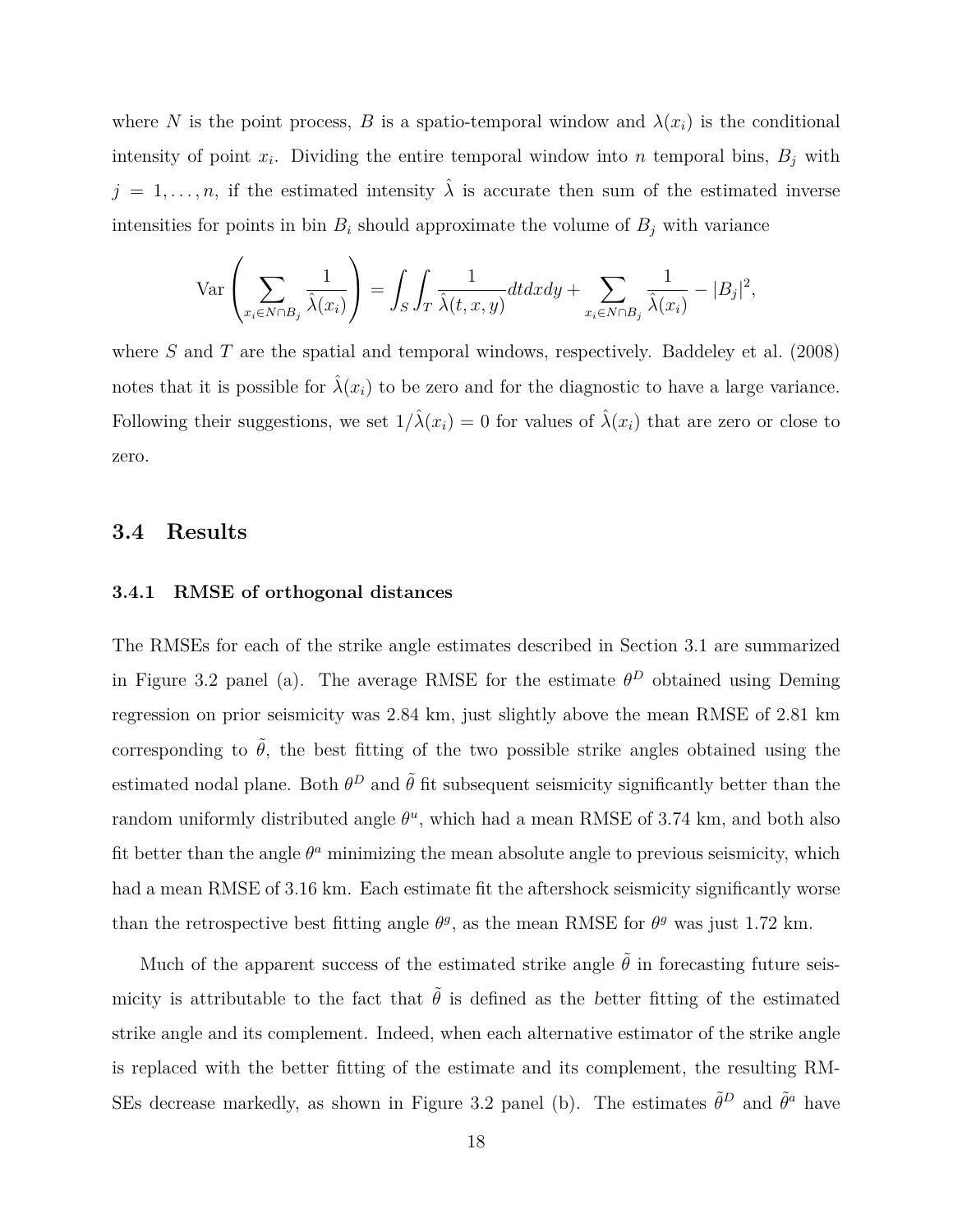mean RMSEs of 2.60 km and 2.64 km, respectively, from subsequent seismicity. Both of these strike angle estimates, which are obtained using only prior seismicity and not using focal mechanism estimates, fit subsequent seismicity better than the nodal plane estimate  $\tilde{\theta}$ , which had a mean RMSE of 2.81 km. The RMSEs for  $\tilde{\theta}$  are not significantly lower than those of the uniformly distributed angles  $\tilde{\theta}^u$ . Even after accounting for the the orthogonal complements, each strike angle estimate in Figure 3.2 panel (b) had a significantly larger RMSE than the retrospective best-fitting angle  $\theta$ <sup>*g*</sup>.

#### **3.4.2 Mean absolute angles**

The results are similar when considering angular MAE as the fitting criterion. Figure 3.2 panel (c) summarizes the angular MAE for each strike angle estimate, with an error defined as the *a*ngular distance between an aftershock and the estimated strike angle. The average angular MAE for the best fitting nodal plane estimate  $\tilde{\theta}$  (35.55<sup>°</sup>) is significantly lower than the average MAEs of  $\theta^D$  (39.24<sup>°</sup>),  $\theta^a$  (39.60<sup>°</sup>), and  $\theta^u$  (46.15<sup>°</sup>). However, the advantage of the nodal plane estimate appears to be entirely due to the selection between the two orthogonal nodal plane estimates, as shown in Figure 3.2 panel (d). Comparing the average MAEs of the best fitting strike angles for each method, the estimates based on prior seismicity (34*.*56*◦* for  $\tilde{\theta}^D$  and 34.37<sup>°</sup> for  $\tilde{\theta}^a$ ) fit aftershock activity slightly better than  $\tilde{\theta}$  (35.55<sup>°</sup>). In fact, using MAE as a metric, the fit of the nodal plane estimate  $\tilde{\theta}$  was indistinguishable from that of the uniformly distributed angle  $\tilde{\theta}^u$  (35.43<sup>°</sup>). All four of the prospective strike angle estimates fit significantly worse than the retrospective optimum  $\theta^g$  (29.49<sup>°</sup>).

#### **3.4.3 Non-parametric Hawkes Process**

Figure 3.3 shows the estimated contribution of the strike angles to the triggering function of a non-parametric Hawkes model. The *y* axis shows the estimated triggering density,  $\hat{g}_\phi$ , as a function of the angle the location in question makes with a mainshock, relative to the estimated nodal plane strike angle  $\tilde{\theta}$  of that mainshock. The LOESS smoothing of the nonparametric triggering density estimates in Figure 3.3 shows a downward trend indicating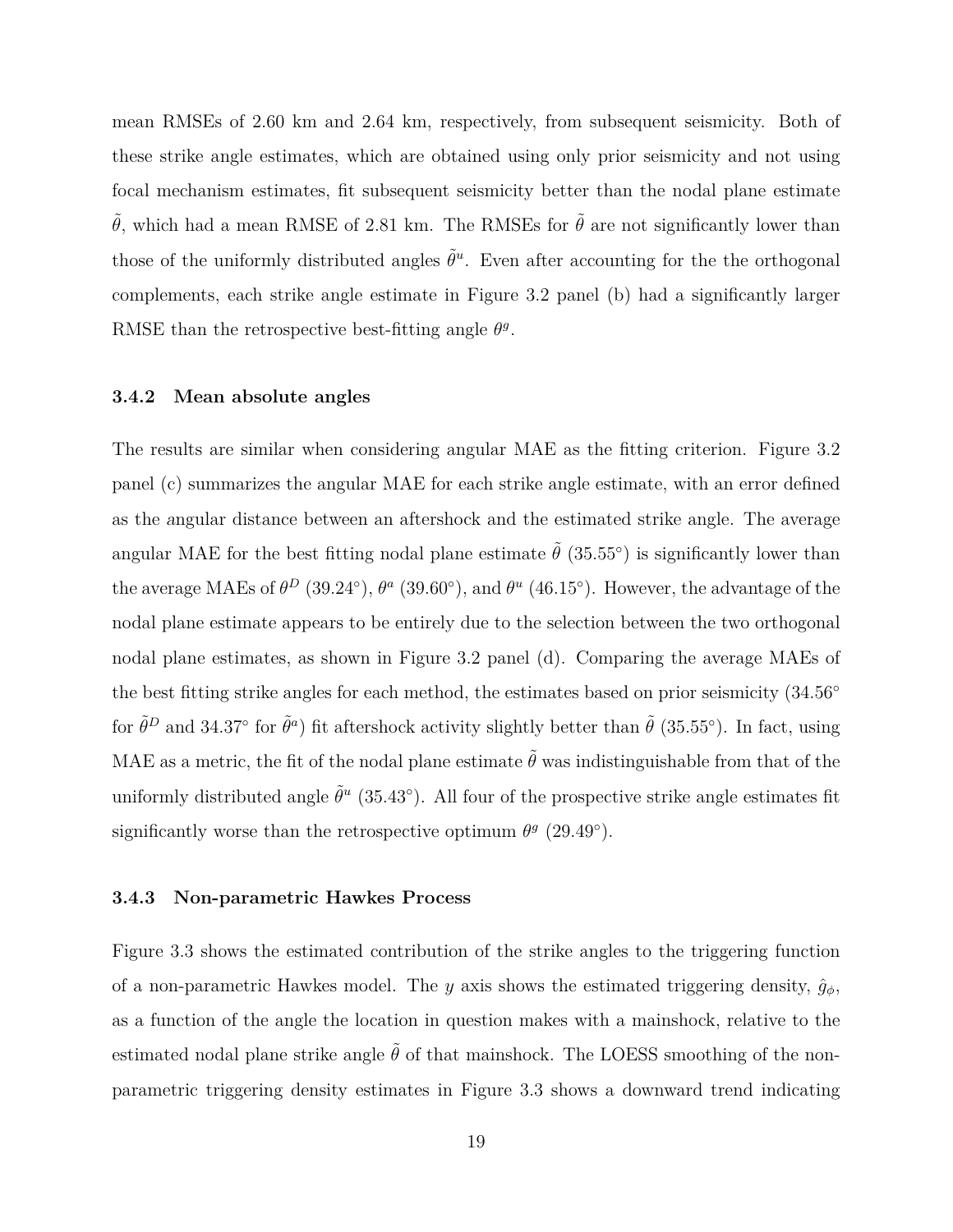

Figure 3.2: Mean  $\pm$  1.96 standard errors of the RMSEs, panels (a) and (b), and the mean absolute angle of aftershocks relative to the mainshock strike angle estimate, panels (c) and (d), of aftershocks for the  $n = 330$  mainshocks. Here  $\tilde{\theta}$  is the best fitting strike angle estimate  $\tilde{\theta}$ ,  $\theta^u$ ,  $\theta^D$ , and  $\theta^a$  denote the raw estimates, and  $\theta^g$  represents the angle of minimal RMSE to the subsequent seismicity. For panels, (b) and (d), each strike angle estimate  $\tilde{\theta}$  is the best-fitting of  $\theta$  and its orthogonal complement, and the selection is performed for each mainshock by minimizing the RMSE or the angular MAE of its aftershocks.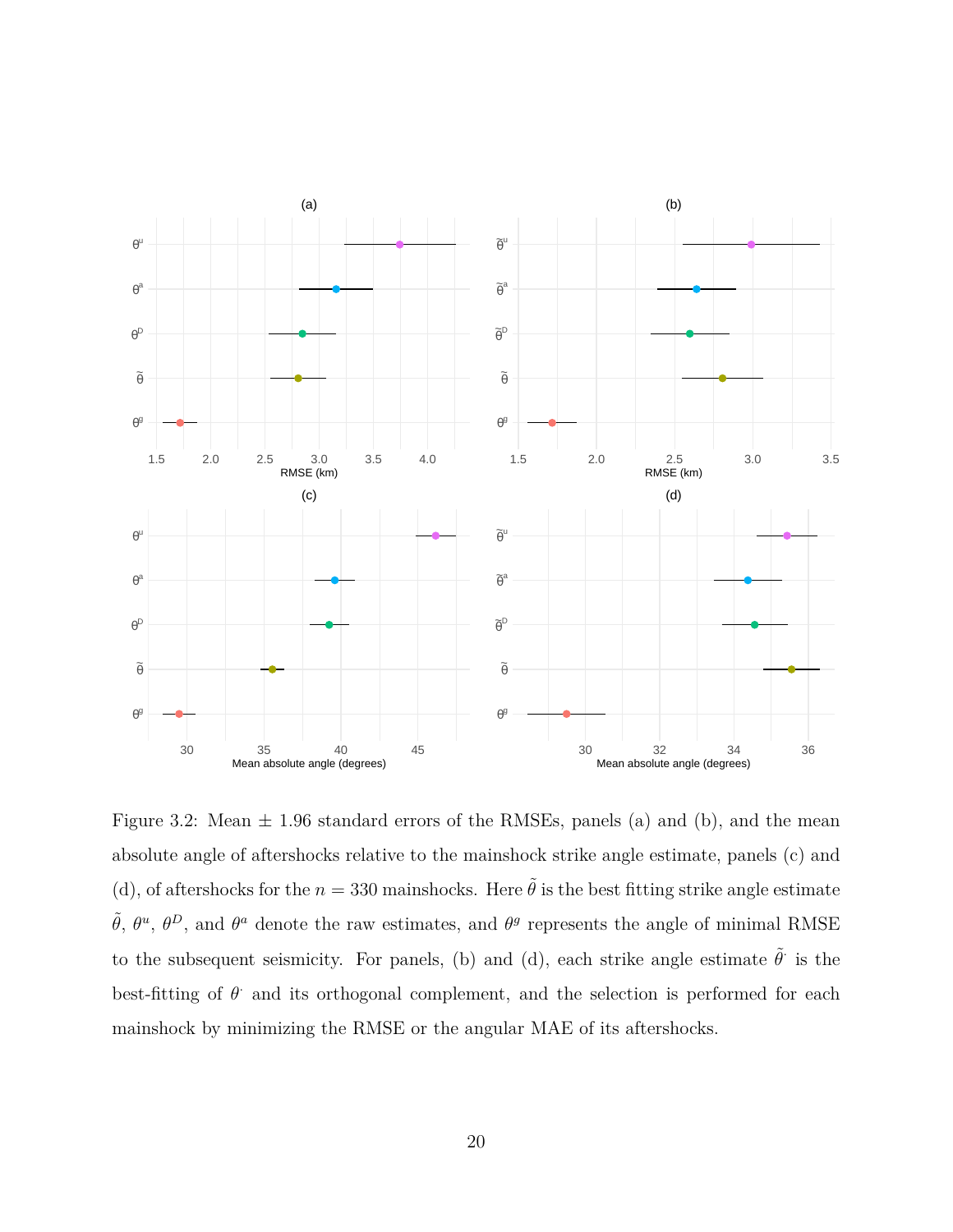

Figure 3.3: Non-parametrically estimated triggering density  $\hat{g}_{\phi}$  for model (3.2), estimated using the algorithm of Marsan and Lengliné (2008b). Horizontal line segments indicate, for each subset of angles, the estimated triggering intensity of aftershocks occurring within this subset of angular distances relative to the estimated strike angle derived from the estimated nodal plane. The segments are smoothed by LOESS (blue curve).

fewer events were generally triggered at larger angles relative to the mainshock strike angle.

Figure 3.4 compares the conditional intensity over  $0.05^{\circ} \times 0.05^{\circ}$  grid cells across the southern California region for the null model (3.4) assuming isotropic triggering to that of model (3.2) incorporating the strike angle estimate  $\tilde{\theta}$ . Both fitted models agree closely with one another, though model (3.2) tends to be slightly more diffuse in low seismicity regions.

To compare the areas where model (3.2) improves the fit of the data over the null model (3.4), the deviance residuals are shown in Figure 3.5 and the unscaled Voronoi deviance residuals, where each Voronoi cell encloses each of the 330 mainshocks, in Figure 3.6. Red areas indicate cells where the inclusion of  $\tilde{\theta}$  in model (3.2) led to an improvement in model fit when compared to the null model (3.4), with the total deviance of Figure 3.5 being 615.86 in favor of model (3.2). This corresponds to an overall information gain (Daley and Vere-Jones (2007) and Daley and Vere-Jones (2008)) of 0*.*103 per earthquake. Figures 3.5 and 3.6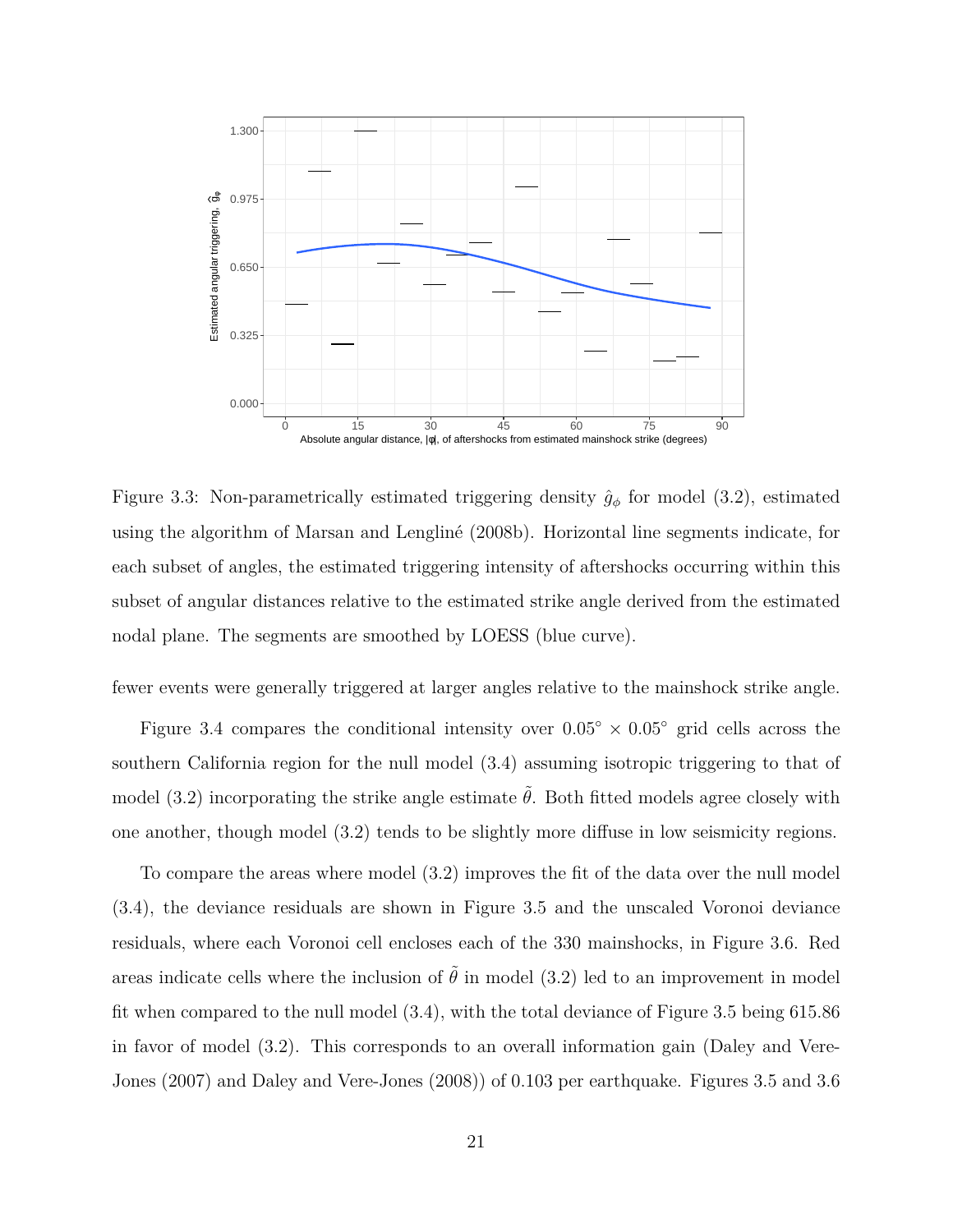

Figure 3.4: Estimated intensity of fitted non-parametric Hawkes models. (a) the estimated intensity of null model (3.2) assuming isotropic triggering. (b) the estimated intensity for model (3.4) which includes  $\tilde{\theta}$  in the triggering function estimate.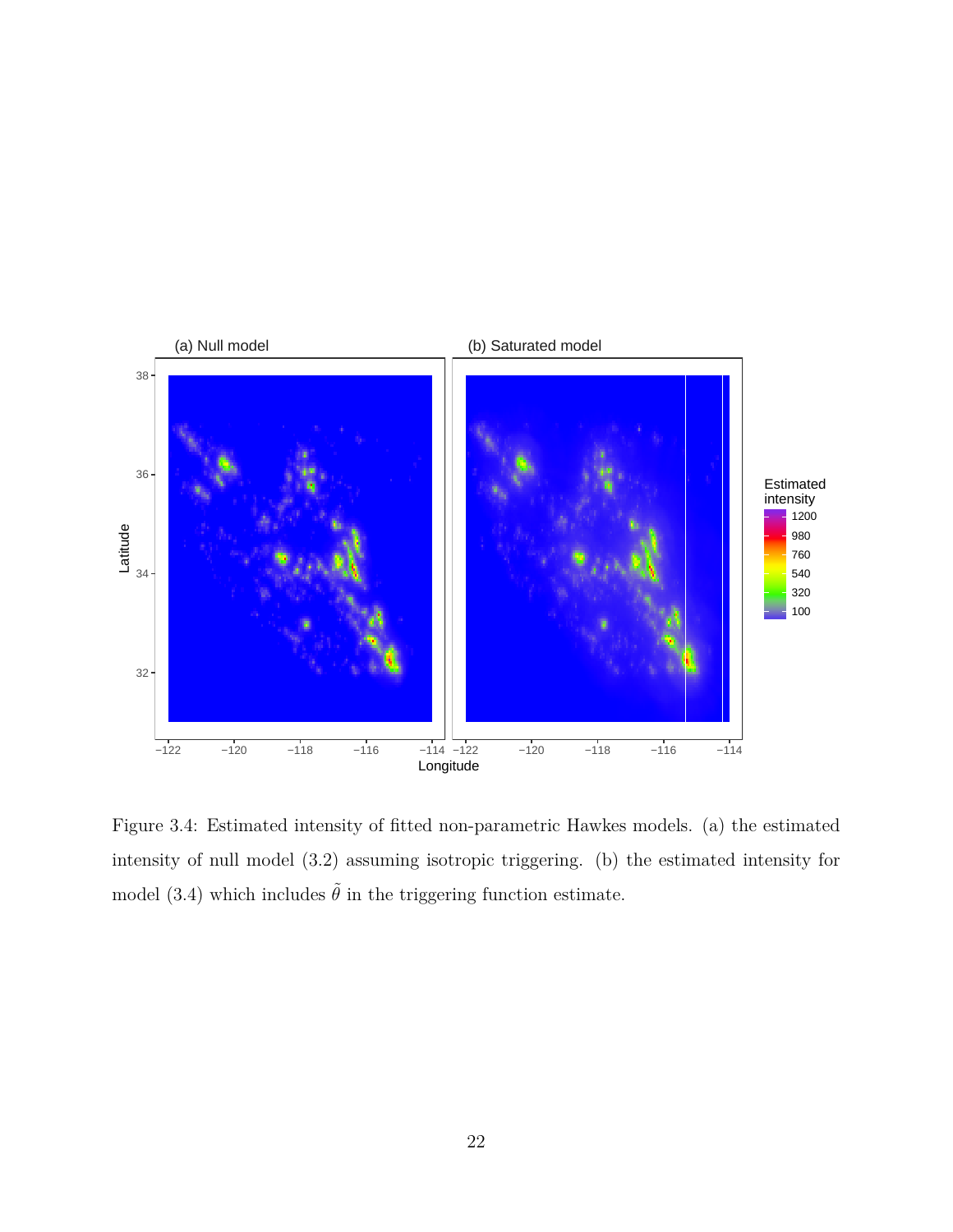

Figure 3.5: Deviances comparing models (3.2) and (3.4) over 0*.*05*◦ ×* 0*.*05 cells. Red tinted cells indicate areas where the model (3.2), including strike angles, fit better than the null model (3.4). Blue tinted cells indicate areas where model (3.2) fit worse than the null model (3.4).

indicate that including  $\tilde{\theta}$  in the triggering function tends to improve the model's fit especially in the Northwest and Southeast portions of the San Andreas Fault, with only a few small isolated areas where model (3.4) happened to outperform model (3.2).

The temporal fit of model (3.2) is shown in Figure 3.7. The model appears to fit adequately, given the close agreement of the Stoyan-Grabarnik statistic to its expected value under the assumption that the fitted model is correct.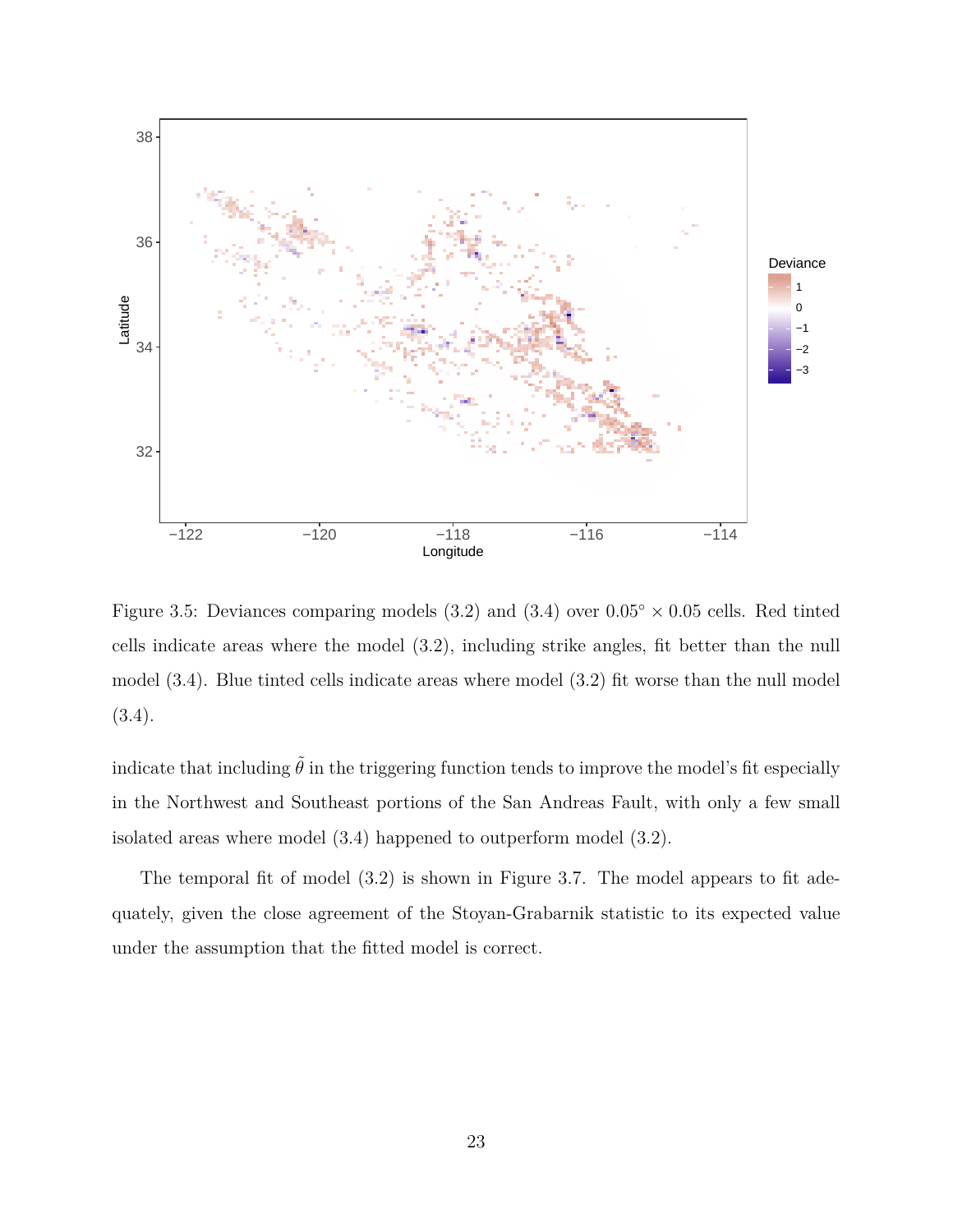

Figure 3.6: Voronoi deviance residuals, over a Voronoi tessellation of mainshocks with estimated focal mechanisms. Red tinted cells indicate areas where the model (3.2), including strike angles, fit better than the null model (3.4). Blue tinted cells indicate areas where model (3.2) fit worse than the null model (3.4).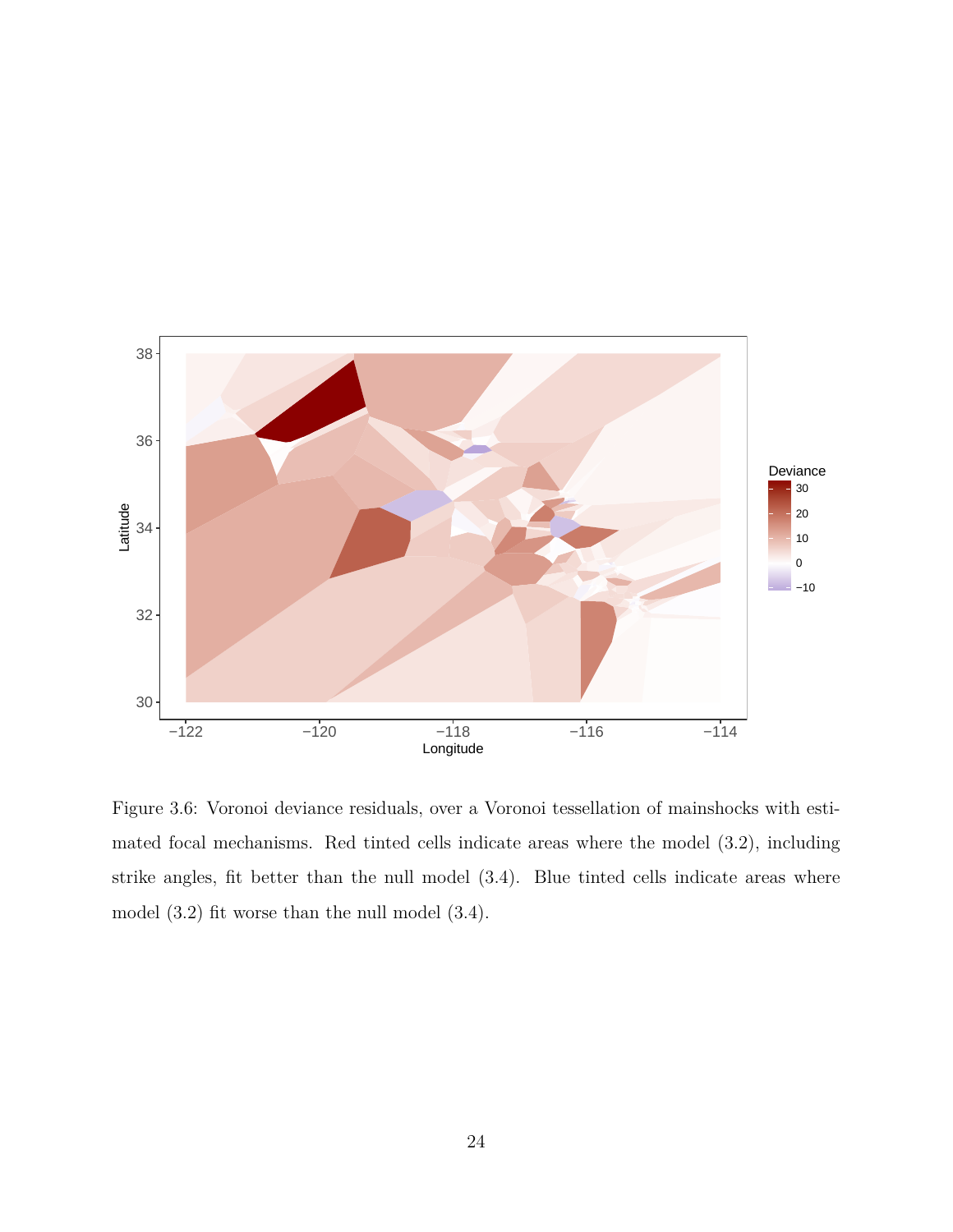

Figure 3.7: Stoyan-Grabarnik diagnostic for model (3.2) using 100 temporal bins, with each bin corresponding to 130 days. The black step function shows the observed sums of  $1/\hat{\lambda}$  for all points in bin  $B_j$ ,  $j = 1, \ldots, 100$ , solid red line indicates the expected value ( $|B_j|$ ) and dashed red lines indicate plus or minus two times the standard errors. The median number of points per bin was 35 and the number of points per bin ranged from 15 to 675.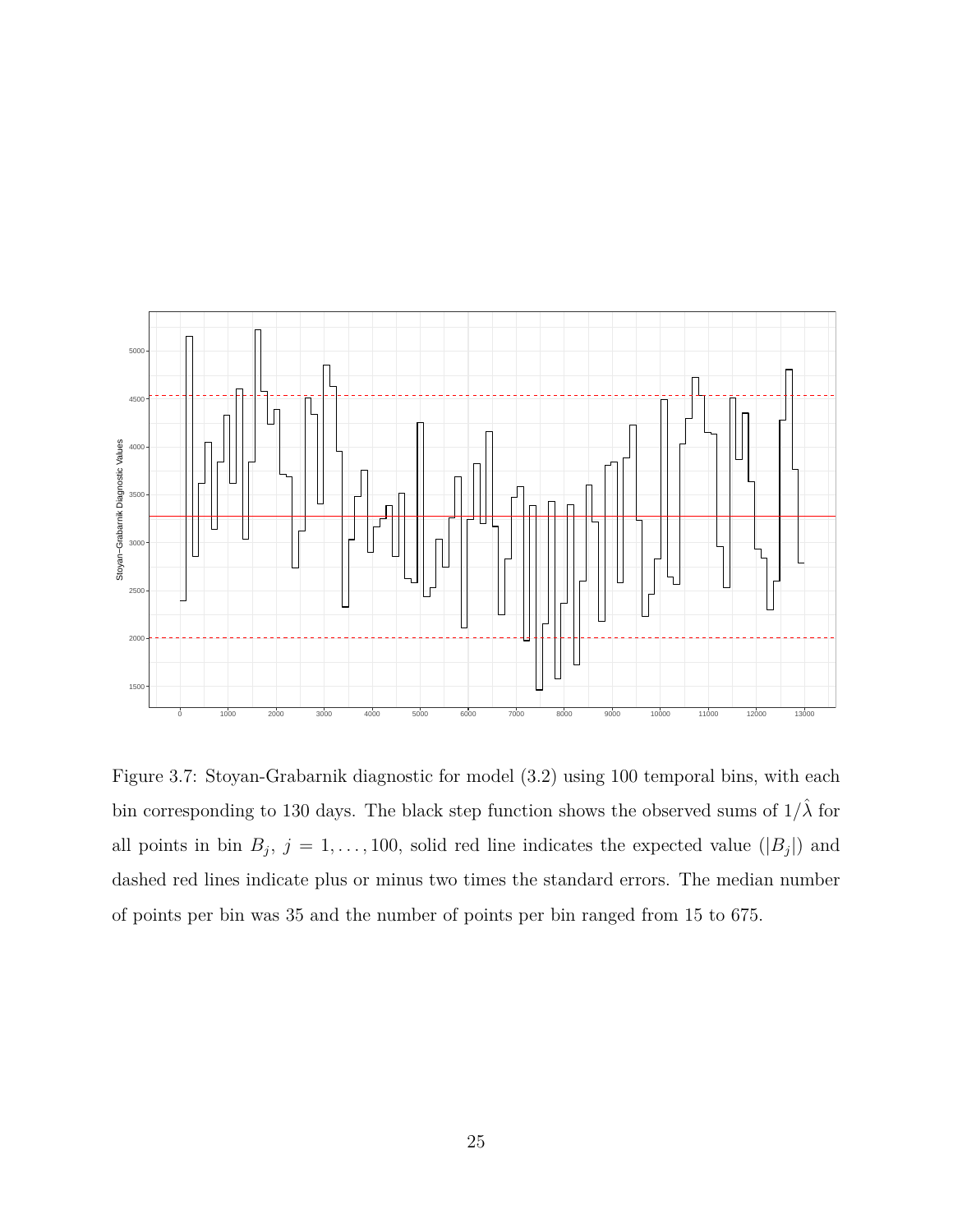# **3.5 Discussion**

Nodal plane strike angles,  $\tilde{\theta}$ , fit post-mainshock events slightly better in terms of RMSE and substantially better in terms of mean absolute angle compared to strike angles estimated based on previous seismicity,  $\theta^D$  and  $\theta^a$ . However, including a second, orthogonal estimate for  $\theta^D$  and  $\theta^a$  and using the angle that fit the data best for each mainshock, as was done for  $\tilde{\theta}$ , led to such a substantial improvement in both  $\tilde{\theta}^D$  and  $\tilde{\theta}^a$ , in terms of RMSE and mean absolute angle, that both  $\tilde{\theta}^D$  and  $\tilde{\theta}^a$  actually fit better than  $\tilde{\theta}$ . In fact,  $\tilde{\theta}$  fit aftershock seismicity no better than  $\tilde{\theta}^u$ , the latter of which was simply the better-fitting of a random, uniformly distributed angle and its complement. The forecasting ability of  $\tilde{\theta}$  thus seems to be entirely explained by the fact that the better-fitting of the nodal plane and its complement is chosen as the estimated nodal plane.

Comparing the results of each evaluation method to  $\theta^g$  provides a sense of the amount of error inherent in the strike angle estimates. For instance, comparing  $\tilde{\theta}$  to  $\theta^g$  using the average mean absolute angle, the mean absolute angle to aftershocks for  $\theta^g$  was 29.49<sup>°</sup> and that of  $\tilde{\theta}$  was 35.55<sup>°</sup>, corresponding to an increase of 6.06<sup>°</sup>. Thus, the nodal plane estimate includes about 6*.*06*◦* more uncertainty, on average, beyond what can be explained by the variability in the aftershock events alone.

Figure 3.3 shows the additional triggering of seismicity relative to  $\tilde{\theta}$  for the non-parametric Hawkes model which includes  $\tilde{\theta}$  in the conditional intensity function. While there is a large amount of variation in the additional triggering estimates, we do note that the LOESS curve has a general downward trend as the angle bins become more orthogonal in agreement with previous results indicating preferential occurrence of aftershocks along the strike angle. The large amount of variation corresponding to each angle bin may be due to errors in the strike angle estimates. Whether the improvement in model fit seem in the deviance and Voronoi deviance residuals comes from the accuracy of the estimated nodal planes or from choosing the better fitting strike angle of the two nodal planes is unclear and demonstrates some of the challenges of incorporating fault geometry to forecast future events.

The analysis here used only strike-slip mainshocks so that benefits of using nodal plane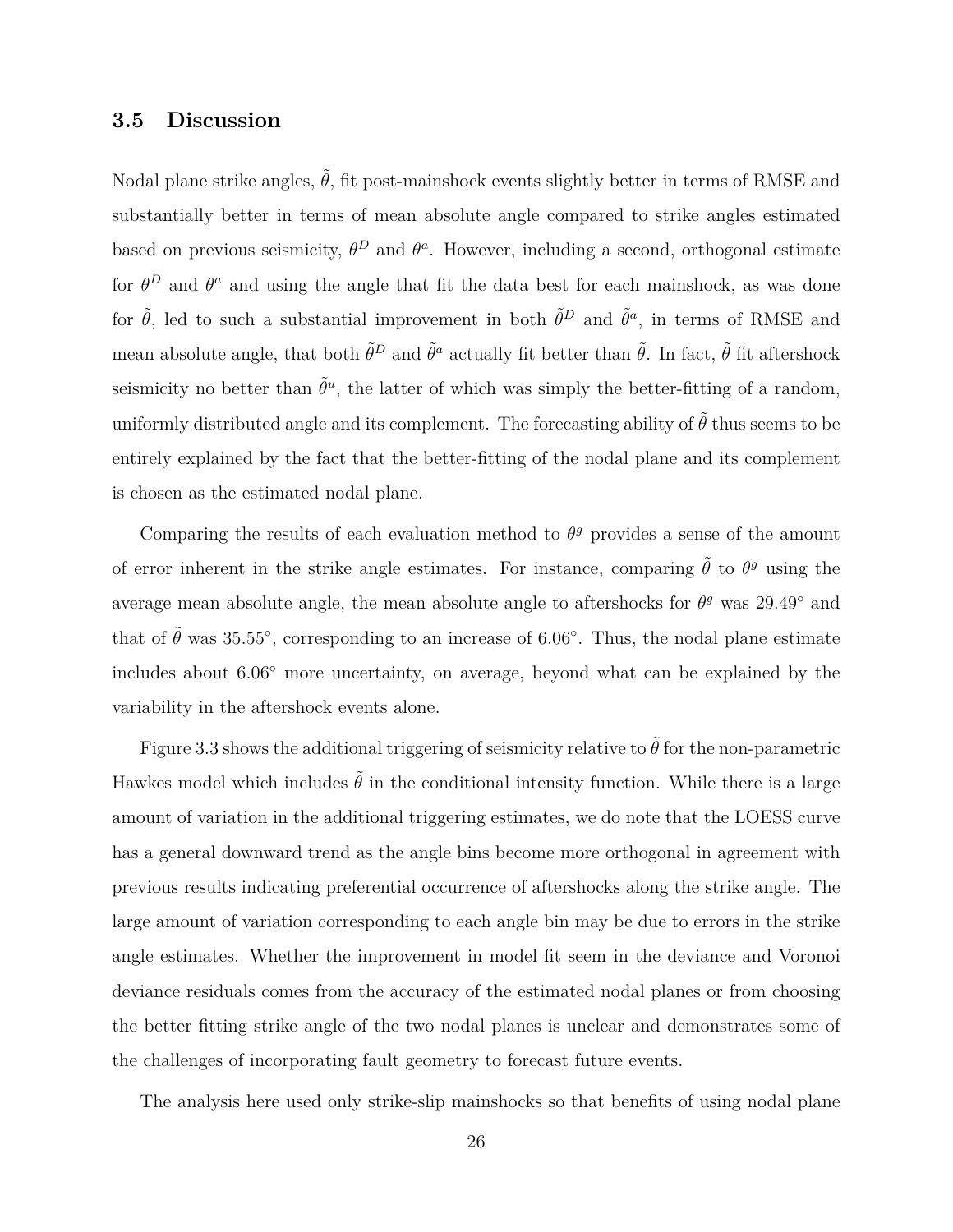strike angles would be most easily discerned. Given that each focal mechanism includes two potential estimates for the true strike angle and each estimate contains a considerable degree of error, we attempt to determine, statistically, which strike angle estimate is most plausibly estimating the true strike angle and include this estimate in the model. Even for such strikeslip events and choosing the most plausible strike angle estimate from the focal mechanisms, we find no significant increase in accuracy of the nodal plane strike angles compared to strike angles based on previous seismicity or those chosen uniformly at random.

Although we find that strike-angle estimates from focal mechanisms tend not to outperform strike-angle estimates based on prior seismicity, we do find that including the most plausible strike-angle in model (3.2) was better than nothing in the sense of improving the fit of a non-parametric Hawkes model compared to model (3.4), as shown in Figures 3.5 and 3.6. The models are largely in agreement in most areas, but there are more places where including strike-angle estimates improved the model fit. Those pixels where model (3.2) underperformed tended to do so more drastically than areas where model (3.2) tended to perform better.

Similarly, Figure 3.6 shows that for the areas surrounding a mainshock with a strike angle estimate, including said strike angle estimate overwhelmingly tended to improve the fit of the model in all but a few Voronoi cells. That is, even though focal mechanism based strike angle estimates tended to under-perform other strike angle estimates, including them in the non-parametric Hawkes model tended to improve the overall spatial fit of the model.

The values of the Stoyan-Grabarnik diagnostic for model (3.2) are shown in Figure 3.7 and tend to lie inside the error bounds, despite considerable variation. In few instances did the fitted model forecast significantly too many events, corresponding to Stoyan-Grabarnik values below the lower error bound, or significantly too few events, corresponding to Stoyan-Grabarnik values above the upper error bound. The large variability is not unexpected as the variance of the Stoyan-Grabarnik diagnostic tends to rise in the presence of very small conditional intensities.

For this chapter, we chose to use a non-parametric form for the conditional intensity to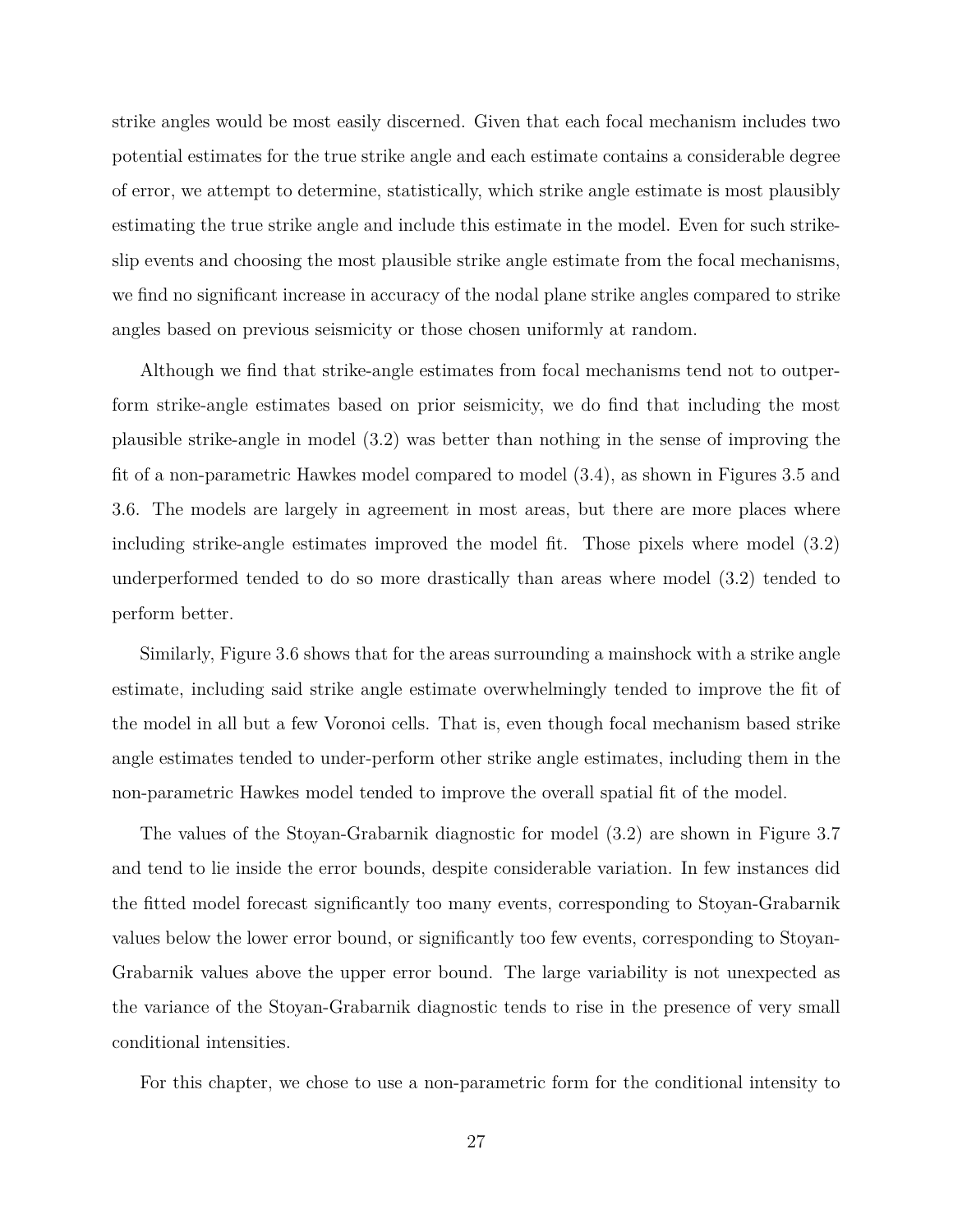keep the number of modeling assumptions to a minimum. This allows us to examine the effect of including fault plane geometry in the model in the absence of additional modeling assumptions. Investigating how the inclusion of fault geometry in other parametric model forms and how the effect of this inclusion compares to our work performed with the nonparametric model are important areas for future research. It is also important to note that this work was focused solely on earthquakes occurring in Southern California and further research should be undertaken to determine the generalizability of our results to seismicity in other areas of the world.

# **3.6 Conclusion**

In this chapter, we examine different methods of forecasting the direction of aftershock seismicity using strike angles from nodal plane estimates, strike angle estimates based on previous seismicity, or random uniformly distributed angles. We evaluate the ability of these estimates to forecast the direction of future seismicity based on minimizing orthogonal distances and the mean absolute angle between the estimated strike angle and the locations of future events. We also include the estimated strike angles for each mainshock in a nonparametric Hawkes model and compare the deviance to a null Hawkes model that does not include the strike angle.

The best fitting nodal plane strike angle estimates are shown to be marginally better at forecasting the direction of future seismicity compared to estimates based on previous seismicity and angles chosen uniformly at random. These best fitting angles also seem to improve the estimates of the conditional intensity function in our non-parametric Hawkes model. However, by including orthogonal complements to the estimates based on previous seismicity and estimates chosen uniformly at random and then choosing the better fitting angle estimate for each method (as the better fitting nodal plane strike angle estimates were selected), the small advantage in forecasting future events shown by using the better fitting nodal plane strike angle estimates completely disappears. This indicates that the errors in nodal plane estimates are so large that their improvement in the conditional intensity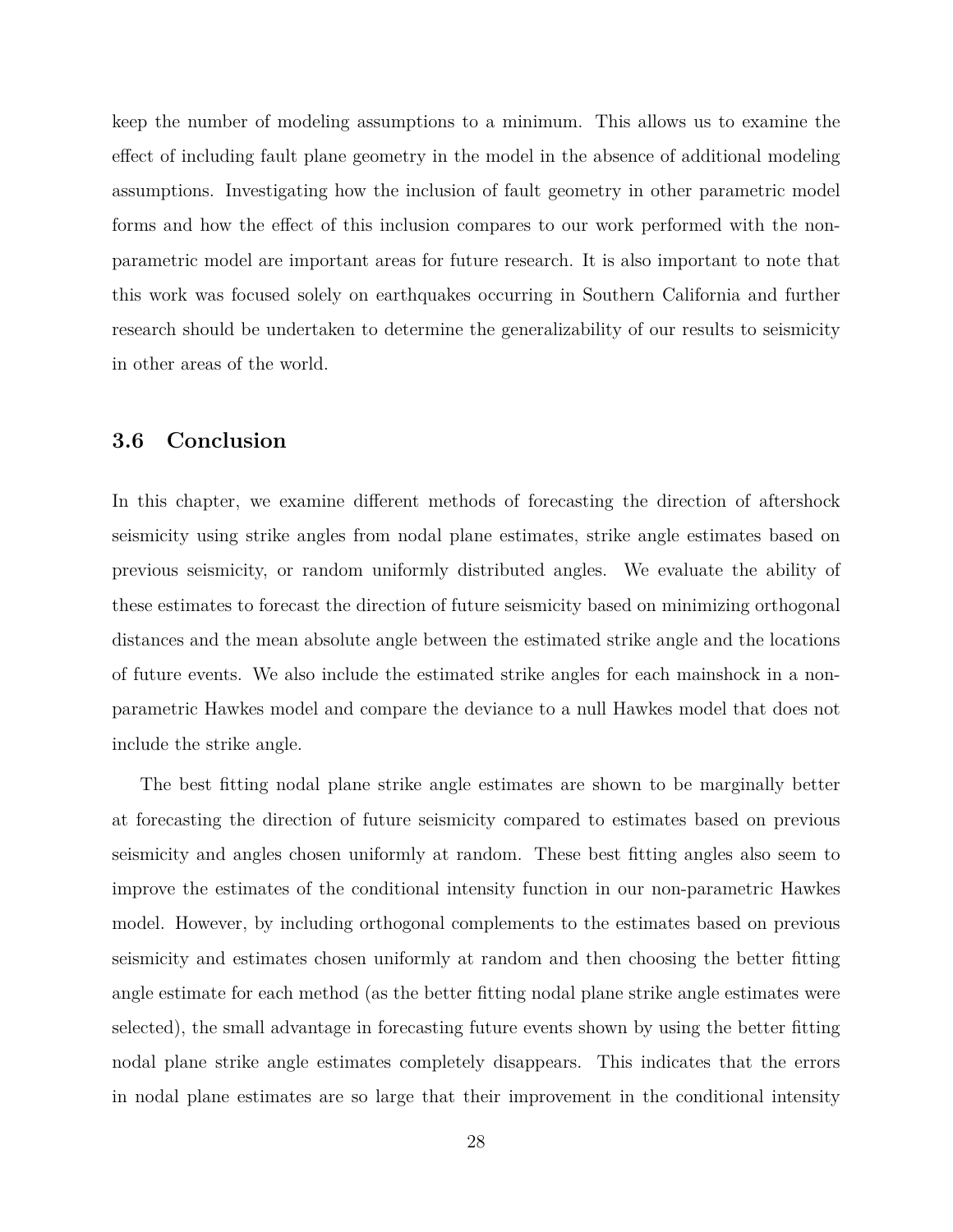estimate is entirely attributable to the fact that the better fitting of the two orthogonal nodal planes is selected. Our results thus confirm previous findings that the errors in estimated strike angles remain very large (Kagan 2003).

Important subjects for future work are to determine whether using strike angle estimates based solely on previous seismicity in conjunction with estimates based on nodal planes would lead to better fitting models, whether incorporating the dip and rake angles of the estimated nodal planes might prove beneficial in forecasting future seismicity, and how increased accuracy in future estimates of nodal planes would translate into increased accuracy in projections of seismicity.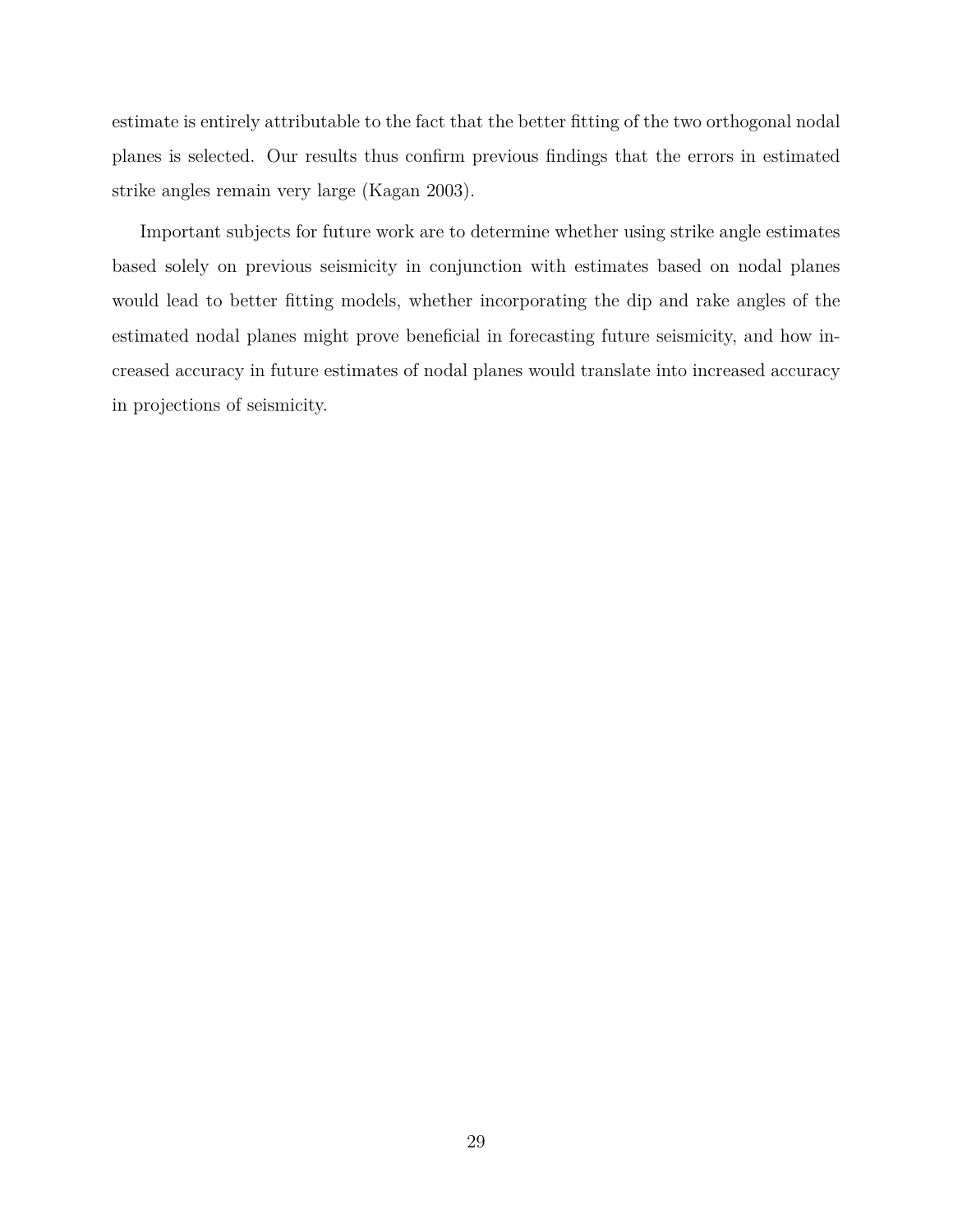# **CHAPTER 4**

# **Parameter Estimation using the Stoyan-Grabarnik Statistic**

# **4.1 Introduction**

The most commonly used method to estimate parameters of point processes has been to maximize the log-likelihood (MLE). Parameter estimates using the MLE have been shown to benefit from several desirable properties, such as consistency of the estimates (Ogata 1978), but are also known to be computationally taxing as each iteration of the optimization routine requires the numerical integration of an intractable integral term (Harte 2012). This difficulty in computation serves as a barrier to the use of point processes as the estimation procedure for even moderately sized data sets can take a non-trivial amount of time to converge.

Several alternative approaches have been proposed to estimate parameters for ETAS models, or at least increase convergence times of parameter estimates. One such approach is to use an EM algorithms (Veen and Schoenberg 2008) which views the estimation procedure as a branching process with an incomplete data log-likelihood. While results using an EM algorithm seem promising, implementing the procedure is non-trivial. A second approach to speed time to convergence was proposed by Schoenberg (2013) and involves writing the triggering function as a density and approximating the integral term as a much simpler summation. Similar to the use of EM algorithms, this approach does not hold for point processes in general and, as an approximation of the integral is involved, may very well lead to inaccurate estimates of parameter values.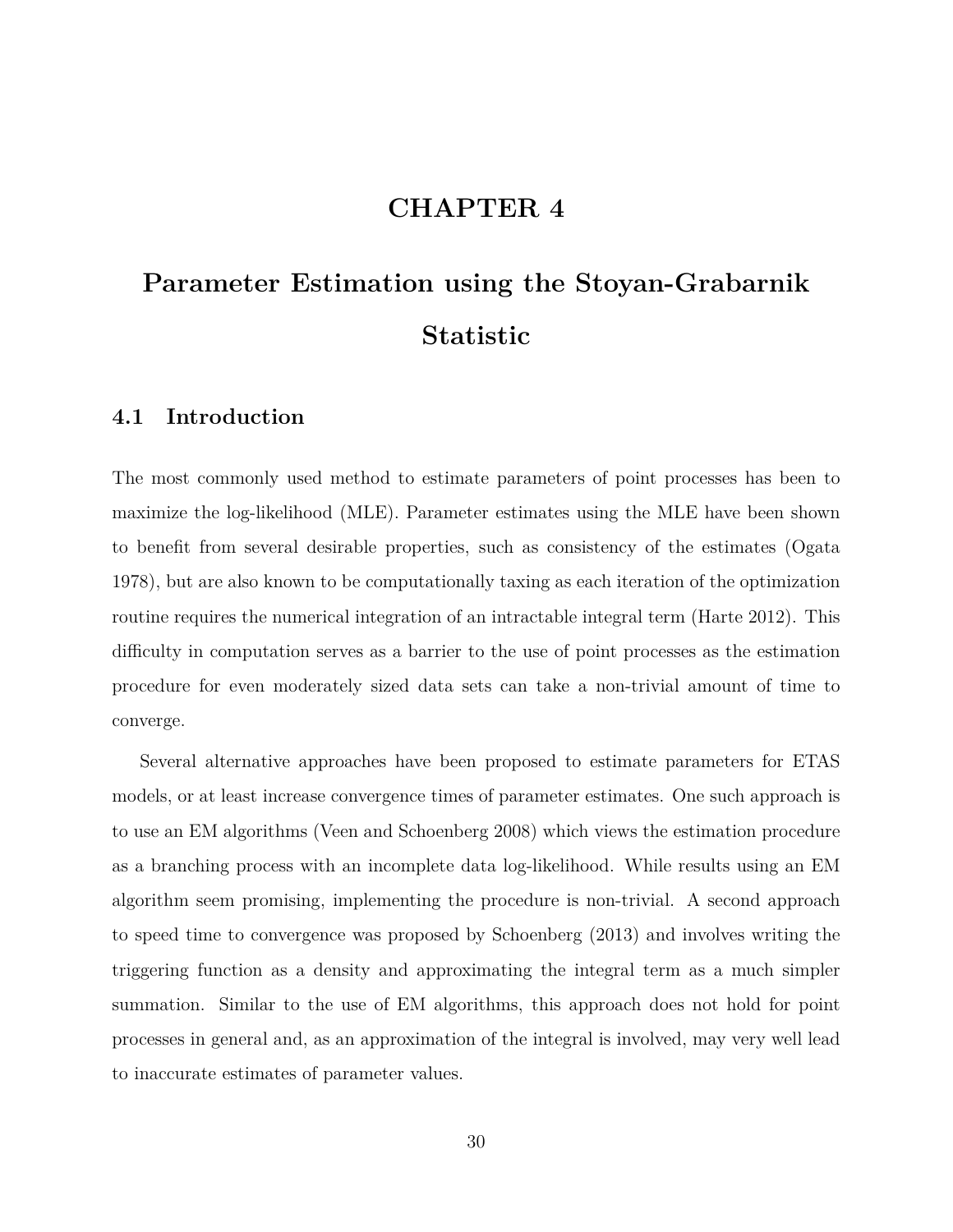In this chapter, we propose a new parameter estimation technique using the Stoyan-Grabarnik statistic (Stoyan and Grabarnik 1991) which bypasses the need to compute the integral of the conditional intensity function. In section 4.3, we give an overview of the Stoyan-Grabarnik statistic, the use of this statistic for parameter estimation, and methods of evaluating the fit of parameter estimates. 4.4 compares parameter estimates using the new process with traditional MLE estimates and also compares the two methods in terms of computation time. We then discuss the results of the methods and the issues still faced by using the Stoyan-Grabarnik statistic in Sections 4.5 and 4.6, respectively.

# **4.2 Data and Simulations**

We compare the estimated parameter outputs using the SG statistic to those computed via MLE by using simulated earthquake catalogs using the ETAS parameterization

$$
\lambda(x, y, t | \mathcal{H}_t) = \mu(x, y) + \sum_{i:t_i < t} \frac{K(p-1)c^{p-1}(q-1)d^{q-1}}{\pi(t - t_i + c)^p} \cdot \frac{e^{\alpha(m-M_c)}}{((x - x_i)^2 + (y - y_i)^2 + d)^q}.
$$
 (4.1)

For simplicity, we assume a homogeneous background rate though in applications an inhomogeneous background rate would be more appropriate. For our simulations, we select 75 time periods to simulate over uniform randomly between 100 and 7,000 days. We also set the parameter values to be  $(\mu = 0.5, K = 0.25, c = 0.02, p = 1.3, \alpha = 0.75, d = 0.05, q = 1.8)$ . Additionally, we set the value of  $\beta$  in our simulations, which is used to describe the magnitude distribution based on Gutenberg and Richter (1944), to equal 0*.*5. Our simulations use power laws for both the spatial and temporal decay of aftershocks along with exponential productivity for magnitudes and exponential magnitude density. Spatial locations are simulated in the unit square and aftershocks are located isotropically around its parent event.

We also use a simpler temporal ETAS model to diagnose estimation issues which arose in using equation 4.1 for our simulations. The parameterization used for the temporal ETAS model is

$$
\lambda(t|\mathcal{H}_t) = \mu + \sum_{i:t_i < t} \frac{K(p-1)c^{p-1}}{(t-t_i+c)^p} \cdot e^{\alpha(m-M_c)}.
$$
\n(4.2)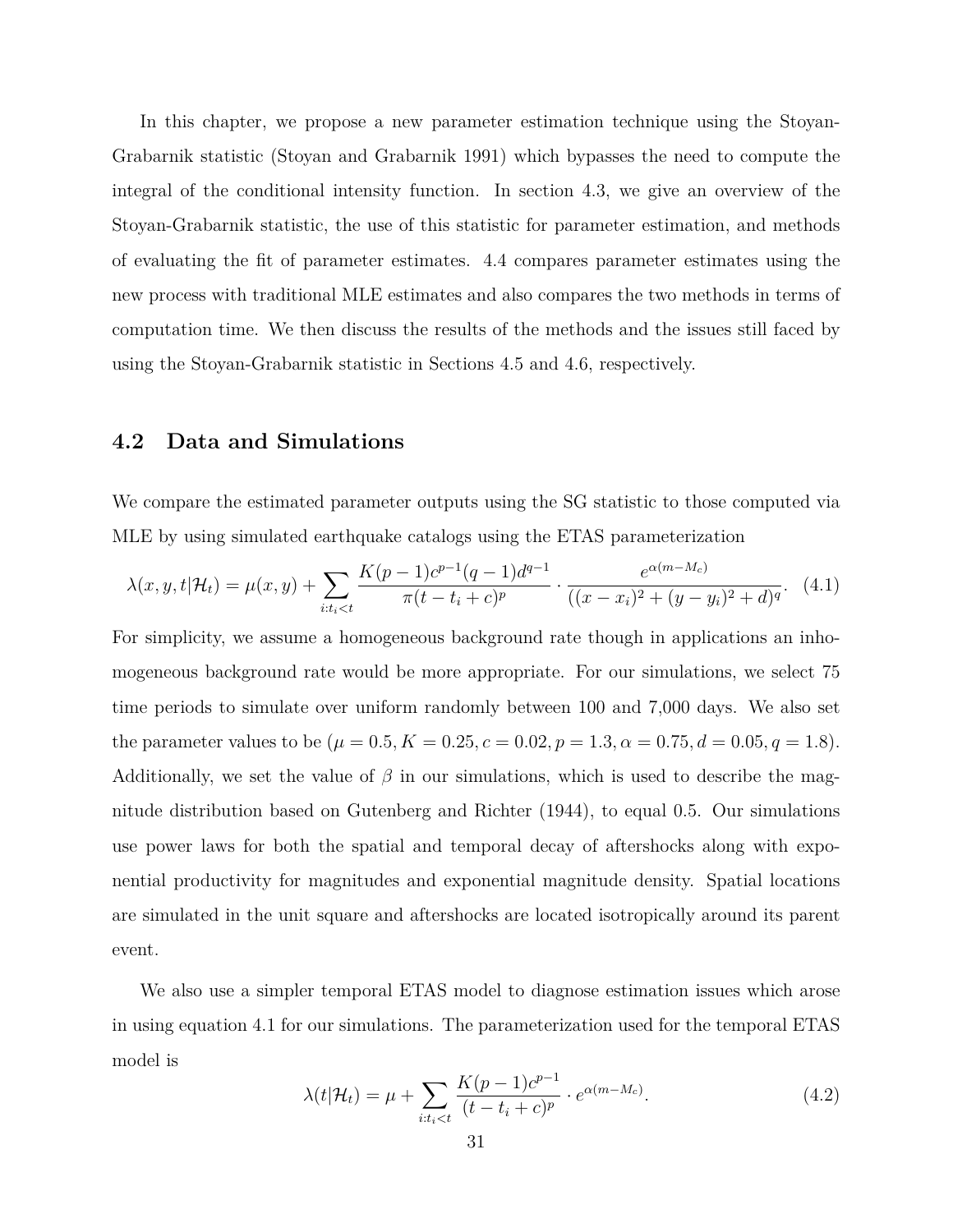where, again, we assume a stationary background rate and simulate three time periods between 5,000 and 10,000 days. We set parameter values for equation 4.2 to be ( $\mu$  =  $0.2, K = 0.2, c = 0.5, p = 2, \alpha = 1.5$  and we set  $\beta = 2.4$ .

Finally, we use an earthquake catalog of 542 events which occurred around the time of the 1999 Hector Mine earthquake. Similar catalogs were analyzed in Ogata et al. (2003) as well as Schoenberg (2013). For this earthquake catalog, we constrain magnitudes to be  $M \geq 3$ in the region falling between latitude 34 and 35 and longitude *−*117 and *−*116 between the dates 1999*/*10*/*16 and 2000*/*12*/*23. Data for this catalog were recorded by the Southern California Seismic Network (SCSN) and obtained from the Southern California Earthquake Data Center (SCEDC) (*California Institute of Technology (Caltech)* 1926; *SCEDC* 2013)

## **4.3 Methods**

#### **4.3.1 Stoyan-Grabarnik statistic**

The Stoyan-Grabarnik (SG) statistic (Stoyan and Grabarnik 1991), denoted as

$$
\sum_{i:s_i,t_t\in B_j}\frac{1}{\lambda(\mathbf{s},t)},
$$

is a statistic which relates the sum of the inverse conditional intensity for a set of points in space-time bins to the volume of space-time bins. For  $\lambda(\mathbf{s}, t) > 0$ , and space-time bin  $B_j$ , the SG statistic states

$$
E\left(\sum_{i:\mathbf{s}_i,t_t\in B_j}\frac{1}{\lambda(\mathbf{s}_i,t_i)}\right) = E\left(\int \frac{1}{\lambda(\mathbf{s},t)}dN\right)
$$

$$
= E\left(\int \frac{1}{\lambda(\mathbf{s},t)}\lambda(\mathbf{s},t)dtd\mathbf{s}\right)
$$

$$
= |B_j|
$$

by the martingale formula where  $|B_j|$  denotes the volume of the space-time bin. In Baddeley et al. (2005), the SG statistic was proposed as a diagnostic method for point processes. More recently, Cronie and Lieshout (2018) proposed using SG as a method of bandwidth selection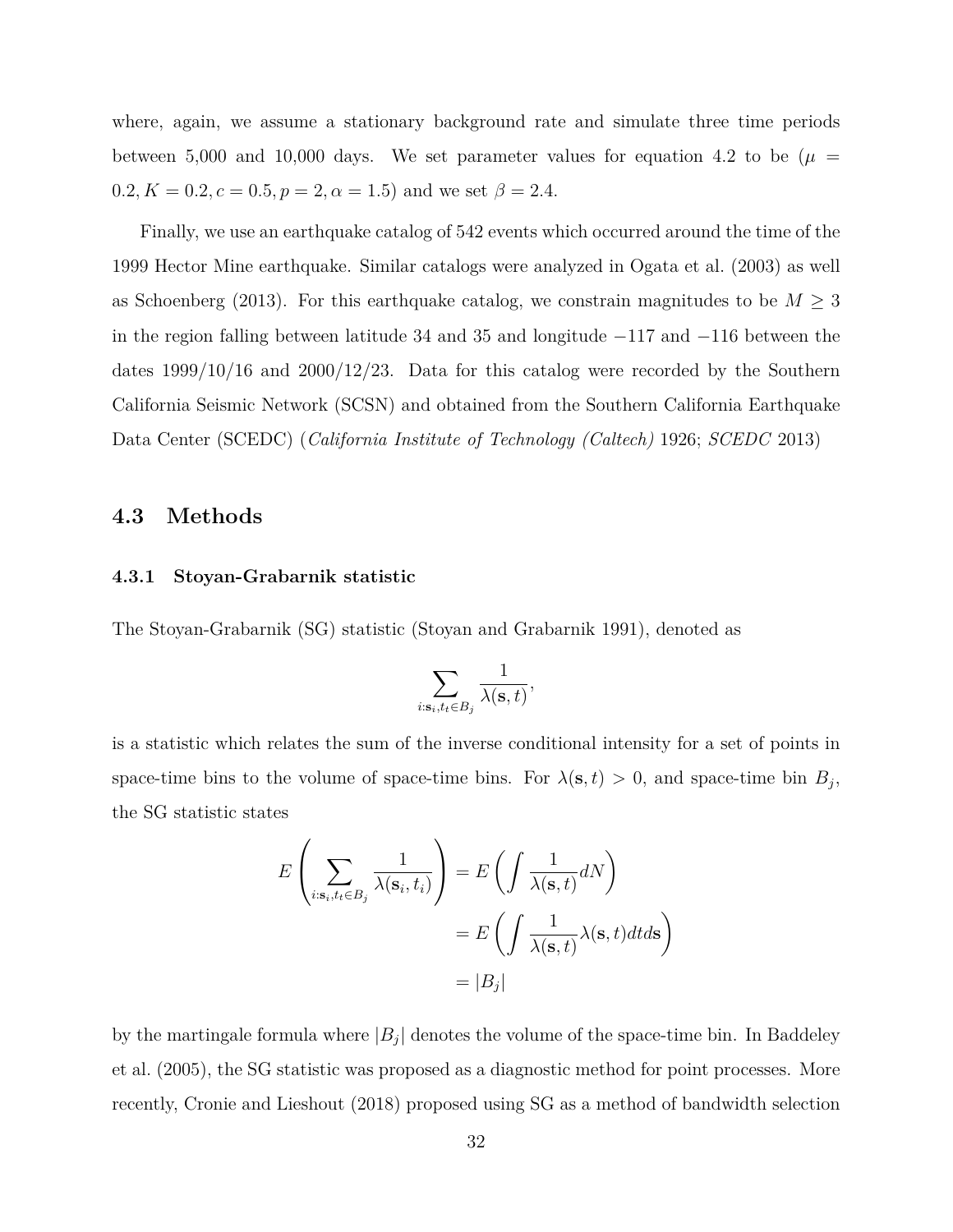for kernel smoothing. Here, we layout the framework for using the SG statistic as a method of parameter optimization.

For a set of points in some space-time window,  $\{(s, t) : s \in S, t \in T\}$ , we divide the entire spatial-temporal window into *n* disjoint space-time bins  $B_j$  for  $j = 1, 2, \ldots, n$  such that  $(\mathbf{s}_i, t_i) \in B_j$  implies  $(\mathbf{s}_i, t_i) \notin B_k$  when  $j \neq k$ . Figure 4.1 illustrates the binning procedure graphically for  $2 \times 2$  spatial bins and 4 temporal bins.



Figure 4.1: An example of the binning procedure to separate points in a spatial-temporal window  $S \times T$  into individual space-time bins, *B*. Plot (A) shows the spatial binning of points into  $2 \times 2$  bins. Plot (B) shows the temporal binning with 4 bins.

For a given parameterization of a point process model and a given loss function (*loss*), we can compute the parameter estimates using conjugate gradient methods from the **R** pro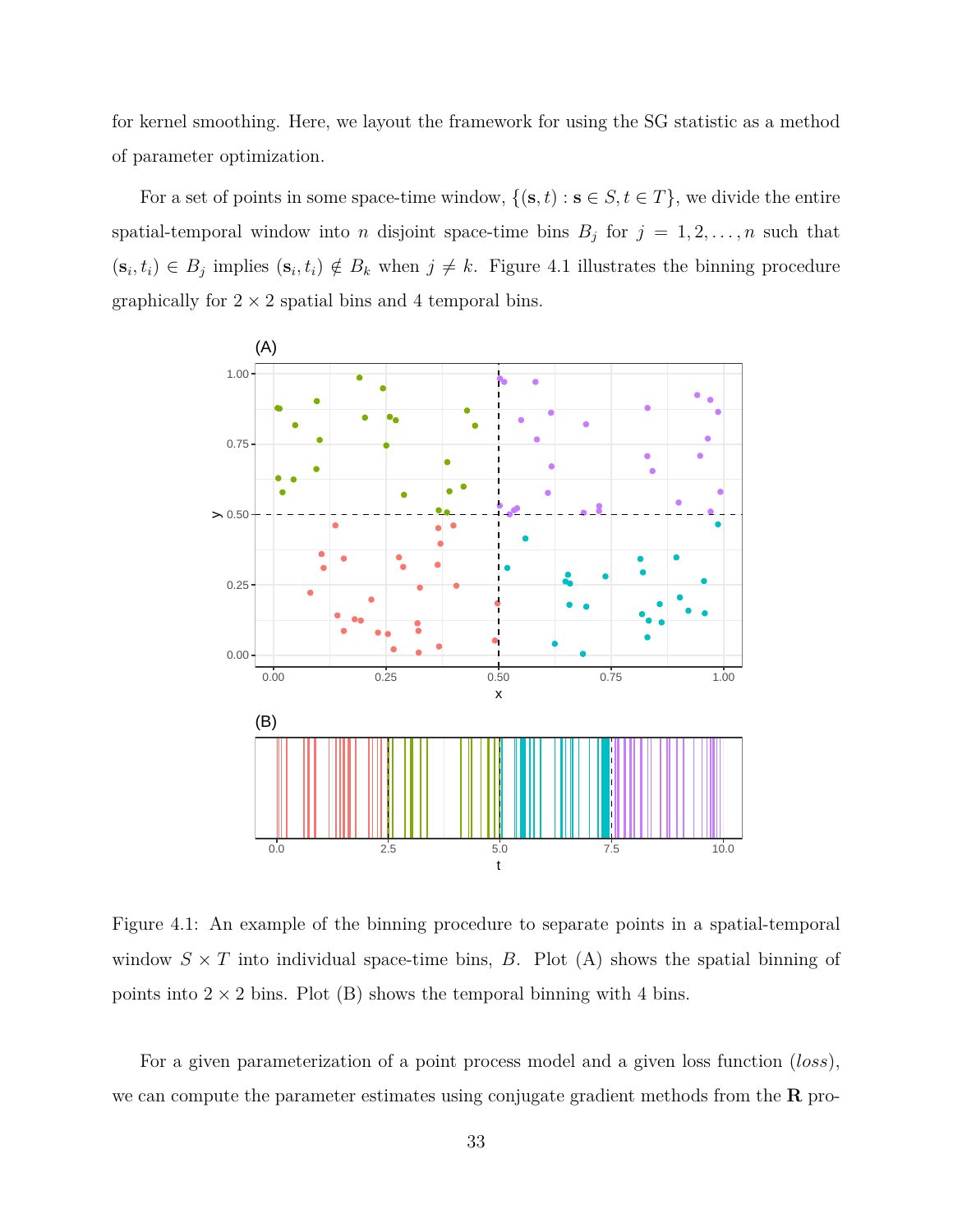gramming language's optim() (Nash and Varadhan 2011; Nash 2014) function to optimize

$$
\sum_{j=1}^{n} loss \left( \sum_{i:s_i, t_i \in B_j} \frac{1}{\lambda(s,t)} - |B_j| \right).
$$

Within optim, we use the conjugate gradient methods with Beale-Sorenson updates. We also set the maximum number of iterations to 5,000 so each optimization run has enough time to converge. Starting values for each optim run were set to be 20% larger than the actual values used to create the simulated catalogs. For our simulated results in Section 4.4, we adopt the  $L_1$  loss function and discuss why we opted not to use the  $L_2$  loss function in Section 4.6.1. That is, we optimize the function

$$
\sum_{j=1}^{n} \left| \sum_{i:\mathbf{s}_i, t_i \in B_j} \frac{1}{\lambda(\mathbf{s}, t)} - |B_j| \right|.
$$
\n(4.3)

When computing parameter estimates using the SG statistic for our simulated earthquake catalogs, we optimize our parameters using two different sets of bins. First, we separate the spatial locations into an equally sized  $2 \times 2$  grid and 5 equally sized temporal bins. For the second set of bins, we use  $3 \times 3$  equally sized spatial bins and 10 equally sized temporal bins.

#### **4.3.2 Maximum likelihood estimation**

As described in Chapter 2, the log-likelihood for a self-exciting point process is

$$
\ell(\theta) = \sum_{i=1}^{N} \log(\lambda(\mathbf{s}_i, t_i | \mathcal{H}_t)) - \int_{\mathcal{S}} \int_{0}^{T} \lambda(\mathbf{s}, t | \mathcal{H}_t) dt ds.
$$

We compute the estimates of our simulated earthquake catalogs using the ETAS parameterization shown in equation 4.1 by using conjugate gradient methods using **R**'s optim function and by numerically approximating the integral term of the MLE using the suave() function in the **R2Cuba** R package (Thomas Hahn; Interface to R was written by Annie Bouvier and Kiêu 2015). Similar to our optimization routine using the SG statistic, we set the maximum number of optim calls to 5,000 and use Beale-Sorenson updates for the conjugate gradient method. We also use starting values that are 20% larger than the parameter values used to create each simulated earthquake catalog. For the suave numerical integration function we use the default set of options.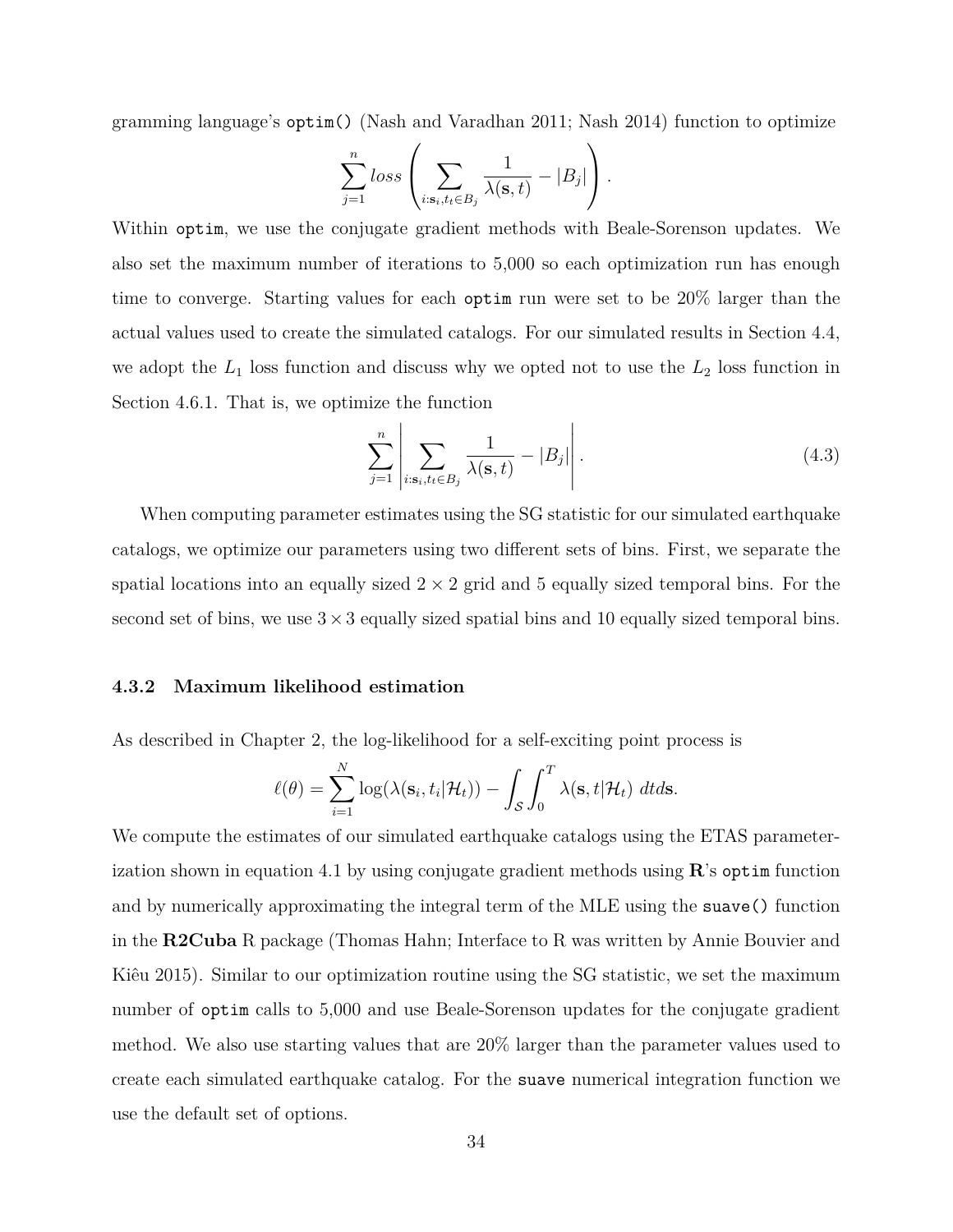#### **4.3.3 Residual ratios and output comparison**

For comparing individual parameter estimates to their actual values used in our simulations, we compute the residual error ratios where for parameter  $\theta$  and its estimated value  $\hat{\theta}$  we compute

$$
error_{\theta} = \frac{\hat{\theta} - \theta}{\theta}.
$$

To summarize the overall fit of the *p* parameters for our models, we compute the root sum of squared errors

$$
RSSE = \sqrt{\sum_{i=1}^{p} error_{\theta_i}^2}.
$$

# **4.4 Results**

#### **4.4.1 Simulations**

Figure 4.2 shows the elapsed time for optim to converge, using both MLE and SG parameter estimation routines for 75 simulated catalogs of varying size. Each estimation procedure was run for the same set of simulated catalogs to make results comparable. For the parameters estimated using the SG statistic, we show the results for both bin schemes described in Section 4.3.1. Time to convergence for both estimation routines increased as the simulated earthquake catalog increased and time to convergence was slightly longer using the SG statistic with  $3 \times 3 \times 10$  bins than for the SG statistic with  $2 \times 2 \times 5$  bins. The optimization routine using the SG statistic was markedly faster than the optimization routine using the MLE regardless of the number of bins used to compute estimates using the SG statistic. As the size of the simulated catalogs approach 4,000 events per catalog, the MLE took longer than 3 hours to converge while the SG statistic took less than 2 hours to converge using  $3 \times 3 \times 10$  bins and less than 1 hour using  $2 \times 2 \times 5$  bins.

The error ratios for the individual parameters using each method are shown in Figures 4.3 and 4.4. Figure 4.3 shows error ratios for all simulated catalogs while Figure 4.4 shows only the error ratios that were greater than -1 and less than 2.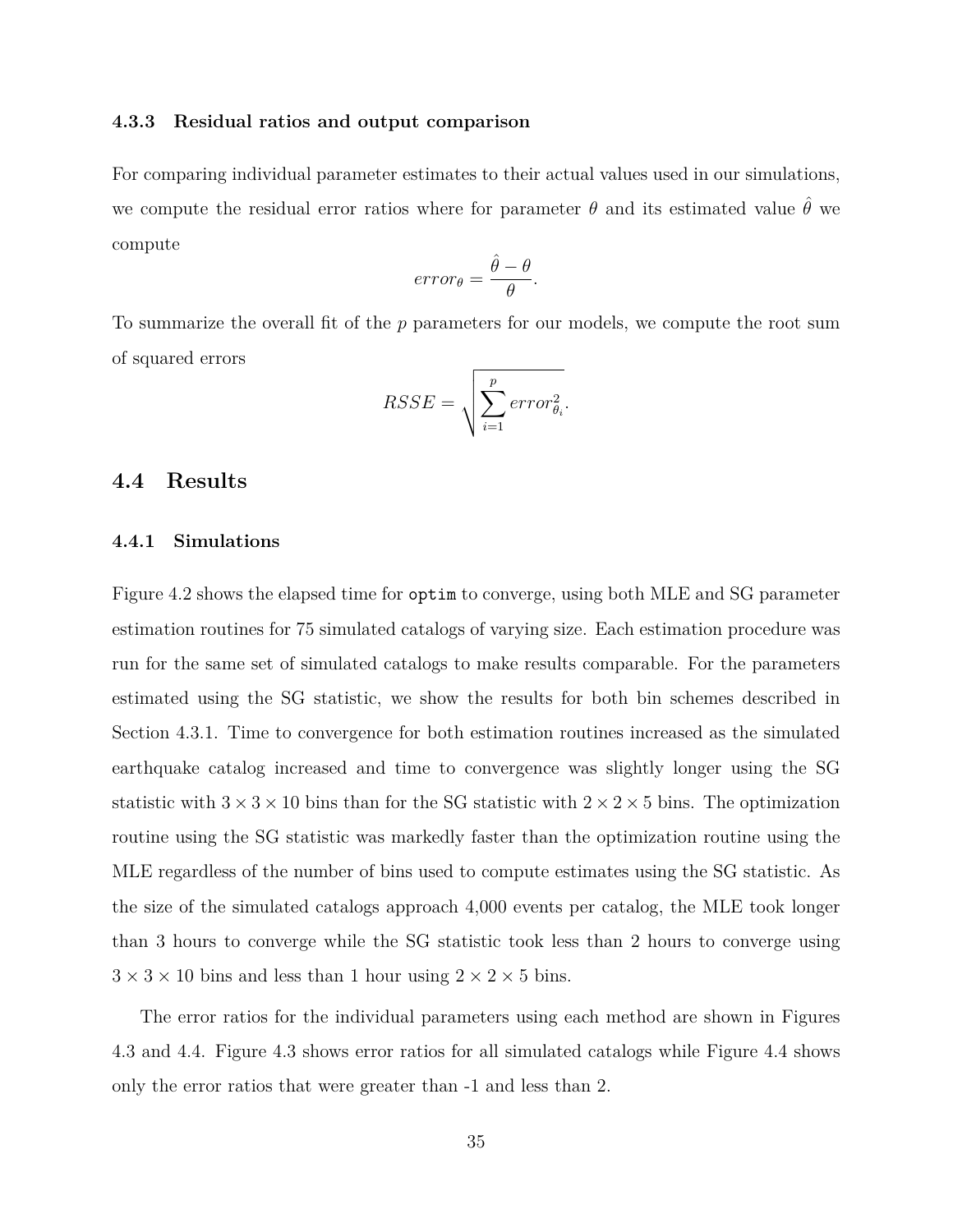

Figure 4.2: Computation times to complete parameter estimation via MLE, SG with  $2 \times 2$ spatial bins and 5 temporal bins, and SG with 3 *×* 3 spatial bins and 10 temporal bins. The *x*-axis for each plot is the number of events in each simulated earthquake catalog and the *y*-axis shows the length of time required for each method to converge using conjugate gradient methods in optim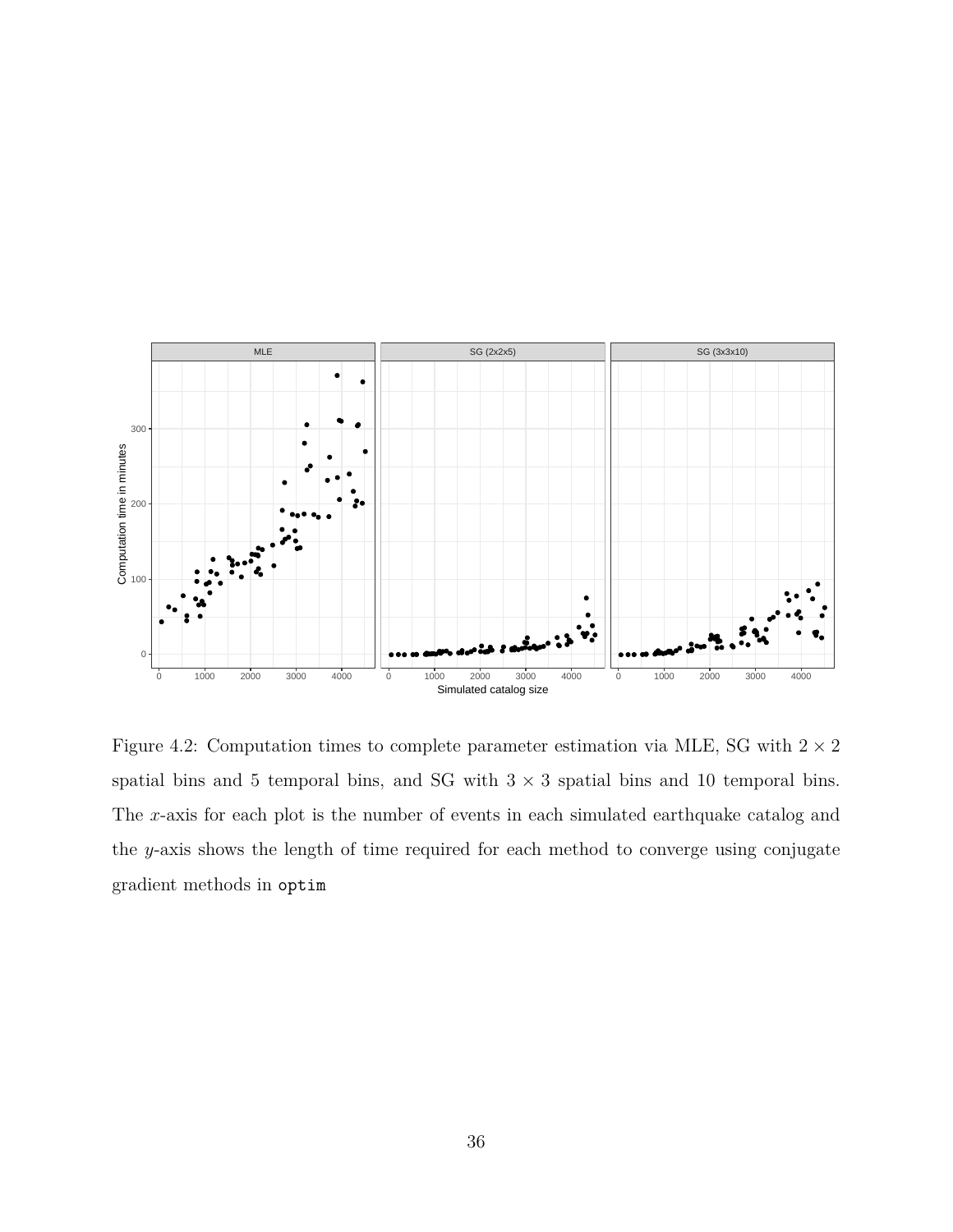There were a handful of instances when the parameter values computed using the MLE were extremely poor resulting in, for instance, parameter estimates for *p* which were 10 times larger than the actual parameter value used in simulations. There are also parameter values for both MLE and SG that remained stuck at, or near, their starting values such as  $\mu$  for MLE and *K*, *c*,  $\alpha$ , and *q* for SG using  $2 \times 2 \times 5$  bins.

Comparing the different binning schemes used for parameter optimization using the SG statistic, the binning scheme with more bins tended to result in error ratios that were much more variable than the binning scheme with fewer bins. The binning scheme with more bins, however, did result in parameter values that moved below their starting values for parameters  $\alpha$  and  $d$  when compared to the binning scheme with fewer bins.

Figures 4.5 and 4.6 show the RSSE for simulated catalogs using each optimization routine. Figure 4.5 shows the RSSE for *all* of the simulated catalogs while Figure 4.6 caps the *y*-axis to be less than 6 to better show the typical RSSEs.

Similar to what was shown in the individual parameter plots, there were a handful of instances when the parameter estimates using the MLE were extremely poor. That is, there were instances when the RSSE was in excess of 10. Moreover, the RSSE using the MLE tended to be more variable than using SG with  $2 \times 2 \times 5$  bins but less variable than using SG with  $3 \times 3 \times 10$  bins. For each method, as the size of the simulated catalogs increased, there is a reduction of the variation in the RSSE with the variation of the RSSE using SG with  $2 \times 2 \times 5$  bins showing the greatest reduction as simulated catalog size increased. For the MLE and both SG optimization routines, the smallest values of RSSE tended to be no less than 0.46 except in once instance where SG produced an RSSE of 0.35.

Comparing the different binning schemes using the SG statistic, we note that using more bins tended to result in a much poorer performance for the simulated catalogs shown. Using more bins also drastically increased the variability of the RSSE compared to the SG using fewer bins.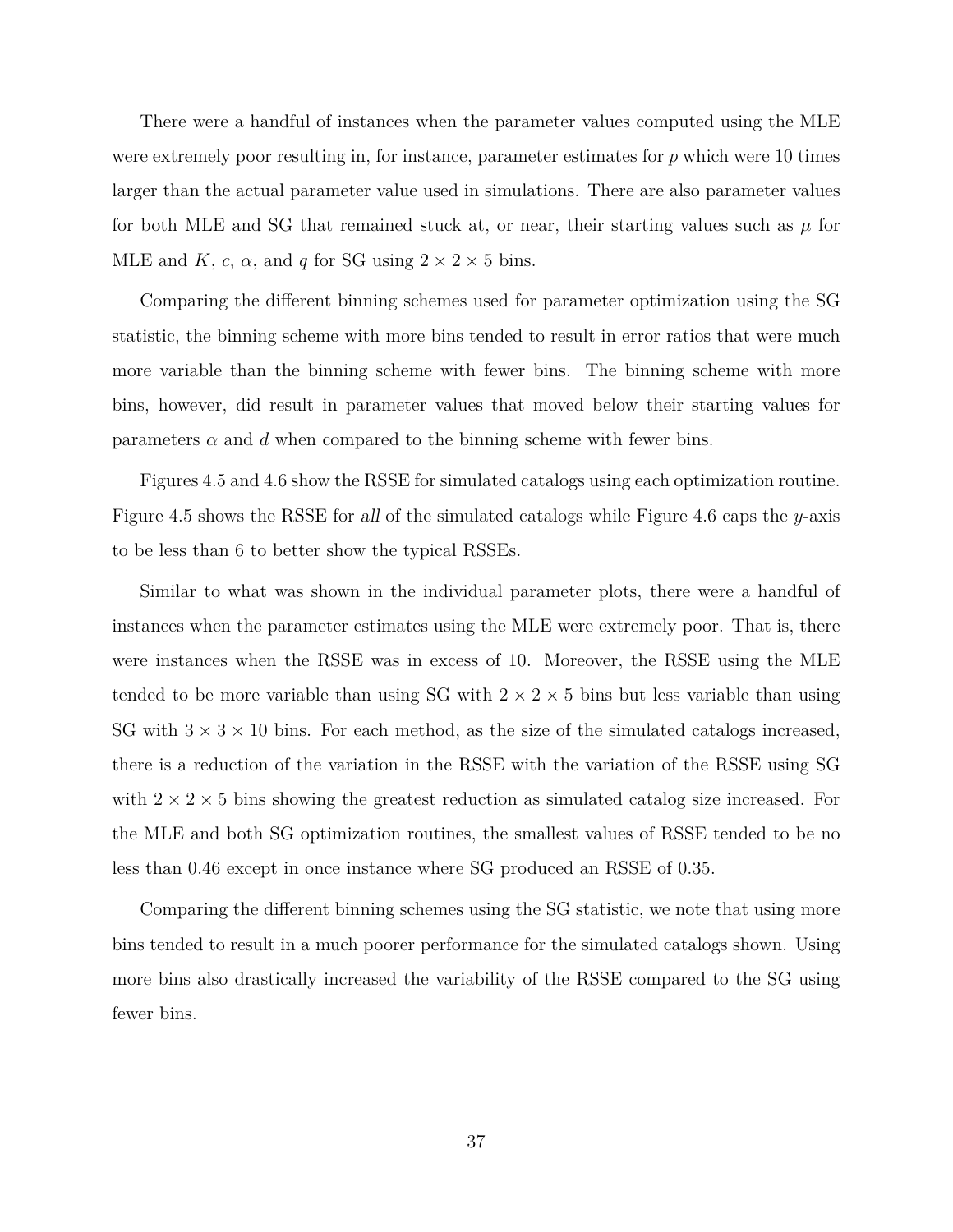

Figure 4.3: Individual parameter error ratios for parameters estimated via MLE, SG with  $2 \times 2$  spatial bins and 5 temporal bins, and SG with  $3 \times 3$  spatial bins and 10 temporal bins. The x-axis for each plot is the number of events in each simulated earthquake catalog and the y-axis shows the error ratios for each parameter and each estimation procedure. Limits of the  $y$ -axis are determined by the variability in error ratios for each parameter.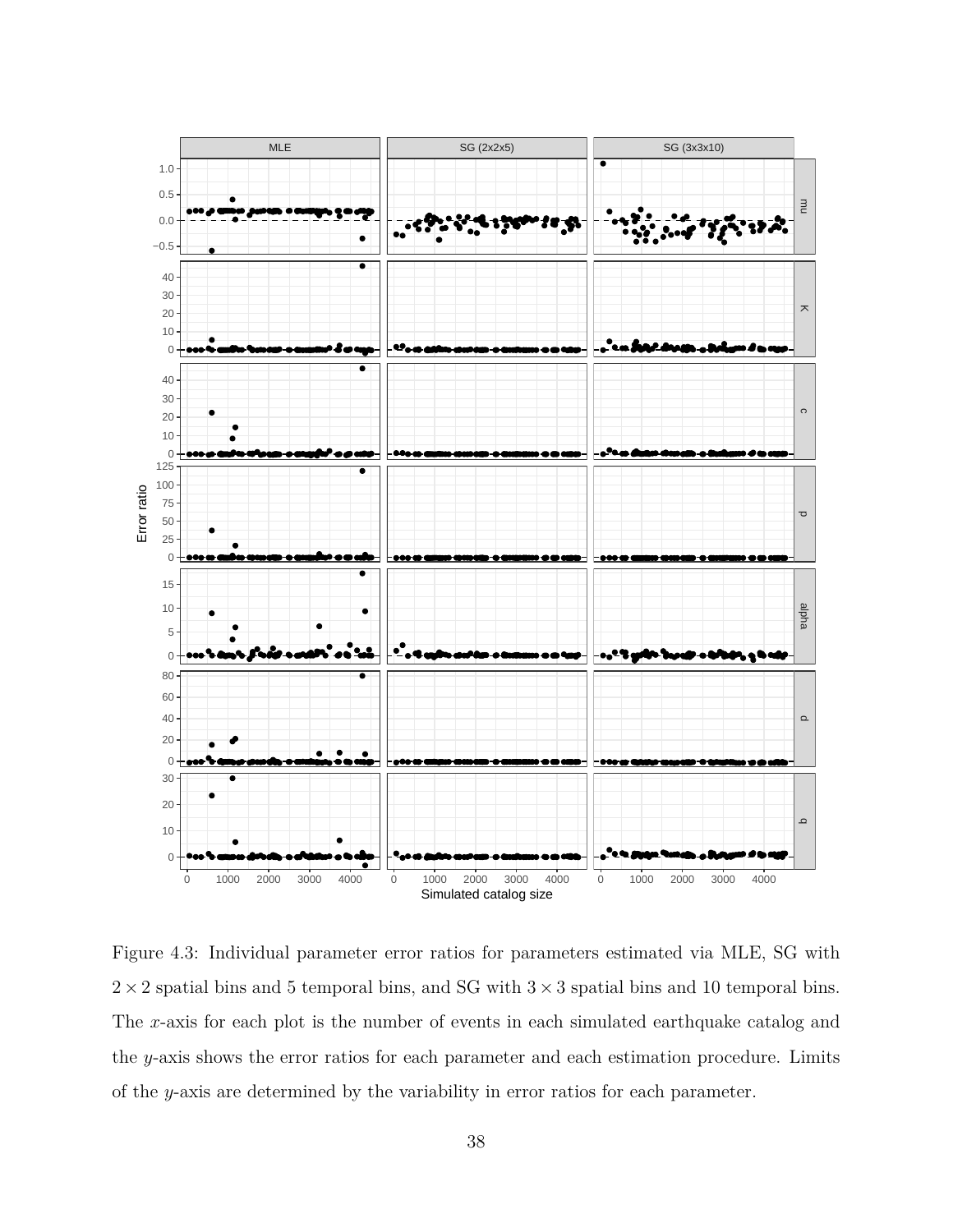

Figure 4.4: Individual parameter error ratios for parameters estimated via MLE, SG with  $2 \times 2$  spatial bins and 5 temporal bins, and SG with  $3 \times 3$  spatial bins and 10 temporal bins. The x-axis for each plot is the number of events in each simulated earthquake catalog and the y-axis shows the error ratios for each parameter and each estimation procedure. Limits of the y-axis are manually set from  $-1$  to 2 to better compare the more typical estimates across methods.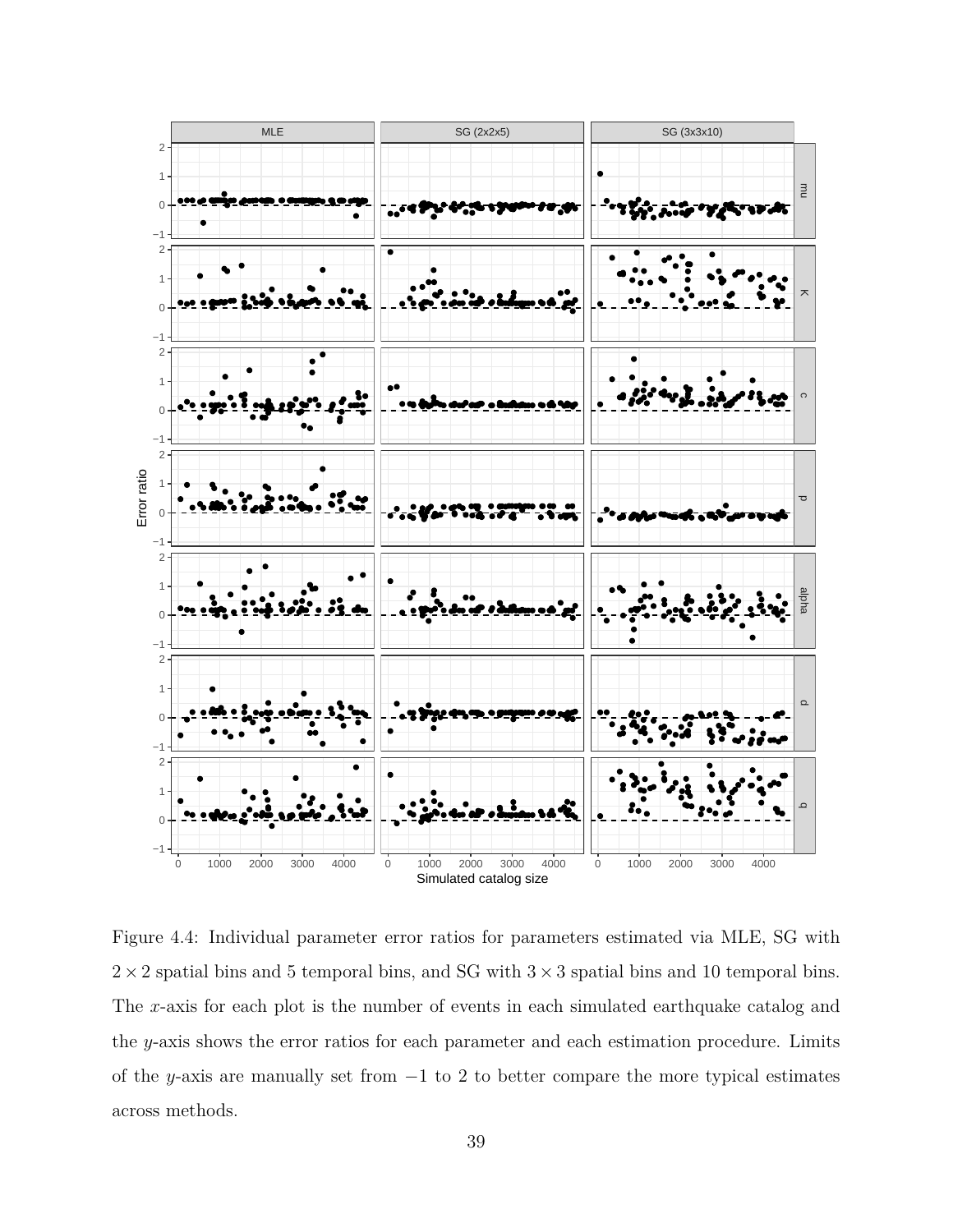

Figure 4.5: Root sum of squared error ratios for parameters estimated via MLE, SG with  $2 \times 2$  spatial bins and 5 temporal bins, and SG with  $3 \times 3$  spatial bins and 10 temporal bins. The *x*-axis for each plot is the number of events in each simulated earthquake catalog and the *y*-axis shows the root sum of squared error ratios for each estimation procedure. Limits of the *y*-axis are determined by the variability in root sum of squared error ratios for each parameter.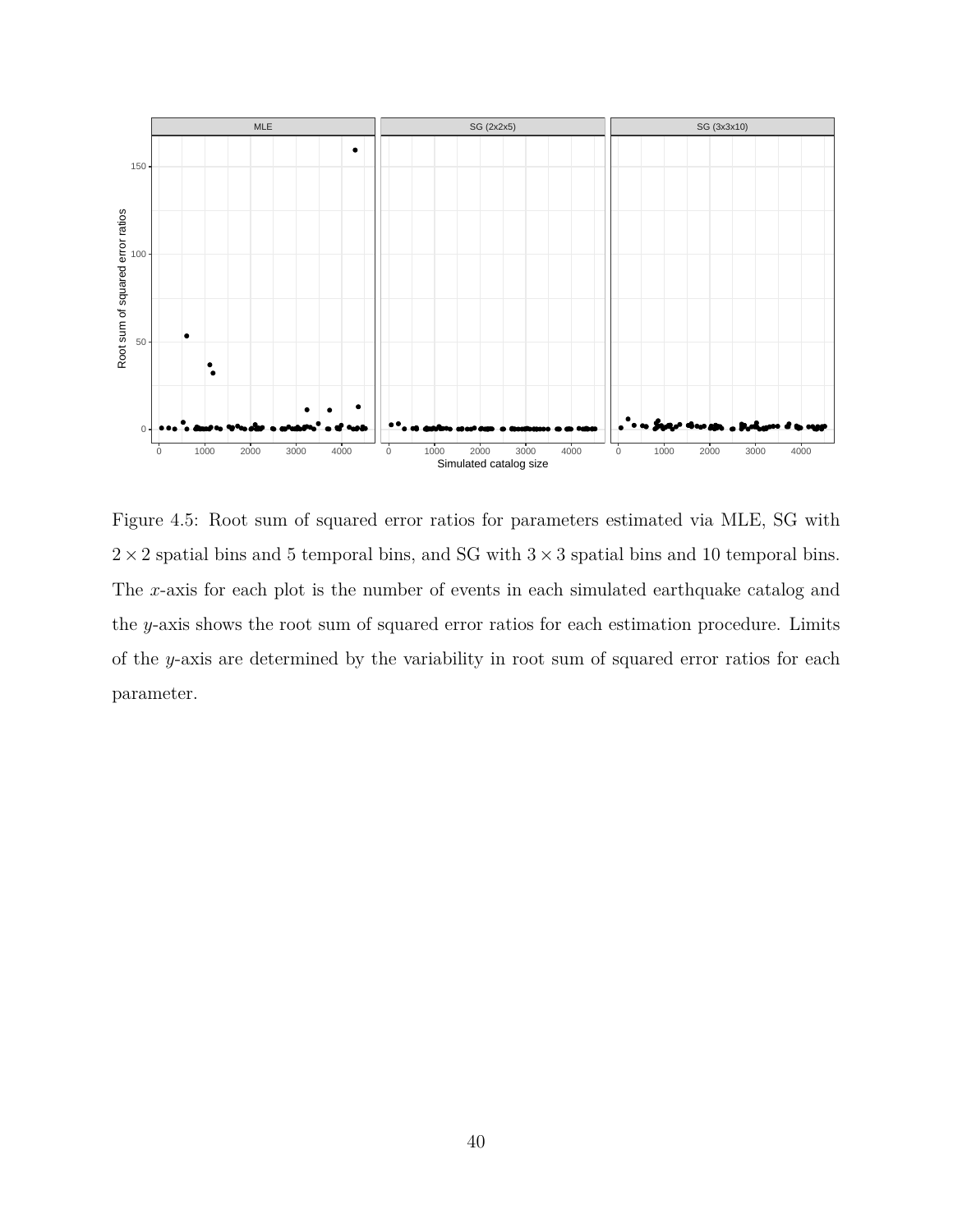

Figure 4.6: Individual parameter error ratios for parameters estimated via MLE, SG with  $2 \times 2$  spatial bins and 5 temporal bins, and SG with  $3 \times 3$  spatial bins and 10 temporal bins. The *x*-axis for each plot is the number of events in each simulated earthquake catalog and the *y*-axis shows the root sum of squared error ratios for each estimation procedure. Limits of the *y*-axis are manually set from 0 to 6 to better compare the more typical values across methods.

### **4.4.2 Stoyan-Grabarnik simulation performance issues**

As noted above, there were many instances in which estimated parameter values remained at, or very near, the starting values used in the optimization procedure. To diagnose the potential causes of this issue, we ran a new batch of simulations using the simpler temporal-ETAS model shown in equation 4.2 and then compared parameter estimates using MLE and SG. Further, we estimate parameters using SG in an iterative fashion to help us to diagnose whether the estimation issues are due to the flatness of the conditional intensity, an issue with the method itself, or a coding issue. That is, we start by estimating one parameter,  $\mu$ , and treat the other parameters as known. We then continue to estimate additional parameters in the order  $\mu$ ,  $\alpha$ ,  $p$ ,  $c$  and  $K$  until all 5 parameters are treated as unknown. The estimated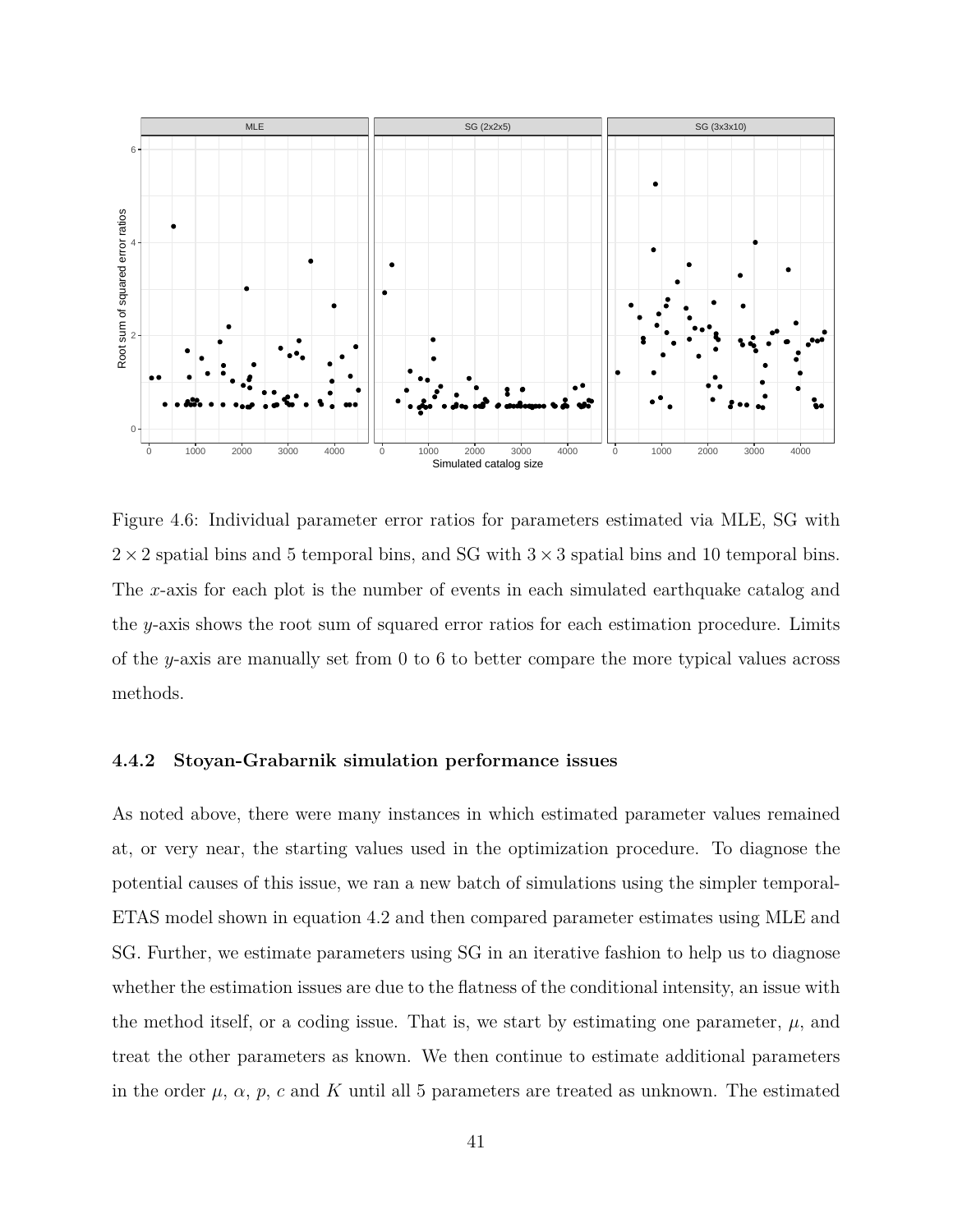parameters using the MLE were estimated all at once.

Figure 4.7 (A) shows the results of our iterative estimation procedure for parameter estimation using SG and MLE. Each column shows the estimated parameter values using SG where the parameters which were treated as unknown are listed at the end of the rows and compares the values estimated using SG with those computed via the MLE.

As shown, the estimated parameter values computed using SG are either similar to or better than those computed using the MLE when up to four parameters are treated as unknown. However, once *K* is introduced as a parameter to be estimated, the estimates for *µ*, *α*, and *c* tend to start performing much more poorly. For instance, when *K* is considered known, and all other parameters were considered unknown, the average estimates for  $\mu$  were 0.184 which was only slightly smaller than the actual value used in the simulation (where  $\mu = 0.2$ ). When *K* is introduced as an unknown parameter, the average estimate of  $\mu$  drops to 0.096, or roughly half of what the estimated parameter was when *K* was treated as known.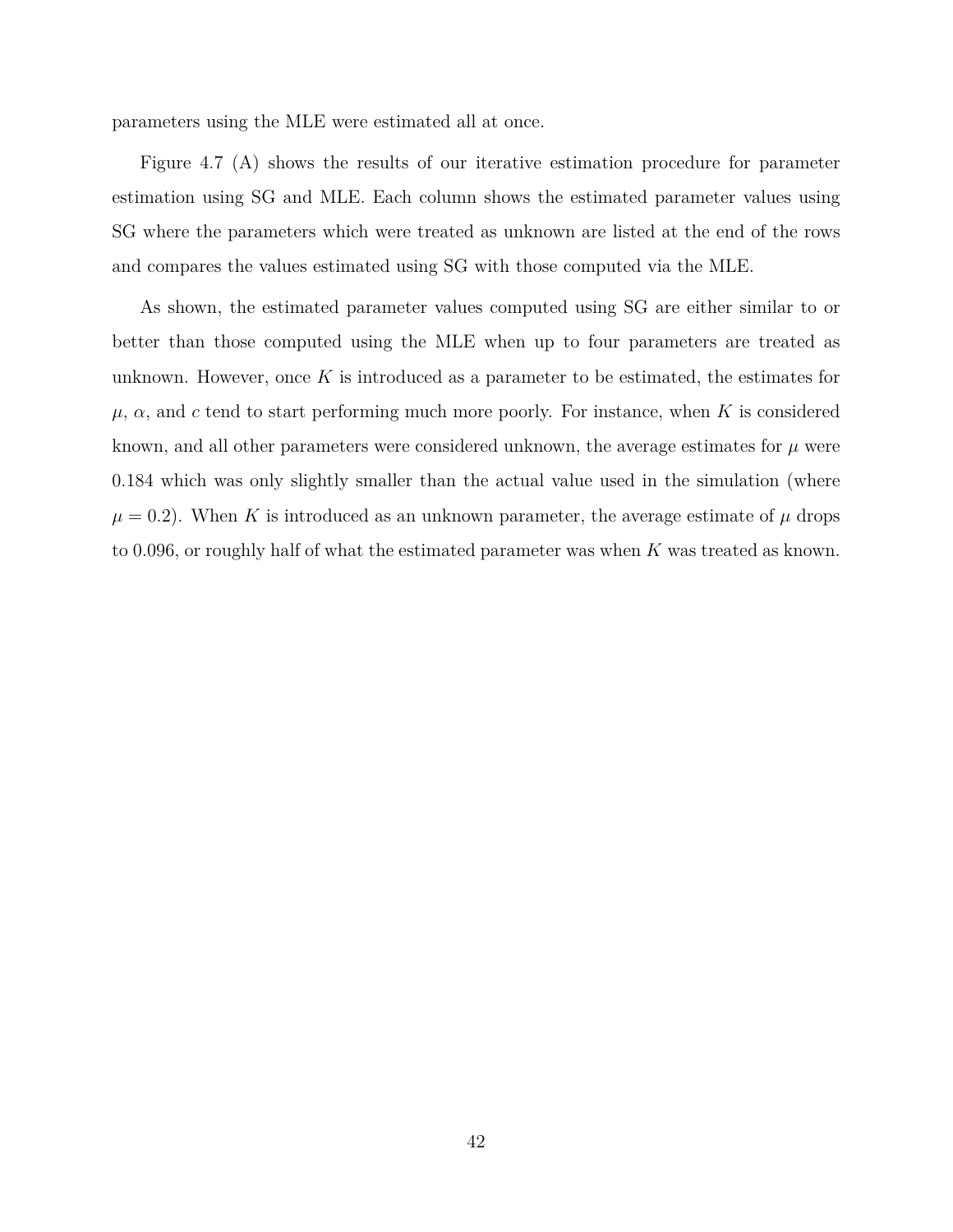

Figure 4.7: Estimated parameter values, plot (A), and RMSEs, plot (B), using both SG and MLE parameter estimation techniques. Columns for each plot separate the number of parameters which were estimated versus assumed known when estimating parameters via SG. Rows, for (A), indicate indicate which parameters were estimated. For plot (B), each panel compares the RMSE of SG and MLE for just the parameters which were estimated.

Figure 4.7 (B) shows the root mean squared error for just those parameters that were treated as unknown using our iterative estimation procedure where error is defined as the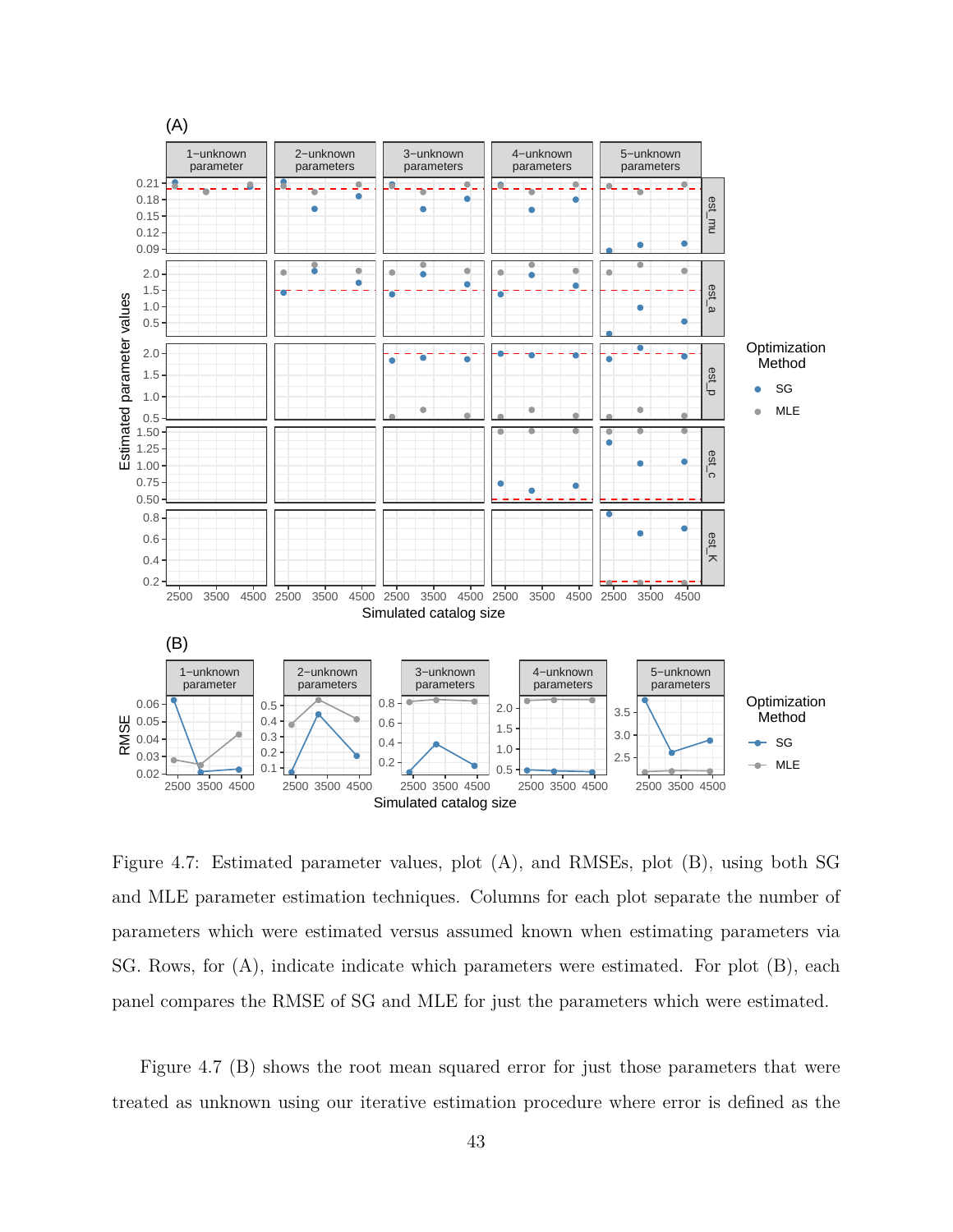error ratio described in Section 4.3.3. That is, the left most pane shows the RMSE of SG and MLE where  $\mu$  is the only parameter included in the computation whereas the right most pane shows the RMSE of all the parameters for each estimation procedure.

When only one parameter,  $\mu$ , is treated as unknown, the RMSE using SG and MLE are very similar with mean RMSEs of 0.0357 for SG and 0.0323 for MLE. As the number of parameters treated as unknown increases up to four unknown parameters, we see that the RMSE for SG starts to outperform the estimates of the same parameters computed using MLE (0.47 mean RMSE for SG and 2.21 mean RMSE for MLE). However, once *K* is introduced as an unknown parameter, the RMSE for SG performs much more poorly than the MLE with mean RMSEs 3.1 for SG and 2.21 for MLE.

#### **4.4.3 Hector Mine earthquake catalog**

In Section 4.1, we note that one proposed method to speed up convergence times when estimating Hawkes processes is to rewrite the triggering function as a density and to estimate the integral term inside the MLE as the sum of an approximation. In Schoenberg (2013), the author uses a similar Hector Mine data set as the one described in Section 4.2 to estimate parameter values using the ETAS model parameterization shown in Equation 4.1 using both the approximation as well as MLE estimates computed using a numerical approximation of the integral term. The estimated parameter values from Schoenberg (2013) are shown in Table 4.1.

Using our Hector-Mine catalog, we re-estimated the parameter values using the SG statistic optimization method with 2 *×* 2 spatial bins and 5 temporal bins. The results of our estimation are also included in Table 4.1. For the estimation using the SG statistic, we used the estimated parameter values from Schoenberg (2013) as starting values.

Optimizing with the SG statistic took 7.6 seconds and largely agreed with the parameter estimates Schoenberg (2013) computed via MLE. Only two parameters, *p* and *q* were drastically different between the estimated parameters computed using the SG statistic and the values computed via MLE.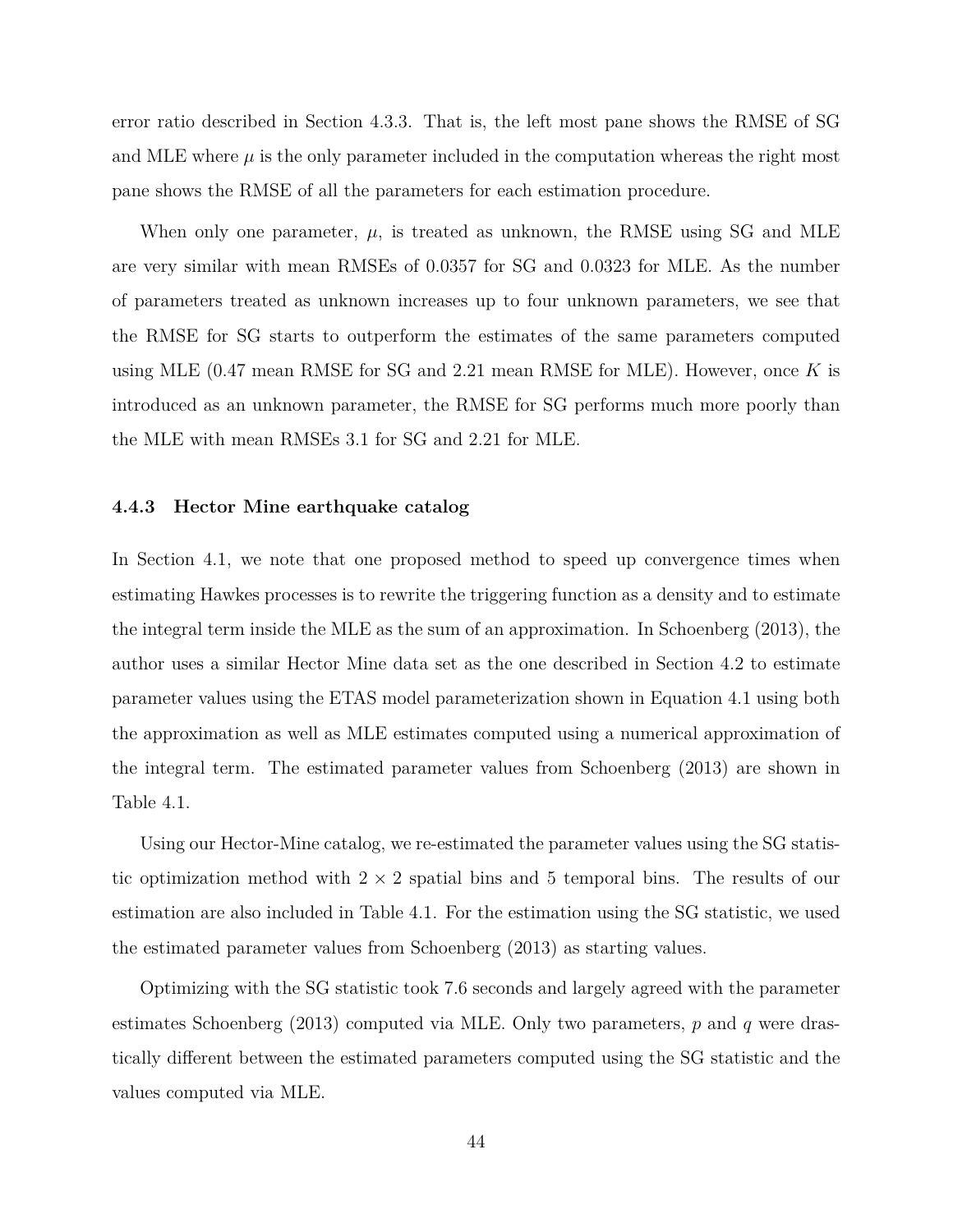|                                                                                |         | $K \qquad c$ | $\boldsymbol{p}$ | $\alpha$ |                                                 |  |
|--------------------------------------------------------------------------------|---------|--------------|------------------|----------|-------------------------------------------------|--|
| Integral Approximation 0.03920 0.45600 0.05930 1.37000 1.14000 0.00010 1.67000 |         |              |                  |          |                                                 |  |
| (Schoenberg 2013)                                                              |         |              |                  |          |                                                 |  |
| MLE (Schoenberg 2013) 0.11300 1.95000 0.00662 1.25000 0.08590 0.00016 2.09000  |         |              |                  |          |                                                 |  |
| SG $(2x2x5)$                                                                   | 0.11530 |              |                  |          | 1.93883 0.00692 1.60596 0.08988 0.00021 1.49397 |  |

Table 4.1: Estimated parameter values using the Hector-Mine data. The parameter values using the approximation method described in Schoenberg (2013) as well as the parameters estimated by Schoenberg (2013) using MLE are shown in the first two rows. The parameter values estimated using the SG statistic with  $2 \times 2$  spatial bins, 5 temporal bins and using the Integral Approximation's estimates as starting values are shown in the third row.

# **4.5 Discussion**

By avoiding the need to constantly compute numerical integrals, parameter estimations via the SG statistic converged much faster when compared to the MLE. As the size of the simulated catalog increased, the time savings using the SG statistic versus the MLE was on the order of hours. Using the MLE for even larger catalogs would be untenable while using the SG statistic would remain a viable option. The computation of the values for the conditional intensity at the points were computed using  $C/C++$  to increase convergence times but the code to compute these values is far from optimized. For instance, when points lie far away from each other in space time, and thus would have minimal covariance between the two, our code continues to loop through these points whereas establishing a break point in the code might increase convergence times even further. We also note that we are using **optim** for parameter optimization and did not test other optimization procedures.

Computation times using the SG statistic were also impacted by the binning scheme used with the binning scheme using fewer space-time converging faster than those using more bins. In the build up to the work shown in this chapter, we attempted parameter estimation with using a variety of binning schemes including using very few and using many bins. In the end, we settled on using the bin sizes shown but neither of the binning schemes should be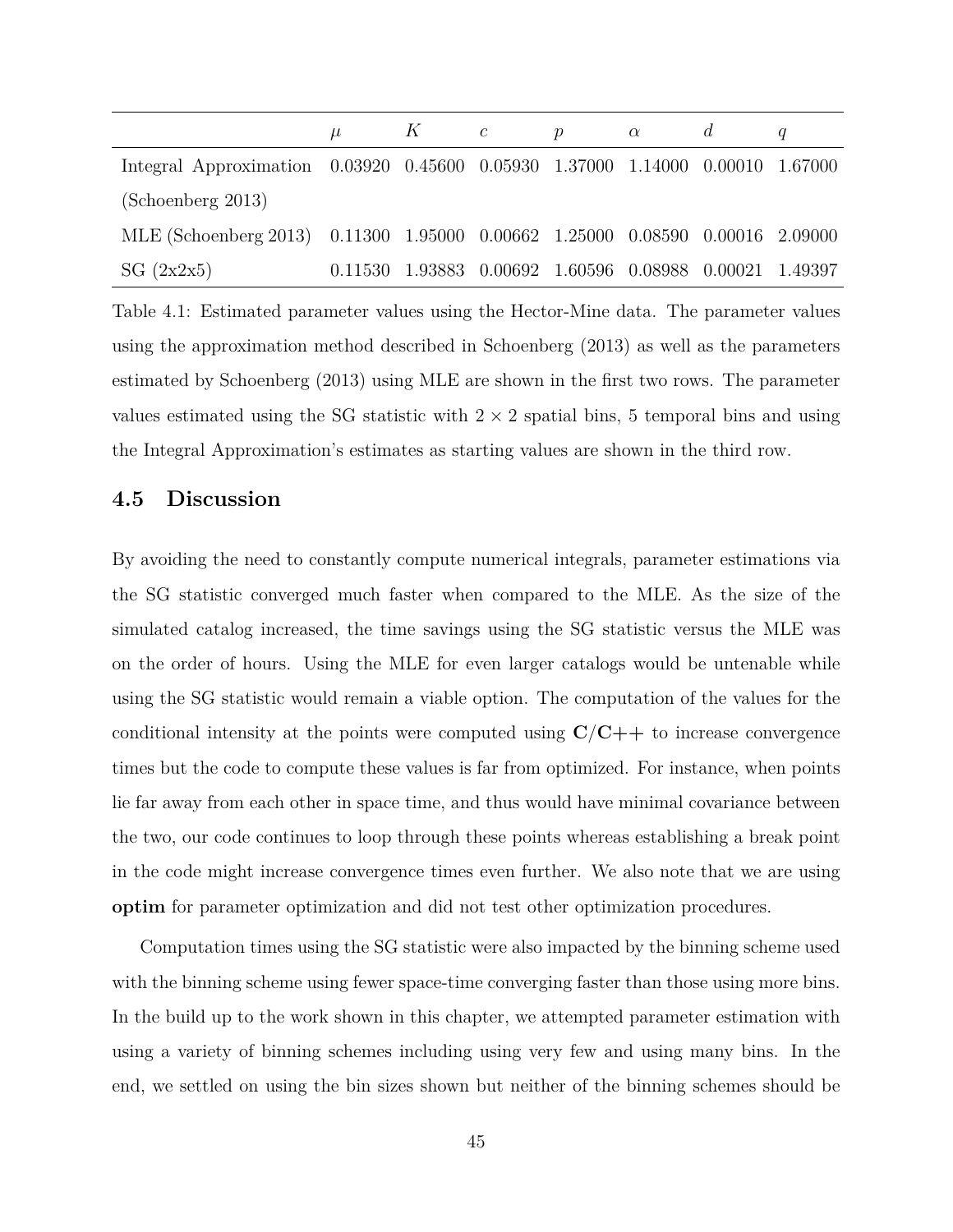considered optimal in terms of computation time and parameter estimate accuracy. One heuristic which showed some promise while working with the temporal-ETAS model was to choose  $\sqrt{n}$  equally sized temporal bins where *n* is the size of the earthquake catalog.

Our results reveal a few issues in terms of individual parameter estimates for both optimization routines. For one, there were numerous instances where the MLE resulted in very poor parameter estimates. The maximum likelihood estimates appear to be volatile and to depend critically on particular clustering features of the catalog that can vary substantially from one realization to the next.

Another issue revealed in Figure 4.4 is that some parameter estimates remained at, or near, their starting values. For instance, the error ratio for  $\mu$  remains at 0.20 as catalog size increases while the same error ratio using the SG statistic with  $2 \times 2 \times 5$  bins converges to the actual value. A similar phenomenon was observed for parameters  $K$ ,  $c$ ,  $\alpha$ ,  $d$  and  $q$  for parameter estimates using the SG statistic with  $2 \times 2 \times 5$  bins. Comparing these parameters to their counterparts computed using MLE though reveals that the MLE also had difficulty in converging to the actual parameter values and in fact often had larger error ratios than those using SG with  $2 \times 2 \times 5$  bins. This would partly explain the RSSE for SG with  $2 \times 2 \times 5$ bins appears to converge to rather quickly to the value of 0*.*46 in Figure 4.6 while the RSSE for the MLE tended to be more variable, but still no less than 0*.*46.

To assess the reason for these issues, we simulated earthquake catalogs which included time but not location coordinates for each point and then computed parameter estimates using a temporal-ETAS model. From the results shown in section 4.4.2, we find that the issues we encountered when estimating parameters for our simulated catalogs was due to the flatness of the conditional intensity functions whereby the overall flatness of the density makes it difficult for the optimization routine to recover the actual parameter values.

The binning scheme used for parameter estimates using SG were also hugely impactful on the parameter error ratios. Comparing SG with  $2 \times 2 \times 5$  bins and SG with  $3 \times 3 \times 10$ bins, we see that using more bins resulted in much more variation for the error ratios. The increased variation for individual parameter error ratios also explains why the RSSE for SG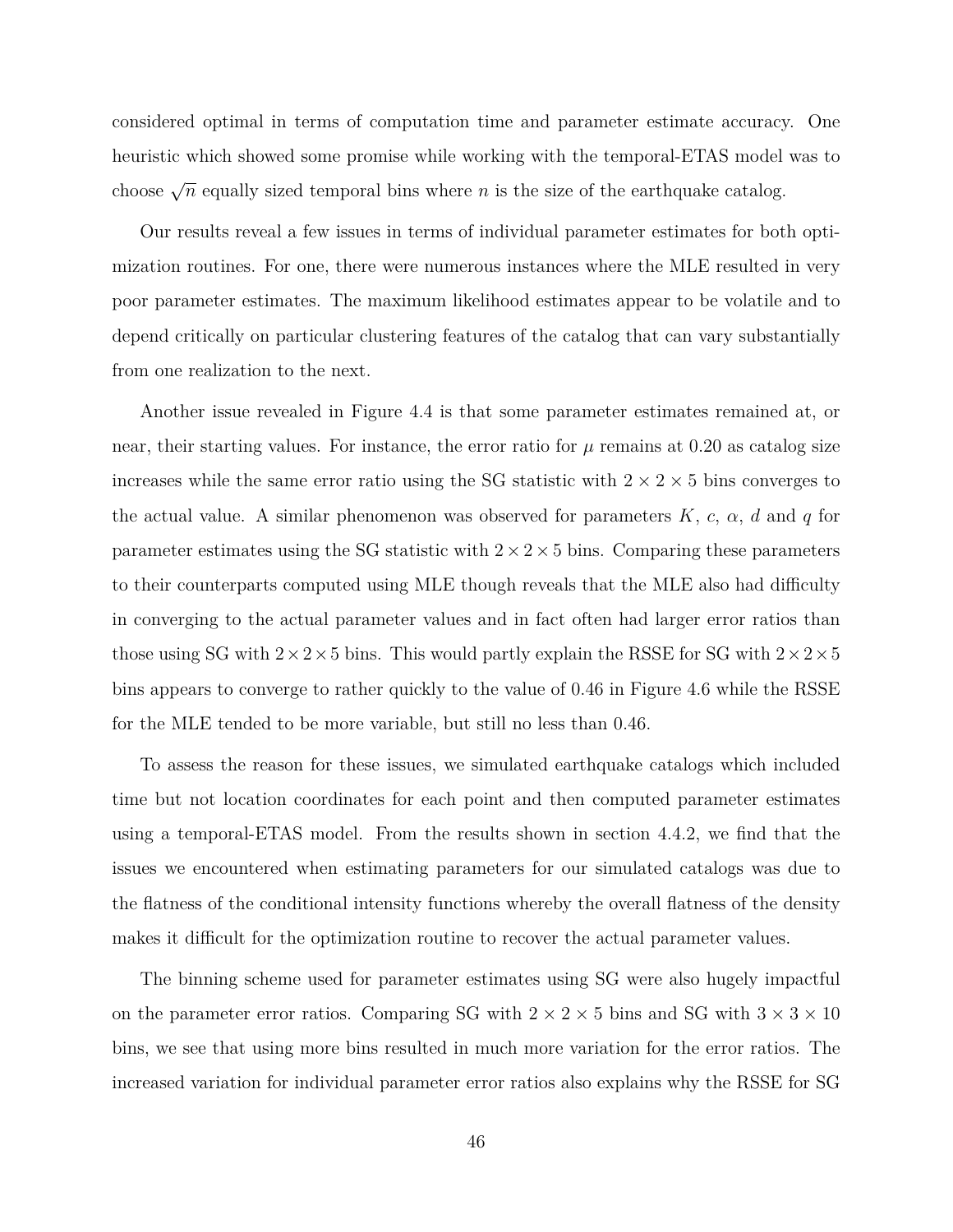using  $3 \times 3 \times 10$  bins also exhibited much more variation. We also note however that using more bins also helped lead the optimization routine away from its starting values, for better or worse.

For the RSSE shown in Figure 4.6, except in a couple instances, the RSSE for each optimization routine never fell below the value 0*.*46. Indeed, each method seems to be converging to this value. One reason this might occur would be because there were many instances across optimization routines where estimated parameter values remained at their starting values and this is most evident for SG with  $2 \times 2 \times 5$  space-time bins. It could very well be the case that the MLE estimates would be improved by increasing the accuracy of the numerical approximation of the integral term, though this would also drastically increase computation times.

Comparing our estimates of the Hector-Mine data compared to results previously shown in Schoenberg (2013) demonstrates the promise of estimating parameter values using the SG statistic. As shown in Table 4.1, estimation via the SG statistic largely agreed with the estimates generated using the MLE even when using starting values that were relatively far away from their eventual convergence values. The two parameters that are markedly different between estimation via MLE via the SG statistic, *p* and *q*, were also not so radically different that they would be considered unreasonable. This shows that estimation using the SG statistic would seem to be a reasonable alternative to approximating the integral term while still remaining much more computationally efficient than using the MLE. It is also interesting that the issues we noted when computing parameter values using simulated catalogs did not appear when using the Hector-Mine catalog. And again, this has to do with the simulated catalogs being much more flat, in terms of their densities, than the Hector-Mine catalog.

# **4.6 Conclusion**

In this chapter, we have shown a new method for computing parameter estimates for spatialtemporal point processes which avoids the need to numerically integrate the intractable integral found in current methods. Our results show that estimating via the SG statistic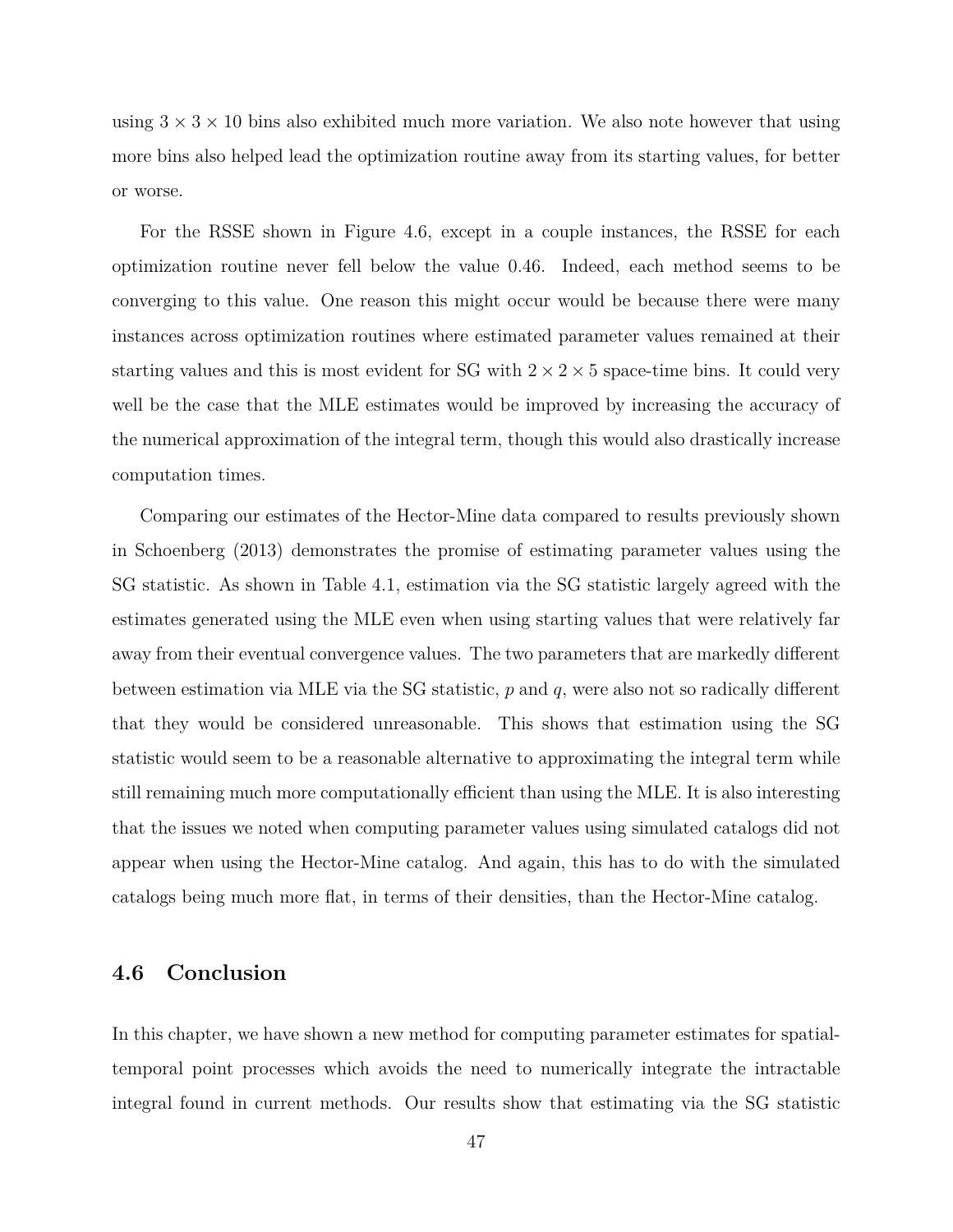is faster than using the MLE and often results in estimates that are comparable. The final results however show that estimating parameter values for ETAS can be extremely challenging when the conditional intensity function is relatively flat over space-time.

From these results, we are inspired to continue working on this problem and highlight the ongoing issues and areas for future work below.

#### **4.6.1 Ongoing issues and future work**

While estimation via the SG statistic is promising, much work is still needed to make it a robust estimation procedure. One big issues we face, and are indeed still working to solve, is researching methods which will allow us to computed reliable parameter estimates even when the conditional intensity is relatively flat over its domain.

Another issue that we are interested in solving are methods to choose the optimum combination of spatial-temporal bins. As shown in this chapter, the size and number of the bins is incredibly impactful to the final parameter results. Developing methods to choose an optimal number of space-time bins is one of our top priorities in the near term. And while we focused on using equal sized bins, we have not yet looked into the effect of using bins of varying size and volume, nor have we investigated how one might choose bins of varying size. One thought we have had is to use Voronoi tessellations which might result in bins which better accounts for the density of points in space-time.

Besides developing methods of bin sizes, more work is needed to decide which loss function to use in the optimization routine. While not shown in this chapter, we did experiment with using an *L*<sup>2</sup> loss function but had issues with parameter estimates blowing up. One reason this might have occurred was because there were often bins much greater or smaller than the mean number of points. This in turn a small number of bins with values of the SG statistic that were distinctly different from the rest. The  $L_2$  loss function seemed to be more sensitive to these outlying values and, we believe, chased parameter values to optimize the few outlying bins at the expense of the rest.

We have also yet to experiment with loss functions besides the  $L_1$  and  $L_2$  loss functions.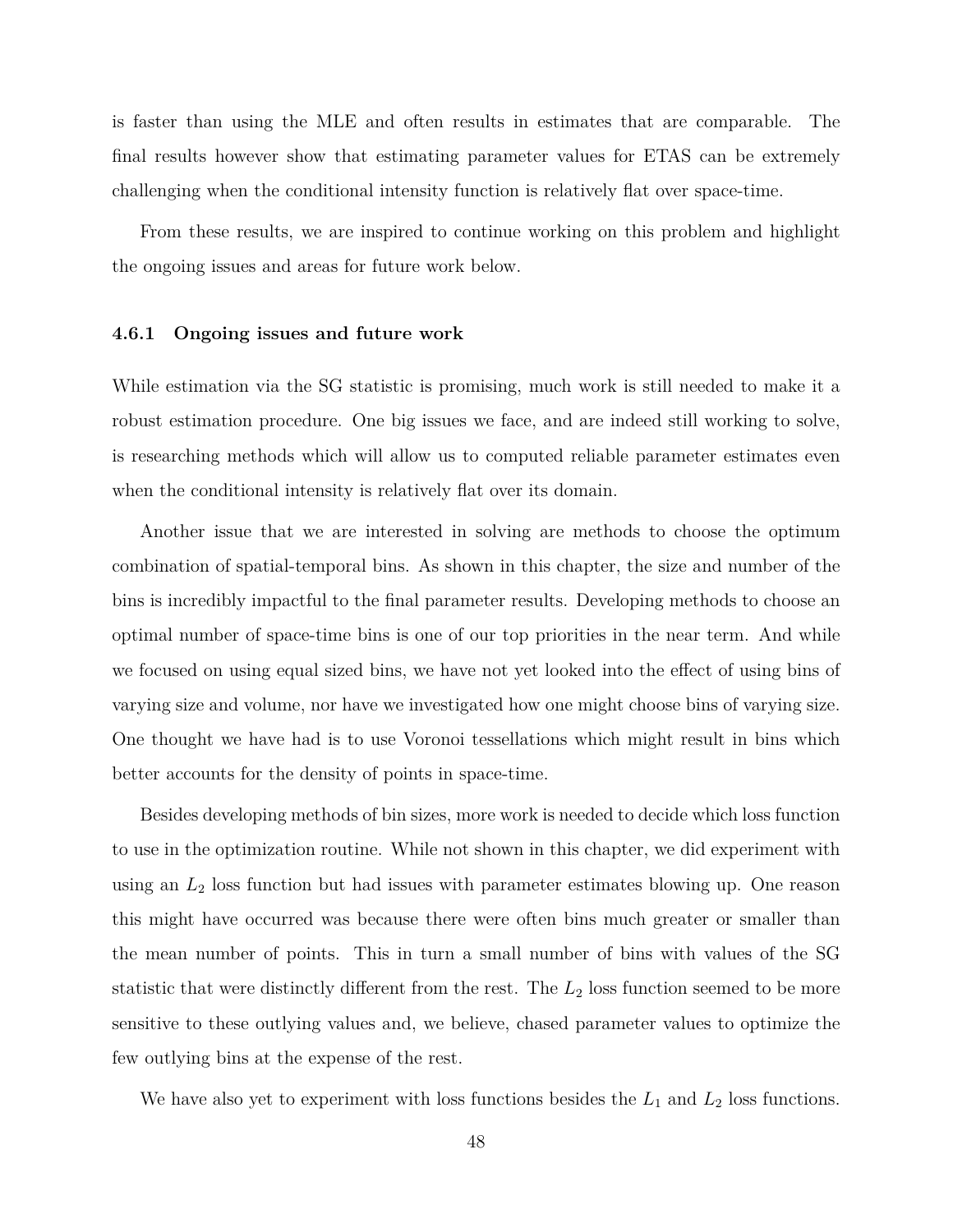Nor have we experimented with adding weights to the values of the SG statistics for each bin. We hope that developing an optimal loss function might resolve issues such as the optimization routine settling on the starting values as well as the issues of parameter estimates blowing up when using the  $L_2$  loss function.

Last, but certainly not least, establishing the theoretical underpinnings of the method and the mathematical properties thereof is a huge concern which we hope to address. One of the benefits of using the MLE is the desirable asymptotic properties of using it. Finding out which asymptotic properties are shared with the SG optimization routine would lead to a much more robust understanding of the method. Besides the desirable asymptotic properties, we are also interested in those properties, such as bias, which are undesirable. There exists a huge number of theoretical issues we are yet to explore but look forward with working them out in the future.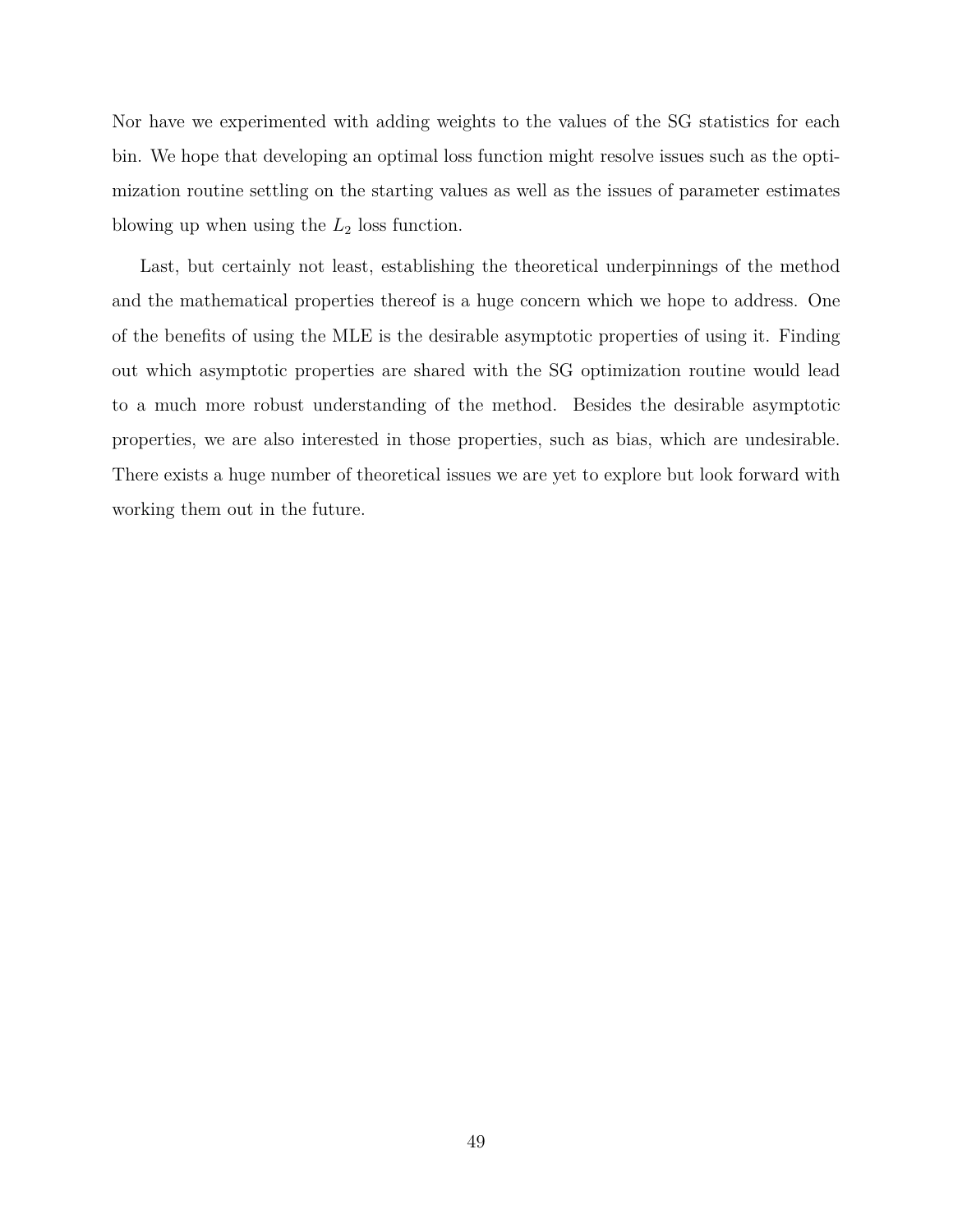# **CHAPTER 5**

# **Conclusion**

Motivated by the desire to improve our ability to accurately forecast earthquakes, the first half of this dissertation examined the ability of focal mechanisms to predict the direction of future seismicity and the desirability of including such covariates in non-parametric Hawkes models. As shown, the errors which occur in the estimation of focal mechanisms lead them to be not as as predictive as hoped, yet the improvements seen in the performance of nonparametric Hawkes models which include directionality based on focal mechanisms does seem to indicate that there still some signal within the noise. Beyond hoping for new methods to come about which lead to better focal mechanism estimates, there is still viable work that statisticians can engage in for the prediction of aftershock locations. For example, the develop of hybrid methods wherein the information contained in focal mechanisms is coupled with other seismic data to create models which offer increased predictive ability. Further, methods for discriminating fault planes from auxiliary planes would also be a significant step forward to the application of fault estimates within earthquake forecasting model.

One aspect which became apparent during our work on seismic point process models was the incredible difficulty in computing parameter estimates for these models. It took some computations a week to finish for the results in the first half of this dissertation and this challenge was a primary motivation for the latter half of the work presented herein.

Computing parameter estimates for point process models by utilizing the Stoyan-Grabarnik statistic is a promising development in the applied point process literature. Though admittedly, much work is still to be done for this method. Still, the development of a computational technique which converges more quickly, is easier to implement and produces outputs which are comparable to estimates computed using maximum likelihood estimation is a significant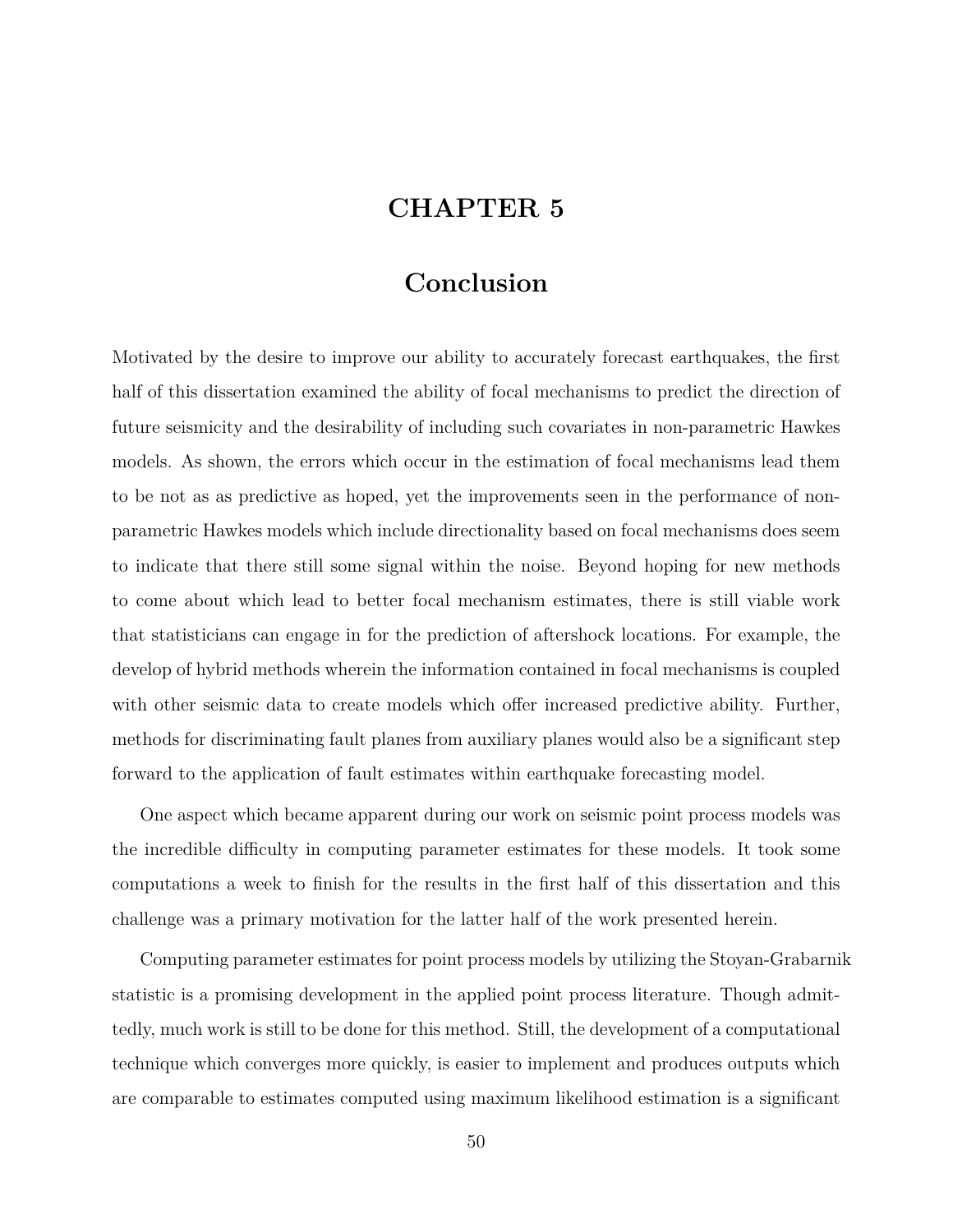development for the application of point process models in the future. It is our hope that this new computational method will allow scientists in fields outside of seismology to rapidly develop, test and apply new point process models in their respective fields.

The work displayed in this dissertation represents an exciting start to research we hope to continue pursuing long into the future.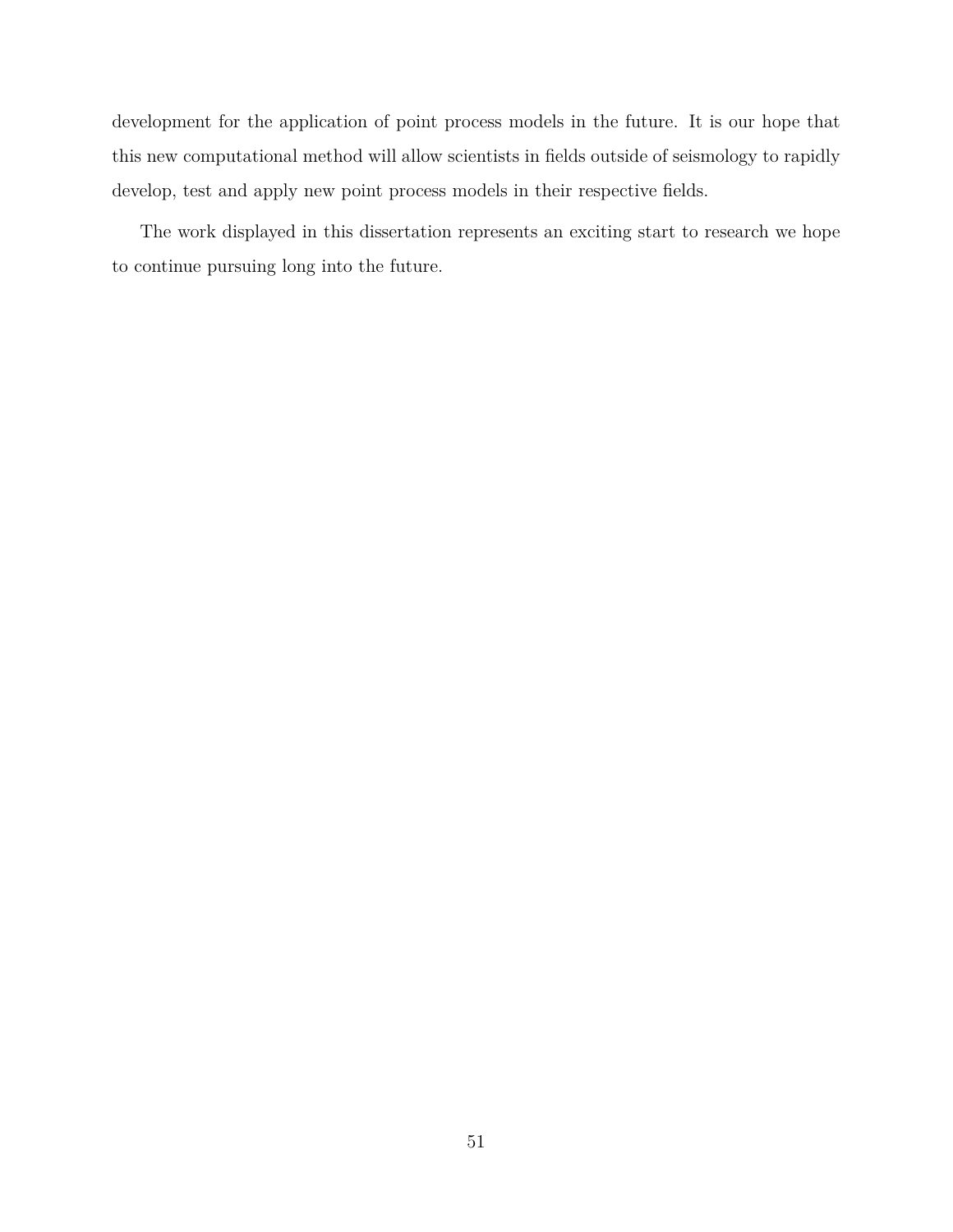# **APPENDIX A**

# **Stoyan-Grabarnik estimation code**

In this appendix, we show the code used to conduct parameter estimation via the Stoyan-Grabarnik statistic. Most of the code is written in the **R** statistical programming language (R Core Team 2017) except when indicated. It is our hope that the code will inspire additional development in what we have shown to be a promising alternative to point process parameter estimation.

### **A.1 Earthquake simulation code**

The code below can be used to simulate an earthquake catalog under various distributional assumptions for the time and location of aftershocks. The code was written by Professor Frederic Paik Schoenberg and modified by James Molyneux.

The simulations use a space-time ETAS process with a homogeneous Poisson background process. That is, we simulate from

$$
\lambda(x, y, t | \mathcal{H}_t) = \mu \rho(x, y) + \sum_{i:t_i < t} \frac{K(p-1)c^{p-1}(q-1)d^{q-1}}{\pi(t - t_i + c)^p} \cdot \frac{e^{\alpha(m-M_c)}}{((x - x_i)^2 + (y - y_i)^2 + d)^q}.
$$
 (A.1)

Points are simulated in the unit square,  $[0,1] \times [0,1]$  in the temporal window  $[0, \text{time}]$ . The end points of the spatial window can be adjusted by setting the x1 and y1 arguments. The time argument is used to expand or narrow the length of time to simulate over and the simulation times are considered to be in days.

The spatial density of the background rate can be changed using the rho argument and can currently takes the value of unifrho (uniform spatial density).

The temporal triggering density, gt, can be used to simulate temporal aspects of the simulations using a power law, powergt, or exponential distribution, expgt. Similarly, the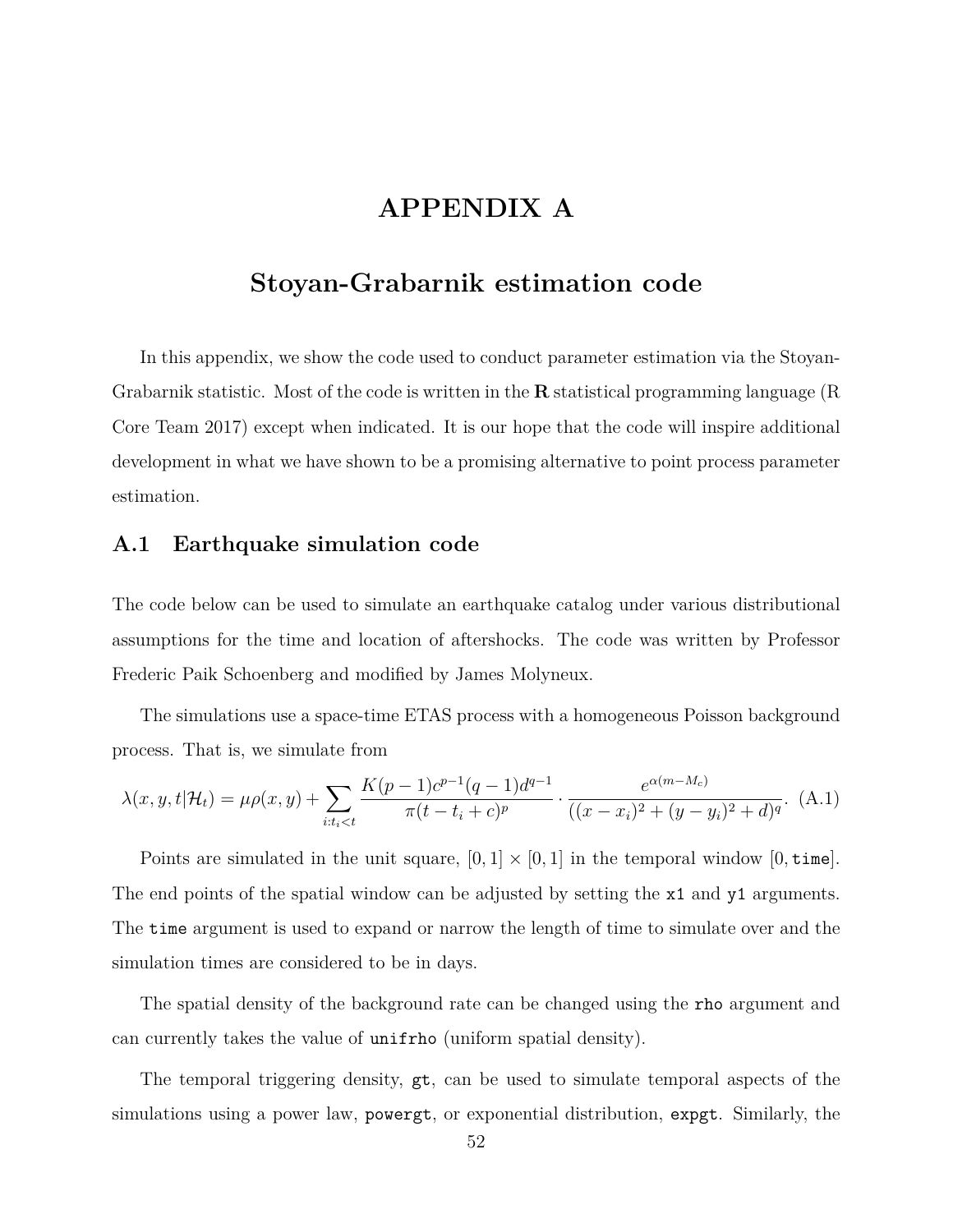spatial triggering density, gxy, can take on a power law distribution, powerxy, or an exponential distribution, expxy.

The magnitude productivity, gmi, uses either an exponential productivity, expprod, or a constant point productivity  $(K)$ , pointprod. Additionally, the magnitude density, mdensity, is assumed to have an exponential distribution, expmag.

The arguments sor and keep control whether the points should be sorted in chronological order and whether only points occurring within the space-time window should be kept, respectively. Both arguments take on values *{*0*,* 1*}* where 1 indicates points should be sorted or only points within the spatial-temporal window should be kept, respectively. Additionally, as.df is a logical argument which, when  $\texttt{as.df} = \texttt{TRUE}$ , outputs the simulated catalog as a data.frame. Otherwise, the simulated catalog is output as a list.

Finally, the parameters used within the simulation should be input, as a list, using the params argument. Here, b governs the magnitude distribution in the simulation but is not a parameter which is estimated. Note, if the function will return an error if the input parameters leads to a super-critical branching process.

```
1 simulate_catalog = function(x1 = 1, y1 = 1, time = 1e2,
2 rho = unifrho, gt = powergt, gxy = powerxy,
3 3 3 gmi = expprod, mdensity = expmag,
4 sor = 1, keep = 1, as.df = TRUE,
5 params = list(mu = 0.5, K = 0.2, c = 0.02,
6 a = 1.5, p = 1.1, d = 0.001,
                                     q = 1.5, b = 0.5) {
7
8 # Lay down the background points.
9|y = bgpts(x1, y1, time, mu, rho, mdensity, params)
10
11 # Calculate branching ratio. Stop if br > 1.
12 calcbr = mean(gmi(mdensity(1000000, paras)), params))
13 if (calcbr > 1.0) {
```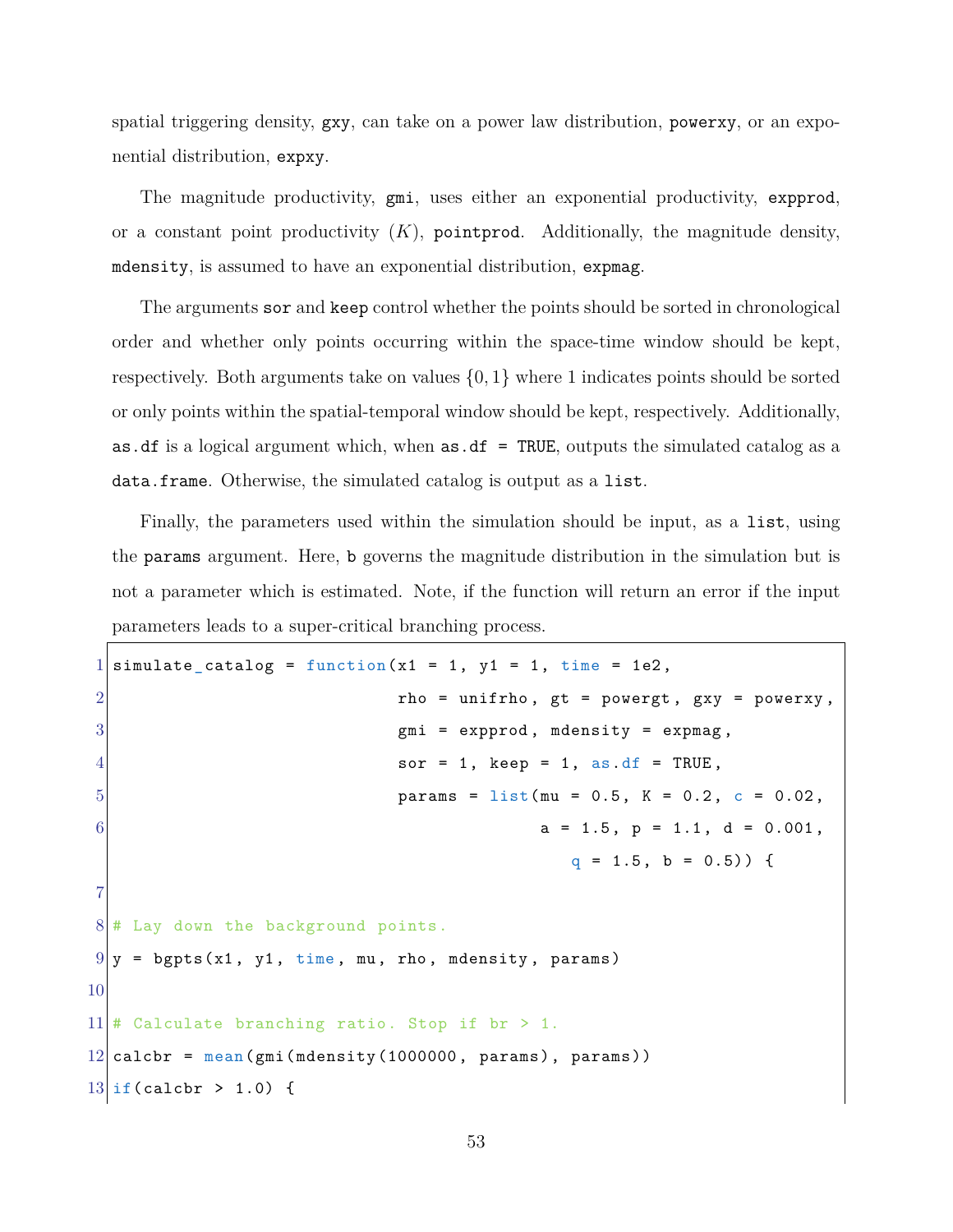```
14 cat("error, branching ratio = ", calcbr, " > 1.")
15 return (0)
16 }
17
18 \text{ stop1} = 019 if (y\n < 0.5) stop1 = 2
20 \text{ w} = \text{y}21 while(stop1 < 1) {
22
23 ## Place aftershocks down around y.
24 z = \text{aft}(w, x1, y1, \text{time}, gt, gxy, gmi, medensity, params)25 # cat(z\$n," ")
26 if (z\n > 0.5) {
27 y = \text{combine1}(y, z)28 w = z
29 if (min(z t) > time) {
30 stop1 = 2
31 }
32 }
33 \text{ if } (z \text{sn} < 0.5) \text{ }34 stop1 = 2
35 }
36 }
37
38 ## To keep just the points in the window.
39 \text{ if (keep == 1)}40 \vert y = \text{keep1(y, x1, y1, time)}41 }
42
43 ## To have the points sorted chronologically.
44 if (sor == 1) {
```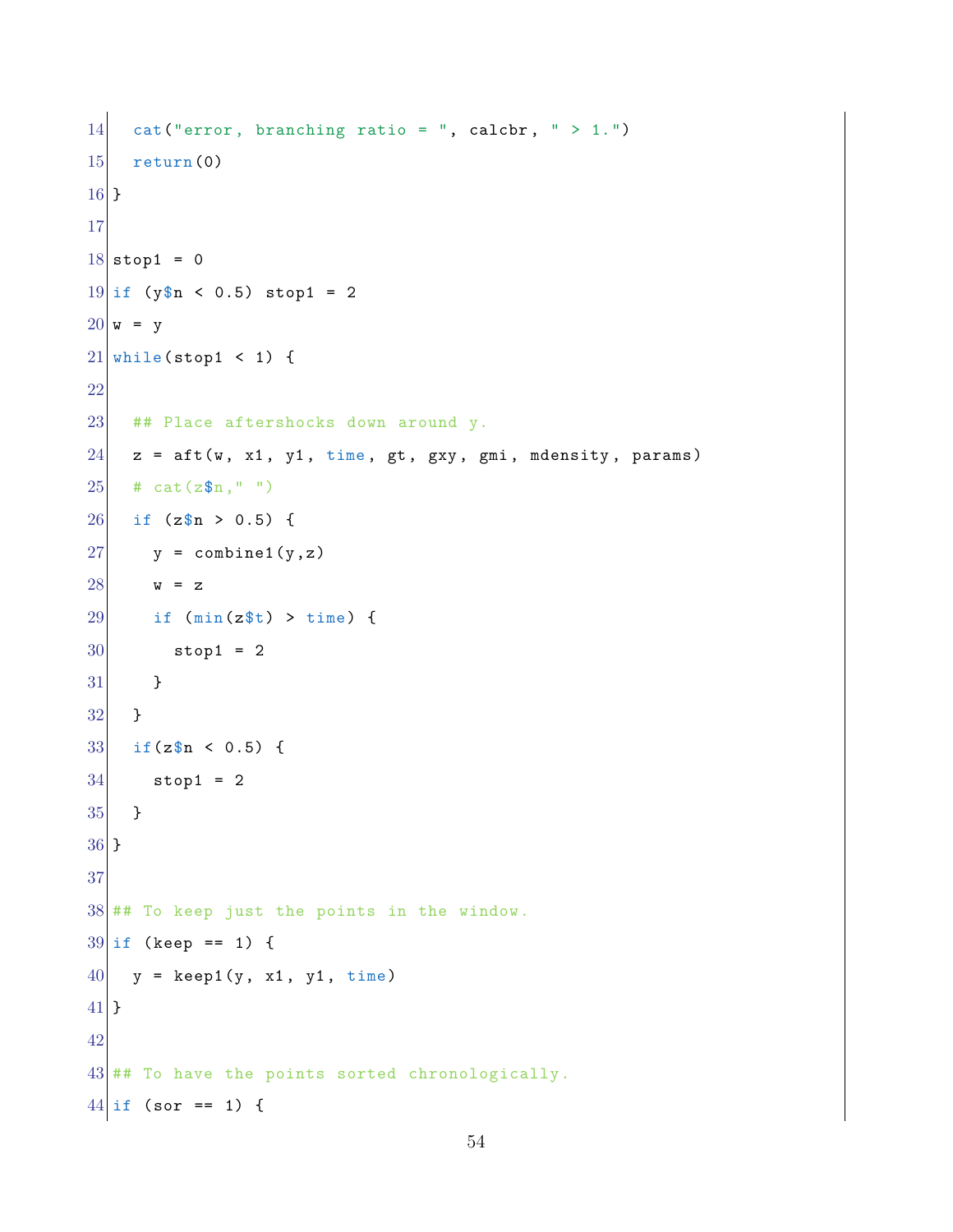```
45 y = sort1(y)
46 }
47
48 ## To make the list a date.frame
49 if (as.df) {
50 y = data frame(1 on = y$1 on, lat = y$1 at, t = y$t, m = y$m,51 event_type = y$event_type)
52 }
53 y
54 }
55
56 # Helper function to lay down background points
57 bgpts = function(x1, y1, time, mu, rho, mdensity, params) {
58 z1 = list()
59 \mid n = \text{rpois}(1, \text{params} \mu * time)
60 \t z1\n = n
61 xy = rho(n, x1, y1)62 z1$lon = xy[, 1]
63 z1$lat = xy[, 2]
64 z1$t = sort(runif(n) * time)
65 z1\ m = mdensity (n, params)
66 z1\sevent_type = rep("background", times = z1\n)
67 z1\stimes = c()68 z1
69 }
70
71 # Helper functions to place aftershocks around each background event, y
     .
72 aft = function(y, x1, y1, time, gt, gxy, gmi, mdensity, params) {
73 z1 = list()
74 z1$t = c()
```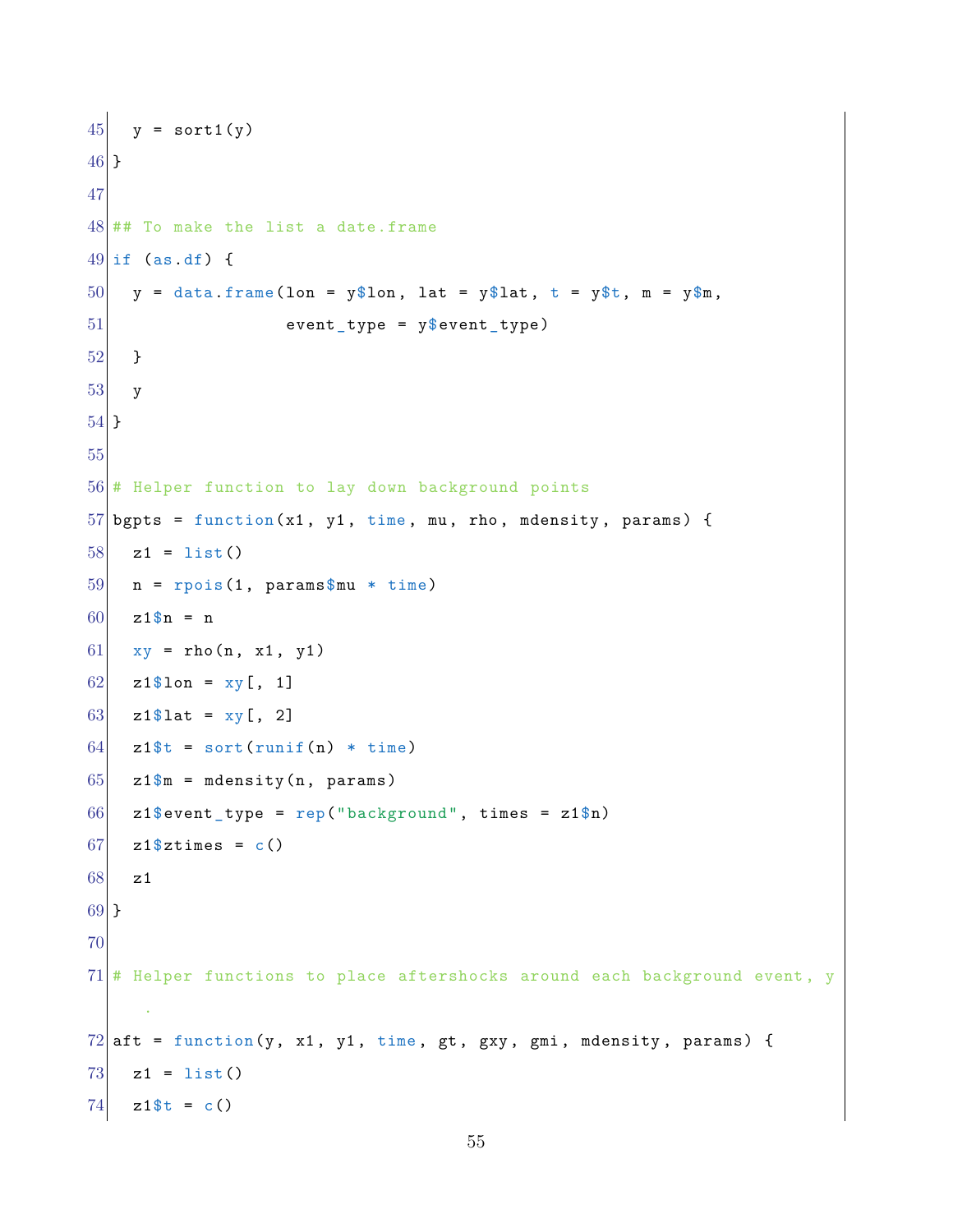```
75 z1$n = 0
76 z1$m = c()
77 z1$lat = c()78 \mid z1\lon = c()79 z1$ztimes = c()80
81 ## vector of number of aftershocks for each mainshock.
82 \mid n2 = \text{gmi}(y \text{m}, \text{params})83 for (i in 1:length(n2)) {
84 if (n2[i] > 0.5) {
85 b1 = gt(n2[i], params)
86 z1$ztimes = c(z1$ztimes, b1)87 z1$t = c(z1$t, b1 + y$t[i])
88 xy = gxy(n2[i], y\m[i], params)
89 z1$lon = c(z1$lon, xy[,1] + y$lon[i])
90 z1$lat = c(z1$lat, xy[,2] + y$lat[i])
91 z1\m = c(z1\m, mdensity(n2[i], params))
92 |92| z1$event_type = c(z1$event_type, "aftershock")
93 }
94 }
95 \, \text{z1}\n = sum(n2)
96 z1
97 }
98
99 # Helper function to combine results
100 combine1 = function(y, z) {
101 z1 = list()
102 z1$t = c(y$t,z$t)
103 z1$n = y$n + z$n
104 z1$m = c(y$m,z$m)
105 z1\text{flat} = c(\text{y$lat}, \text{z$lat})
```

```
56
```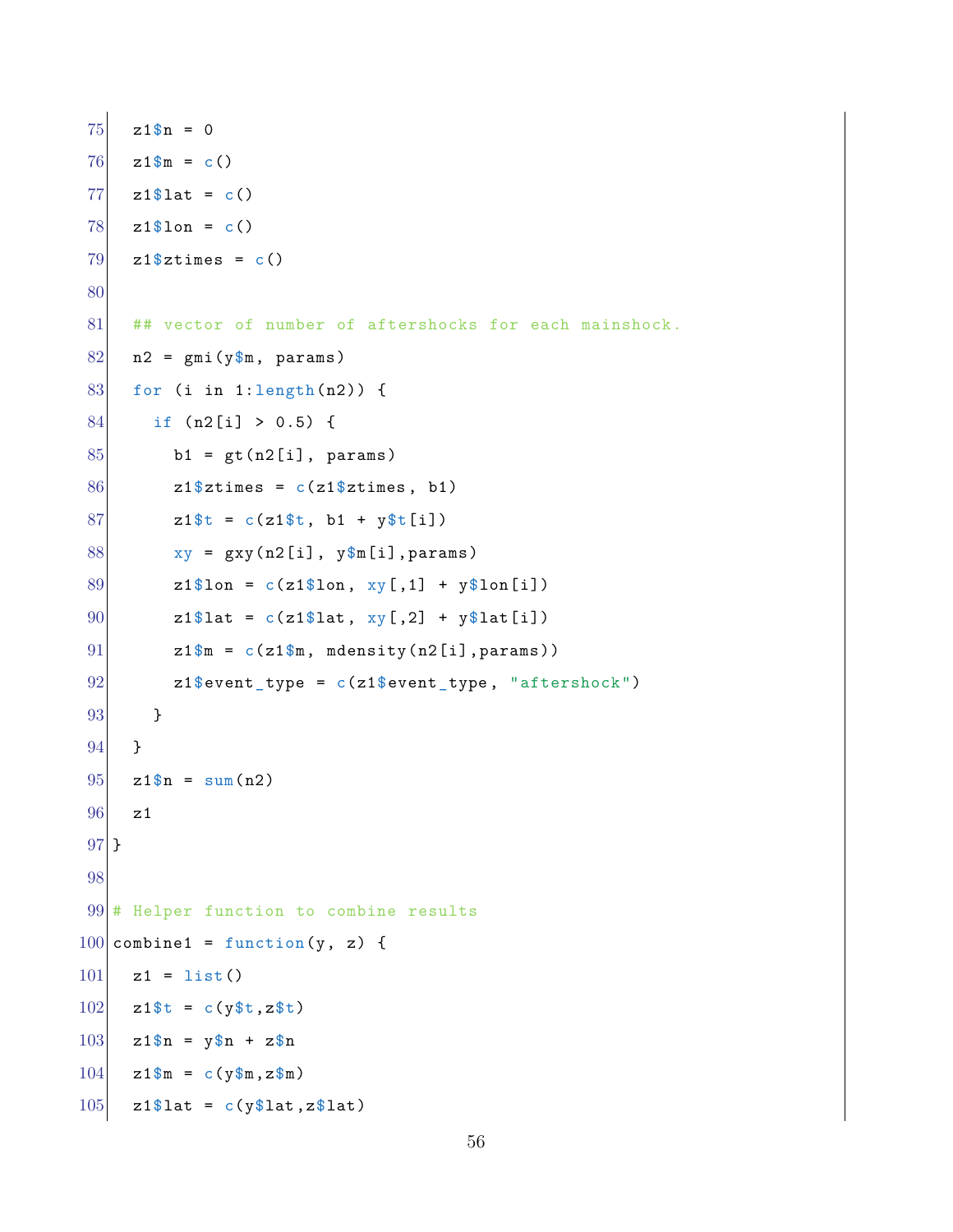```
106 z1$lon = c(y$lon,z$lon)
107 z1$ztimes = c(y$ztimes, z$ztimes)108 z1\sevent_type = c(y\sevent_type, z\text{sevent\_type})
109 z1
110 }
111
112 \# Helper function to keep only the pts of y that are within the
113 \# spacetime window [0, x1] x [0, y1] x [0, time].
114 keep1 = function(y, x1, y1, time) {
115 keeps = c(1:\text{length}(y\text{ $t}))[(y\text{ $t \leq t \text{ time}}) &
116 (y$1on < x1) &
117 (y$lat < y1) &
118 (y$lon > 0) &
119 (y$1at > 0)]
120 y$t = y$t[keeps]
121 y\m = y\m[keeps]
122 y$lon = y$lon[keeps]
123 y$lat = y$lat [keeps]
124 y$n = length(keeps)
125 y
126 }
127
128 \# Helper function to sort the pts chronologically
129 sort1 = function(y) {
130 ord2 = order(y$t)
131 y$t = y$t[ord2]
132 y$m = y$m [ord2]
133 y$lon = y$lon[ord2]
134 y$lat = y$lat [ord2]
135 y$event_type = y$event_type[ord2]
136 y
```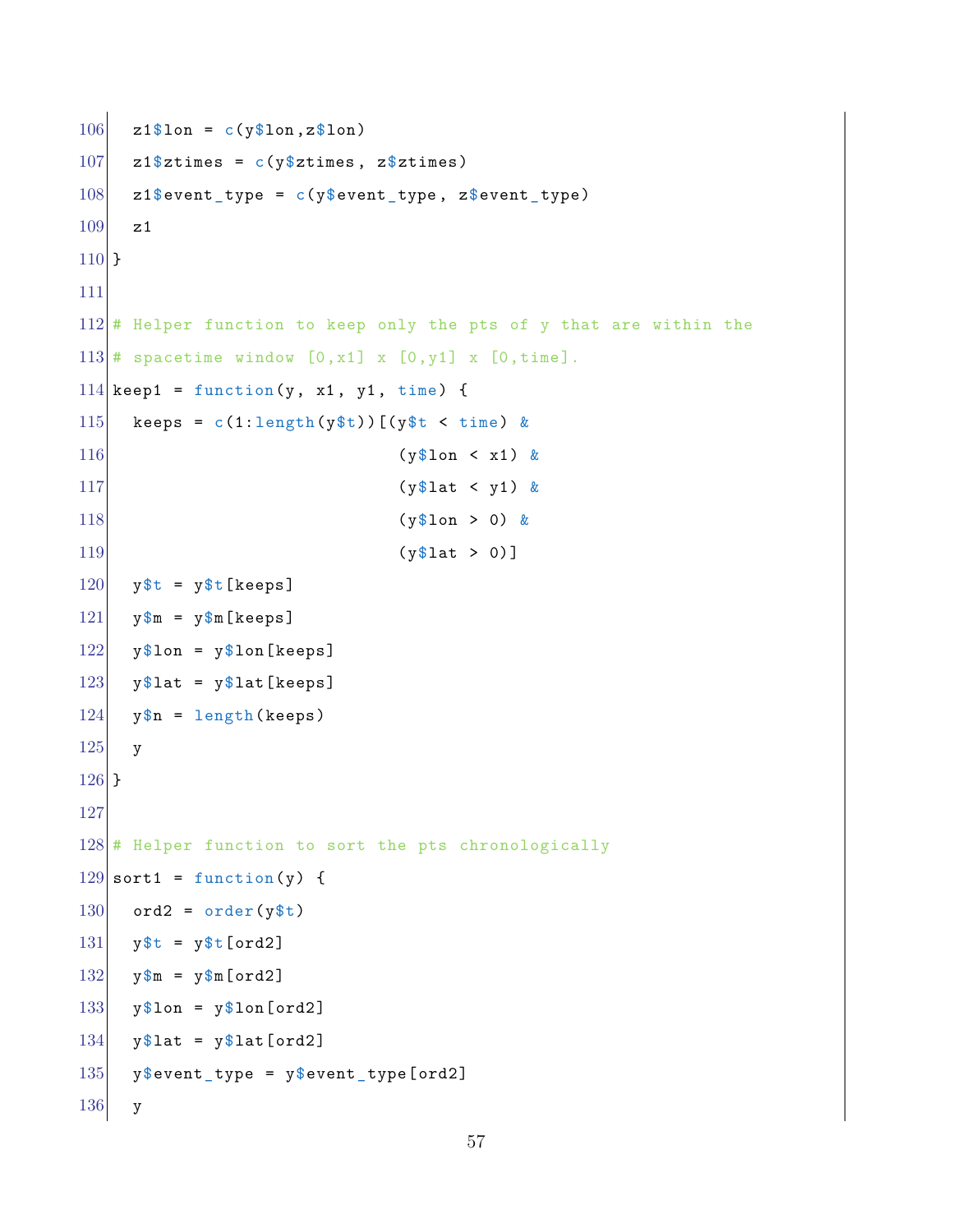```
137 }
138
139 # Spatial layout of background points: rho.
140 # rho takes an integer n and x1 and y1 and outputs a matrix of n
141 \# locations of mainshocks.
142
143 # Homogenous Poisson Process:
144 \# Uniform spatial background density rho on [0,x1] x [0,y1].
145 unifrho = function(n, x1, y1) {
146 x = runif(n, min = 0, max = x1)147 y = runif(n, min = 0, max = x1)148 cbind(x,y)149 }
150
151 # Temporal triggering functions: gt.
152 # gt takes an integer n and outputs a vector of n nonnegative times
153 # since mainshock.
154
155 # Power law for temporal triggering:
156 powergt = function(n, params) {
157 v = runif(n)
158 params$c * (1 - v)^(1 / (1 - params$p)) - params$c
159 }
160
161 \# exponential triggering function in time gt, with mean beta2.
162 expgt = function(n, params) {
163 rexp(n, rate = 1 / params $beta)
164 }
165
166 # Spatial triggering functions: gxy.
167 # gxy takes an integer n and magnitude m and outputs a matrix of n
```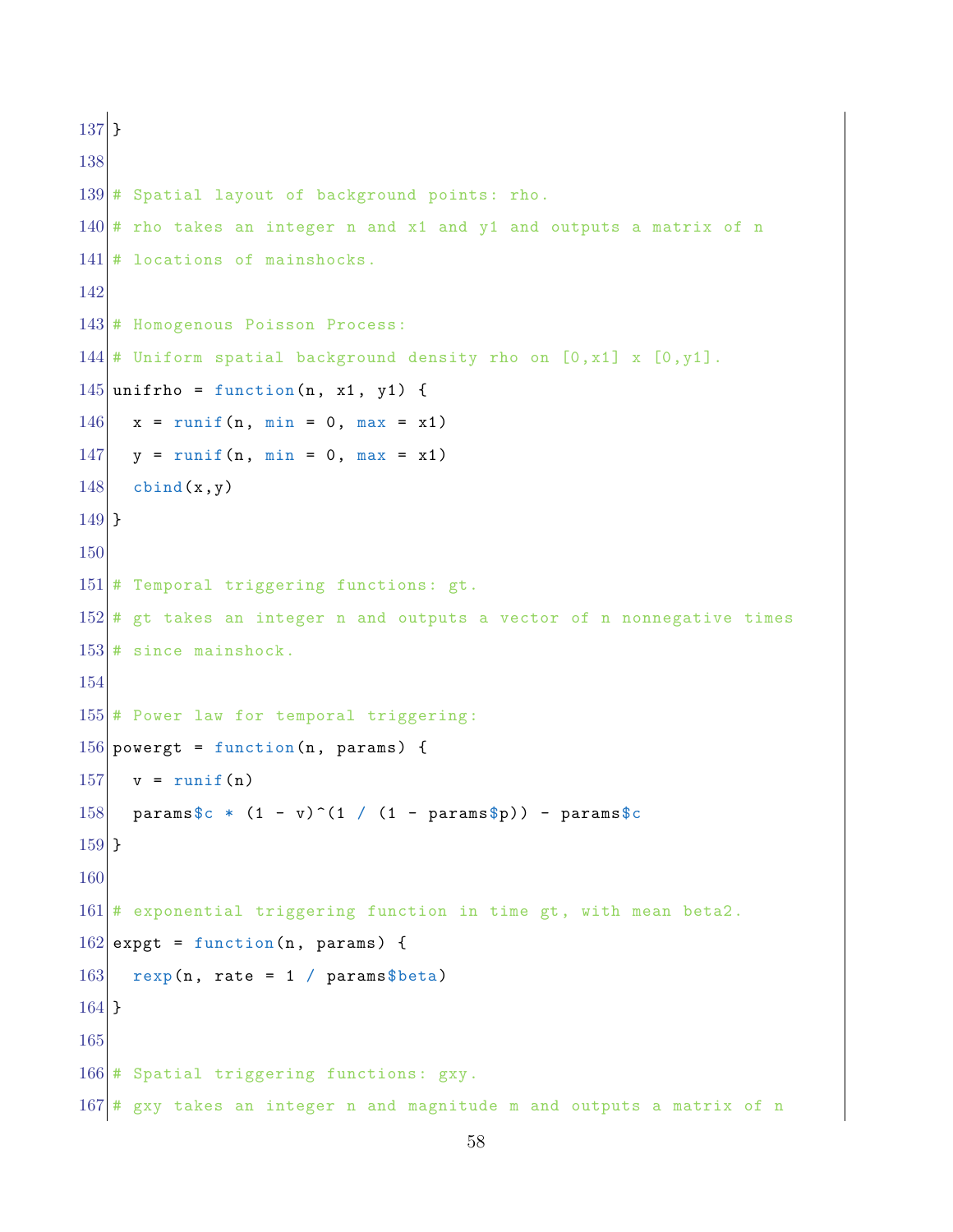```
168 # locs from mainshock.
169
170 \# Power law triggering in space according to ETAS (2.3), gxy, of
171 # Ogata (1998).
172 # NOTE: The density does not depend on magnitude of the mainshock.
173
174 powerxy = function(n, m, params) {
175 v = runif(n)
176 dist1 = sqrt(params$d * (1 - v)^(1 / (1 - params$q)) - params$d)
177 thet1 = runif(n) * 2 * pi
178 x = cos(thet1) * dist1
179 y = sin(thet1) * dist1180 cbind(x,y)
181 }
182
183 # Exponential triggering in space.
184 \# NOTE: the density does not depend on magnitude of the mainshock.
185
186 expxy = function (n, m, params) {
187 v = \text{resp}(n, \text{rate} = \text{params$alpha})188 dist1 = sqrt(v)
189 thet1 = runif(n) * 2 * pi190 \mid x = \cos(\text{thet1}) \cdot \text{dist1}191 y = sin(thet1) * dist1192 cbind(x,y)
193 }
194
195 # Magnitude triggering functions: gmi
196 \# Takes a vector of magnitudes, m, and outputs a vector of number of
197 # aftershocks per mainshock.
198
```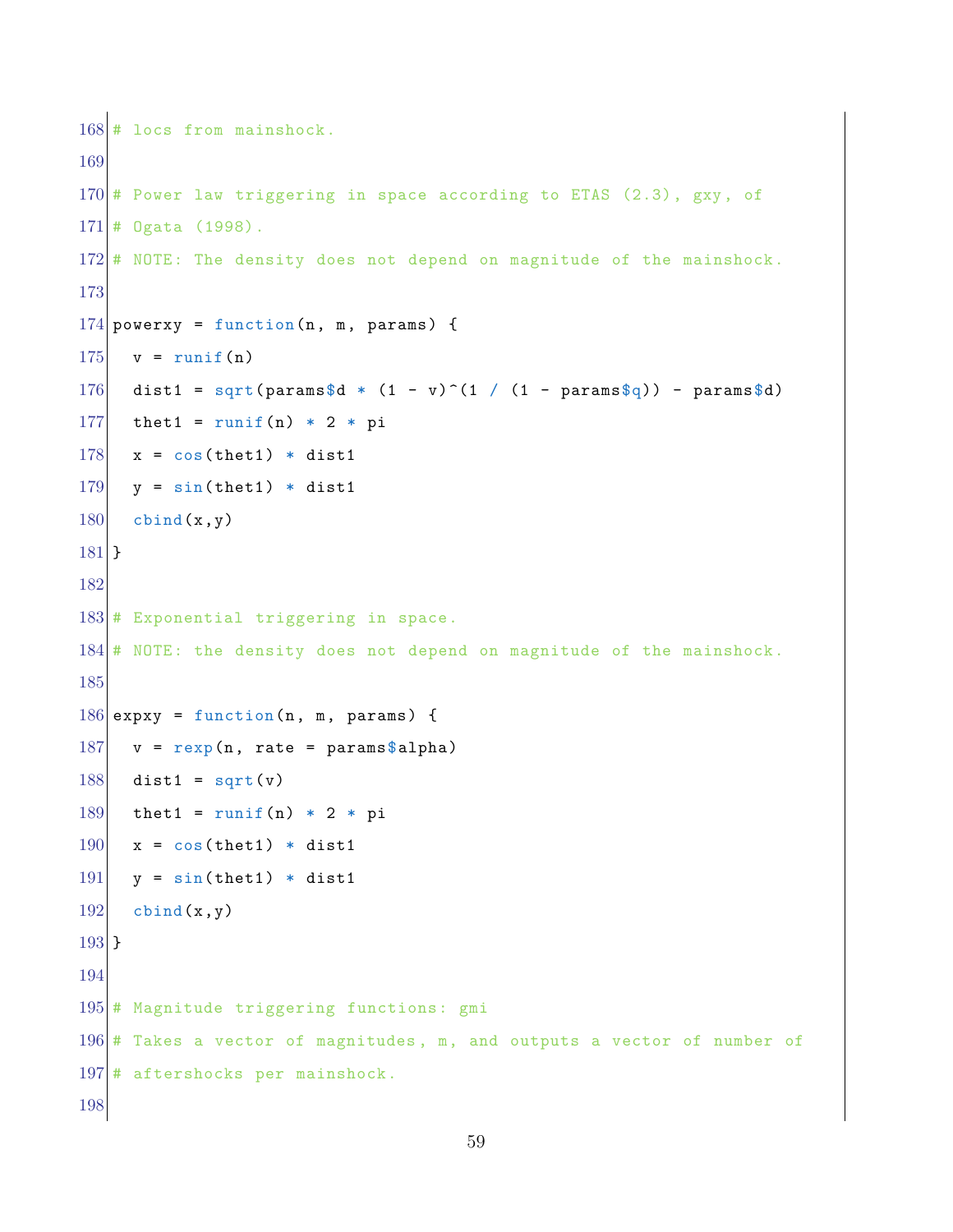```
199 ## Exponential productivity with parameters K and a for gmi.
200 expprod = function (m, params, MO = 2.5) {
201 rpois(length(m), params$K * exp(params$a * (m - M0)))
202 }
203
204 ## Constant point productivity where each point has productivity K.
205 pointprod = function (m, params) {
206 rpois(length(m), paramsN)
207 }
208
209 # Magnitude density: mdensity
210 \# mdensity takes an integer n and lower mag threshold m0 and outputs a
211 # vector of n magnitudes.
212
213 \# Exponential magnitude density mdensity with minimum m0 and mean
214 \# \text{m0} + \text{b1}.215 expmag = function (n, params, M0 = 2.5) {
216 rexp(n, rate = 1 / params$b) + MO
217 # rexp(n, rate = params$b) + m0 # Testing (DELETE)
218 }
```
## **A.2 ETAS conditional intensity of points**

The following **C** code is the code which computes the conditional intensity of the points in an earthquake catalog using Equation A.1. It was written by Professor Frederic Paik Schoenberg and modified by James Molyneux.

The function calc\_intensity uses arguments x and y to set the spatial region to be  $[0, x] \times [0, y]$ . The vector of event times, **t**, should be in terms of days while the vector of event magnitudes minus the magnitude cut-off  $(m_i - M_c)$ , where  $M_c$  is the minimum magnitude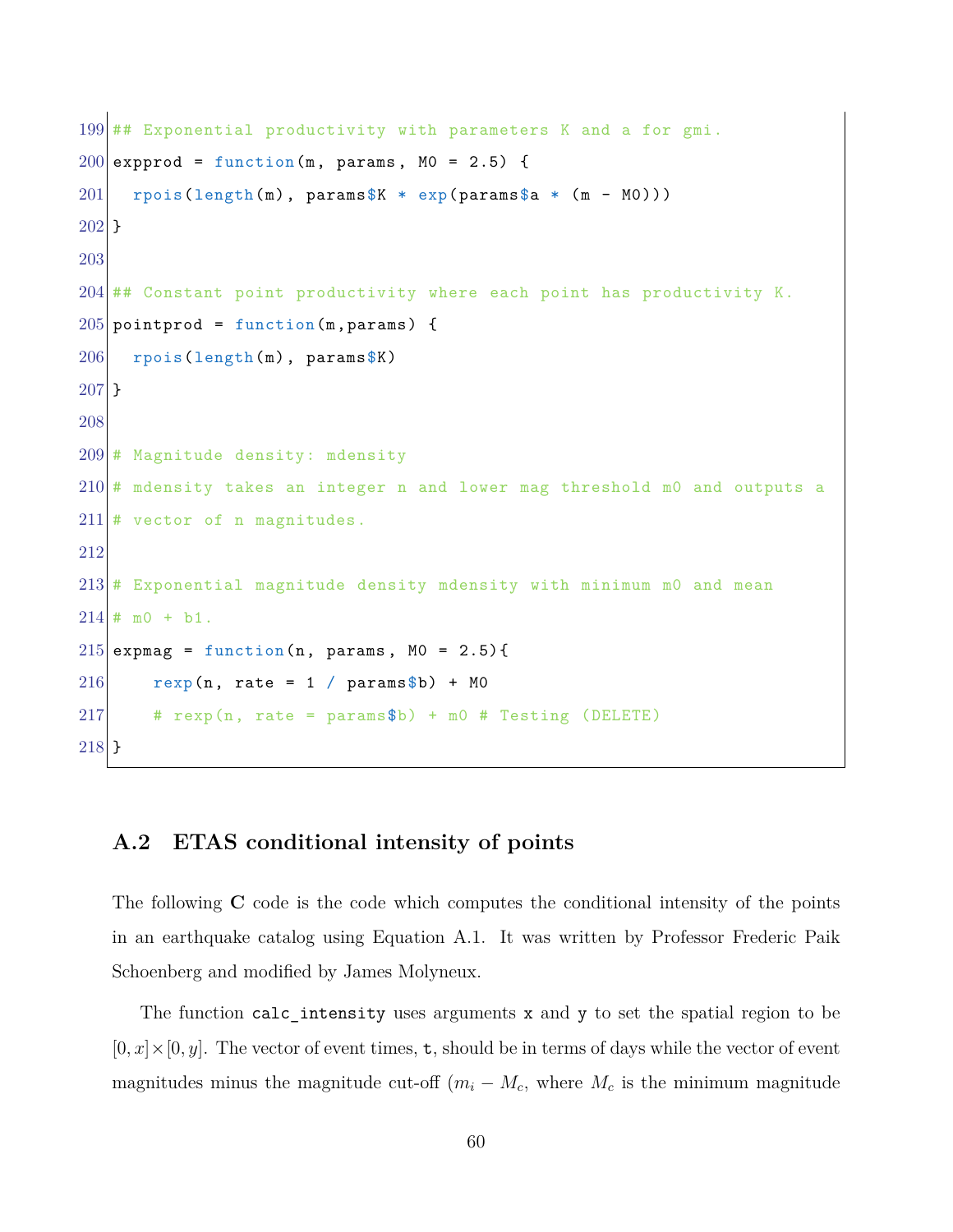for the cut-off) should be included using the hm argument. The n argument indicates the number of events in the earthquake catalog and arguments  $x1$  and  $y1$  should be set to the vectors of longitudinal and latitudinal locations, respectively. The theta argument should be the ordered vector of input parameters,  $(\mu, K, c, p, \alpha, d, q)$ , where the order should be as shown. Finally, est should be a vector of length *n* which will end up being the outputted conditional intensities for each point.

```
1 \#include \langle R.h \rangle2 \nmid#include <Rmath.h>
 3 #include <math>math.h&gt;4
 5 void calc_intensity(double *x, double *y, double *t, double *hm, int *n
      ,
 6 double *x1, double *y1, double *theta, double *est)
 7 {
 8 int i, j, w;
 9 double r2, const1, eps, mu, K, c, p, a, d, q, b1;
10 eps = .00000001;
11 \text{mu} = \text{theta}[0]; K = theta[1]; c = theta[2];
12 \vert p = \text{theta}[3]; \ a = \text{theta}[4]; \ d = \text{theta}[5]; \ q = \text{theta}[6];13
14 // Assign each point the baseline background value
15 for(i = 0; i < *n; i++) {
16 est [i] = mu / (**x * *y);
17 }
18
19 // Compute the constant values, which do not depend on the
20 // spatial-temporal locations of the events
21 const1 = K * (p-1) * pow(c,(p-1)) * (q-1) * pow(d,(q-1)) / 3.141593;
22
23 // Loop and add the self-exciting contribution of the triggering
```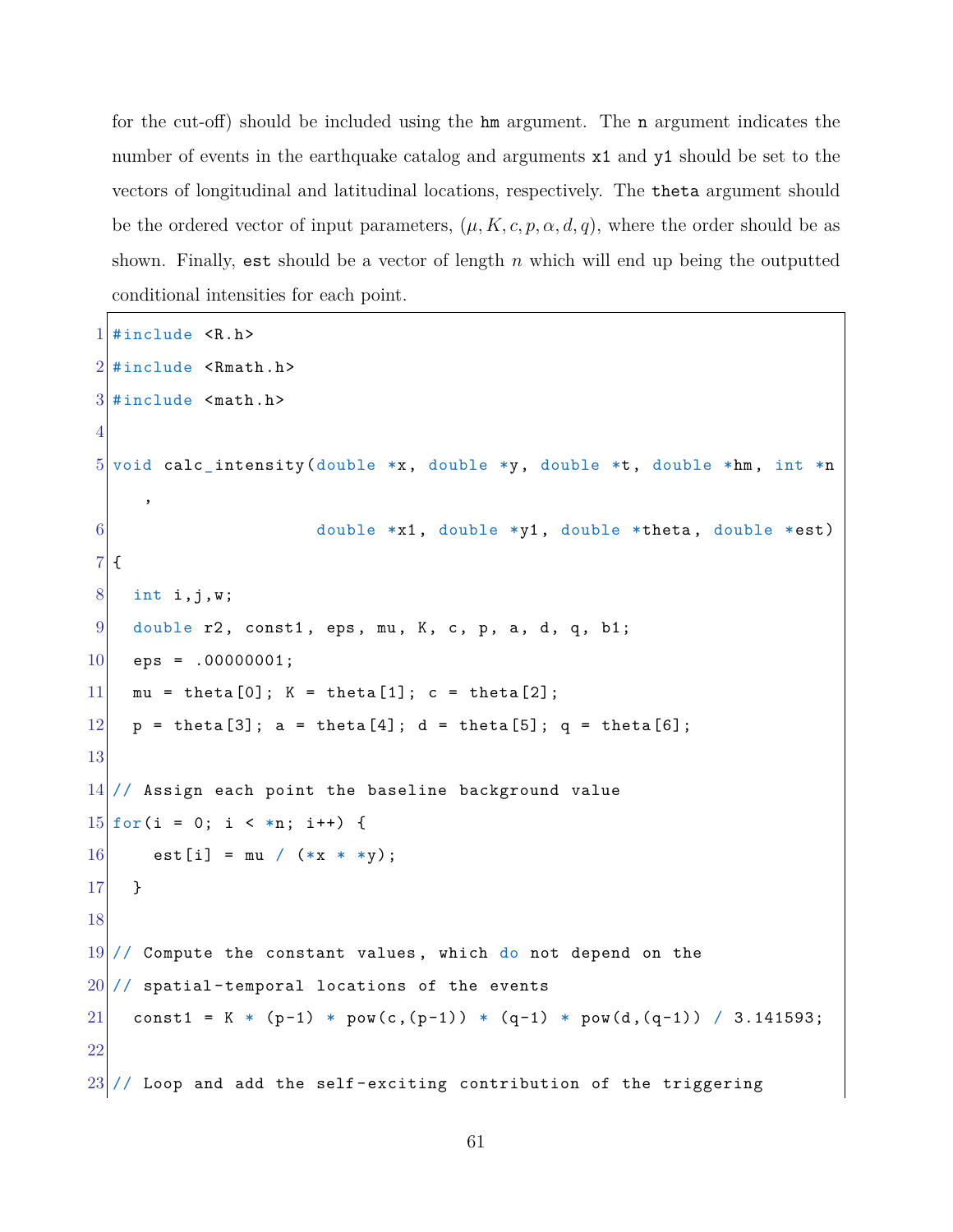```
24 // density to each point
25 for(i = 0; i < *n-1; i++){
26 w = 0;
27 for (j=i+1; w < 1; j++)28 if (j > *n-2) w = 2;
29 r2 = (x1[i]-x1[j]) * (x1[i]-x1[j]) + (y1[i]-y1[j]) * (y1[i]-y1[j])]);
30 b1 = const1 * pow(t[j]-t[i]+c,(-p)) * exp(a*hm[i])*pow(r2+d,(-q))
          ;
31 est[j] += b1;
32 }
33 }
34 }
```
We now compile the **C** code above and load the function into **R** code in order to implement the computation of the conditional intensity in **R**.

```
1 # Compile and load the calc_intensity
2 system("R CMD SHLIB calc_intensity.c")
3 dyn.load("calc_intensity.so")
4
5 calc_intensity \le function(x, y, t, m, M0 = 2.5, theta) {
6
7 # Calculate the values that are fed into the function
8 \, \mathrm{hm} = \, \mathrm{m} - \, \mathrm{MO}9 N = length(x)
10
11 # This assumes each point falls in the spatial window
12 # [0, 1] x [0, 1]13 intensity = .C("calc_interestty", as.double(1.0), as.double(1.0),14 as.double(t), as.double(hm), as.integer(N), as.double(
                       x),
```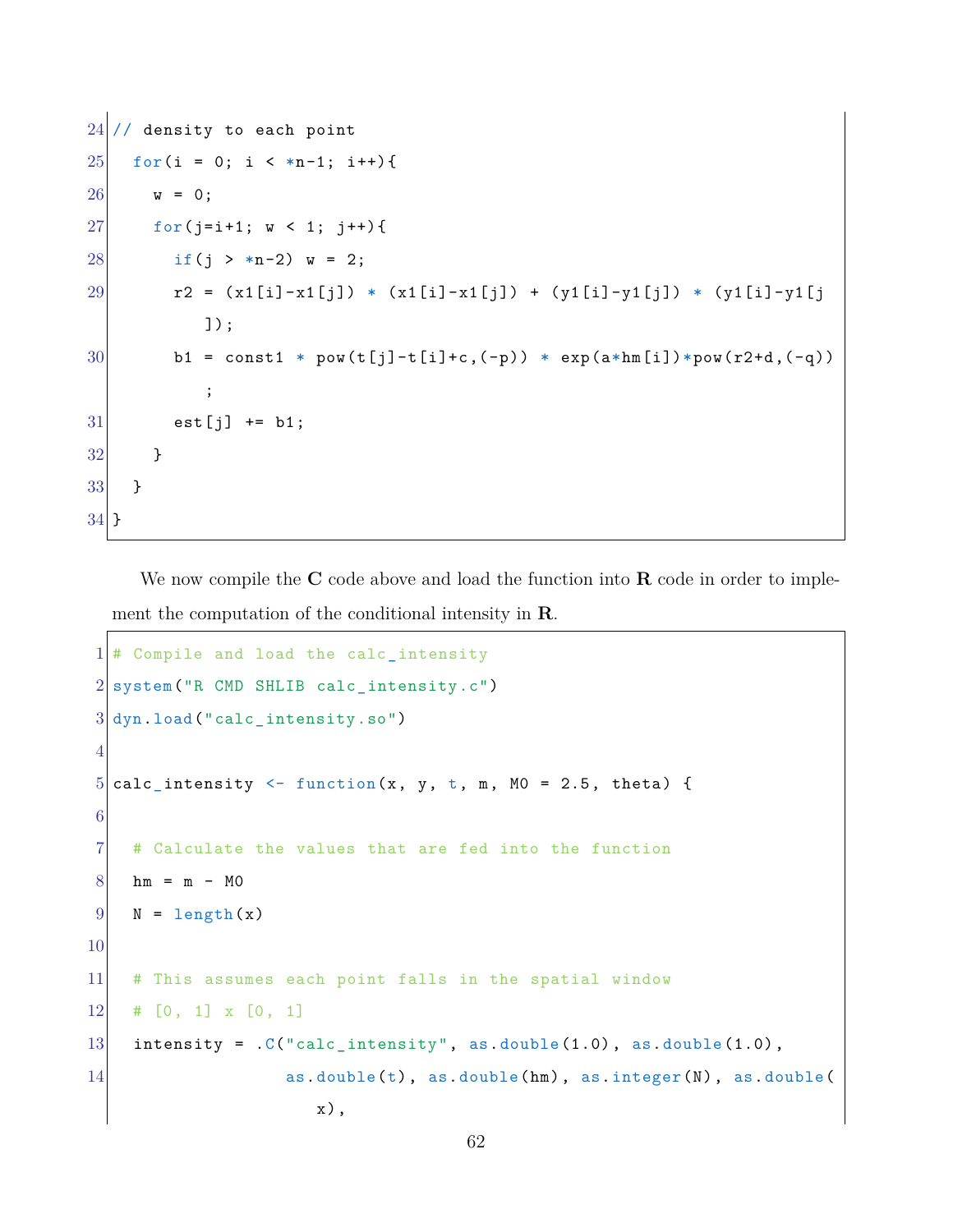```
15 \qquad \qquad \text{as.double(y), as.double(theta), est = double(N))16 intensity$est
17 }
```
# **A.3 Binning function for parameter estimation using the Stoyan-Grabarnik statistic**

The following function takes in a set of points and a number of bins and assigns each point to the appropriate bin. Currently, bins are equally sized. The function outputs a list of point assignments, interval sizes and cut-values which can be used to assign points to bins and also compute the volume of the spatial-temporal bins

The arguments needed for  $bin$  it are x, the vector of points in terms of unidimensional location (either *x* or *y* but not both) or time,  $min_x$ , the smallest value to start binning, max x, the largest value to end binning and n bins, the total number of bins desired.

```
1 bin_it <- function(x, min_x, max_x, n_bins = 10) {
2
3 # Create the cut points for the bins
4 bin_intervals = seq(min_x, max_x, length.out = n_bins + 1)
5
6 # sort points into bins
7 pt_assignments \leq .bincode(x = x, breaks = bin_intervals)
8
9 # Compute the bin size
10 bin_size \leftarrow diff(bin_intervals[1:2])
11
12 # Return the cut points, the point's assignments and the bin size
13 list(bin_intervals = bin_intervals,
14 pt_assignments = pt_assignments,
15 bin_size = bin_size)
```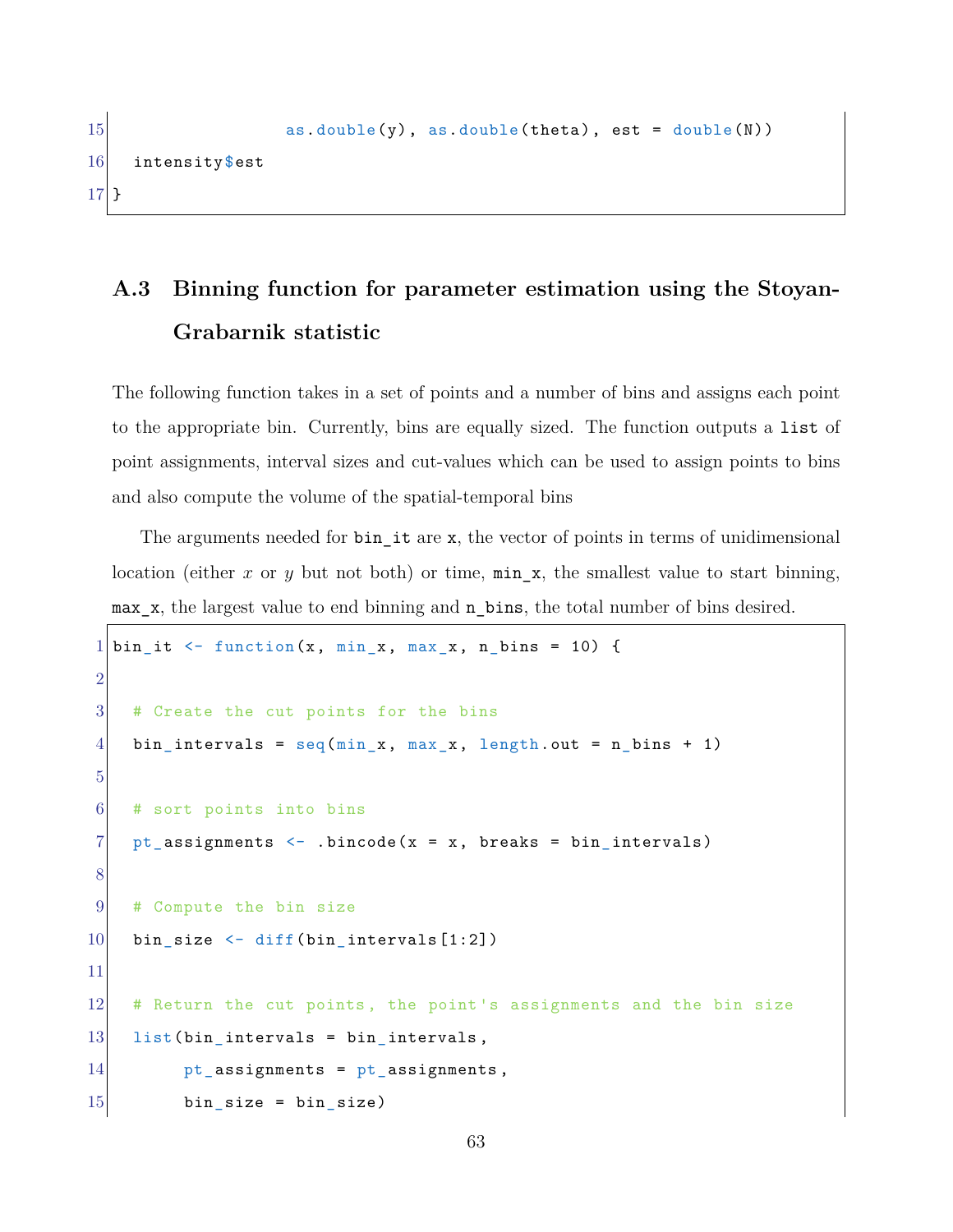### **A.4 Stoyan-Grabarnik statistic for optimization**

The following code takes an input vector of ETAS parameter values and computes the difference between the sum of absolute differences between the SG statistic, under a predefined binning scheme, and the volume of each bin. As with the calc\_intensity function, the order of the parameters should be  $(\mu, K, c, p, \alpha, d, q)$ . Here, we assume that the earthquake catalog is assigned the name eq\_cat. We also assume that the user has installed and loaded the dplyr library (Wickham et al. 2017) before running the function sg\_fit and also that each point has been assigned to a bin for  $x, y$ , and  $t$  as  $x$ <sub>-</sub>bin,  $y$ <sub>-</sub>bin and  $t$ <sub>-</sub>bin, respectively. Finally, we assume that the user has calculated the volume of the individual space-time bin and assigned the value to the name **b** vol.

```
1 sg_fit \le function (theta) {
2
3 # Calculate the intensity of the points in eq_cat using the inputted
4 # parameter values of theta
5 eq_cat$intensity = calc_intensity(x = eq_cat$lon, y = eq_cat$lat,
6 t = eq_{cat}\ t = eq_{cat}\ t = eq_{cat}\ t = eq_{cat}\ m,
7 MO = 2.5, theta = theta)
8
9 output \leq - eq_cat %>%
10
11 # Group each point by it's bin assignments
12 group_by(x_bin, y_bin, t_bin) %>%
13
14 # Compute the SG statistic for each bin
15 summarize(sg = sum(1 / intensity)) \frac{1}{2}16
```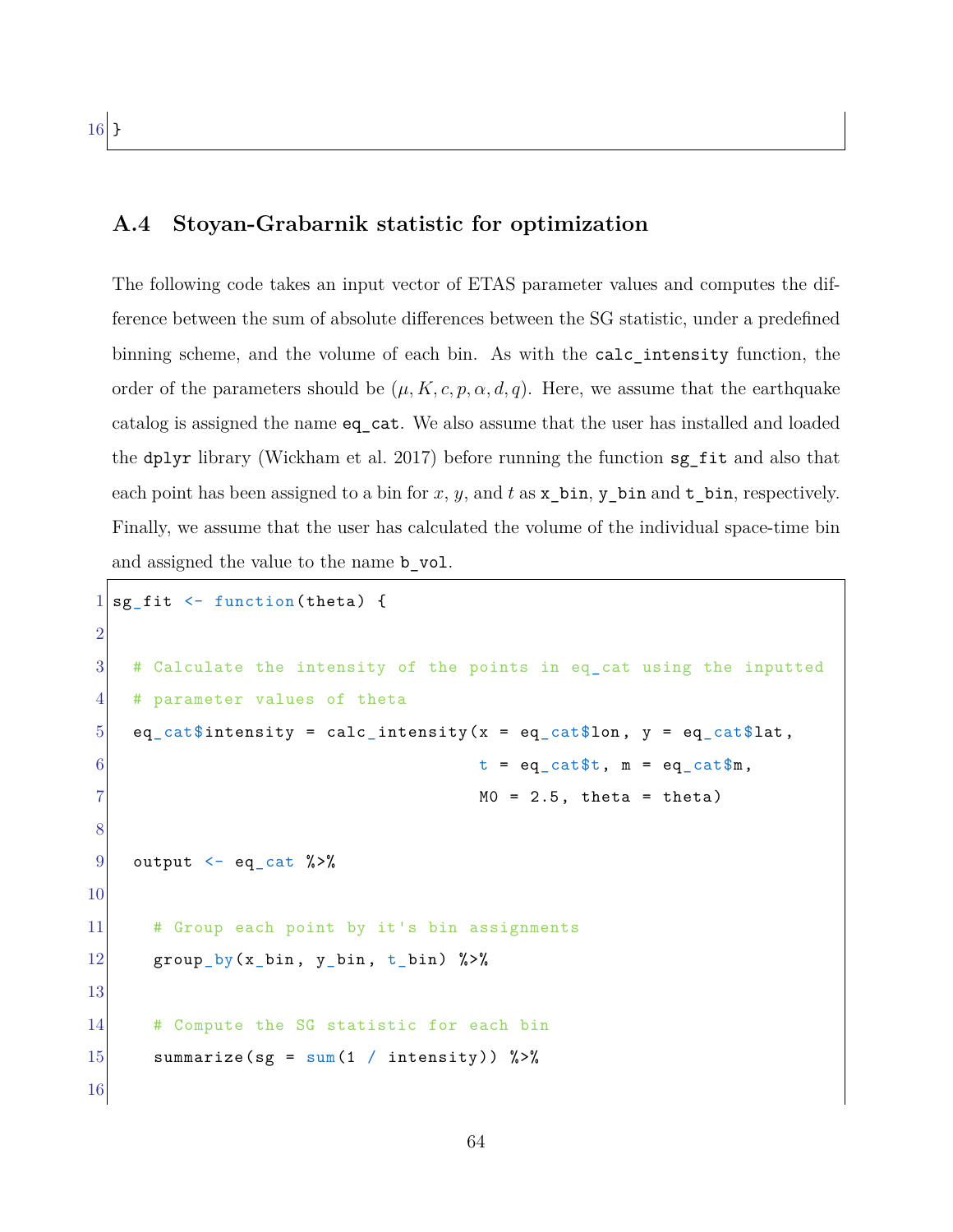```
17 # Undo the grouping
18 ungroup() %>%
19
20 # Compute the sum of absolute differences between the SG statistics
21 # for each bin and the volume of the bin.
22 summarize(sum(abs(sg - b_vol))) \frac{1}{2}23 as.numeric()
24 output
25 }
```
### **A.5 Example code usage**

We now demonstrate an example usage of the code shown in Sections A.1 through A.4. Here, we assume that the user has run the code from each previous section so that the functions are loaded into their **R** environment. We also assume that the user has installed the dplyr and optimx (Nash and Varadhan 2011; Nash 2014) packages before running the code below.

```
1 library (dplyr)
2 library (optimx)
3
4 # Use set.seed(1) to make code reproducible
5 set.seed(1)
6
7 # Set the Time period to simulate over
8 Time \le 500 # days
9
10 \# Set theta actual for use in simulate catalog()
11 theta_actual <- list(mu = 0.5, K = 0.25, c = 0.02, a = 0.75,
12 p = 1.3, d = 0.05, q = 1.8, b = 0.513
14 # Since the order of the parameters matters, and are slightly different
```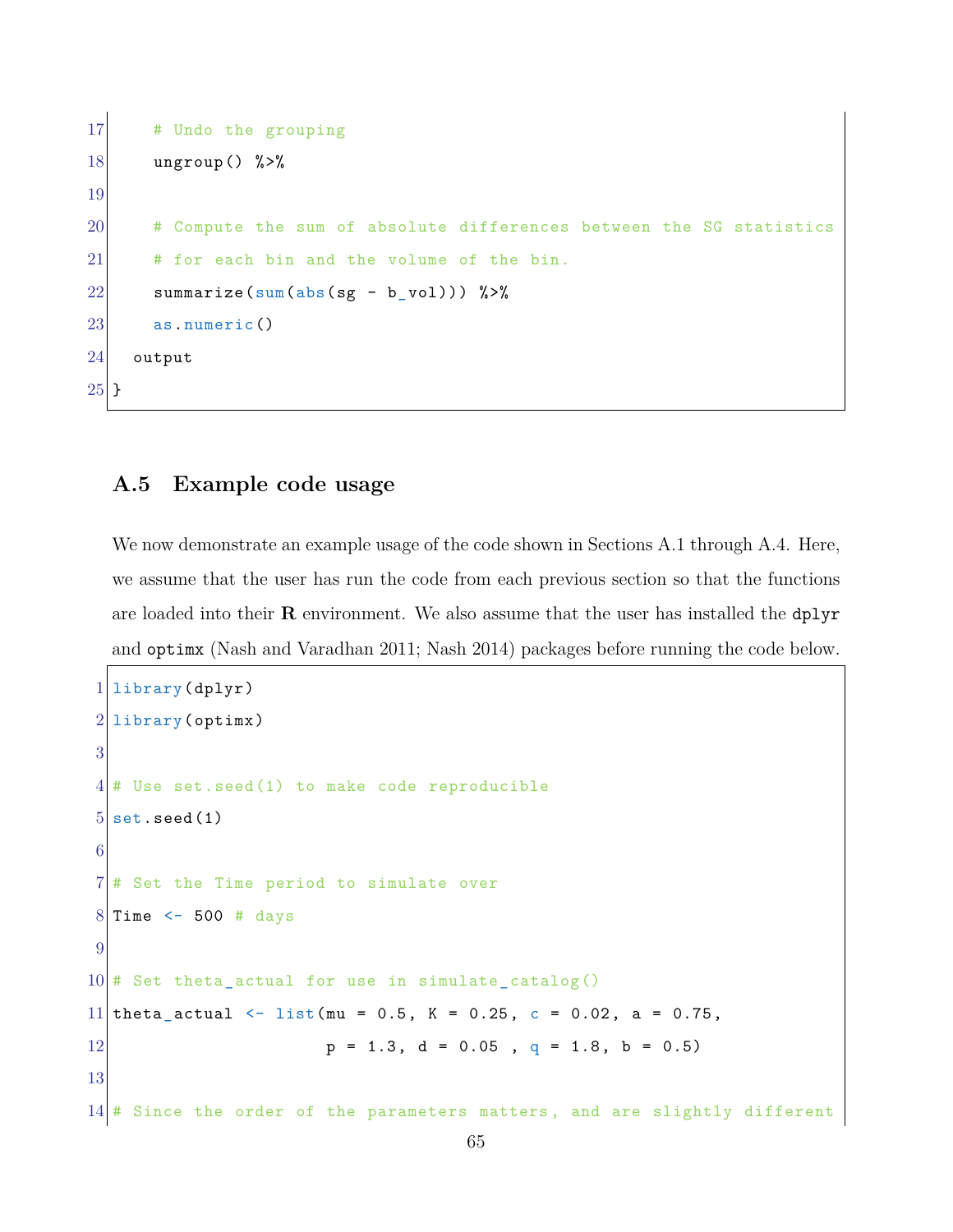```
15 # between simulate_catalog() and sg_fit(), we also set the parameters
16 # values as a vector
17 theta \leq c(mu = 0.5, K = 0.25, c = 0.02, p = 1.3, a = 0.75,
18 d = 0.05, q = 1.819
20 # Simulate the catalog
21 eq_cat \leq simulate_catalog(x1 = 1, y1 = 1, time = Time,
22 params = theta_actual)
23
24 # Compute point bin assignments using 2x2 spatial bins and 5
25 # temporal bins
26 \vert x \vert bins = bin it(x = eq_cat$lon,
27 min_x = 0,
28 max_x = 1,
29 n_bins = 2)
30\vert y\vert bins = bin_it(x = eq cat$lat,
31 min_x = 0,
32 max_x = 1,
33 n_bins = 2)
34 \mid t bins = bin_it(x = eq_cat$t,
35 min x = 0,
36 max_x = Time,
37 n_bins = 5)
38
39 # Compute the space-time bin volume
40 b_vol \leq x_bins$bin_size * y_bins$bin_size * t_bins$bin_size
41
42 \# Include the bin assignments in the simulated catalog
43 \text{ [eq_cat$x_bin \leftarrow x_bins$pt_assigments]}44 \mid \text{eq\_cat}\y_bin \leq y_bins$pt_assignments
45 \text{ | }eq\text{ }cat\ \textrm{ }bin \leftarrow t\_bins\ pt\text{ }assignments
```

```
66
```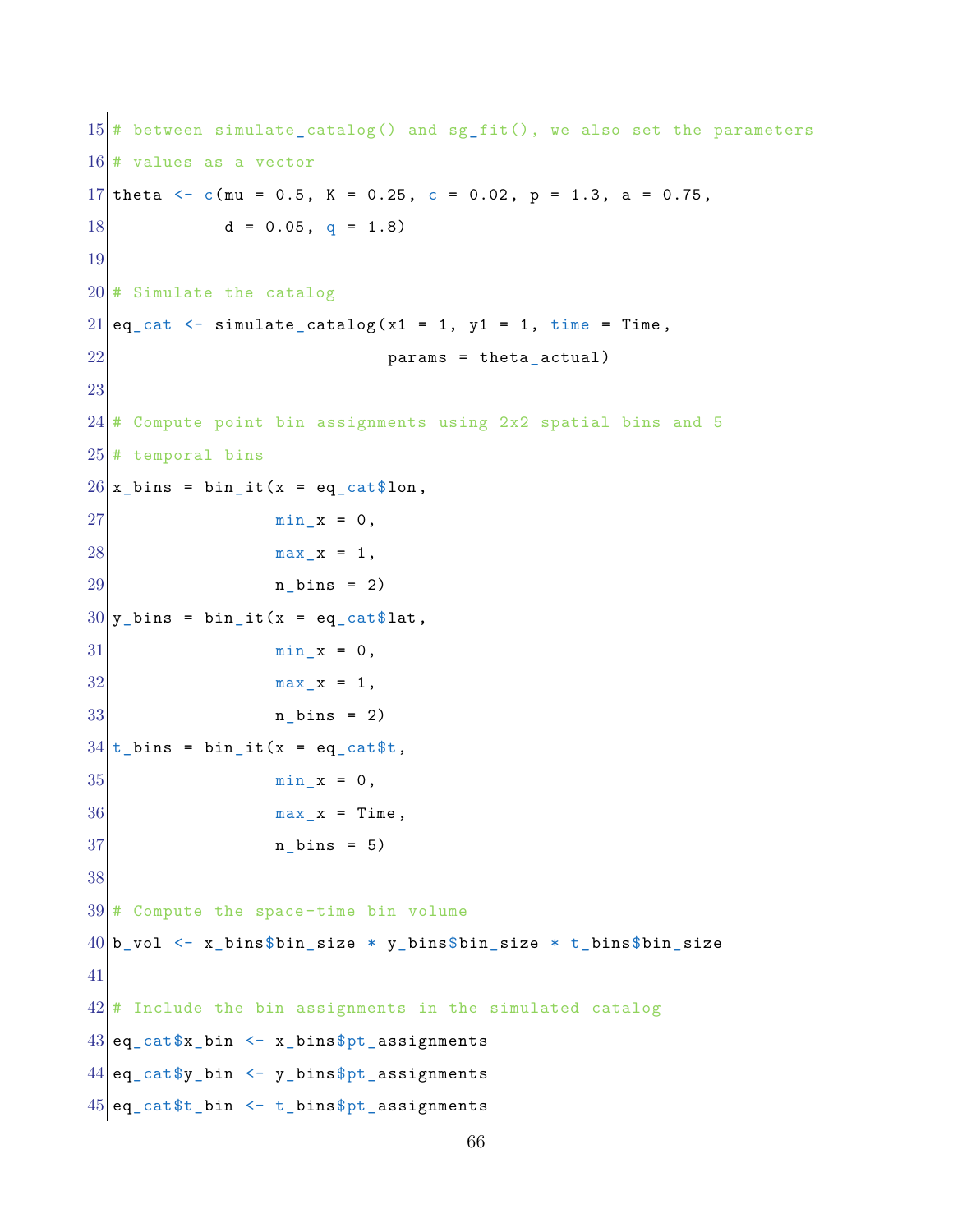```
46
47 \# Compute the SG statistic using the input parameters in theta
48 sg_fit(theta)
49
50 \neq 5 sg_fit(theta)
51 # [1] 104.5394
52
53 # Use conjugate gradient method in optimx () to compute estimated
54 # parameter values using starting values that are 20% larger than
55 # the parameter values used to create the simulated catalog
56 outputs \leq optimx (par = theta * 1.2, fn = sg_fit, method = "CG",
57 control = list(
58 58 AND 100 FIND 100 FIND 100 FIND 100 FIND 100 FIND 100 FIND 100 FIND 100 FIND 100 FIND 100 FIND 100 FIND 100 FIND 100 FIND 100 FIND 100 FIND 100 FIND 100 FIND 100 FIND 100 FIND 100 FIND 100 FIND 100 FIND 100 FIND 100 
59 maxit = 5000,
60 # Use Beale -Sorenson updates
61 type = 3)))
62 # Print the estimated parameter values
63 outputs [1:7]
64
65 \neq > outputs [1:7]
66 \vert \texttt{\#} mu K c p a d
     q
67 # 0.5533382 0.2913035 0.0006948992 1.564469 0.8983599 0.0577397
     2.159865
```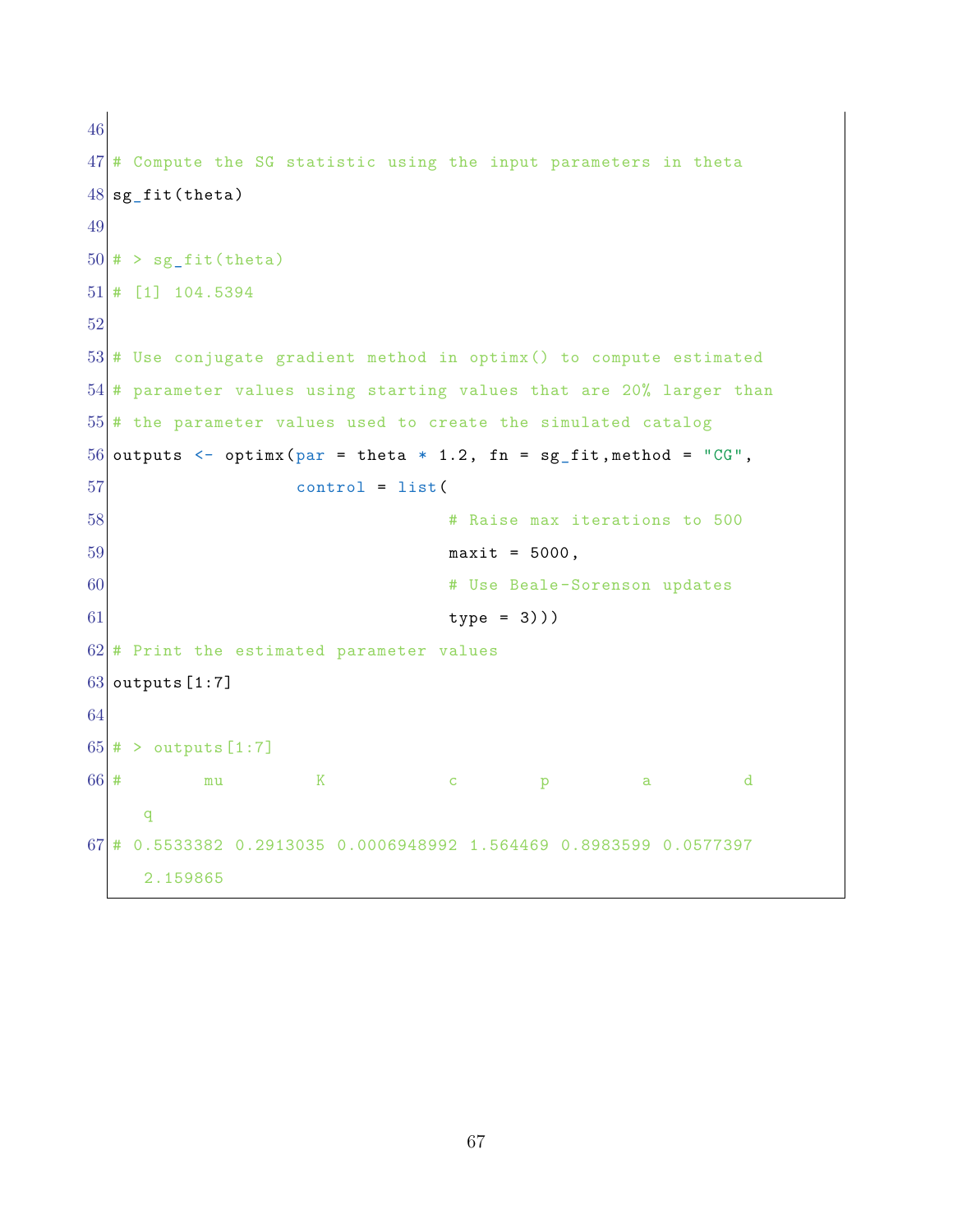#### Bibliography

- Aki, K and P G Richards (2002). *Quantitative seismology*. University Science Books. Mill Valley, California.
- Baddeley, Adrian, J Moller, and A G Pakes (2008). "Properties of residuals for spatial point processes". In: *Annals of the Institute of Statistical Mathematics* 60.3, pp. 627–649.
- Baddeley, Adrian, R Turner, and J Moller (2005). "Residual analysis for spatial point processes". In: *Journal of the Royal Statistical Society* 67.5, pp. 617–666.
- Balderama, Earvin et al. (2012). "Application of branching models in the study of invasive species". In: *Journal of the American Statistical association* 107.498, pp. 467–476.
- Bolt, B. (2003). *Earthquakes: Extended Fifth Edition*. W. H. Freeman. isbn: 9780716756187. url: https://books.google.com/books?id=s2loQgAACAAJ.
- Bray, Andrew et al. (2014). "Voronoi residual analysis of spatial point process models with applications to California earthquake forecasts". In: *The Annals of Applied Statistics* 8.4, pp. 2247–2267.
- *California Institute of Technology (Caltech)* (1926). Southern California Seismic Network. International Federation of Digital Seismograph Networks. Other Seismic Network. doi: 10.7914/SN/CI.
- Chu, A et al. (2011). "Comparison of ETAS Parameter Estimates across Different Global Tectonic Zones". In: *Bulletin of the Seismological Society of America* 101.5, pp. 2323– 2339.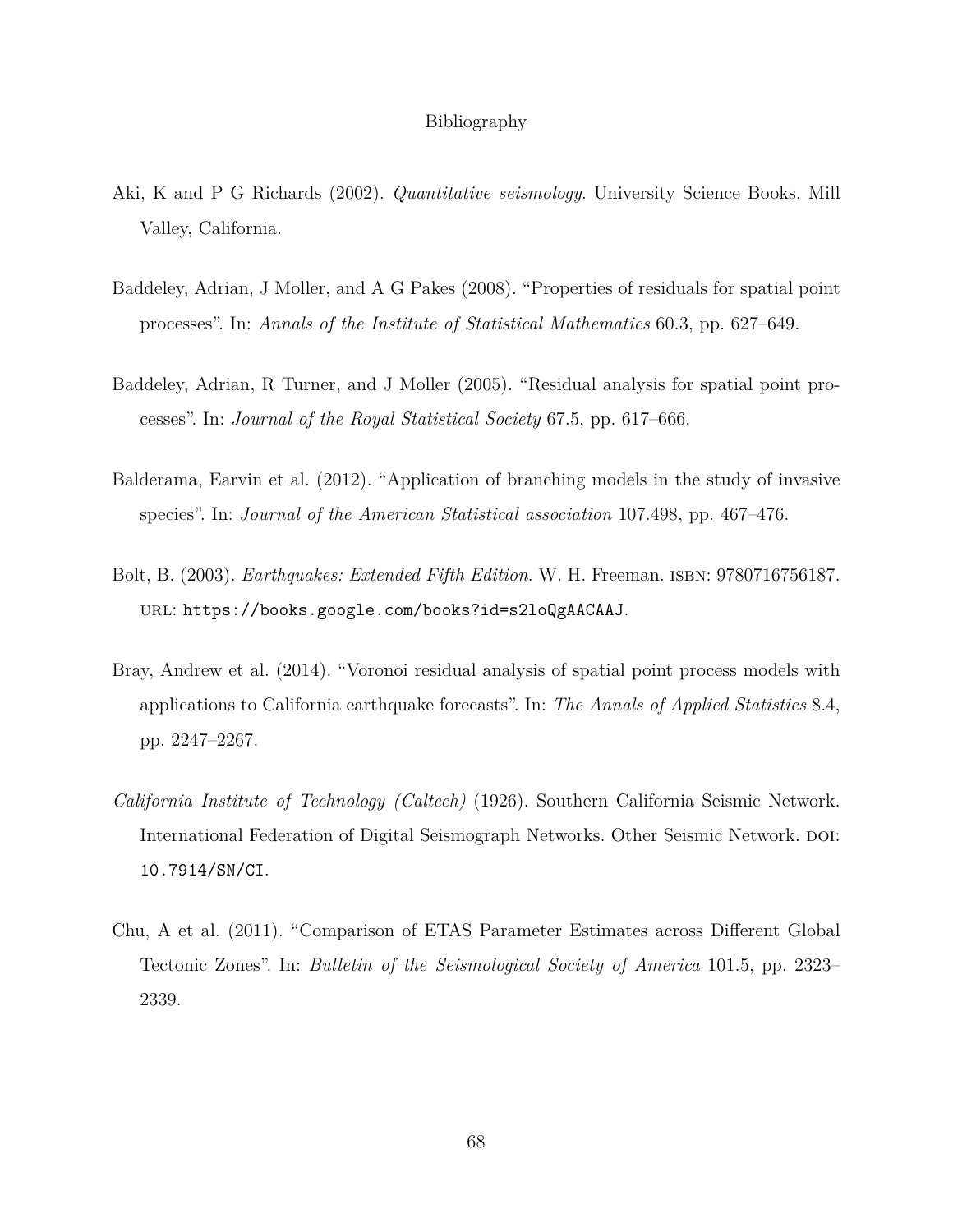- Clements, Robert Alan, Frederic Paik Schoenberg, and Danijel Schorlemmer (2011). "Residual analysis methods for space–time point processes with applications to earthquake forecast models in California". In: *The Annals of Applied Statistics* 5.4, pp. 2549–2571.
- Clinton, John F, Egill Hauksson, and Kalpesh Solanki (2006). "An evaluation of the SCSN moment tensor solutions: Robustness of the M-w magnitude scale, style of faulting, and automation of the method". In: *Bulletin of the Seismological Society of America* 96.5.
- Console, R, M Murru, and G Falcone (2009). "Probability gains of an epidemic-type aftershock sequence model in retrospective forecasting of  $M \geq 5$  earthquakes in Italy". In: *Journal of Seismology* 14.1, pp. 9–26.
- Cronie, O and M N M van Lieshout (2018). "A non-model-based approach to bandwidth selection for kernel estimators of spatial intensity functions". In: *Biometrika*.
- Daley, D J and D Vere-Jones (2007). *An introduction to the theory of point processes: volume I: Elementary Theory and Methods, Second Edition*.
- (2008). *An introduction to the theory of point processes: Volume II: General theory and structure, Probability and its Applications*.
- Das, S and C Henry (2003). "Spatial relation between main earthquake slip and its aftershock distribution". In: *Reviews of Geophysics*.
- Deming, W E (1943). *Statistical adjustment of data.* Oxford, England: Wiley.
- Field, Edward H. (2007). "Overview of the Working Group for the Development of Regional Earthquake Likelihood Models (RELM)". In: *Seismological Research Letters* 78.1, pp. 7– 16.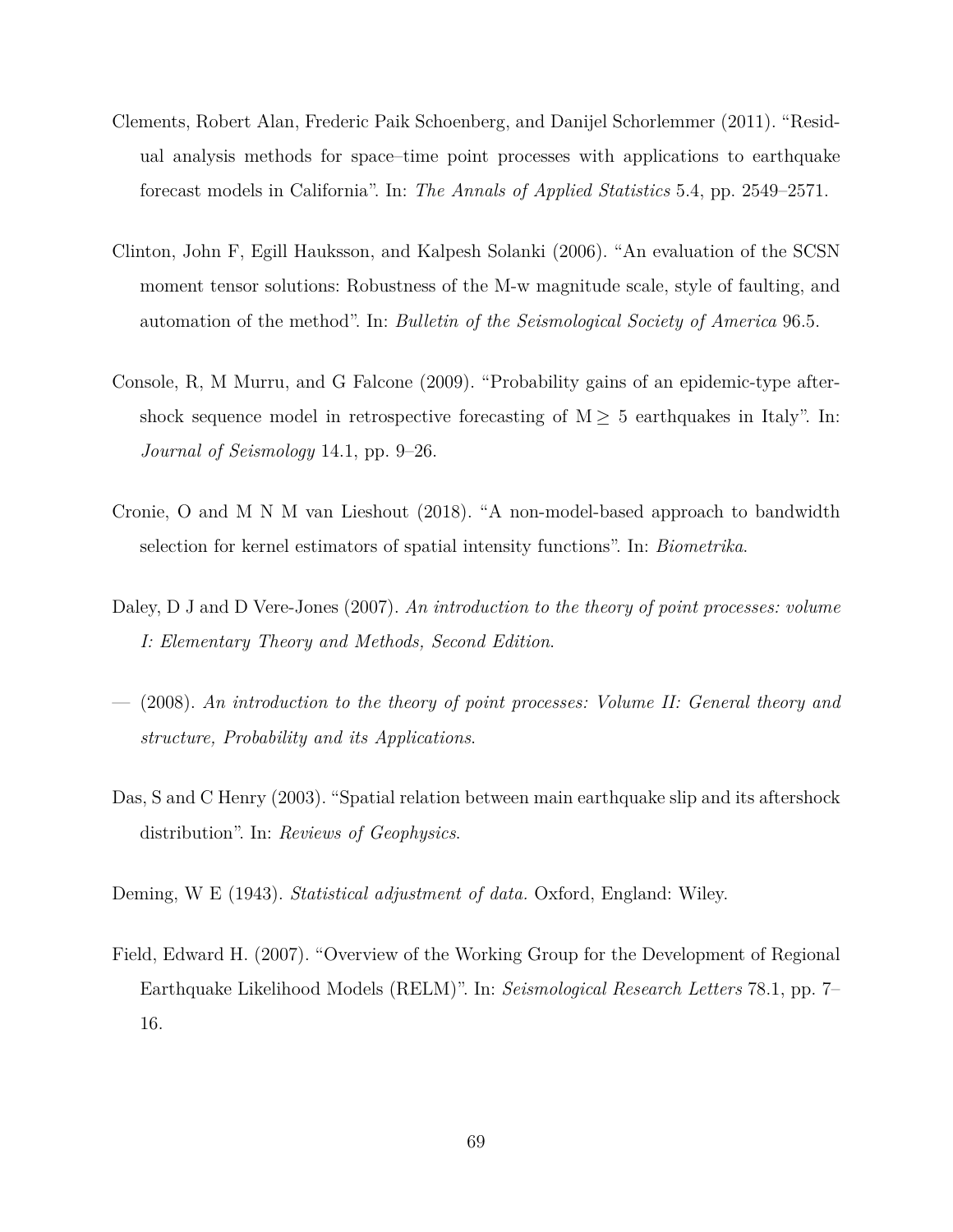- Field, Edward H et al. (2015). "Long-Term Time-Dependent Probabilities for the Third Uniform California Earthquake Rupture Forecast (UCERF3)". In: *Bulletin of the Seismological Society of America* 105.2A, pp. 511–543.
- Fox, E W, M B Short, and Frederic Paik Schoenberg (2016). "Modeling e-mail networks and inferring leadership using self-exciting point processes". In: *Journal of the …*.
- Fox, Eric Warren, Frederic Paik Schoenberg, and Joshua Seth Gordon (2016). "Spatially inhomogeneous background rate estimators and uncertainty quantification for nonparametric Hawkes point process models of earthquake occurrences". In: *The Annals of Applied Statistics* 10.3, pp. 1725–1756.
- Gordon, Joshua Seth and Frederic Paik Schoenberg (2017). "A nonparametric Hawkes model for forecasting California seismicity". In: pp. 1–41.
- Guo, Yicun, Jiancang Zhuang, and Shiyong Zhou (2015). "An improved space-time ETAS model for inverting the rupture geometry from seismicity triggering". In: *Journal of Geophysical Research: Solid Earth* 120.5, pp. 3309–3323.
- Guo, Yicun et al. (2017). "Heterogeneity of direct aftershock productivity of the main shock rupture". In: *Journal of Geophysical Research: Solid Earth* 122.7, pp. 5288–5305.
- Gutenberg, B. and C. F. Richter (1944). "Frequency of Earthquakes in California". In: *Bulletin of the Seismological Society of America* 34, pp. 185–188.
- Harte, D S (2012). "Bias in fitting the ETAS model: a case study based on New Zealand seismicity". In: *Geophysical Journal International* 192.1, pp. 390–412.
- Hawkes, A G (1971). "Spectra of some self-exciting and mutually exciting point processes". In: *Biometrika*.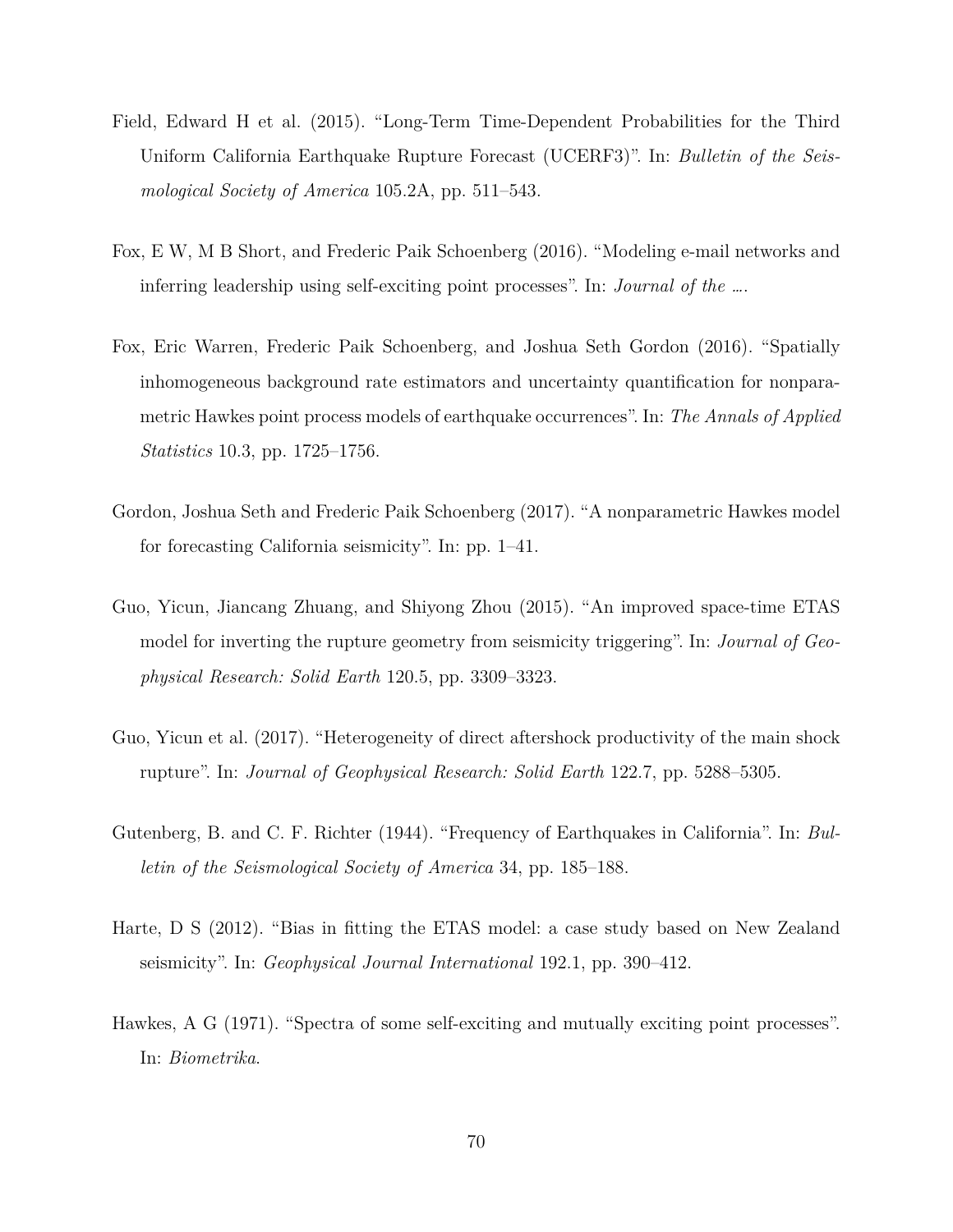- Helmstetter, A and M J Werner (2012). "Adaptive Spatiotemporal Smoothing of Seismicity for Long-Term Earthquake Forecasts in California". In: *Bulletin of the Seismological Society of America* 102.6, pp. 2518–2529.
- Henry, C and S Das (2001). "Aftershock zones of large shallow earthquakes: fault dimensions, aftershock area expansion and scaling relations". In: *Geophysical Journal International* 147.2, pp. 272–293.
- Jordan, T H and L M Jones (2010). "Operational Earthquake Forecasting: Some Thoughts on Why and How". In: *Seismological Research Letters* 81.4, pp. 571–574.
- Kagan, Yan Y. (2003). "Accuracy of modern global earthquake catalogs". In: *Physics of the Earth and Planetary Interiors* 135.2-3, pp. 173–209.
- (2014). *Earthquakes*. Models, Statistics, Testable Forecasts. Oxford, UK: John Wiley & Sons, Ltd.
- Kagan, Yan Y. and David D. Jackson (2014). "Statistical earthquake focal mechanism forecasts". In: *Geophysical Journal International* 197.1, pp. 620–629.
- Kagan, Yan Y., David D. Jackson, and Yufang Rong (2007). "A testable five-year forecast of moderate and large earthquakes in southern California based on smoothed seismicity". In: *Seismological Research Letters* 78.1, pp. 94–98.
- Marsan, David and Olivier Lengliné (2008a). "Extending Earthquakes' Reach through Cascading". In: *Science* 319.5866, pp. 1076–1079.
- (2008b). "Extending earthquakes' reach through cascading". In: *Science* 319.5866, pp. 1076– 1079.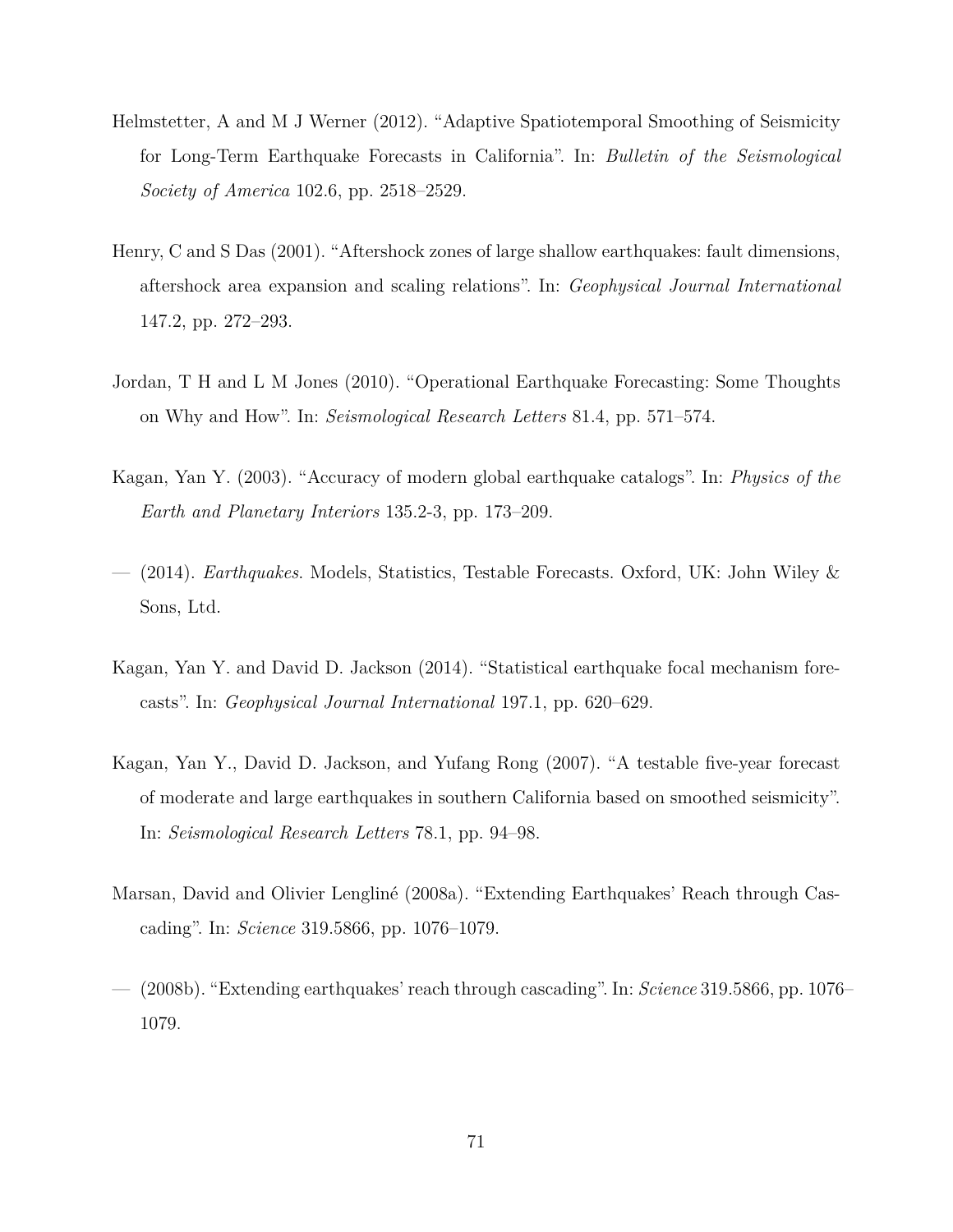- Mohler, G O et al. (2011). "Self-exciting point process modeling of crime". In: *Journal of the American Statistical association* 106.493, pp. 100–108.
- Nash, John C. (2014). "On Best Practice Optimization Methods in R". In: *Journal of Statistical Software* 60.2, pp. 1–14. url: http://www.jstatsoft.org/v60/i02/.
- Nash, John C. and Ravi Varadhan (2011). "Unifying Optimization Algorithms to Aid Software System Users: optimx for R". In: *Journal of Statistical Software* 43.9, pp. 1–14. URL: http://www.jstatsoft.org/v43/i09/.
- Njabo, Kevin Yana et al.  $(2016)$ . "Living with avian FLU Persistence of the H5N1 highly pathogenic avian influenza virus in Egypt". In: *Veterinary Microbiology* 187, pp. 82–92.
- Ogata, Yosihiko (1978). "The asymptotic behaviour of maximum likelihood estimators for stationary point processes". In: *Annals of the Institute of Statistical Mathematics*.
- (1988). "Statistical models for earthquake occurrences and residual analysis for point processes". In: *Journal of the American Statistical association*.
- (1998). "Space-time point-process models for earthquake occurrences". In: *Annals of the Institute of Statistical Mathematics*.
- (2011). "Significant improvements of the space-time ETAS model for forecasting of accurate baseline seismicity". In: *Earth, Planets and Space* 63.3, pp. 217–229.
- Ogata, Yosihiko, Lucile M Jones, and Shinji Toda (2003). "When and where the aftershock activity was depressed: Contrasting decay patterns of the proximate large earthquakes in southern California". In: *Journal of Geophysical Research: Solid Earth* 108.B6.
- Ogata, Yosihiko and Jiancang Zhuang (2006a). "Space–time ETAS models and an improved extension". In: *Tectonophysics* 413.1, pp. 13–23.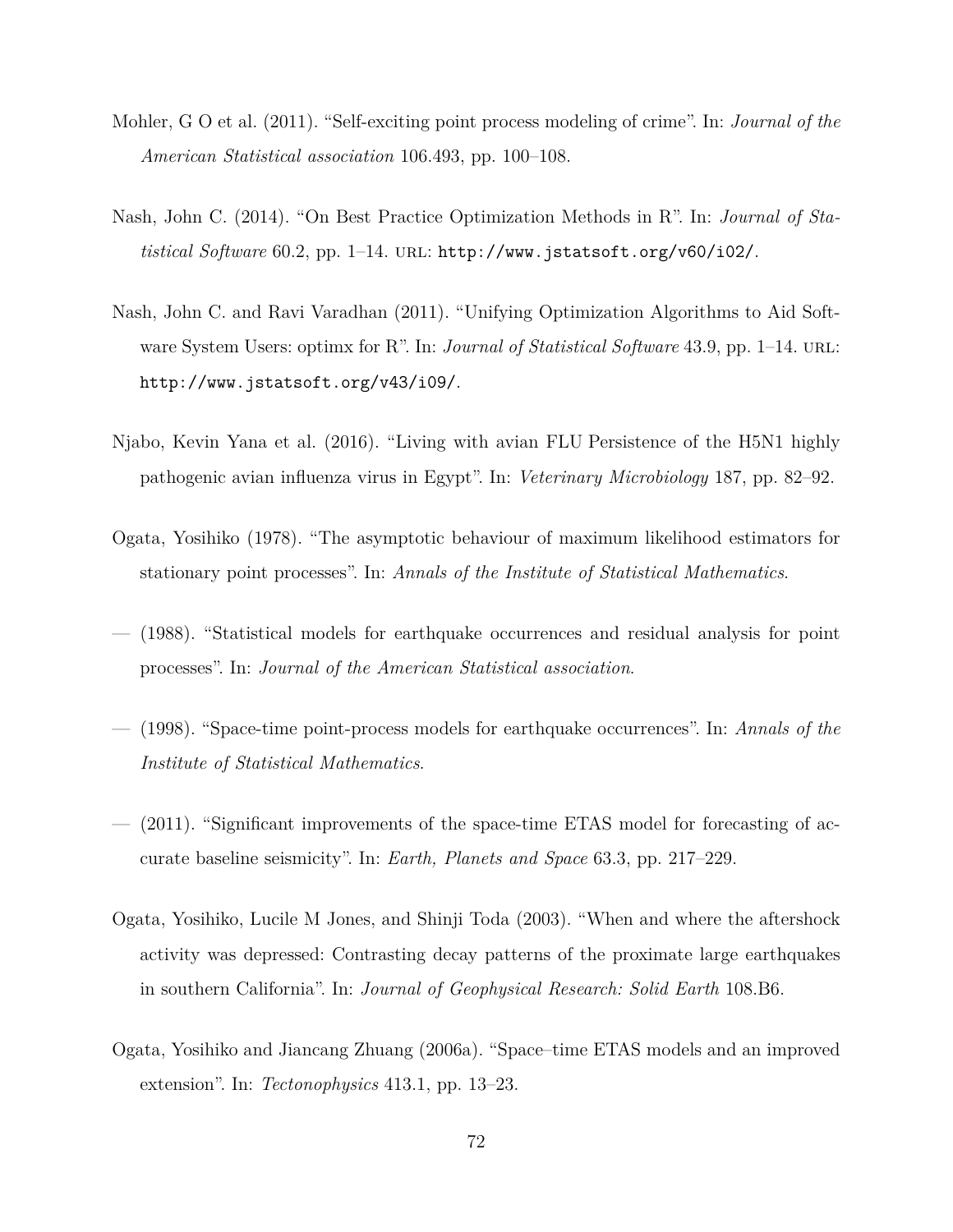- Ogata, Yosihiko and Jiancang Zhuang (2006b). "Space–time ETAS models and an improved extension". In: *Tectonophysics* 413.1-2, pp. 13–23.
- Peng, R D, Frederic Paik Schoenberg, and J A Woods (2005). "A space-time conditional intensity model for evaluating a wildfire hazard index". In: *Journal of the American Statistical association* 100.469, pp. 26–35.
- R Core Team (2017). *R: A Language and Environment for Statistical Computing*. R Foundation for Statistical Computing. Vienna, Austria. URL: https://www.R-project.org/.
- Rathbun, Stephen L and Noel Cressie (2016). "Asymptotic Properties of Estimators for the Parameters of Spatial Inhomogeneous Poisson Point Processes". In: *Advances in Applied Probability* 26.01, pp. 122–154.
- *SCEDC* (2013). Southern California Earthquake Center. Caltech. Dataset. DOI: 10.7909/ C3WD3xH1.
- Schoenberg, Frederic Paik (2013). "Facilitated estimation of ETAS". In: *Bulletin of the Seismological Society of America*.
- Schoenberg, Frederic Paik and R D Patel (2012). "Comparison of Pareto and tapered Pareto distributions for environmental phenomena". In: *The European Physical Journal Special Topics* 205.1, pp. 159–166.
- Scholz, Christopher H (2002). *The Mechanics of Earthquakes and Faulting*. Second. Cambridge: Cambridge University Press.
- Schorlemmer, Danijel et al. (2010). "First Results of the Regional Earthquake Likelihood Models Experiment". In: *Pure and Applied Geophysics* 167.8-9.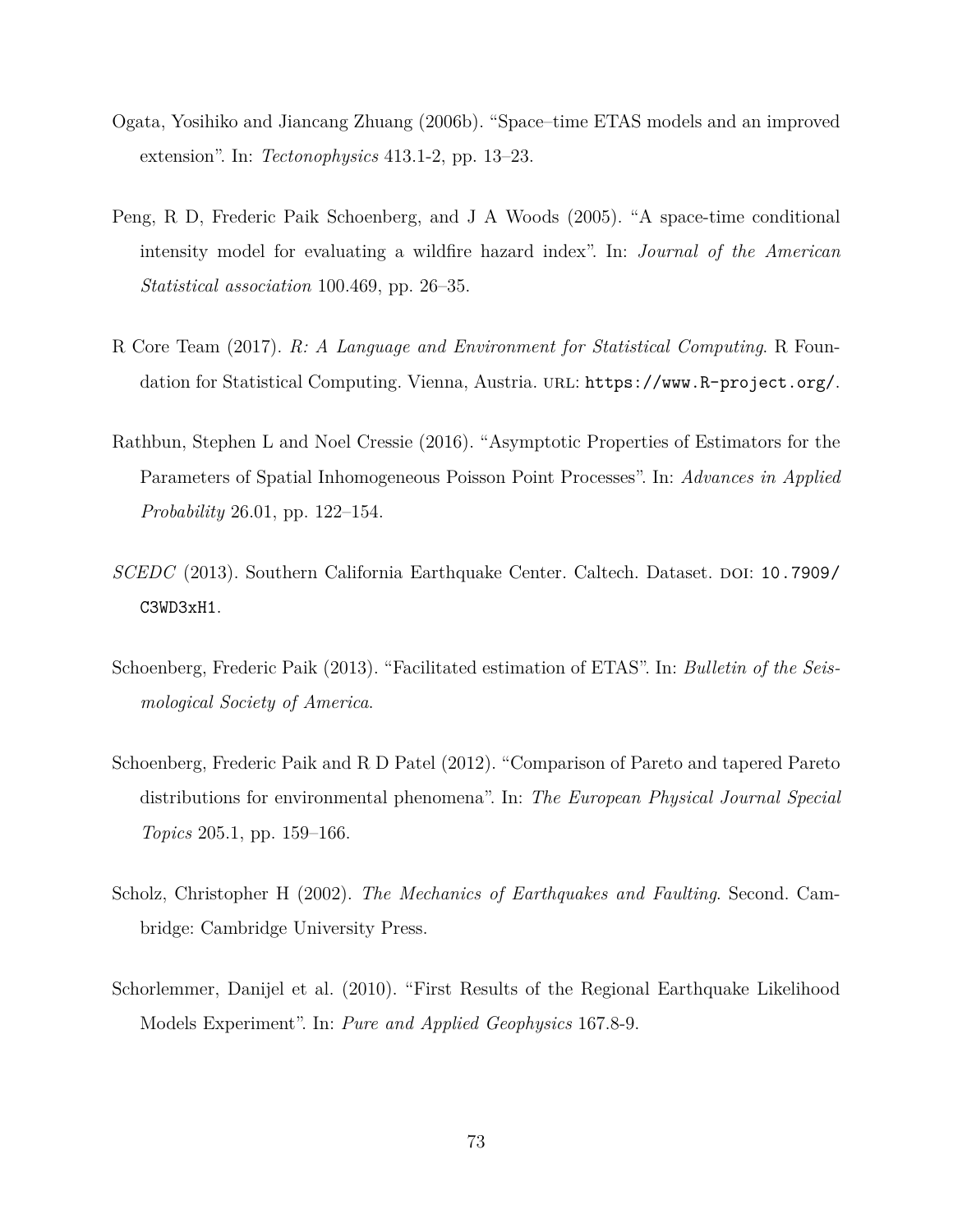- Stomakhin, Alexey, Martin B Short, and Andrea L Bertozzi (2011). "Reconstruction of missing data in social networks based on temporal patterns of interactions". In: *Inverse Problems. An International Journal on the Theory and Practice of Inverse Problems, Inverse Methods and Computerized Inversion of Data* 27.11, pp. 115013–115015.
- Stoyan, Dietrich and Pavel Grabarnik (1991). "Second-order Characteristics for Stochastic Structures Connected with Gibbs Point Processes". In: *Mathematische Nachrichten* 151.1, pp. 95–100.
- Strader, Anne and David D. Jackson (2014). "Near-prospective test of Coulomb stress triggering". In: *Journal of Geophysical Research: Solid Earth* 119.4, pp. 3064–3075.
- Thomas Hahn; Interface to R was written by Annie Bouvier, The Cuba library has been written by and Kiên Kiêu (2015). *R2Cuba: Multidimensional Numerical Integration*. R package version 1.1-0. url: https://CRAN.R-project.org/package=R2Cuba.
- Tiampo, Kristy F and Robert Shcherbakov (2012). "Seismicity-based earthquake forecasting techniques: Ten years of progress". In: *Tectonophysics* 522-523, pp. 89–121.
- Utsu, T. (1961). "A Statistical Study on the Occurrence of Aftershocks". In: *Geophysical Magazine* 30, pp. 521–605.
- Veen, Alejandro and Frederic Paik Schoenberg (2008). "Estimation of Space–Time Branching Process Models in Seismology Using an EM–Type Algorithm". In: *Journal of the American Statistical association* 103.482, pp. 614–624.
- Wang, Q, David D. Jackson, and Yan Y. Kagan (2011). "California Earthquake Forecasts Based on Smoothed Seismicity: Model Choices". In: *Bulletin of the Seismological Society of America* 101.3, pp. 1422–1430.